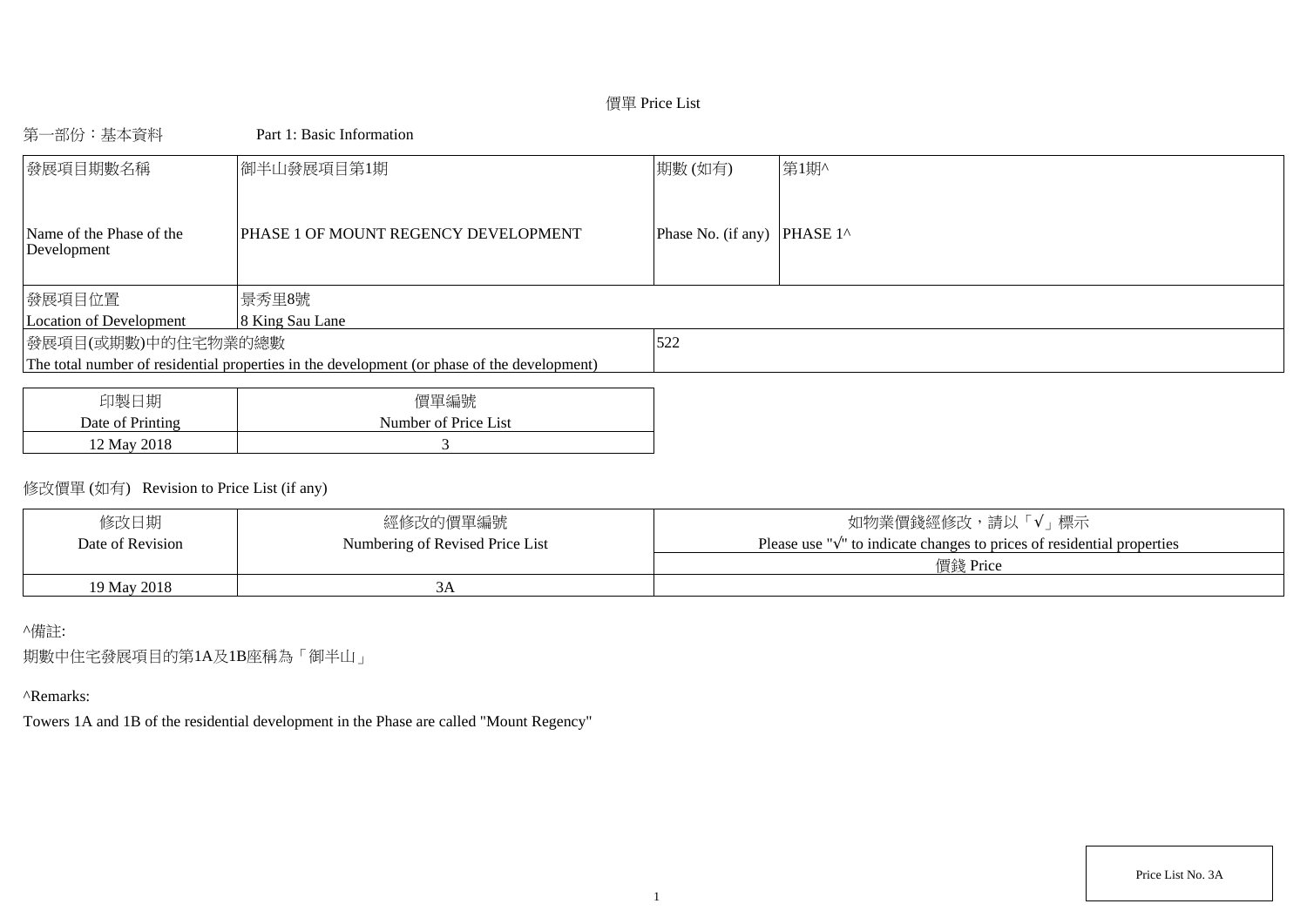# 第二部份:面積及售價資料 Part 2: Information on Area and Price

|                           | 物業的描述<br>Description of Residential Property |                | 實用面積<br>(包括露台,工作平台及陽台 如有)<br>平方米(平方呎)<br>Saleable Area                               | 售價<br>$(\vec{\pi})$<br>Price<br>$($)$ | 實用面積<br>每平方米/呎售價<br>元,每平方米<br>(元,每平方呎)                                        |                                              |                          |    |    | 平方米(平方呎)<br>sq. metre (sq. ft.) | 其他指明項目的面積(不計算入實用面積)      |            | Area of other specified items (Not included in the Saleable Area) |                          |            |
|---------------------------|----------------------------------------------|----------------|--------------------------------------------------------------------------------------|---------------------------------------|-------------------------------------------------------------------------------|----------------------------------------------|--------------------------|----|----|---------------------------------|--------------------------|------------|-------------------------------------------------------------------|--------------------------|------------|
| 大廈名稱<br><b>Block Name</b> | 樓層<br>Floor                                  | 單位<br>Unit     | (including balcony, utility platform<br>and verandah, if any)<br>sq. metre (sq. ft.) |                                       | Unit Rate of<br>Saleable Area<br>\$ per sq. metre<br>$(\bar{\S}$ per sq. ft.) | 空調機房<br>$Air-$<br>conditioning<br>plant room | 窗台<br>Bay<br>window      | 閣樓 | 平台 | 花園<br>Cockloft Flat roof Garden | 停車位<br>Parking<br>space  | 天台<br>Roof | 梯屋<br>Stairhood                                                   | 前庭<br>Terrace            | 庭院<br>Yard |
|                           |                                              |                | 28.269 (304)                                                                         | 7,183,600                             | 254,116                                                                       |                                              |                          |    |    |                                 |                          |            |                                                                   |                          |            |
| 1A                        | 29                                           | $\mathbf{B}^*$ | 露台 Balcony:1.955 (21);                                                               |                                       | (23, 630)                                                                     |                                              |                          |    |    |                                 |                          |            |                                                                   |                          |            |
|                           |                                              |                | 工作平台 Utility Platform:0.000 (0)                                                      |                                       |                                                                               |                                              |                          |    |    |                                 |                          |            |                                                                   |                          |            |
|                           |                                              |                | 28.269 (304)                                                                         | 7,167,700                             | 253,553                                                                       | $\sim$                                       | $\overline{\phantom{a}}$ |    |    |                                 | $\overline{\phantom{a}}$ | ÷          |                                                                   | $\overline{\phantom{a}}$ | $\sim$     |
| 1A                        | 28                                           | $\mathbf{B}^*$ | 露台 Balcony:1.955 (21);                                                               |                                       | (23,578)                                                                      |                                              |                          |    |    |                                 |                          |            |                                                                   |                          |            |
|                           |                                              |                | 工作平台 Utility Platform:0.000 (0)                                                      |                                       |                                                                               |                                              |                          |    |    |                                 |                          |            |                                                                   |                          |            |
|                           |                                              |                | 28.269 (304)                                                                         | 7,120,300                             | 251.877                                                                       |                                              |                          |    |    |                                 |                          |            |                                                                   |                          |            |
| 1A                        | 27                                           | $B^*$          | 露台 Balcony:1.955 (21);                                                               |                                       | (23, 422)                                                                     |                                              |                          |    |    |                                 |                          |            |                                                                   |                          |            |
|                           |                                              |                | 工作平台 Utility Platform:0.000 (0)                                                      |                                       |                                                                               |                                              |                          |    |    |                                 |                          |            |                                                                   |                          |            |
|                           |                                              |                | 28.269 (304)                                                                         | 7,088,700                             | 250,759                                                                       |                                              |                          |    |    |                                 |                          |            |                                                                   |                          |            |
| 1A                        | 26                                           | $B^*$          | 露台 Balcony:1.955 (21);                                                               |                                       | (23,318)                                                                      |                                              |                          |    |    |                                 |                          |            |                                                                   |                          |            |
|                           |                                              |                | 工作平台 Utility Platform:0.000 (0)                                                      |                                       |                                                                               |                                              |                          |    |    |                                 |                          |            |                                                                   |                          |            |
|                           |                                              |                | 28.269 (304)                                                                         | 7,057,200                             | 249,644                                                                       | ٠                                            |                          |    |    |                                 |                          |            |                                                                   |                          |            |
| 1A                        | 25                                           | $B^*$          | 露台 Balcony:1.955 (21);                                                               |                                       | (23,214)                                                                      |                                              |                          |    |    |                                 |                          |            |                                                                   |                          |            |
|                           |                                              |                | 工作平台 Utility Platform:0.000 (0)                                                      |                                       |                                                                               |                                              |                          |    |    |                                 |                          |            |                                                                   |                          |            |
|                           |                                              |                | 28.269 (304)                                                                         | 7,025,700                             | 248,530                                                                       |                                              |                          |    |    |                                 |                          |            |                                                                   |                          |            |
| 1A                        | 23                                           | $B^*$          | 露台 Balcony:1.955 (21);                                                               |                                       | (23, 111)                                                                     |                                              |                          |    |    |                                 |                          |            |                                                                   |                          |            |
|                           |                                              |                | 工作平台 Utility Platform:0.000 (0)                                                      |                                       |                                                                               |                                              |                          |    |    |                                 |                          |            |                                                                   |                          |            |
|                           |                                              |                | 28.269 (304)                                                                         | 6,994,100                             | 247,412                                                                       |                                              |                          |    |    |                                 |                          |            |                                                                   |                          |            |
| 1A                        | 22                                           | $B^*$          | 露台 Balcony:1.955 (21);                                                               |                                       | (23,007)                                                                      |                                              |                          |    |    |                                 |                          |            |                                                                   |                          |            |
|                           |                                              |                | 工作平台 Utility Platform:0.000 (0)                                                      |                                       |                                                                               |                                              |                          |    |    |                                 |                          |            |                                                                   |                          |            |
|                           |                                              |                | 28.269 (304)                                                                         | 6,962,300                             | 246,287                                                                       |                                              |                          |    |    |                                 |                          |            |                                                                   |                          |            |
| 1A                        | 21                                           | $\mathbf{B}^*$ | 露台 Balcony:1.955 (21);                                                               |                                       | (22,902)                                                                      |                                              |                          |    |    |                                 |                          |            |                                                                   |                          |            |
|                           |                                              |                | 工作平台 Utility Platform:0.000 (0)                                                      |                                       |                                                                               |                                              |                          |    |    |                                 |                          |            |                                                                   |                          |            |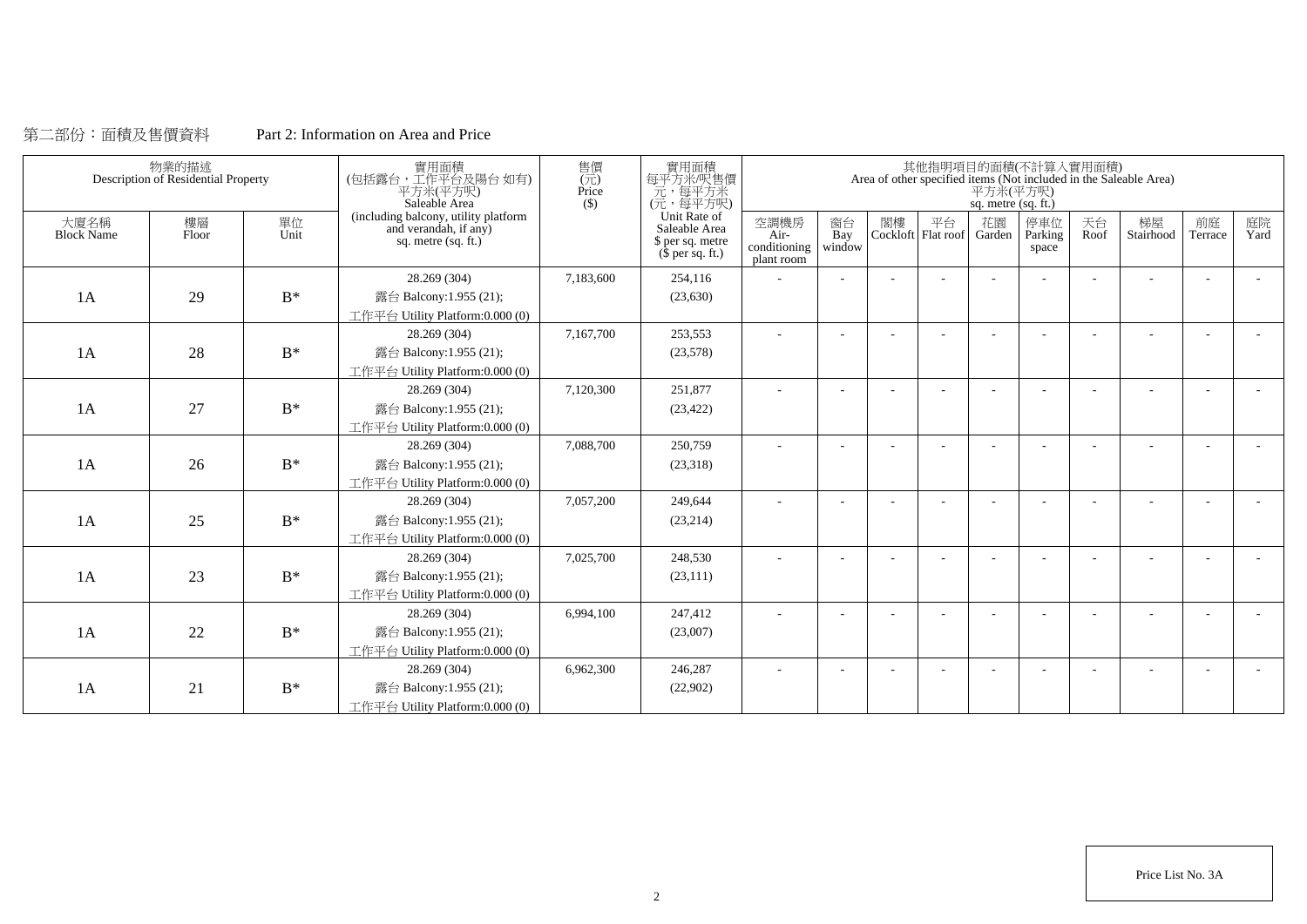|                           | 物業的描述<br>Description of Residential Property |              | 實用面積<br>(包括露台,工作平台及陽台如有)<br>平方米(平方呎)<br>Saleable Area                                  | 售價<br>$(\vec{\pi})$<br>Price<br>$($ \$) | 實用面積<br>每平方米/呎售價<br>一元,每平方米<br>(元,每平方呎)                               |                                            |                          |    |                            | 平方米(平方呎)<br>sq. metre (sq. ft.) | 其他指明項目的面積(不計算入實用面積)     |            | Area of other specified items (Not included in the Saleable Area) |               |            |
|---------------------------|----------------------------------------------|--------------|----------------------------------------------------------------------------------------|-----------------------------------------|-----------------------------------------------------------------------|--------------------------------------------|--------------------------|----|----------------------------|---------------------------------|-------------------------|------------|-------------------------------------------------------------------|---------------|------------|
| 大廈名稱<br><b>Block Name</b> | 樓層<br>Floor                                  | 單位<br>Unit   | (including balcony, utility platform<br>and verandah, if any)<br>sq. metre $(sq, ft.)$ |                                         | Unit Rate of<br>Saleable Area<br>\$ per sq. metre<br>$$$ per sq. ft.) | 空調機房<br>Air-<br>conditioning<br>plant room | 窗台<br>Bay<br>window      | 閣樓 | 平台<br>Cockloft   Flat roof | 花園<br>Garden                    | 停車位<br>Parking<br>space | 天台<br>Roof | 梯屋<br>Stairhood                                                   | 前庭<br>Terrace | 庭院<br>Yard |
|                           |                                              |              | 28.269 (304)                                                                           | 6,930,800                               | 245,173                                                               |                                            |                          |    |                            |                                 |                         |            |                                                                   |               |            |
| 1A                        | 20                                           | $B^*$        | 露台 Balcony:1.955 (21);                                                                 |                                         | (22,799)                                                              |                                            |                          |    |                            |                                 |                         |            |                                                                   |               |            |
|                           |                                              |              | 工作平台 Utility Platform:0.000 (0)                                                        |                                         |                                                                       |                                            |                          |    |                            |                                 |                         |            |                                                                   |               |            |
|                           |                                              |              | 28.269 (304)                                                                           | 6,899,300                               | 244,059                                                               |                                            |                          |    |                            |                                 |                         |            |                                                                   |               |            |
| 1A                        | 19                                           | B            | 露台 Balcony:1.955 (21);                                                                 |                                         | (22,695)                                                              |                                            |                          |    |                            |                                 |                         |            |                                                                   |               |            |
|                           |                                              |              | 工作平台 Utility Platform:0.000 (0)                                                        |                                         |                                                                       |                                            |                          |    |                            |                                 |                         |            |                                                                   |               |            |
|                           |                                              |              | 28.269 (304)                                                                           | 6,889,900                               | 243,726                                                               | ٠                                          | $\overline{\phantom{a}}$ |    |                            |                                 |                         |            |                                                                   | ٠             |            |
| 1A                        | 18                                           | $\, {\bf B}$ | 露台 Balcony:1.955 (21);                                                                 |                                         | (22, 664)                                                             |                                            |                          |    |                            |                                 |                         |            |                                                                   |               |            |
|                           |                                              |              | 工作平台 Utility Platform:0.000 (0)                                                        |                                         |                                                                       |                                            |                          |    |                            |                                 |                         |            |                                                                   |               |            |
|                           |                                              |              | 28.269 (304)                                                                           | 6,848,700                               | 242,269                                                               |                                            |                          |    |                            |                                 |                         |            |                                                                   |               |            |
| 1A                        | 17                                           | $\, {\bf B}$ | 露台 Balcony:1.955 (21);                                                                 |                                         | (22, 529)                                                             |                                            |                          |    |                            |                                 |                         |            |                                                                   |               |            |
|                           |                                              |              | 工作平台 Utility Platform:0.000 (0)                                                        |                                         |                                                                       |                                            |                          |    |                            |                                 |                         |            |                                                                   |               |            |
|                           |                                              |              | 28.269 (304)                                                                           | 6,823,400                               | 241,374                                                               |                                            |                          |    |                            |                                 |                         |            |                                                                   |               |            |
| 1A                        | 16                                           | B            | 露台 Balcony:1.955 (21);                                                                 |                                         | (22, 445)                                                             |                                            |                          |    |                            |                                 |                         |            |                                                                   |               |            |
|                           |                                              |              | 工作平台 Utility Platform:0.000 (0)                                                        |                                         |                                                                       |                                            |                          |    |                            |                                 |                         |            |                                                                   |               |            |
|                           |                                              |              | 28.269 (304)                                                                           | 6,798,100                               | 240,479                                                               |                                            |                          |    |                            |                                 |                         |            |                                                                   |               |            |
| 1A                        | 15                                           | $\, {\bf B}$ | 露台 Balcony:1.955 (21);                                                                 |                                         | (22, 362)                                                             |                                            |                          |    |                            |                                 |                         |            |                                                                   |               |            |
|                           |                                              |              | 工作平台 Utility Platform:0.000 (0)                                                        |                                         |                                                                       |                                            |                          |    |                            |                                 |                         |            |                                                                   |               |            |
|                           |                                              |              | 28.269 (304)                                                                           | 6,772,700                               | 239,580                                                               |                                            |                          |    |                            |                                 |                         |            |                                                                   | ٠             |            |
| 1A                        | 12                                           | $\bf{B}$     | 露台 Balcony:1.955 (21);                                                                 |                                         | (22, 279)                                                             |                                            |                          |    |                            |                                 |                         |            |                                                                   |               |            |
|                           |                                              |              | 工作平台 Utility Platform:0.000 (0)                                                        |                                         |                                                                       |                                            |                          |    |                            |                                 |                         |            |                                                                   |               |            |
|                           |                                              |              | 28.269 (304)                                                                           | 6,747,600                               | 238,693                                                               |                                            |                          |    |                            |                                 |                         |            |                                                                   |               |            |
| 1A                        | 11                                           | $\, {\bf B}$ | 露台 Balcony:1.955 (21);                                                                 |                                         | (22, 196)                                                             |                                            |                          |    |                            |                                 |                         |            |                                                                   |               |            |
|                           |                                              |              | 工作平台 Utility Platform:0.000 (0)                                                        |                                         |                                                                       |                                            |                          |    |                            |                                 |                         |            |                                                                   |               |            |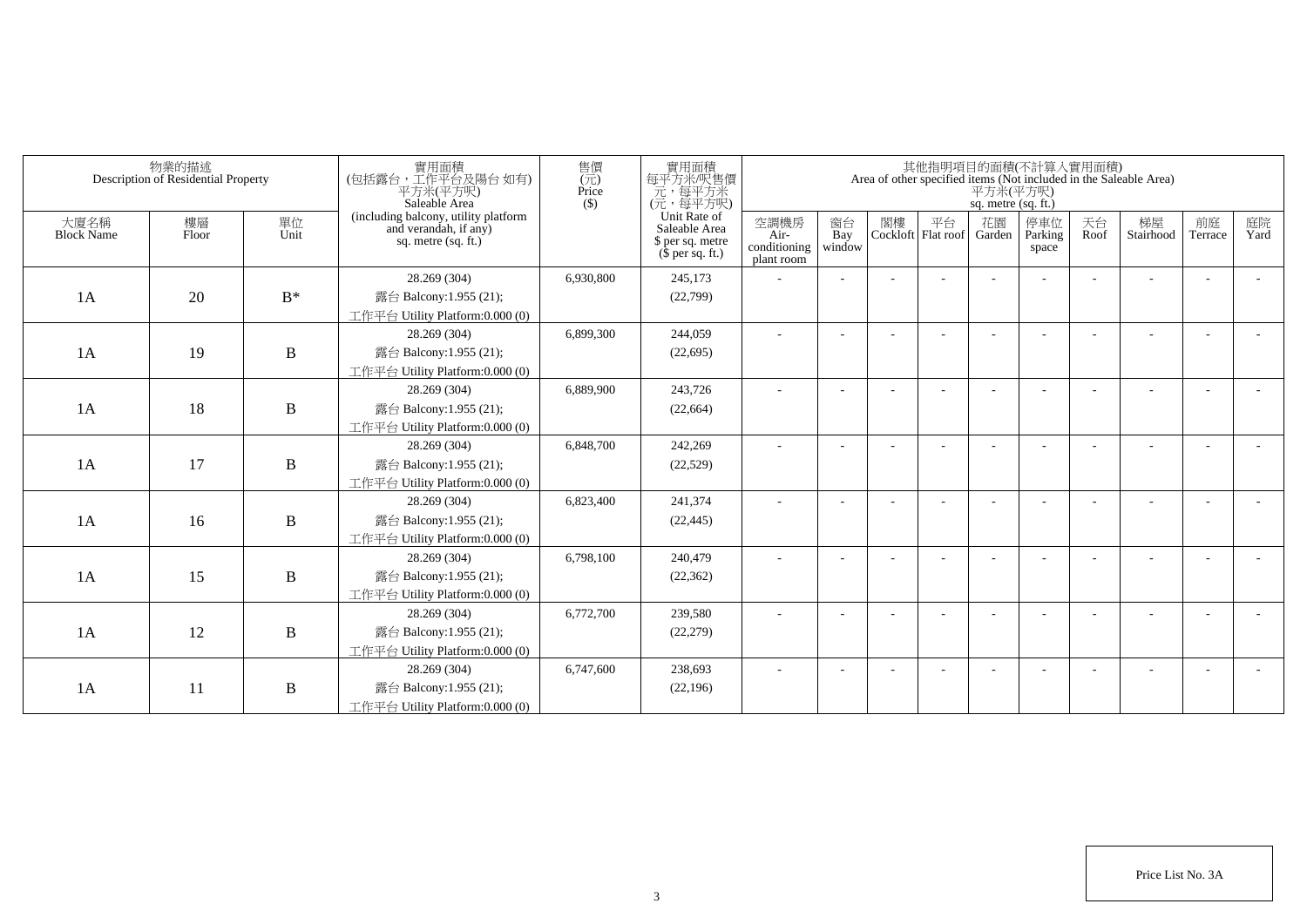|                           | 物業的描述<br>Description of Residential Property |             | 實用面積<br>(包括露台,工作平台及陽台如有)<br>平方米(平方呎)<br>Saleable Area                                  | 售價<br>(元)<br>Price<br>$($ \$) | 實用面積<br>每平方米/呎售價<br>一元,每平方米<br>(元,每平方呎)                               |                                            |                          |    |                            | 平方米(平方呎)<br>sq. metre (sq. ft.) | 其他指明項目的面積(不計算入實用面積)     |            | Area of other specified items (Not included in the Saleable Area) |               |            |
|---------------------------|----------------------------------------------|-------------|----------------------------------------------------------------------------------------|-------------------------------|-----------------------------------------------------------------------|--------------------------------------------|--------------------------|----|----------------------------|---------------------------------|-------------------------|------------|-------------------------------------------------------------------|---------------|------------|
| 大廈名稱<br><b>Block Name</b> | 樓層<br>Floor                                  | 單位<br>Unit  | (including balcony, utility platform<br>and verandah, if any)<br>sq. metre $(sq, ft.)$ |                               | Unit Rate of<br>Saleable Area<br>\$ per sq. metre<br>$$$ per sq. ft.) | 空調機房<br>Air-<br>conditioning<br>plant room | 窗台<br>Bay<br>window      | 閣樓 | 平台<br>Cockloft   Flat roof | 花園<br>Garden                    | 停車位<br>Parking<br>space | 天台<br>Roof | 梯屋<br>Stairhood                                                   | 前庭<br>Terrace | 庭院<br>Yard |
|                           |                                              |             | 42.244 (455)                                                                           | 9,205,400                     | 217,910                                                               |                                            |                          |    |                            |                                 |                         |            |                                                                   |               |            |
| 1A                        | 32                                           | $D^*$       | 露台 Balcony:2.143 (23);                                                                 |                               | (20, 232)                                                             |                                            |                          |    |                            |                                 |                         |            |                                                                   |               |            |
|                           |                                              |             | 工作平台 Utility Platform: 1.500 (16)                                                      |                               |                                                                       |                                            |                          |    |                            |                                 |                         |            |                                                                   |               |            |
|                           |                                              |             | 37.075 (399)                                                                           | 8,068,200                     | 217,618                                                               |                                            |                          |    |                            |                                 |                         |            |                                                                   |               |            |
| 1A                        | 17                                           | D           | 露台 Balcony:2.000 (22);                                                                 |                               | (20, 221)                                                             |                                            |                          |    |                            |                                 |                         |            |                                                                   |               |            |
|                           |                                              |             | 工作平台 Utility Platform:1.500 (16)                                                       |                               |                                                                       |                                            |                          |    |                            |                                 |                         |            |                                                                   |               |            |
|                           |                                              |             | 37.075 (399)                                                                           | 8,026,800                     | 216,502                                                               | ٠                                          | $\overline{\phantom{a}}$ |    |                            |                                 |                         |            |                                                                   |               |            |
| 1A                        | 16                                           | $\mathbf D$ | 露台 Balcony:2.000 (22);                                                                 |                               | (20, 117)                                                             |                                            |                          |    |                            |                                 |                         |            |                                                                   |               |            |
|                           |                                              |             | 工作平台 Utility Platform: 1.500 (16)                                                      |                               |                                                                       |                                            |                          |    |                            |                                 |                         |            |                                                                   |               |            |
|                           |                                              |             | 37.075 (399)                                                                           | 8,014,300                     | 216,165                                                               |                                            |                          |    |                            |                                 |                         |            |                                                                   |               |            |
| 1A                        | 15                                           | D           | 露台 Balcony: 2.000 (22);                                                                |                               | (20,086)                                                              |                                            |                          |    |                            |                                 |                         |            |                                                                   |               |            |
|                           |                                              |             | 工作平台 Utility Platform:1.500 (16)                                                       |                               |                                                                       |                                            |                          |    |                            |                                 |                         |            |                                                                   |               |            |
|                           |                                              |             | 37.075 (399)                                                                           | 7,960,600                     | 214,716                                                               |                                            |                          |    |                            |                                 |                         |            |                                                                   |               |            |
| 1A                        | 12                                           | D           | 露台 Balcony: 2.000 (22);                                                                |                               | (19,951)                                                              |                                            |                          |    |                            |                                 |                         |            |                                                                   |               |            |
|                           |                                              |             | 工作平台 Utility Platform:1.500 (16)                                                       |                               |                                                                       |                                            |                          |    |                            |                                 |                         |            |                                                                   |               |            |
|                           |                                              |             | 37.075 (399)                                                                           | 7,927,200                     | 213,815                                                               |                                            |                          |    |                            |                                 |                         |            |                                                                   |               |            |
| 1A                        | 11                                           | D           | 露台 Balcony: 2.000 (22);                                                                |                               | (19, 868)                                                             |                                            |                          |    |                            |                                 |                         |            |                                                                   |               |            |
|                           |                                              |             | 工作平台 Utility Platform:1.500 (16)                                                       |                               |                                                                       |                                            |                          |    |                            |                                 |                         |            |                                                                   |               |            |
|                           |                                              |             | 37.075 (399)                                                                           | 7,894,100                     | 212,922                                                               |                                            |                          |    |                            |                                 |                         |            |                                                                   | ٠             |            |
| 1A                        | 10                                           | ${\bf D}$   | 露台 Balcony: 2.000 (22);                                                                |                               | (19,785)                                                              |                                            |                          |    |                            |                                 |                         |            |                                                                   |               |            |
|                           |                                              |             | 工作平台 Utility Platform: 1.500 (16)                                                      |                               |                                                                       |                                            |                          |    |                            |                                 |                         |            |                                                                   |               |            |
|                           |                                              |             | 37.075 (399)                                                                           | 7,860,900                     | 212,027                                                               |                                            |                          |    |                            |                                 |                         |            |                                                                   |               |            |
| 1A                        | 9                                            | ${\bf D}$   | 露台 Balcony: 2.000 (22);                                                                |                               | (19,702)                                                              |                                            |                          |    |                            |                                 |                         |            |                                                                   |               |            |
|                           |                                              |             | 工作平台 Utility Platform:1.500 (16)                                                       |                               |                                                                       |                                            |                          |    |                            |                                 |                         |            |                                                                   |               |            |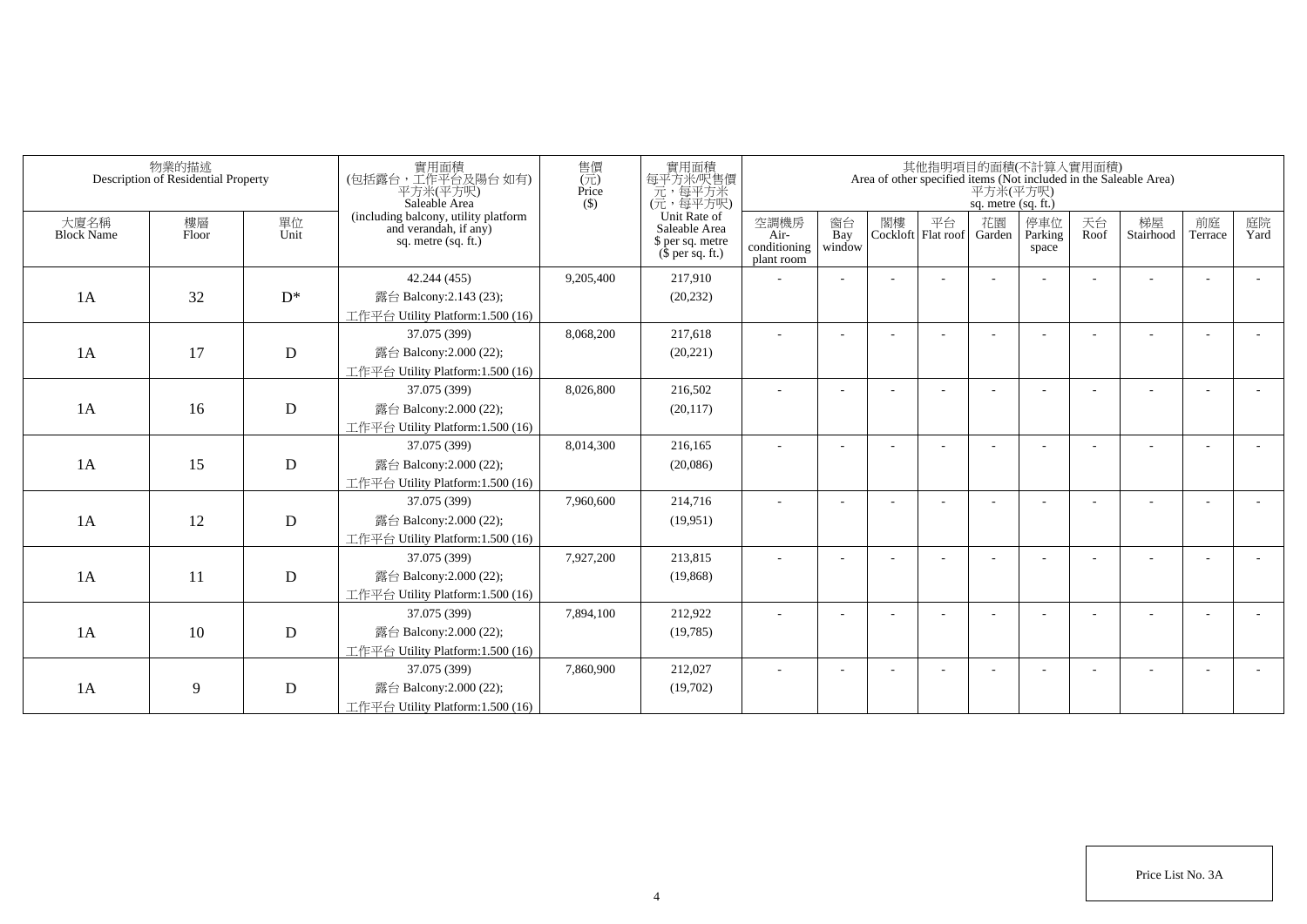|                           | 物業的描述<br>Description of Residential Property |             | 實用面積<br>(包括露台,工作平台及陽台如有)<br>平方米(平方呎)<br>Saleable Area                                  | 售價<br>(元)<br>Price<br>$($ \$) | 實用面積<br>每平方米/呎售價<br>一元,每平方米<br>(元,每平方呎)                               |                                            |                          |    |                            | 平方米(平方呎)<br>sq. metre (sq. ft.) | 其他指明項目的面積(不計算入實用面積)     |            | Area of other specified items (Not included in the Saleable Area) |               |            |
|---------------------------|----------------------------------------------|-------------|----------------------------------------------------------------------------------------|-------------------------------|-----------------------------------------------------------------------|--------------------------------------------|--------------------------|----|----------------------------|---------------------------------|-------------------------|------------|-------------------------------------------------------------------|---------------|------------|
| 大廈名稱<br><b>Block Name</b> | 樓層<br>Floor                                  | 單位<br>Unit  | (including balcony, utility platform<br>and verandah, if any)<br>sq. metre $(sq, ft.)$ |                               | Unit Rate of<br>Saleable Area<br>\$ per sq. metre<br>$$$ per sq. ft.) | 空調機房<br>Air-<br>conditioning<br>plant room | 窗台<br>Bay<br>window      | 閣樓 | 平台<br>Cockloft   Flat roof | 花園<br>Garden                    | 停車位<br>Parking<br>space | 天台<br>Roof | 梯屋<br>Stairhood                                                   | 前庭<br>Terrace | 庭院<br>Yard |
|                           |                                              |             | 37.075 (399)                                                                           | 7,827,700                     | 211,131                                                               |                                            |                          |    |                            |                                 |                         |            |                                                                   |               |            |
| 1A                        | 8                                            | $\mathbf D$ | 露台 Balcony:2.000 (22);                                                                 |                               | (19,618)                                                              |                                            |                          |    |                            |                                 |                         |            |                                                                   |               |            |
|                           |                                              |             | 工作平台 Utility Platform:1.500 (16)                                                       |                               |                                                                       |                                            |                          |    |                            |                                 |                         |            |                                                                   |               |            |
|                           |                                              |             | 37.075 (399)                                                                           | 7,794,700                     | 210,241                                                               |                                            |                          |    |                            |                                 |                         |            |                                                                   |               |            |
| 1A                        | $\tau$                                       | D           | 露台 Balcony:2.000 (22);                                                                 |                               | (19, 536)                                                             |                                            |                          |    |                            |                                 |                         |            |                                                                   |               |            |
|                           |                                              |             | 工作平台 Utility Platform:1.500 (16)                                                       |                               |                                                                       |                                            |                          |    |                            |                                 |                         |            |                                                                   |               |            |
|                           |                                              |             | 37.075 (399)                                                                           | 7,761,300                     | 209,341                                                               | ٠                                          | $\overline{\phantom{a}}$ |    |                            |                                 |                         |            |                                                                   |               |            |
| 1A                        | 6                                            | D           | 露台 Balcony:2.000 (22);                                                                 |                               | (19, 452)                                                             |                                            |                          |    |                            |                                 |                         |            |                                                                   |               |            |
|                           |                                              |             | 工作平台 Utility Platform: 1.500 (16)                                                      |                               |                                                                       |                                            |                          |    |                            |                                 |                         |            |                                                                   |               |            |
|                           |                                              |             | 37.075 (399)                                                                           | 7,749,000                     | 209,009                                                               |                                            |                          |    |                            |                                 |                         |            |                                                                   |               |            |
| 1A                        | 5                                            | D           | 露台 Balcony: 2.000 (22);                                                                |                               | (19, 421)                                                             |                                            |                          |    |                            |                                 |                         |            |                                                                   |               |            |
|                           |                                              |             | 工作平台 Utility Platform:1.500 (16)                                                       |                               |                                                                       |                                            |                          |    |                            |                                 |                         |            |                                                                   |               |            |
|                           |                                              |             | 37.075 (399)                                                                           | 7,695,100                     | 207,555                                                               |                                            |                          |    |                            |                                 |                         |            |                                                                   |               |            |
| 1A                        | 3                                            | D           | 露台 Balcony: 2.000 (22);                                                                |                               | (19,286)                                                              |                                            |                          |    |                            |                                 |                         |            |                                                                   |               |            |
|                           |                                              |             | 工作平台 Utility Platform:1.500 (16)                                                       |                               |                                                                       |                                            |                          |    |                            |                                 |                         |            |                                                                   |               |            |
|                           |                                              |             | 38.471 (414)                                                                           | 8,793,300                     | 228,570                                                               |                                            |                          |    |                            |                                 |                         |            |                                                                   |               |            |
| 1A                        | 31                                           | $G^*$       | 露台 Balcony: 2.000 (22);                                                                |                               | (21,240)                                                              |                                            |                          |    |                            |                                 |                         |            |                                                                   |               |            |
|                           |                                              |             | 工作平台 Utility Platform:1.500 (16)                                                       |                               |                                                                       |                                            |                          |    |                            |                                 |                         |            |                                                                   |               |            |
|                           |                                              |             | 38.471 (414)                                                                           | 8,750,200                     | 227,449                                                               |                                            |                          |    |                            |                                 |                         |            |                                                                   | ٠             |            |
| 1A                        | 30                                           | $G^*$       | 露台 Balcony: 2.000 (22);                                                                |                               | (21, 136)                                                             |                                            |                          |    |                            |                                 |                         |            |                                                                   |               |            |
|                           |                                              |             | 工作平台 Utility Platform: 1.500 (16)                                                      |                               |                                                                       |                                            |                          |    |                            |                                 |                         |            |                                                                   |               |            |
|                           |                                              |             | 38.471 (414)                                                                           | 8,707,200                     | 226,332                                                               |                                            |                          |    |                            |                                 |                         |            |                                                                   |               |            |
| 1A                        | 29                                           | $G^*$       | 露台 Balcony: 2.000 (22);                                                                |                               | (21,032)                                                              |                                            |                          |    |                            |                                 |                         |            |                                                                   |               |            |
|                           |                                              |             | 工作平台 Utility Platform:1.500 (16)                                                       |                               |                                                                       |                                            |                          |    |                            |                                 |                         |            |                                                                   |               |            |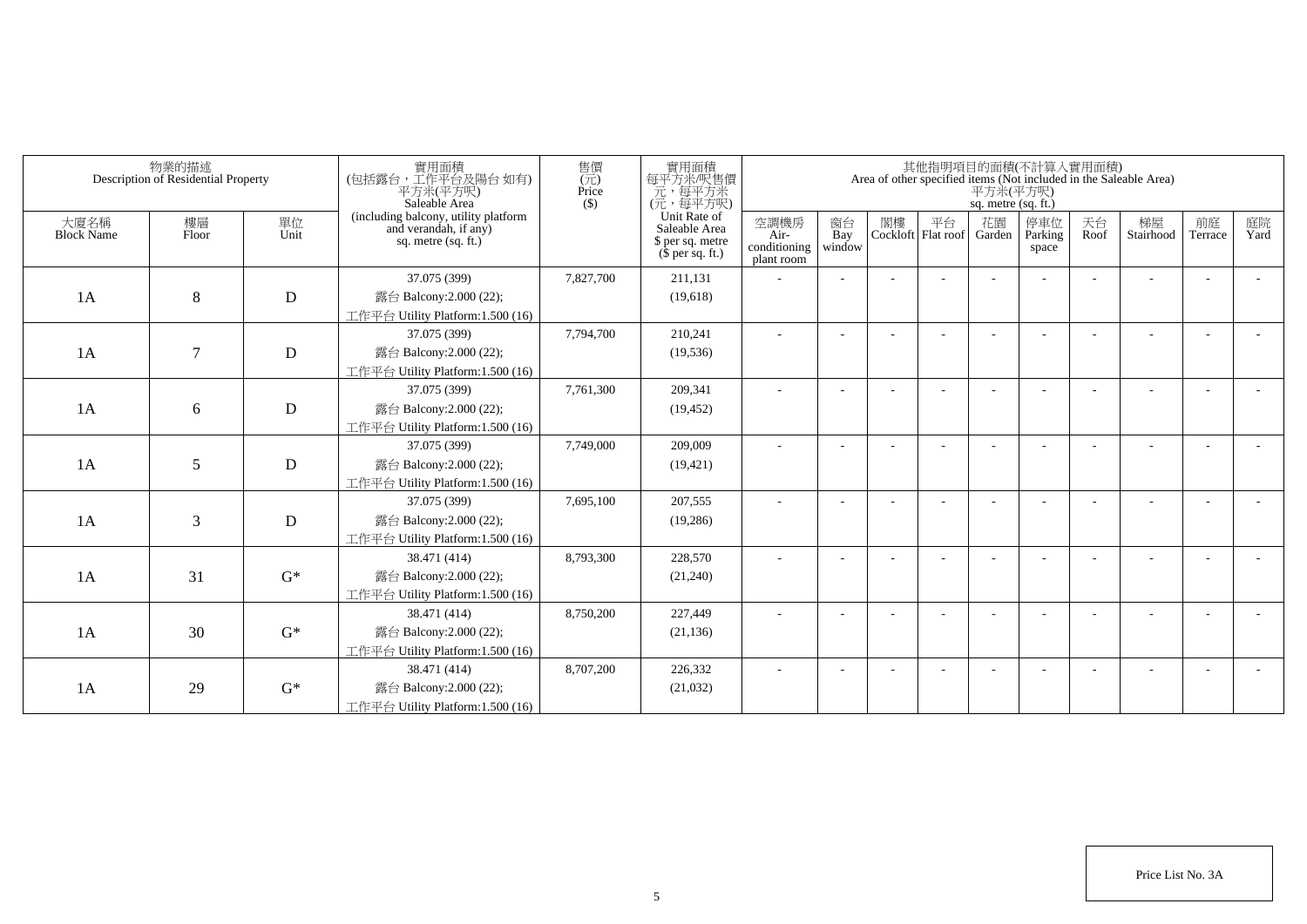|                           | 物業的描述<br>Description of Residential Property |            | 實用面積<br>(包括露台,工作平台及陽台如有)<br>平方米(平方呎)<br>Saleable Area                                  | 售價<br>(元)<br>Price<br>$($ \$) | 實用面積<br>每平方米/呎售價<br>一元,每平方米<br>(元,每平方呎)                               |                                            |                          |    |                            | 平方米(平方呎)<br>sq. metre (sq. ft.) | 其他指明項目的面積(不計算入實用面積)     |            | Area of other specified items (Not included in the Saleable Area) |               |            |
|---------------------------|----------------------------------------------|------------|----------------------------------------------------------------------------------------|-------------------------------|-----------------------------------------------------------------------|--------------------------------------------|--------------------------|----|----------------------------|---------------------------------|-------------------------|------------|-------------------------------------------------------------------|---------------|------------|
| 大廈名稱<br><b>Block Name</b> | 樓層<br>Floor                                  | 單位<br>Unit | (including balcony, utility platform<br>and verandah, if any)<br>sq. metre $(sq, ft.)$ |                               | Unit Rate of<br>Saleable Area<br>\$ per sq. metre<br>$$$ per sq. ft.) | 空調機房<br>Air-<br>conditioning<br>plant room | 窗台<br>Bay<br>window      | 閣樓 | 平台<br>Cockloft   Flat roof | 花園<br>Garden                    | 停車位<br>Parking<br>space | 天台<br>Roof | 梯屋<br>Stairhood                                                   | 前庭<br>Terrace | 庭院<br>Yard |
|                           |                                              |            | 38.471 (414)                                                                           | 8,685,700                     | 225,773                                                               |                                            |                          |    |                            |                                 |                         |            |                                                                   |               |            |
| 1A                        | 28                                           | $G^*$      | 露台 Balcony:2.000 (22);                                                                 |                               | (20,980)                                                              |                                            |                          |    |                            |                                 |                         |            |                                                                   |               |            |
|                           |                                              |            | 工作平台 Utility Platform:1.500 (16)                                                       |                               |                                                                       |                                            |                          |    |                            |                                 |                         |            |                                                                   |               |            |
|                           |                                              |            | 38.471 (414)                                                                           | 8,621,200                     | 224,096                                                               |                                            |                          |    |                            |                                 |                         |            |                                                                   |               |            |
| 1A                        | 27                                           | $G^*$      | 露台 Balcony:2.000 (22);                                                                 |                               | (20, 824)                                                             |                                            |                          |    |                            |                                 |                         |            |                                                                   |               |            |
|                           |                                              |            | 工作平台 Utility Platform:1.500 (16)                                                       |                               |                                                                       |                                            |                          |    |                            |                                 |                         |            |                                                                   |               |            |
|                           |                                              |            | 38.471 (414)                                                                           | 8,578,100                     | 222,976                                                               | ٠                                          | $\overline{\phantom{a}}$ |    |                            |                                 |                         |            |                                                                   | ٠             |            |
| 1A                        | 26                                           | $G^*$      | 露台 Balcony:2.000 (22);                                                                 |                               | (20, 720)                                                             |                                            |                          |    |                            |                                 |                         |            |                                                                   |               |            |
|                           |                                              |            | 工作平台 Utility Platform:1.500 (16)                                                       |                               |                                                                       |                                            |                          |    |                            |                                 |                         |            |                                                                   |               |            |
|                           |                                              |            | 38.471 (414)                                                                           | 8,535,100                     | 221,858                                                               |                                            |                          |    |                            |                                 |                         |            |                                                                   |               |            |
| 1A                        | 25                                           | $G^*$      | 露台 Balcony:2.000 (22);                                                                 |                               | (20,616)                                                              |                                            |                          |    |                            |                                 |                         |            |                                                                   |               |            |
|                           |                                              |            | 工作平台 Utility Platform:1.500 (16)                                                       |                               |                                                                       |                                            |                          |    |                            |                                 |                         |            |                                                                   |               |            |
|                           |                                              |            | 38.471 (414)                                                                           | 8,492,000                     | 220,738                                                               | ä,                                         |                          |    |                            |                                 |                         |            |                                                                   |               |            |
| 1A                        | 23                                           | $G^*$      | 露台 Balcony:2.000 (22);                                                                 |                               | (20,512)                                                              |                                            |                          |    |                            |                                 |                         |            |                                                                   |               |            |
|                           |                                              |            | 工作平台 Utility Platform:1.500 (16)                                                       |                               |                                                                       |                                            |                          |    |                            |                                 |                         |            |                                                                   |               |            |
|                           |                                              |            | 38.471 (414)                                                                           | 8,449,000                     | 219,620                                                               |                                            |                          |    |                            |                                 |                         |            |                                                                   |               |            |
| 1A                        | 22                                           | $G^*$      | 露台 Balcony:2.000 (22);                                                                 |                               | (20, 408)                                                             |                                            |                          |    |                            |                                 |                         |            |                                                                   |               |            |
|                           |                                              |            | 工作平台 Utility Platform:1.500 (16)                                                       |                               |                                                                       |                                            |                          |    |                            |                                 |                         |            |                                                                   |               |            |
|                           |                                              |            | 38.471 (414)                                                                           | 8,406,000                     | 218,502                                                               |                                            |                          |    |                            |                                 |                         |            |                                                                   | ٠             |            |
| 1A                        | 21                                           | $G^*$      | 露台 Balcony:2.000 (22);                                                                 |                               | (20, 304)                                                             |                                            |                          |    |                            |                                 |                         |            |                                                                   |               |            |
|                           |                                              |            | 工作平台 Utility Platform: 1.500 (16)                                                      |                               |                                                                       |                                            |                          |    |                            |                                 |                         |            |                                                                   |               |            |
|                           |                                              |            | 38.471 (414)                                                                           | 8,363,100                     | 217,387                                                               |                                            |                          |    |                            |                                 |                         |            |                                                                   |               |            |
| 1A                        | 20                                           | $G^*$      | 露台 Balcony:2.000 (22);                                                                 |                               | (20, 201)                                                             |                                            |                          |    |                            |                                 |                         |            |                                                                   |               |            |
|                           |                                              |            | 工作平台 Utility Platform:1.500 (16)                                                       |                               |                                                                       |                                            |                          |    |                            |                                 |                         |            |                                                                   |               |            |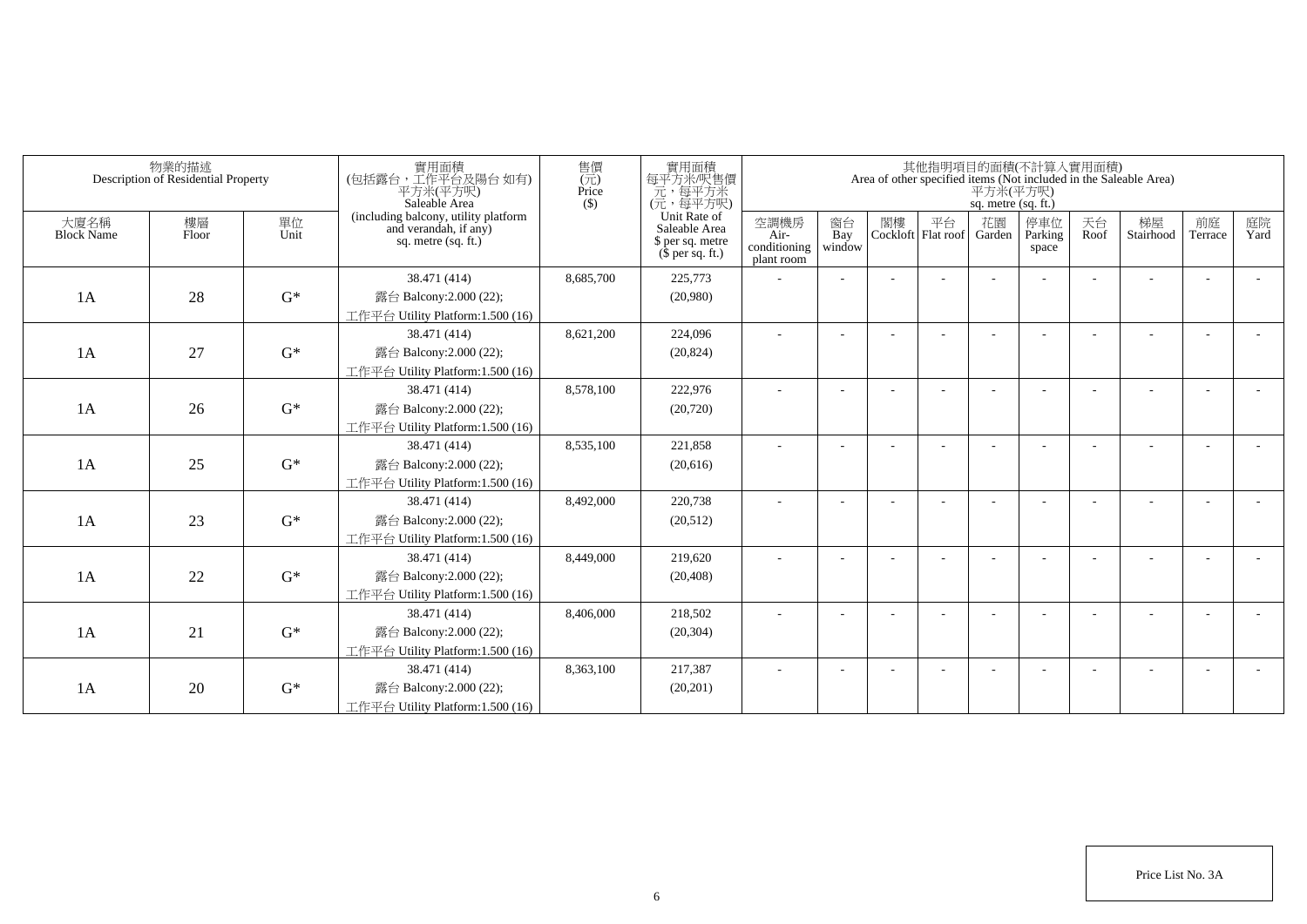|                           | 物業的描述<br>Description of Residential Property |            | 實用面積<br>(包括露台,工作平台及陽台 如有)<br>平方米(平方呎)<br>Saleable Area                                 | 售價<br>(元)<br>Price<br>$($ \$) | 實用面積<br>每平方米/呎售價<br>一元,每平方米<br>(元,每平方呎)                               |                                            |                          |    |                            | 平方米(平方呎)<br>sq. metre (sq. ft.) | 其他指明項目的面積(不計算入實用面積)     |            | Area of other specified items (Not included in the Saleable Area) |                          |            |
|---------------------------|----------------------------------------------|------------|----------------------------------------------------------------------------------------|-------------------------------|-----------------------------------------------------------------------|--------------------------------------------|--------------------------|----|----------------------------|---------------------------------|-------------------------|------------|-------------------------------------------------------------------|--------------------------|------------|
| 大廈名稱<br><b>Block Name</b> | 樓層<br>Floor                                  | 單位<br>Unit | (including balcony, utility platform<br>and verandah, if any)<br>sq. metre $(sq, ft.)$ |                               | Unit Rate of<br>Saleable Area<br>\$ per sq. metre<br>$$$ per sq. ft.) | 空調機房<br>Air-<br>conditioning<br>plant room | 窗台<br>Bay<br>window      | 閣樓 | 平台<br>Cockloft   Flat roof | 花園<br>Garden                    | 停車位<br>Parking<br>space | 天台<br>Roof | 梯屋<br>Stairhood                                                   | 前庭<br>Terrace            | 庭院<br>Yard |
|                           |                                              |            | 38.471 (414)                                                                           | 8,320,000                     | 216,267                                                               |                                            |                          |    |                            |                                 |                         |            |                                                                   |                          |            |
| 1A                        | 19                                           | $G^*$      | 露台 Balcony:2.000 (22);                                                                 |                               | (20,097)                                                              |                                            |                          |    |                            |                                 |                         |            |                                                                   |                          |            |
|                           |                                              |            | 工作平台 Utility Platform:1.500 (16)                                                       |                               |                                                                       |                                            |                          |    |                            |                                 |                         |            |                                                                   |                          |            |
|                           |                                              |            | 38.471 (414)                                                                           | 8,307,100                     | 215,931                                                               |                                            |                          |    |                            |                                 |                         |            |                                                                   |                          |            |
| 1A                        | 18                                           | $G^*$      | 露台 Balcony:2.000 (22);                                                                 |                               | (20,065)                                                              |                                            |                          |    |                            |                                 |                         |            |                                                                   |                          |            |
|                           |                                              |            | 工作平台 Utility Platform:1.500 (16)                                                       |                               |                                                                       |                                            |                          |    |                            |                                 |                         |            |                                                                   |                          |            |
|                           |                                              |            | 38.471 (414)                                                                           | 8,251,100                     | 214,476                                                               | ٠                                          | $\overline{\phantom{a}}$ |    |                            |                                 |                         |            |                                                                   | ٠                        |            |
| 1A                        | 17                                           | $G^*$      | 露台 Balcony:2.000 (22);                                                                 |                               | (19,930)                                                              |                                            |                          |    |                            |                                 |                         |            |                                                                   |                          |            |
|                           |                                              |            | 工作平台 Utility Platform:1.500 (16)                                                       |                               |                                                                       |                                            |                          |    |                            |                                 |                         |            |                                                                   |                          |            |
|                           |                                              |            | 38.471 (414)                                                                           | 8,216,600                     | 213,579                                                               |                                            |                          |    |                            |                                 |                         |            |                                                                   |                          |            |
| 1A                        | 16                                           | $G^*$      | 露台 Balcony:2.000 (22);                                                                 |                               | (19, 847)                                                             |                                            |                          |    |                            |                                 |                         |            |                                                                   |                          |            |
|                           |                                              |            | 工作平台 Utility Platform:1.500 (16)                                                       |                               |                                                                       |                                            |                          |    |                            |                                 |                         |            |                                                                   |                          |            |
|                           |                                              |            | 38.471 (414)                                                                           | 8,182,200                     | 212,685                                                               | ä,                                         |                          |    |                            |                                 |                         |            |                                                                   |                          |            |
| 1A                        | 15                                           | $G^*$      | 露台 Balcony:2.000 (22);                                                                 |                               | (19,764)                                                              |                                            |                          |    |                            |                                 |                         |            |                                                                   |                          |            |
|                           |                                              |            | 工作平台 Utility Platform:1.500 (16)                                                       |                               |                                                                       |                                            |                          |    |                            |                                 |                         |            |                                                                   |                          |            |
|                           |                                              |            | 38.471 (414)                                                                           | 8,147,800                     | 211,791                                                               |                                            |                          |    |                            |                                 |                         |            |                                                                   |                          |            |
| 1A                        | 12                                           | $G^*$      | 露台 Balcony:2.000 (22);                                                                 |                               | (19,681)                                                              |                                            |                          |    |                            |                                 |                         |            |                                                                   |                          |            |
|                           |                                              |            | 工作平台 Utility Platform:1.500 (16)                                                       |                               |                                                                       |                                            |                          |    |                            |                                 |                         |            |                                                                   |                          |            |
|                           |                                              |            | 38.471 (414)                                                                           | 8,113,400                     | 210,897                                                               |                                            |                          |    |                            |                                 |                         |            |                                                                   | $\overline{\phantom{a}}$ |            |
| 1A                        | 11                                           | $G^*$      | 露台 Balcony:2.000 (22);                                                                 |                               | (19, 598)                                                             |                                            |                          |    |                            |                                 |                         |            |                                                                   |                          |            |
|                           |                                              |            | 工作平台 Utility Platform: 1.500 (16)                                                      |                               |                                                                       |                                            |                          |    |                            |                                 |                         |            |                                                                   |                          |            |
|                           |                                              |            | 38.471 (414)                                                                           | 8,079,000                     | 210,002                                                               |                                            |                          |    |                            |                                 |                         |            |                                                                   | <u>. .</u>               |            |
| 1A                        | 10                                           | $G^*$      | 露台 Balcony:2.000 (22);                                                                 |                               | (19,514)                                                              |                                            |                          |    |                            |                                 |                         |            |                                                                   |                          |            |
|                           |                                              |            | 工作平台 Utility Platform:1.500 (16)                                                       |                               |                                                                       |                                            |                          |    |                            |                                 |                         |            |                                                                   |                          |            |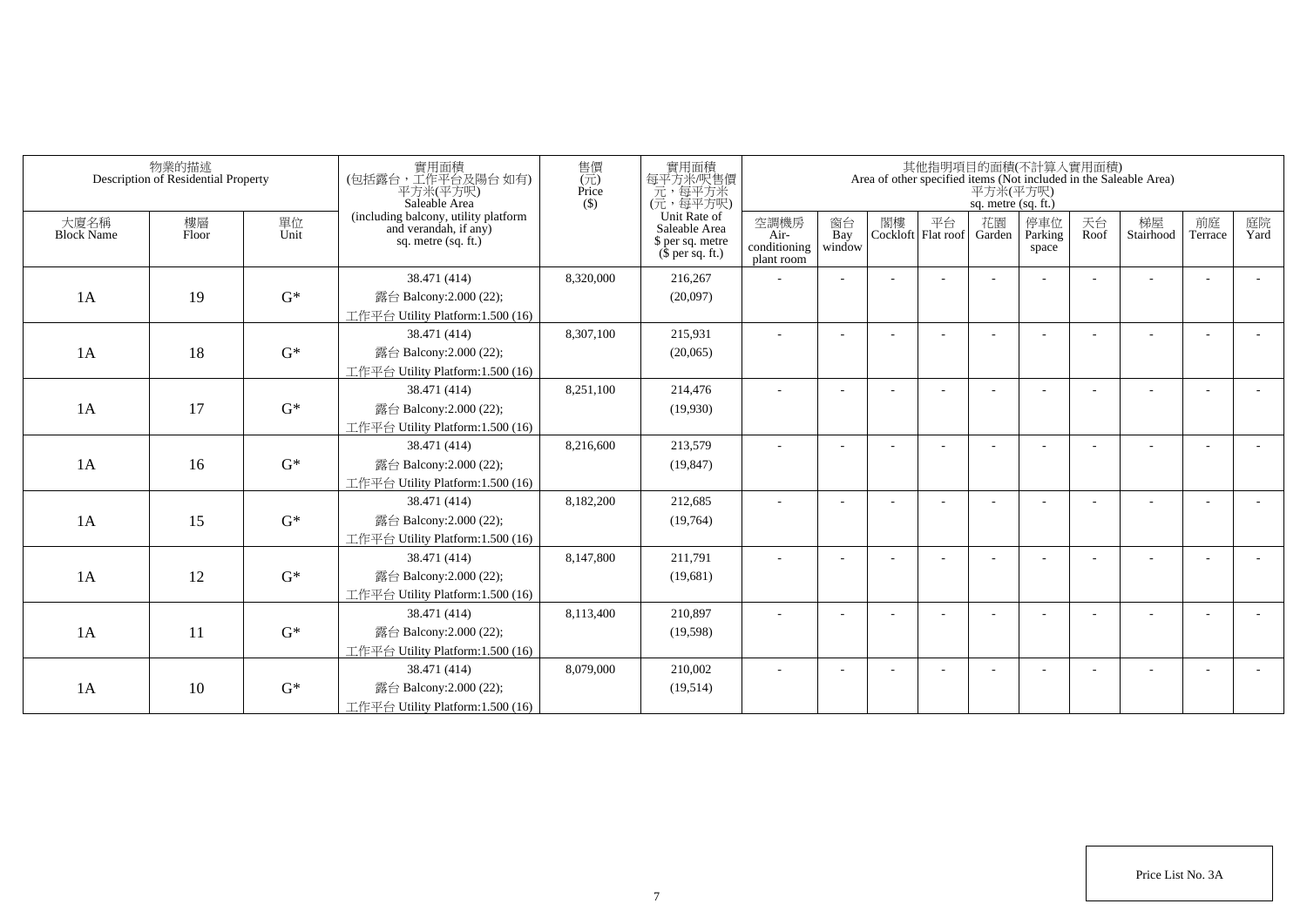|                           | 物業的描述<br>Description of Residential Property |            | 實用面積<br>(包括露台,工作平台及陽台如有)<br>平方米(平方呎)<br>Saleable Area                                  | 售價<br>$(\vec{\pi})$<br>Price<br>$($ \$) | 實用面積<br>每平方米/呎售價<br>元,每平方米<br>(元,每平方呎)                                |                                            |                          |    |                            | 平方米(平方呎)<br>sq. metre (sq. ft.) | 其他指明項目的面積(不計算入實用面積)     |            | Area of other specified items (Not included in the Saleable Area) |                          |            |
|---------------------------|----------------------------------------------|------------|----------------------------------------------------------------------------------------|-----------------------------------------|-----------------------------------------------------------------------|--------------------------------------------|--------------------------|----|----------------------------|---------------------------------|-------------------------|------------|-------------------------------------------------------------------|--------------------------|------------|
| 大廈名稱<br><b>Block Name</b> | 樓層<br>Floor                                  | 單位<br>Unit | (including balcony, utility platform<br>and verandah, if any)<br>sq. metre $(sq, ft.)$ |                                         | Unit Rate of<br>Saleable Area<br>\$ per sq. metre<br>$$$ per sq. ft.) | 空調機房<br>Air-<br>conditioning<br>plant room | 窗台<br>Bay<br>window      | 閣樓 | 平台<br>Cockloft   Flat roof | 花園<br>Garden                    | 停車位<br>Parking<br>space | 天台<br>Roof | 梯屋<br>Stairhood                                                   | 前庭<br>Terrace            | 庭院<br>Yard |
|                           |                                              |            | 38.471 (414)                                                                           | 8,044,600                               | 209,108                                                               |                                            |                          |    |                            |                                 |                         |            |                                                                   |                          |            |
| 1A                        | 9                                            | $G^*$      | 露台 Balcony:2.000 (22);                                                                 |                                         | (19, 431)                                                             |                                            |                          |    |                            |                                 |                         |            |                                                                   |                          |            |
|                           |                                              |            | 工作平台 Utility Platform:1.500 (16)                                                       |                                         |                                                                       |                                            |                          |    |                            |                                 |                         |            |                                                                   |                          |            |
|                           |                                              |            | 38.471 (414)                                                                           | 8,031,600                               | 208,770                                                               |                                            |                          |    |                            |                                 |                         |            |                                                                   |                          |            |
| 1A                        | 8                                            | $G^*$      | 露台 Balcony:2.000 (22);                                                                 |                                         | (19,400)                                                              |                                            |                          |    |                            |                                 |                         |            |                                                                   |                          |            |
|                           |                                              |            | 工作平台 Utility Platform:1.500 (16)                                                       |                                         |                                                                       |                                            |                          |    |                            |                                 |                         |            |                                                                   |                          |            |
|                           |                                              |            | 38.471 (414)                                                                           | 7,975,700                               | 207,317                                                               | $\sim$                                     | $\overline{\phantom{a}}$ |    |                            |                                 |                         |            |                                                                   |                          |            |
| 1A                        | $\tau$                                       | $G^*$      | 露台 Balcony: 2.000 (22);                                                                |                                         | (19,265)                                                              |                                            |                          |    |                            |                                 |                         |            |                                                                   |                          |            |
|                           |                                              |            | 工作平台 Utility Platform: 1.500 (16)                                                      |                                         |                                                                       |                                            |                          |    |                            |                                 |                         |            |                                                                   |                          |            |
|                           |                                              |            | 43.467 (468)                                                                           | 11,034,600                              | 253,862                                                               |                                            |                          |    |                            |                                 |                         |            |                                                                   |                          |            |
| 1B                        | 28                                           | $A^*$      | 露台 Balcony:2.000 (22);                                                                 |                                         | (23,578)                                                              |                                            |                          |    |                            |                                 |                         |            |                                                                   |                          |            |
|                           |                                              |            | 工作平台 Utility Platform: 1.500 (16)                                                      |                                         |                                                                       |                                            |                          |    |                            |                                 |                         |            |                                                                   |                          |            |
|                           |                                              |            | 43.467 (468)                                                                           | 10,961,600                              | 252,182                                                               | ä,                                         |                          |    |                            |                                 |                         |            |                                                                   |                          |            |
| 1B                        | 27                                           | $A^*$      | 露台 Balcony:2.000 (22);                                                                 |                                         | (23, 422)                                                             |                                            |                          |    |                            |                                 |                         |            |                                                                   |                          |            |
|                           |                                              |            | 工作平台 Utility Platform: 1.500 (16)                                                      |                                         |                                                                       |                                            |                          |    |                            |                                 |                         |            |                                                                   |                          |            |
|                           |                                              |            | 43.467 (468)                                                                           | 10,621,200                              | 244,351                                                               |                                            |                          |    |                            |                                 |                         |            |                                                                   |                          |            |
| 1B                        | 19                                           | $A^*$      | 露台 Balcony:2.000 (22);                                                                 |                                         | (22, 695)                                                             |                                            |                          |    |                            |                                 |                         |            |                                                                   |                          |            |
|                           |                                              |            | 工作平台 Utility Platform: 1.500 (16)                                                      |                                         |                                                                       |                                            |                          |    |                            |                                 |                         |            |                                                                   |                          |            |
|                           |                                              |            | 43.467 (468)                                                                           | 10,606,700                              | 244,017                                                               |                                            |                          |    |                            |                                 |                         |            |                                                                   | $\overline{\phantom{a}}$ |            |
| 1B                        | 18                                           | $A^*$      | 露台 Balcony:2.000 (22);                                                                 |                                         | (22, 664)                                                             |                                            |                          |    |                            |                                 |                         |            |                                                                   |                          |            |
|                           |                                              |            | 工作平台 Utility Platform: 1.500 (16)                                                      |                                         |                                                                       |                                            |                          |    |                            |                                 |                         |            |                                                                   |                          |            |
|                           |                                              |            | 43.467 (468)                                                                           | 10,232,000                              | 235,397                                                               |                                            |                          |    |                            |                                 |                         |            |                                                                   |                          |            |
| 1B                        | $\tau$                                       | $A^*$      | 露台 Balcony:2.000 (22);<br>工作平台 Utility Platform:1.500 (16)                             |                                         | (21, 863)                                                             |                                            |                          |    |                            |                                 |                         |            |                                                                   |                          |            |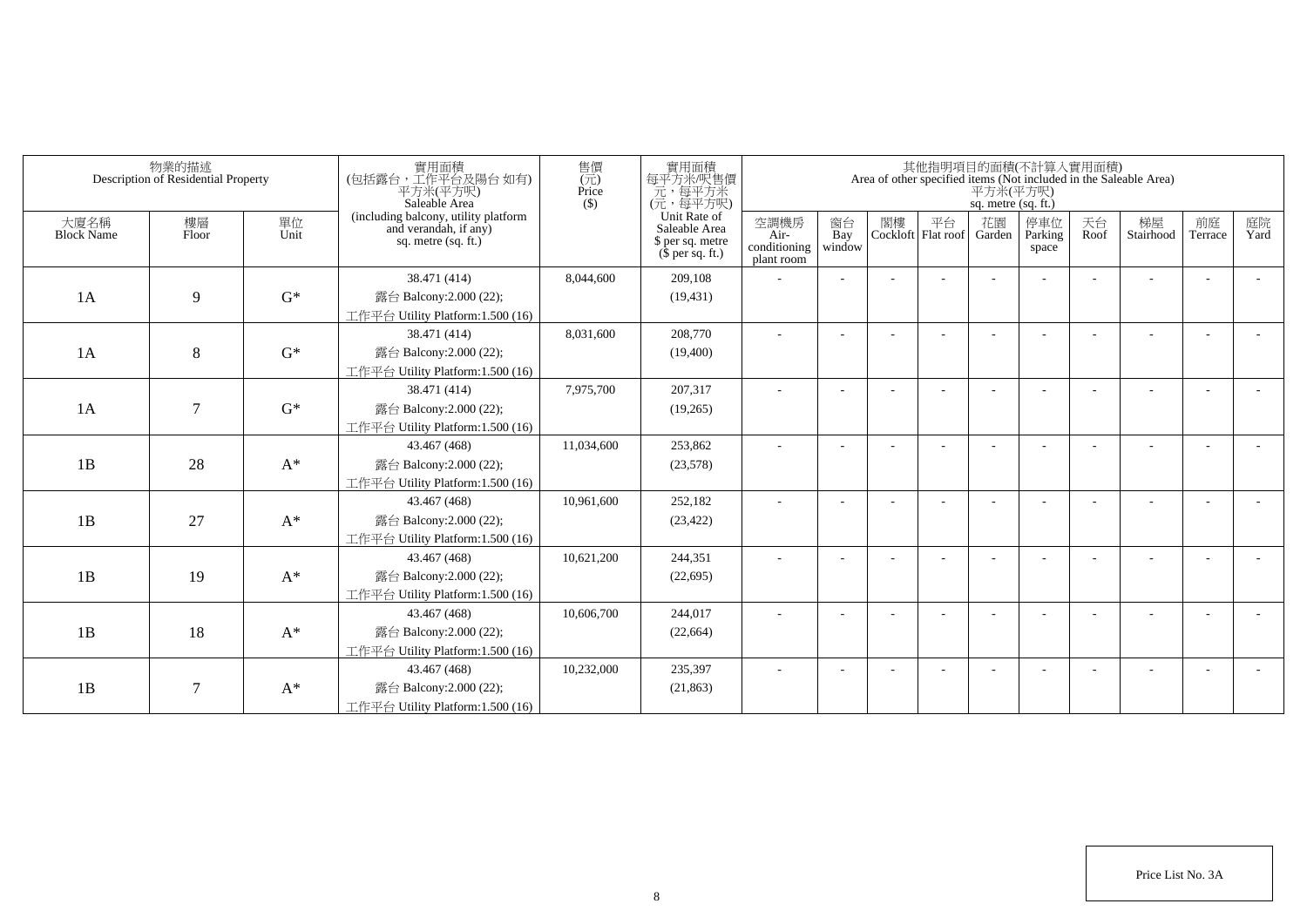|                           | 物業的描述<br>Description of Residential Property |                           | 實用面積<br>(包括露台,工作平台及陽台如有)<br>平方米(平方呎)<br>Saleable Area                                  | 售價<br>(元)<br>Price<br>$($ \$) | 實用面積<br>每平方米/呎售價<br>一元,每平方米<br>(元,每平方呎)                               |                                            |                          |    |                            | 平方米(平方呎)<br>sq. metre (sq. ft.) | 其他指明項目的面積(不計算入實用面積)     |            | Area of other specified items (Not included in the Saleable Area) |               |            |
|---------------------------|----------------------------------------------|---------------------------|----------------------------------------------------------------------------------------|-------------------------------|-----------------------------------------------------------------------|--------------------------------------------|--------------------------|----|----------------------------|---------------------------------|-------------------------|------------|-------------------------------------------------------------------|---------------|------------|
| 大廈名稱<br><b>Block Name</b> | 樓層<br>Floor                                  | 單位<br>Unit                | (including balcony, utility platform<br>and verandah, if any)<br>sq. metre $(sq, ft.)$ |                               | Unit Rate of<br>Saleable Area<br>\$ per sq. metre<br>$$$ per sq. ft.) | 空調機房<br>Air-<br>conditioning<br>plant room | 窗台<br>Bay<br>window      | 閣樓 | 平台<br>Cockloft   Flat roof | 花園<br>Garden                    | 停車位<br>Parking<br>space | 天台<br>Roof | 梯屋<br>Stairhood                                                   | 前庭<br>Terrace | 庭院<br>Yard |
|                           |                                              |                           | 43.467 (468)                                                                           | 10,193,200                    | 234,504                                                               |                                            |                          |    |                            |                                 |                         |            |                                                                   |               |            |
| 1B                        | 6                                            | $A^*$                     | 露台 Balcony:2.000 (22);                                                                 |                               | (21,780)                                                              |                                            |                          |    |                            |                                 |                         |            |                                                                   |               |            |
|                           |                                              |                           | 工作平台 Utility Platform:1.500 (16)                                                       |                               |                                                                       |                                            |                          |    |                            |                                 |                         |            |                                                                   |               |            |
|                           |                                              |                           | 35.055 (377)                                                                           | 7,658,800                     | 218,480                                                               |                                            |                          |    |                            |                                 |                         |            |                                                                   |               |            |
| 1B                        | 17                                           | ${\bf F}$                 | 露台 Balcony:1.955 (21);                                                                 |                               | (20,315)                                                              |                                            |                          |    |                            |                                 |                         |            |                                                                   |               |            |
|                           |                                              |                           | 工作平台 Utility Platform:1.500 (16)                                                       |                               |                                                                       |                                            |                          |    |                            |                                 |                         |            |                                                                   |               |            |
|                           |                                              |                           | 35.055 (377)                                                                           | 7,627,200                     | 217,578                                                               | ٠                                          | $\overline{\phantom{a}}$ |    |                            |                                 |                         |            |                                                                   |               |            |
| 1B                        | 16                                           | ${\bf F}$                 | 露台 Balcony:1.955 (21);                                                                 |                               | (20, 231)                                                             |                                            |                          |    |                            |                                 |                         |            |                                                                   |               |            |
|                           |                                              |                           | 工作平台 Utility Platform: 1.500 (16)                                                      |                               |                                                                       |                                            |                          |    |                            |                                 |                         |            |                                                                   |               |            |
|                           |                                              |                           | 35.055 (377)                                                                           | 7,596,000                     | 216,688                                                               |                                            |                          |    |                            |                                 |                         |            |                                                                   |               |            |
| 1B                        | 15                                           | $\boldsymbol{\mathrm{F}}$ | 露台 Balcony:1.955 (21);                                                                 |                               | (20, 149)                                                             |                                            |                          |    |                            |                                 |                         |            |                                                                   |               |            |
|                           |                                              |                           | 工作平台 Utility Platform:1.500 (16)                                                       |                               |                                                                       |                                            |                          |    |                            |                                 |                         |            |                                                                   |               |            |
|                           |                                              |                           | 35.055 (377)                                                                           | 7,564,600                     | 215,792                                                               |                                            |                          |    |                            |                                 |                         |            |                                                                   |               |            |
| 1B                        | 12                                           | $\boldsymbol{\mathrm{F}}$ | 露台 Balcony:1.955 (21);                                                                 |                               | (20,065)                                                              |                                            |                          |    |                            |                                 |                         |            |                                                                   |               |            |
|                           |                                              |                           | 工作平台 Utility Platform: 1.500 (16)                                                      |                               |                                                                       |                                            |                          |    |                            |                                 |                         |            |                                                                   |               |            |
|                           |                                              |                           | 35.055 (377)                                                                           | 7,533,300                     | 214,899                                                               |                                            |                          |    |                            |                                 |                         |            |                                                                   |               |            |
| 1B                        | 11                                           | $\mathbf F$               | 露台 Balcony:1.955 (21);                                                                 |                               | (19,982)                                                              |                                            |                          |    |                            |                                 |                         |            |                                                                   |               |            |
|                           |                                              |                           | 工作平台 Utility Platform:1.500 (16)                                                       |                               |                                                                       |                                            |                          |    |                            |                                 |                         |            |                                                                   |               |            |
|                           |                                              |                           | 35.055 (377)                                                                           | 7,502,000                     | 214,007                                                               |                                            |                          |    |                            |                                 |                         |            |                                                                   |               |            |
| 1B                        | 10                                           | ${\bf F}$                 | 露台 Balcony:1.955 (21);                                                                 |                               | (19,899)                                                              |                                            |                          |    |                            |                                 |                         |            |                                                                   |               |            |
|                           |                                              |                           | 工作平台 Utility Platform: 1.500 (16)                                                      |                               |                                                                       |                                            |                          |    |                            |                                 |                         |            |                                                                   |               |            |
|                           |                                              |                           | 35.055 (377)                                                                           | 7,470,600                     | 213,111                                                               |                                            |                          |    |                            |                                 |                         |            |                                                                   |               |            |
| 1B                        | 9                                            | ${\bf F}$                 | 露台 Balcony:1.955 (21);<br>工作平台 Utility Platform:1.500 (16)                             |                               | (19, 816)                                                             |                                            |                          |    |                            |                                 |                         |            |                                                                   |               |            |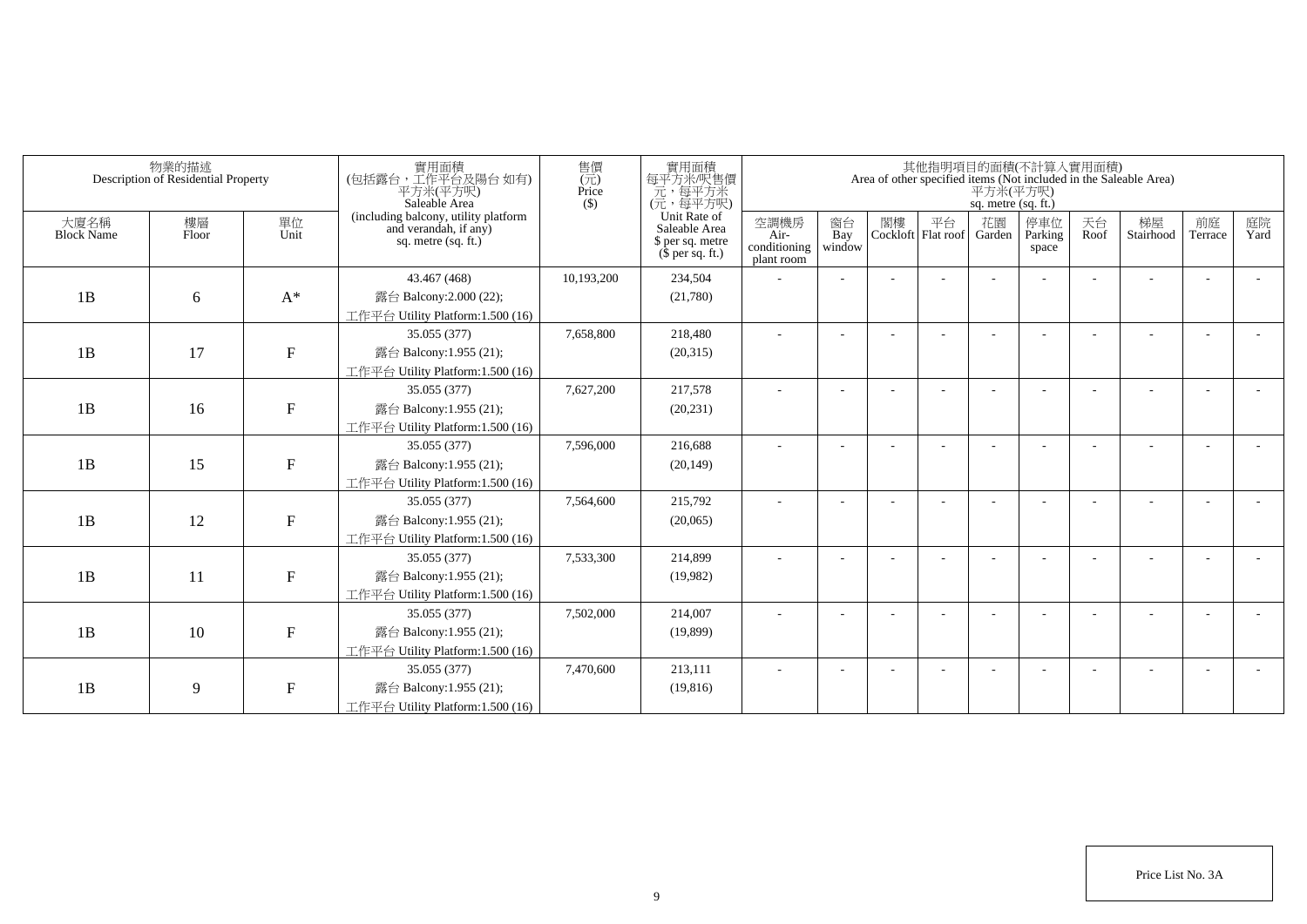|                           | 物業的描述<br>Description of Residential Property |                           | 實用面積<br>(包括露台,工作平台及陽台如有)<br>平方米(平方呎)<br>Saleable Area                                  | 售價<br>(元)<br>Price<br>$($ \$) | 實用面積<br>每平方米/呎售價<br>一元,每平方米<br>(元,每平方呎)                               |                                            |                          |    |                            | 平方米(平方呎)<br>sq. metre (sq. ft.) | 其他指明項目的面積(不計算入實用面積)     |            | Area of other specified items (Not included in the Saleable Area) |               |            |
|---------------------------|----------------------------------------------|---------------------------|----------------------------------------------------------------------------------------|-------------------------------|-----------------------------------------------------------------------|--------------------------------------------|--------------------------|----|----------------------------|---------------------------------|-------------------------|------------|-------------------------------------------------------------------|---------------|------------|
| 大廈名稱<br><b>Block Name</b> | 樓層<br>Floor                                  | 單位<br>Unit                | (including balcony, utility platform<br>and verandah, if any)<br>sq. metre $(sq, ft.)$ |                               | Unit Rate of<br>Saleable Area<br>\$ per sq. metre<br>$$$ per sq. ft.) | 空調機房<br>Air-<br>conditioning<br>plant room | 窗台<br>Bay<br>window      | 閣樓 | 平台<br>Cockloft   Flat roof | 花園<br>Garden                    | 停車位<br>Parking<br>space | 天台<br>Roof | 梯屋<br>Stairhood                                                   | 前庭<br>Terrace | 庭院<br>Yard |
|                           |                                              |                           | 35.055 (377)                                                                           | 7,458,800                     | 212,774                                                               |                                            |                          |    |                            |                                 |                         |            |                                                                   |               |            |
| 1B                        | 8                                            | ${\bf F}$                 | 露台 Balcony:1.955 (21);                                                                 |                               | (19, 785)                                                             |                                            |                          |    |                            |                                 |                         |            |                                                                   |               |            |
|                           |                                              |                           | 工作平台 Utility Platform:1.500 (16)                                                       |                               |                                                                       |                                            |                          |    |                            |                                 |                         |            |                                                                   |               |            |
|                           |                                              |                           | 35.055 (377)                                                                           | 7,407,800                     | 211,319                                                               |                                            |                          |    |                            |                                 |                         |            |                                                                   |               |            |
| 1B                        | $\overline{7}$                               | ${\bf F}$                 | 露台 Balcony:1.955 (21);                                                                 |                               | (19,649)                                                              |                                            |                          |    |                            |                                 |                         |            |                                                                   |               |            |
|                           |                                              |                           | 工作平台 Utility Platform:1.500 (16)                                                       |                               |                                                                       |                                            |                          |    |                            |                                 |                         |            |                                                                   |               |            |
|                           |                                              |                           | 35.055 (377)                                                                           | 7,376,600                     | 210,429                                                               | ٠                                          | $\overline{\phantom{a}}$ |    |                            |                                 |                         |            |                                                                   |               |            |
| 1B                        | 6                                            | ${\bf F}$                 | 露台 Balcony:1.955 (21);                                                                 |                               | (19, 567)                                                             |                                            |                          |    |                            |                                 |                         |            |                                                                   |               |            |
|                           |                                              |                           | 工作平台 Utility Platform: 1.500 (16)                                                      |                               |                                                                       |                                            |                          |    |                            |                                 |                         |            |                                                                   |               |            |
|                           |                                              |                           | 35.055 (377)                                                                           | 7,345,300                     | 209,536                                                               |                                            |                          |    |                            |                                 |                         |            |                                                                   |               |            |
| 1B                        | 5                                            | $\boldsymbol{\mathrm{F}}$ | 露台 Balcony:1.955 (21);                                                                 |                               | (19, 484)                                                             |                                            |                          |    |                            |                                 |                         |            |                                                                   |               |            |
|                           |                                              |                           | 工作平台 Utility Platform:1.500 (16)                                                       |                               |                                                                       |                                            |                          |    |                            |                                 |                         |            |                                                                   |               |            |
|                           |                                              |                           | 35.055 (377)                                                                           | 7,313,800                     | 208,638                                                               |                                            |                          |    |                            |                                 |                         |            |                                                                   |               |            |
| 1B                        | 3                                            | $\boldsymbol{\mathrm{F}}$ | 露台 Balcony:1.955 (21);                                                                 |                               | (19,400)                                                              |                                            |                          |    |                            |                                 |                         |            |                                                                   |               |            |
|                           |                                              |                           | 工作平台 Utility Platform: 1.500 (16)                                                      |                               |                                                                       |                                            |                          |    |                            |                                 |                         |            |                                                                   |               |            |
|                           |                                              |                           | 35.055 (377)                                                                           | 7,282,600                     | 207,748                                                               |                                            |                          |    |                            |                                 |                         |            |                                                                   |               |            |
| 1B                        | 2                                            | $\mathbf F$               | 露台 Balcony:1.955 (21);                                                                 |                               | (19,317)                                                              |                                            |                          |    |                            |                                 |                         |            |                                                                   |               |            |
|                           |                                              |                           | 工作平台 Utility Platform:1.500 (16)                                                       |                               |                                                                       |                                            |                          |    |                            |                                 |                         |            |                                                                   |               |            |
|                           |                                              |                           | 35.055 (377)                                                                           | 7,251,100                     | 206,849                                                               |                                            |                          |    |                            |                                 |                         |            |                                                                   |               |            |
| 1B                        |                                              | ${\bf F}$                 | 露台 Balcony:1.955 (21);                                                                 |                               | (19, 234)                                                             |                                            |                          |    |                            |                                 |                         |            |                                                                   |               |            |
|                           |                                              |                           | 工作平台 Utility Platform: 1.500 (16)                                                      |                               |                                                                       |                                            |                          |    |                            |                                 |                         |            |                                                                   |               |            |
|                           |                                              |                           | 42.163 (454)                                                                           | 9,138,000                     | 216,730                                                               |                                            |                          |    |                            |                                 |                         |            |                                                                   |               |            |
| 1B                        | 31                                           | $K^*$                     | 露台 Balcony: 2.188 (24);                                                                |                               | (20, 128)                                                             |                                            |                          |    |                            |                                 |                         |            |                                                                   |               |            |
|                           |                                              |                           | 工作平台 Utility Platform:1.500 (16)                                                       |                               |                                                                       |                                            |                          |    |                            |                                 |                         |            |                                                                   |               |            |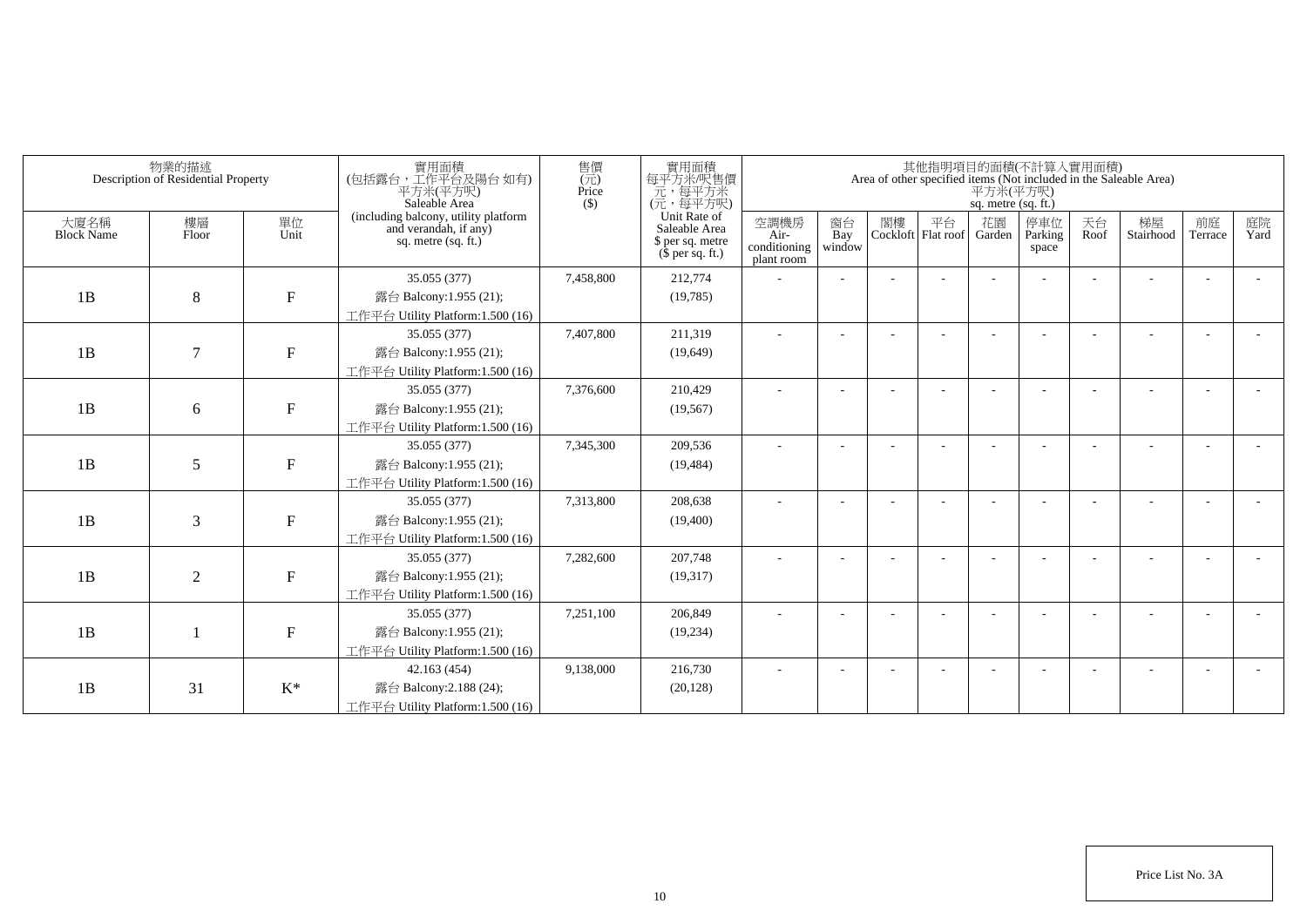| 物業的描述<br>Description of Residential Property |             |                | 實用面積<br>(包括露台,工作平台及陽台如有)<br>平方米(平方呎)<br>Saleable Area<br>$($ \$)                       |           | 售價<br>(元)<br>實用面積<br>每平方米呎售價<br>Price<br>一元<br>(元,每平方米)<br>(元,每平方呎)   |                                            |                     | 其他指明項目的面積(不計算入實用面積)<br>Area of other specified items (Not included in the Saleable Area)<br>平方米(平方呎)<br>sq. metre (sq. ft.) |                          |              |                         |            |                 |                          |            |  |  |  |
|----------------------------------------------|-------------|----------------|----------------------------------------------------------------------------------------|-----------|-----------------------------------------------------------------------|--------------------------------------------|---------------------|-----------------------------------------------------------------------------------------------------------------------------|--------------------------|--------------|-------------------------|------------|-----------------|--------------------------|------------|--|--|--|
| 大廈名稱<br><b>Block Name</b>                    | 樓層<br>Floor | 單位<br>Unit     | (including balcony, utility platform<br>and verandah, if any)<br>sq. metre $(sq, ft.)$ |           | Unit Rate of<br>Saleable Area<br>\$ per sq. metre<br>$$$ per sq. ft.) | 空調機房<br>Air-<br>conditioning<br>plant room | 窗台<br>Bay<br>window | 閣樓                                                                                                                          | 平台<br>Cockloft Flat roof | 花園<br>Garden | 停車位<br>Parking<br>space | 天台<br>Roof | 梯屋<br>Stairhood | 前庭<br>Terrace            | 庭院<br>Yard |  |  |  |
|                                              |             |                | 42.163 (454)                                                                           | 9,090,800 | 215,611                                                               |                                            |                     |                                                                                                                             |                          |              |                         |            |                 |                          |            |  |  |  |
| 1B                                           | 30          | $K^*$          | 露台 Balcony:2.188 (24);                                                                 |           | (20,024)                                                              |                                            |                     |                                                                                                                             |                          |              |                         |            |                 |                          |            |  |  |  |
|                                              |             |                | 工作平台 Utility Platform:1.500 (16)                                                       |           |                                                                       |                                            |                     |                                                                                                                             |                          |              |                         |            |                 |                          |            |  |  |  |
|                                              |             |                | 42.163 (454)                                                                           | 9,043,500 | 214,489                                                               |                                            |                     |                                                                                                                             |                          |              |                         |            |                 |                          |            |  |  |  |
| 1B                                           | 29          | $K^*$          | 露台 Balcony: 2.188 (24);                                                                |           | (19,920)                                                              |                                            |                     |                                                                                                                             |                          |              |                         |            |                 |                          |            |  |  |  |
|                                              |             |                | 工作平台 Utility Platform: 1.500 (16)                                                      |           |                                                                       |                                            |                     |                                                                                                                             |                          |              |                         |            |                 |                          |            |  |  |  |
|                                              |             |                | 42.163 (454)                                                                           | 9,019,900 | 213,929                                                               |                                            |                     |                                                                                                                             |                          |              |                         |            |                 |                          |            |  |  |  |
| 1B                                           | 28          | $K^*$          | 露台 Balcony: 2.188 (24);                                                                |           | (19, 868)                                                             |                                            |                     |                                                                                                                             |                          |              |                         |            |                 |                          |            |  |  |  |
|                                              |             |                | 工作平台 Utility Platform: 1.500 (16)                                                      |           |                                                                       |                                            |                     |                                                                                                                             |                          |              |                         |            |                 |                          |            |  |  |  |
|                                              |             |                | 42.163 (454)                                                                           | 8,949,200 | 212,252                                                               |                                            |                     |                                                                                                                             |                          |              |                         |            |                 |                          |            |  |  |  |
| 1B                                           | 27          | $K^*$          | 露台 Balcony: 2.188 (24);                                                                |           | (19,712)                                                              |                                            |                     |                                                                                                                             |                          |              |                         |            |                 |                          |            |  |  |  |
|                                              |             |                | 工作平台 Utility Platform:1.500 (16)                                                       |           |                                                                       |                                            |                     |                                                                                                                             |                          |              |                         |            |                 |                          |            |  |  |  |
|                                              |             |                | 42.163 (454)                                                                           | 8,902,000 | 211,133                                                               | ٠                                          |                     |                                                                                                                             |                          |              |                         |            |                 | $\overline{\phantom{a}}$ |            |  |  |  |
| 1B                                           | 26          | $\mathrm{K}^*$ | 露台 Balcony: 2.188 (24);                                                                |           | (19,608)                                                              |                                            |                     |                                                                                                                             |                          |              |                         |            |                 |                          |            |  |  |  |
|                                              |             |                | 工作平台 Utility Platform:1.500 (16)                                                       |           |                                                                       |                                            |                     |                                                                                                                             |                          |              |                         |            |                 |                          |            |  |  |  |
|                                              |             |                | 42.163 (454)                                                                           | 8,854,800 | 210,014                                                               |                                            |                     |                                                                                                                             |                          |              |                         |            |                 |                          |            |  |  |  |
| 1B                                           | 25          | $K^*$          | 露台 Balcony: 2.188 (24);                                                                |           | (19,504)                                                              |                                            |                     |                                                                                                                             |                          |              |                         |            |                 |                          |            |  |  |  |
|                                              |             |                | 工作平台 Utility Platform:1.500 (16)                                                       |           |                                                                       |                                            |                     |                                                                                                                             |                          |              |                         |            |                 |                          |            |  |  |  |
|                                              |             |                | 42.163 (454)                                                                           | 8,807,600 | 208,894                                                               |                                            |                     |                                                                                                                             |                          |              |                         |            |                 | ٠                        |            |  |  |  |
| 1B                                           | 23          | $K^*$          | 露台 Balcony: 2.188 (24);                                                                |           | (19,400)                                                              |                                            |                     |                                                                                                                             |                          |              |                         |            |                 |                          |            |  |  |  |
|                                              |             |                | 工作平台 Utility Platform:1.500 (16)                                                       |           |                                                                       |                                            |                     |                                                                                                                             |                          |              |                         |            |                 |                          |            |  |  |  |
|                                              |             |                | 42.163 (454)                                                                           | 8,760,400 | 207,775                                                               |                                            |                     |                                                                                                                             |                          |              |                         |            |                 | ÷                        |            |  |  |  |
| 1B                                           | 22          | $\mathrm{K}^*$ | 露台 Balcony: 2.188 (24);                                                                |           | (19,296)                                                              |                                            |                     |                                                                                                                             |                          |              |                         |            |                 |                          |            |  |  |  |
|                                              |             |                | 工作平台 Utility Platform:1.500 (16)                                                       |           |                                                                       |                                            |                     |                                                                                                                             |                          |              |                         |            |                 |                          |            |  |  |  |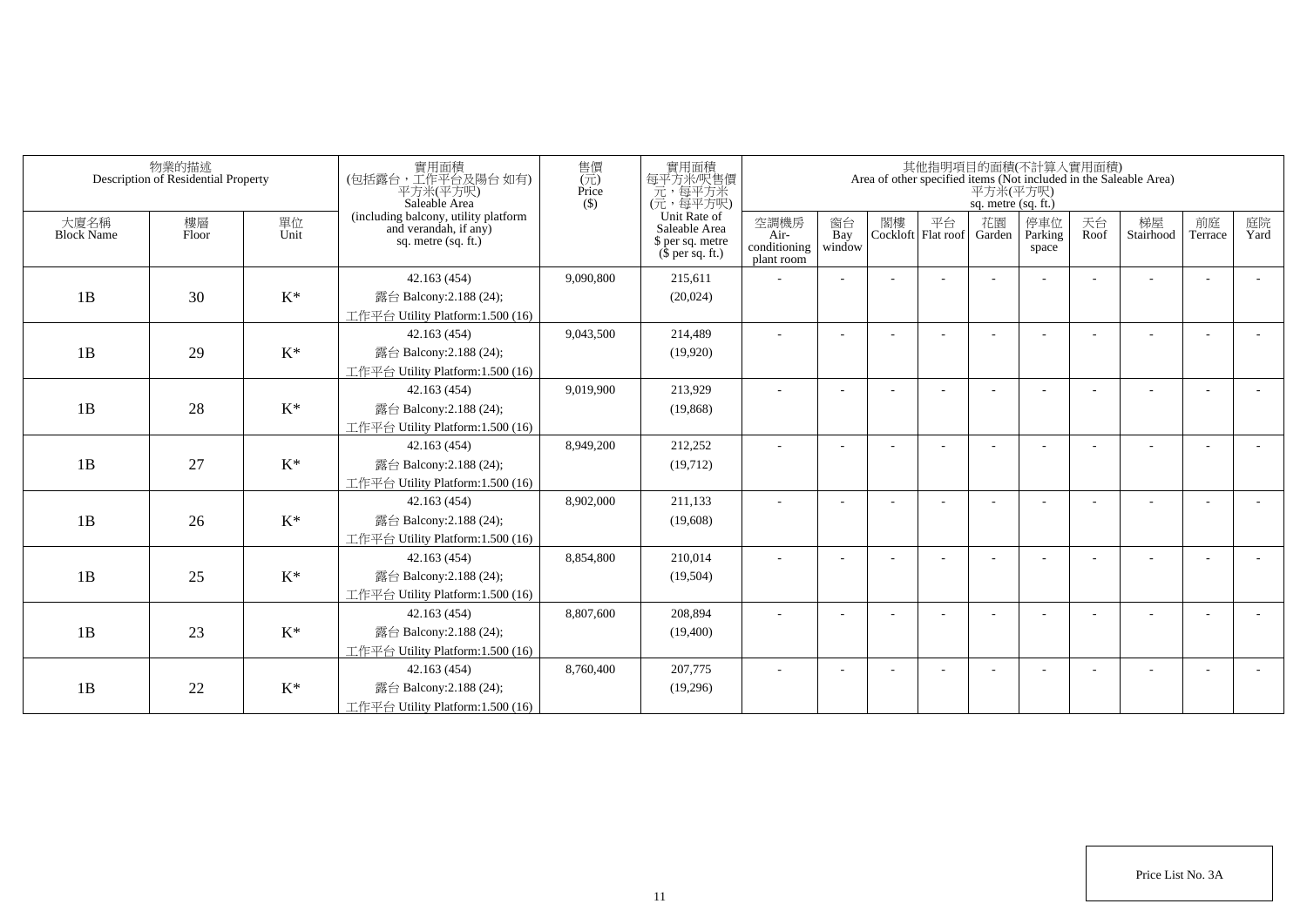| 物業的描述<br>Description of Residential Property |             |                | 實用面積<br>(包括露台,工作平台及陽台 如有)<br>平方米(平方呎)<br>Saleable Area                                 | 售價<br>$(\vec{\pi})$<br>Price<br>$($ \$) | 實用面積<br>每平方米/呎售價<br>一元,每平方米<br>(元,每平方呎)                               | 其他指明項目的面積(不計算入實用面積)<br>Area of other specified items (Not included in the Saleable Area)<br>平方米(平方呎)<br>sq. metre (sq. ft.) |                          |    |                          |              |                         |            |                 |                          |            |  |
|----------------------------------------------|-------------|----------------|----------------------------------------------------------------------------------------|-----------------------------------------|-----------------------------------------------------------------------|-----------------------------------------------------------------------------------------------------------------------------|--------------------------|----|--------------------------|--------------|-------------------------|------------|-----------------|--------------------------|------------|--|
| 大廈名稱<br><b>Block Name</b>                    | 樓層<br>Floor | 單位<br>Unit     | (including balcony, utility platform<br>and verandah, if any)<br>sq. metre $(sq, ft.)$ |                                         | Unit Rate of<br>Saleable Area<br>\$ per sq. metre<br>$$$ per sq. ft.) | 空調機房<br>Air-<br>conditioning<br>plant room                                                                                  | 窗台<br>Bay<br>window      | 閣樓 | 平台<br>Cockloft Flat roof | 花園<br>Garden | 停車位<br>Parking<br>space | 天台<br>Roof | 梯屋<br>Stairhood | 前庭<br>Terrace            | 庭院<br>Yard |  |
|                                              |             |                | 42.163 (454)                                                                           | 8,713,300                               | 206,657                                                               |                                                                                                                             |                          |    |                          |              |                         |            |                 |                          |            |  |
| 1B                                           | 21          | $\mathrm{K}^*$ | 露台 Balcony:2.188 (24);                                                                 |                                         | (19, 192)                                                             |                                                                                                                             |                          |    |                          |              |                         |            |                 |                          |            |  |
|                                              |             |                | 工作平台 Utility Platform:1.500 (16)                                                       |                                         |                                                                       |                                                                                                                             |                          |    |                          |              |                         |            |                 |                          |            |  |
|                                              |             |                | 42.163 (454)                                                                           | 8,666,000                               | 205,536                                                               |                                                                                                                             |                          |    |                          |              |                         |            |                 |                          |            |  |
| 1B                                           | 20          | $\mathrm{K}^*$ | 露台 Balcony: 2.188 (24);                                                                |                                         | (19,088)                                                              |                                                                                                                             |                          |    |                          |              |                         |            |                 |                          |            |  |
|                                              |             |                | 工作平台 Utility Platform:1.500 (16)                                                       |                                         |                                                                       |                                                                                                                             |                          |    |                          |              |                         |            |                 |                          |            |  |
|                                              |             |                | 42.163 (454)                                                                           | 8,618,900                               | 204,419                                                               | ٠                                                                                                                           | $\overline{\phantom{a}}$ |    |                          |              |                         |            |                 | $\overline{\phantom{a}}$ |            |  |
| 1B                                           | 19          | $K^*$          | 露台 Balcony:2.188 (24);                                                                 |                                         | (18,984)                                                              |                                                                                                                             |                          |    |                          |              |                         |            |                 |                          |            |  |
|                                              |             |                | 工作平台 Utility Platform:1.500 (16)                                                       |                                         |                                                                       |                                                                                                                             |                          |    |                          |              |                         |            |                 |                          |            |  |
|                                              |             |                | 42.163 (454)                                                                           | 8,604,800                               | 204,084                                                               |                                                                                                                             |                          |    |                          |              |                         |            |                 |                          |            |  |
| 1B                                           | 18          | $K^*$          | 露台 Balcony: 2.188 (24);                                                                |                                         | (18,953)                                                              |                                                                                                                             |                          |    |                          |              |                         |            |                 |                          |            |  |
|                                              |             |                | 工作平台 Utility Platform:1.500 (16)                                                       |                                         |                                                                       |                                                                                                                             |                          |    |                          |              |                         |            |                 |                          |            |  |
|                                              |             |                | 42.163 (454)                                                                           | 8,543,500                               | 202,630                                                               |                                                                                                                             |                          |    |                          |              |                         |            |                 |                          |            |  |
| 1B                                           | 17          | $K^*$          | 露台 Balcony: 2.188 (24);                                                                |                                         | (18, 818)                                                             |                                                                                                                             |                          |    |                          |              |                         |            |                 |                          |            |  |
|                                              |             |                | 工作平台 Utility Platform:1.500 (16)<br>42.163 (454)                                       | 8,505,700                               | 201,734                                                               |                                                                                                                             |                          |    |                          |              |                         |            |                 |                          |            |  |
| 1B                                           | 16          | $\mathrm{K}^*$ | 露台 Balcony: 2.188 (24);                                                                |                                         | (18, 735)                                                             |                                                                                                                             |                          |    |                          |              |                         |            |                 |                          |            |  |
|                                              |             |                | 工作平台 Utility Platform:1.500 (16)                                                       |                                         |                                                                       |                                                                                                                             |                          |    |                          |              |                         |            |                 |                          |            |  |
|                                              |             |                | 42.163 (454)                                                                           | 8,467,900                               | 200,837                                                               |                                                                                                                             |                          |    |                          |              |                         |            |                 | $\overline{\phantom{a}}$ |            |  |
| 1B                                           | 15          | $\mathrm{K}^*$ | 露台 Balcony: 2.188 (24);                                                                |                                         | (18,652)                                                              |                                                                                                                             |                          |    |                          |              |                         |            |                 |                          |            |  |
|                                              |             |                | 工作平台 Utility Platform: 1.500 (16)                                                      |                                         |                                                                       |                                                                                                                             |                          |    |                          |              |                         |            |                 |                          |            |  |
|                                              |             |                | 42.163 (454)                                                                           | 8,430,100                               | 199,941                                                               |                                                                                                                             |                          |    |                          |              |                         |            |                 | <b>.</b>                 |            |  |
| 1B                                           | 12          | $K^*$          | 露台 Balcony: 2.188 (24);                                                                |                                         | (18, 569)                                                             |                                                                                                                             |                          |    |                          |              |                         |            |                 |                          |            |  |
|                                              |             |                | 工作平台 Utility Platform:1.500 (16)                                                       |                                         |                                                                       |                                                                                                                             |                          |    |                          |              |                         |            |                 |                          |            |  |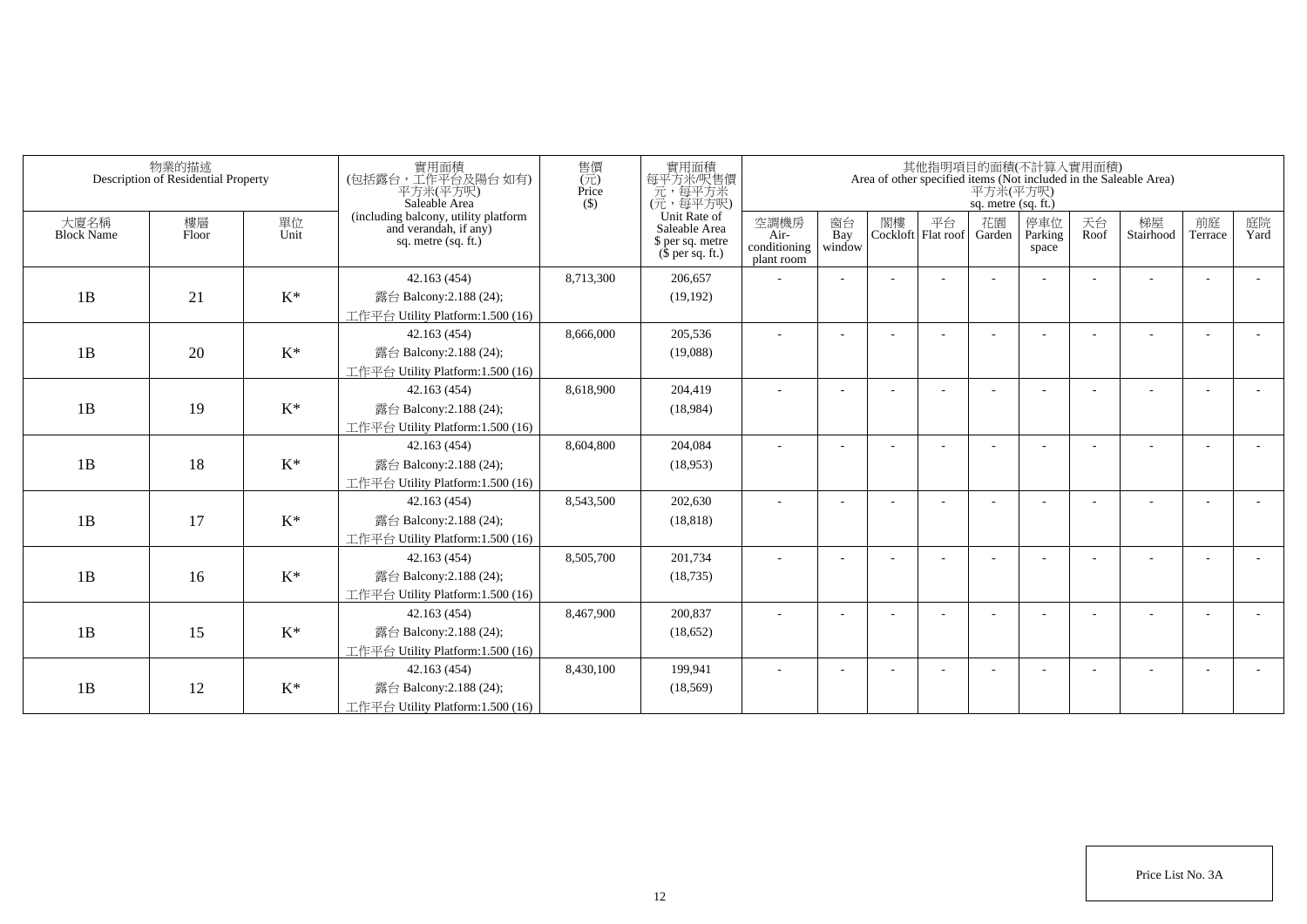| 物業的描述<br>Description of Residential Property |             |                | 實用面積<br>(包括露台,工作平台及陽台 如有)<br>平方米(平方呎)<br>Saleable Area                                 | 售價<br>$(\vec{\pi})$<br>Price<br>$($ \$) | 實用面積<br>每平方米/呎售價<br>一元,每平方米<br>(元,每平方呎)                               | 其他指明項目的面積(不計算入實用面積)<br>Area of other specified items (Not included in the Saleable Area)<br>平方米(平方呎)<br>sq. metre (sq. ft.) |                          |    |                          |              |                         |            |                 |                          |            |  |
|----------------------------------------------|-------------|----------------|----------------------------------------------------------------------------------------|-----------------------------------------|-----------------------------------------------------------------------|-----------------------------------------------------------------------------------------------------------------------------|--------------------------|----|--------------------------|--------------|-------------------------|------------|-----------------|--------------------------|------------|--|
| 大廈名稱<br><b>Block Name</b>                    | 樓層<br>Floor | 單位<br>Unit     | (including balcony, utility platform<br>and verandah, if any)<br>sq. metre $(sq, ft.)$ |                                         | Unit Rate of<br>Saleable Area<br>\$ per sq. metre<br>$$$ per sq. ft.) | 空調機房<br>Air-<br>conditioning<br>plant room                                                                                  | 窗台<br>Bay<br>window      | 閣樓 | 平台<br>Cockloft Flat roof | 花園<br>Garden | 停車位<br>Parking<br>space | 天台<br>Roof | 梯屋<br>Stairhood | 前庭<br>Terrace            | 庭院<br>Yard |  |
|                                              |             |                | 42.163 (454)                                                                           | 8,392,400                               | 199,047                                                               |                                                                                                                             |                          |    |                          |              |                         |            |                 |                          |            |  |
| 1B                                           | 11          | $\mathrm{K}^*$ | 露台 Balcony:2.188 (24);                                                                 |                                         | (18, 485)                                                             |                                                                                                                             |                          |    |                          |              |                         |            |                 |                          |            |  |
|                                              |             |                | 工作平台 Utility Platform:1.500 (16)                                                       |                                         |                                                                       |                                                                                                                             |                          |    |                          |              |                         |            |                 |                          |            |  |
|                                              |             |                | 42.163 (454)                                                                           | 8,354,700                               | 198,152                                                               |                                                                                                                             |                          |    |                          |              |                         |            |                 |                          |            |  |
| 1B                                           | 10          | $\mathrm{K}^*$ | 露台 Balcony: 2.188 (24);                                                                |                                         | (18, 402)                                                             |                                                                                                                             |                          |    |                          |              |                         |            |                 |                          |            |  |
|                                              |             |                | 工作平台 Utility Platform:1.500 (16)                                                       |                                         |                                                                       |                                                                                                                             |                          |    |                          |              |                         |            |                 |                          |            |  |
|                                              |             |                | 42.163 (454)                                                                           | 8,317,000                               | 197,258                                                               | ٠                                                                                                                           | $\overline{\phantom{a}}$ |    |                          |              |                         |            |                 | $\overline{\phantom{a}}$ |            |  |
| 1B                                           | 9           | $K^*$          | 露台 Balcony:2.188 (24);                                                                 |                                         | (18,319)                                                              |                                                                                                                             |                          |    |                          |              |                         |            |                 |                          |            |  |
|                                              |             |                | 工作平台 Utility Platform: 1.500 (16)                                                      |                                         |                                                                       |                                                                                                                             |                          |    |                          |              |                         |            |                 |                          |            |  |
|                                              |             |                | 42.163 (454)                                                                           | 8,302,700                               | 196,919                                                               |                                                                                                                             |                          |    |                          |              |                         |            |                 |                          |            |  |
| 1B                                           | 8           | $\mathrm{K}^*$ | 露台 Balcony: 2.188 (24);                                                                |                                         | (18, 288)                                                             |                                                                                                                             |                          |    |                          |              |                         |            |                 |                          |            |  |
|                                              |             |                | 工作平台 Utility Platform:1.500 (16)                                                       |                                         |                                                                       |                                                                                                                             |                          |    |                          |              |                         |            |                 |                          |            |  |
|                                              |             |                | 42.163 (454)                                                                           | 8,241,500                               | 195,468                                                               |                                                                                                                             |                          |    |                          |              |                         |            |                 |                          |            |  |
| 1B                                           | $\tau$      | $K^*$          | 露台 Balcony: 2.188 (24);                                                                |                                         | (18, 153)                                                             |                                                                                                                             |                          |    |                          |              |                         |            |                 |                          |            |  |
|                                              |             |                | 工作平台 Utility Platform: 1.500 (16)                                                      |                                         |                                                                       |                                                                                                                             |                          |    |                          |              |                         |            |                 |                          |            |  |
|                                              |             |                | 42.163 (454)                                                                           | 8,203,600                               | 194,569                                                               |                                                                                                                             |                          |    |                          |              |                         |            |                 |                          |            |  |
| 1B                                           | 6           | $\mathrm{K}^*$ | 露台 Balcony: 2.188 (24);<br>工作平台 Utility Platform:1.500 (16)                            |                                         | (18,070)                                                              |                                                                                                                             |                          |    |                          |              |                         |            |                 |                          |            |  |
|                                              |             |                | 42.163 (454)                                                                           | 8,166,000                               | 193,677                                                               |                                                                                                                             |                          |    |                          |              |                         |            |                 | $\overline{\phantom{a}}$ |            |  |
| 1B                                           | 5           | $\mathrm{K}^*$ | 露台 Balcony: 2.188 (24);                                                                |                                         | (17,987)                                                              |                                                                                                                             |                          |    |                          |              |                         |            |                 |                          |            |  |
|                                              |             |                | 工作平台 Utility Platform: 1.500 (16)                                                      |                                         |                                                                       |                                                                                                                             |                          |    |                          |              |                         |            |                 |                          |            |  |
|                                              |             |                | 42.163 (454)                                                                           | 8,128,200                               | 192,780                                                               |                                                                                                                             |                          |    |                          |              |                         |            |                 |                          |            |  |
| 1B                                           | 3           | $K^*$          | 露台 Balcony: 2.188 (24);                                                                |                                         | (17,904)                                                              |                                                                                                                             |                          |    |                          |              |                         |            |                 |                          |            |  |
|                                              |             |                | 工作平台 Utility Platform:1.500 (16)                                                       |                                         |                                                                       |                                                                                                                             |                          |    |                          |              |                         |            |                 |                          |            |  |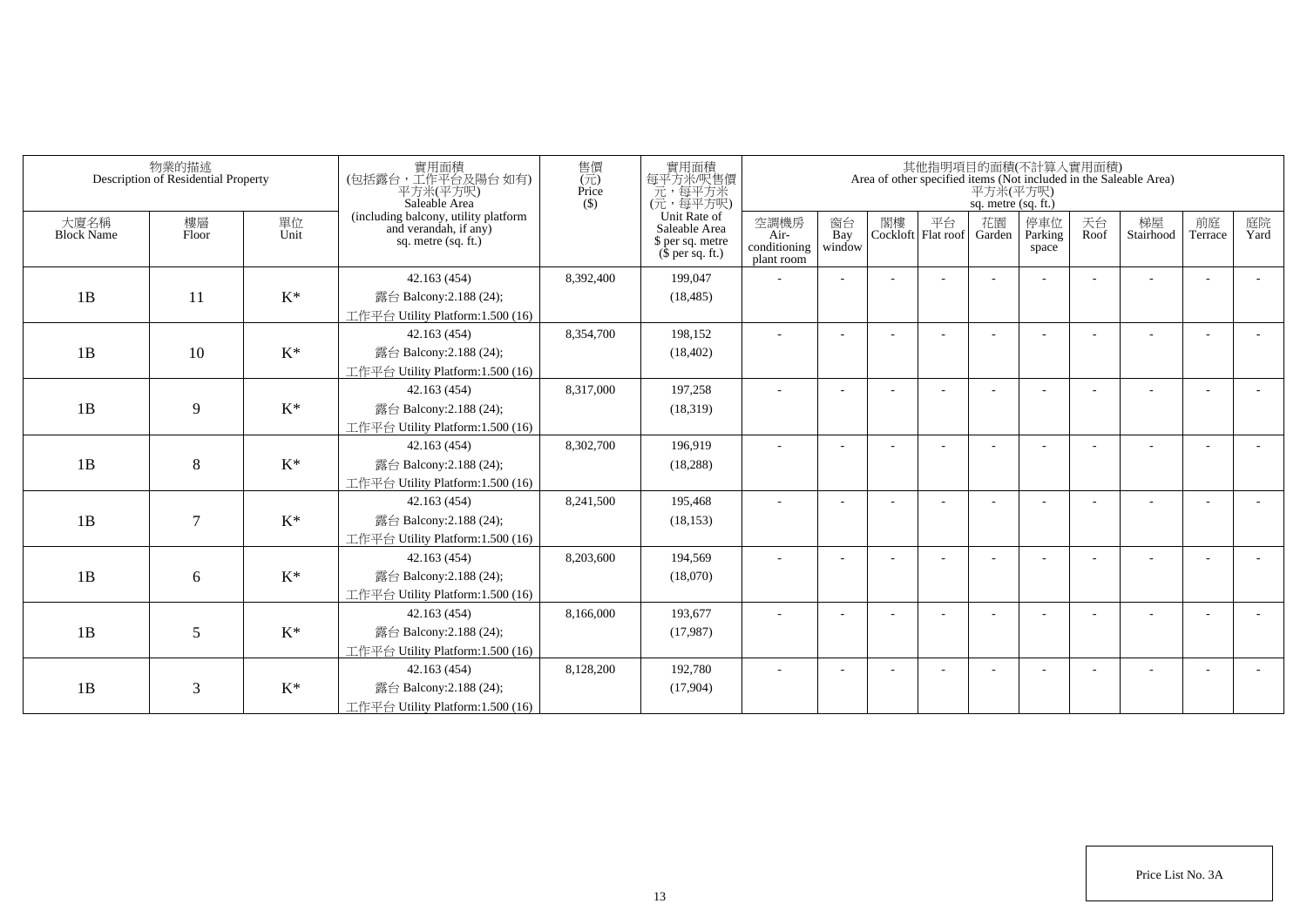| 物業的描述<br>Description of Residential Property |             |            | 寶用面積<br>(包括露台,工作平台及陽台 如有)<br>平方米(平方呎)<br>Saleable Area                               | 售價<br>(元)<br>Price<br>$(\$)$ | 實用面積<br>每平方米呎售價<br>元,每平方呎)<br>(元, 每平方呎)                               | 其他指明項目的面積(不計算入實用面積)<br>Area of other specified items (Not included in the Saleable Area)<br>平方米(平方呎)<br>sq. metre (sq. ft.) |                     |    |                          |              |                         |            |                 |               |            |
|----------------------------------------------|-------------|------------|--------------------------------------------------------------------------------------|------------------------------|-----------------------------------------------------------------------|-----------------------------------------------------------------------------------------------------------------------------|---------------------|----|--------------------------|--------------|-------------------------|------------|-----------------|---------------|------------|
| 大廈名稱<br><b>Block Name</b>                    | 樓層<br>Floor | 單位<br>Unit | (including balcony, utility platform<br>and verandah, if any)<br>sq. metre (sq. ft.) |                              | Unit Rate of<br>Saleable Area<br>\$ per sq. metre<br>$$$ per sq. ft.) | 空調機房<br>Air-<br>conditioning<br>plant room                                                                                  | 窗台<br>Bay<br>window | 閣樓 | 平台<br>Cockloft Flat roof | 花園<br>Garden | 停車位<br>Parking<br>space | 天台<br>Roof | 梯屋<br>Stairhood | 前庭<br>Terrace | 庭院<br>Yard |
|                                              |             |            | 42.163(454)                                                                          | 8,090,400                    | 191,884                                                               |                                                                                                                             |                     |    |                          |              |                         |            |                 |               |            |
| 1B                                           |             | $K^*$      | 露台 Balcony:2.188 (24);                                                               |                              | (17,820)                                                              |                                                                                                                             |                     |    |                          |              |                         |            |                 |               |            |
|                                              |             |            | 工作平台 Utility Platform:1.500 (16)                                                     |                              |                                                                       |                                                                                                                             |                     |    |                          |              |                         |            |                 |               |            |
|                                              |             |            | 42.163(454)                                                                          | 8,052,700                    | 190.990                                                               | -                                                                                                                           |                     |    |                          |              |                         |            |                 |               |            |
| 1B                                           |             | $K^*$      | 露台 Balcony:2.188 (24);                                                               |                              | (17, 737)                                                             |                                                                                                                             |                     |    |                          |              |                         |            |                 |               |            |
|                                              |             |            | 工作平台 Utility Platform:1.500 (16)                                                     |                              |                                                                       |                                                                                                                             |                     |    |                          |              |                         |            |                 |               |            |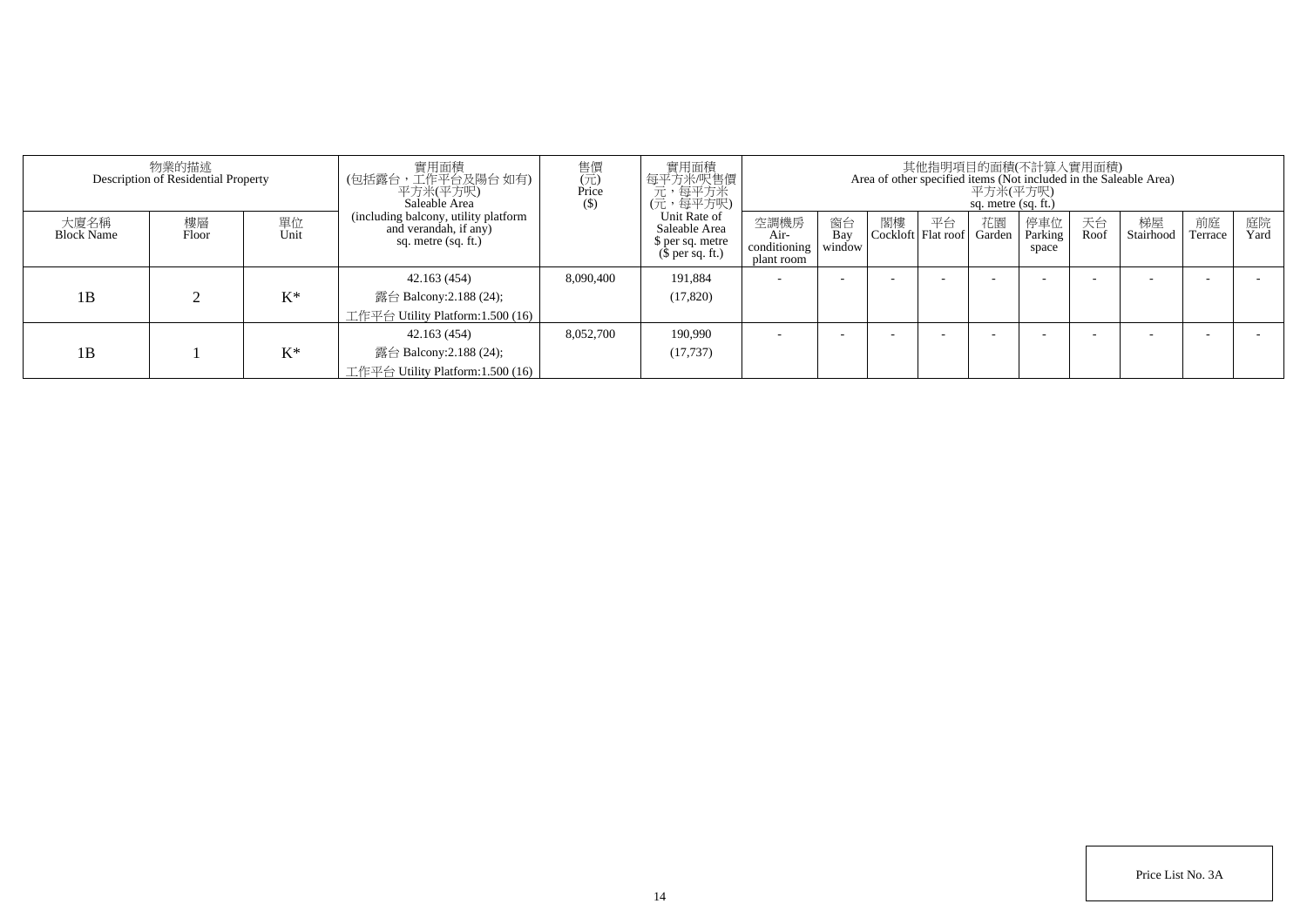### 第三部份:其他資料 Part 3:Other Information

# (1) 準買家應參閱該期數的售樓說明書,以了解該期數的資料。

Prospective purchasers are advised to refer to the sales brochure for the Phase for information on the Phase.

(2) 根據 《一手住宅物業銷售條例》第 52(1)條及第 53(2)及(3)條,-

According to sections 52(1) and 53(2) and (3) of the Residential Properties (First-hand Sales) Ordinance,-

### 第 52(1)條 / Section 52(1)

在某人就指明住宅物業與擁有人訂立臨時買賣合約時,該人須向擁有人支付售價的 5%的臨時訂金。

A preliminary deposit of 5% of the purchase price is payable by a person to the owner on entering into a preliminary agreement for sale and purchase in respect of the specified residential property with the owner.

### 第 53(2)條 / Section 53(2)

如某人於某日期訂立臨時買賣合約,並於該日期後的5個工作日內,就有關住宅物業簽立買賣合約,則擁有人必須在該日期後的8個工作日內,簽立該買賣合約。

If a person executes an agreement for sale and purchase in respect of the residential property within 5 working days after the date on which the person enters into the preliminary agreement for sale and purchase, the owner must execute the agreement for sale and purchase within 8 working days after that date.

### 第 53(3) 條 / Section 53(3)

如某人於某日期訂立臨時買賣合約,但沒有於該日期後的 5 個工作日内,就有關住宅物業簽立買賣合約,則 – (i) 該臨時合約即告終止; (ii) 有關的臨時訂金即予沒收; 及 (iii) 擁有人不得就該人沒有簽立買賣合約而針對該人提出進一步申索。

If a person does not execute an agreement for sale and purchase in respect of the residential property within 5 working days after the date on which the person enters into the preliminary agreement for sale and purchase  $-$  (i) the preliminary agreement is terminated; (ii) the preliminary deposit is forfeited; and (iii) the owner does not have any further claim against the person for the failure.

(3) 實用面積及屬該住宅物業其他指明項目的面積是按 《一手住宅物業銷售條例》第 8 條及附表二第 2 部的計算得出的。

The saleable area and area of other specified items of the residential property are calculated in accordance with section 8 and Part 2 of Schedule 2 to the Residential Properties (First-hand Sales) Ordinance.

(4) 註:『售價』指本價單第二部份中所列之住宅物業的售價,而『樓價』指臨時買賣合約(或買賣合約或經修訂的買賣合約)中訂明的住宅物業的實際售價。因應相關折扣 (如 有) 按售價計算得出之價目,皆以向下捨入方式換算至百位數作為樓價。買方須為於同一份臨時買賣合約下購買的所有住宅物業選擇相同的付款計劃。 Note: "price" means the price of the residential property set out in Part 2 of this price list, and "purchase price" means the actual price of the residential property set out in the preliminary agreement for sale and purchase (or the agreement for sale and purchase or the amended agreement for sale and purchase). The price obtained after applying the relevant discount(s) (if any) on the price will be rounded down to the nearest hundred to determine the purchase price. The Purchaser must choose the same payment plan for all the residential properties purchased under the same preliminary agreement for sale and purchase.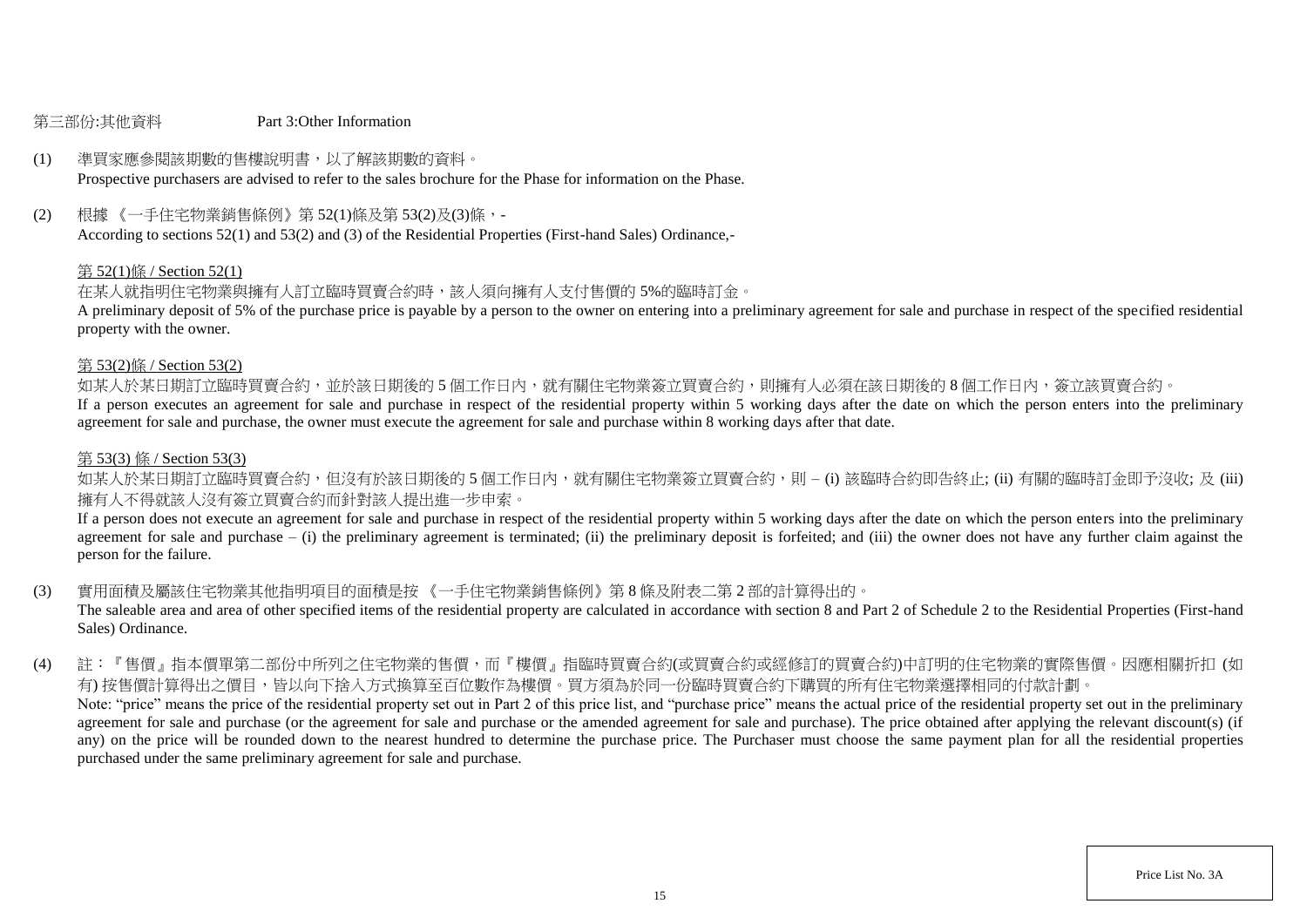- (4)(A1) 現金付款計劃 Cash Payment Plan
	- (i) 支付條款 The Terms of Payment

買方於簽署臨時買賣合約時須繳付相等於樓價 5%之金額作為臨時訂金,其中港幣\$100,000 作爲部分臨時訂金必須以銀行本票支付,臨時訂金的餘額可以支票及/ 或銀行本票支付,本票及支票抬頭請寫『胡關李羅律師行』。

Upon signing of the preliminary agreement for sale and purchase, the Purchaser shall pay the preliminary deposit which is equivalent to 5% of the purchase price. HK\$100,000 being part of the preliminary deposit must be paid by cashier order(s) and the balance of the preliminary deposit may be paid by cheque(s) and/or cashier order(s). The cashier order(s) and cheque(s) should be made payable to "Woo Kwan Lee & Lo".

1. 臨時訂金即樓價 5% (『臨時訂金』)於簽署臨時買賣合約時繳付,買方須於簽署臨時買賣合約的日期後 5 個工作日內簽署買賣合約。

A preliminary deposit equivalent to 5% of the purchase price ("preliminary deposit") shall be paid upon signing of the preliminary agreement for sale and purchase. The agreement for sale and purchase shall be signed by the Purchaser within 5 working days after the date of signing of the preliminary agreement for sale and purchase.

2. 樓價 5%於簽署臨時買賣合約的日期後 90 日内,或於賣方就其有能力將該期數中的指明物業有效地轉讓予買方一事向買方發出通知的日期後的 14 日內繳付, 以較早者為準。

5% of the purchase price shall be paid within 90 days after the date of signing of the preliminary agreement for sale and purchase, or within 14 days after the date of the notification to the Purchaser that the Vendor is in a position validly to assign the specified residential property in the Phase to the Purchaser, whichever is earlier.

3. 樓價 90%(樓價餘額)於簽署臨時買賣合約的日期後 180 日内,或於賣方就其有能力將該期數中的指明物業有效地轉讓予買方一事向買方發出涌知的日期後的 14 日內繳付,以較早者為準。

90% of the purchase price (balance of purchase price) shall be paid within 180 days after the date of signing of the preliminary agreement for sale and purchase, or within 14 days after the date of the notification to the Purchaser that the Vendor is in a position validly to assign the specified residential property in the Phase to the Purchaser. whichever is earlier.

(ii) 售價獲得折扣的基礎

The basis on which any discount on the price is available

1. 付款計劃優惠

Payment Plan Benefit

選擇第(4)(A1)段所述的付款計劃之買方,可獲 5%售價折扣優惠。

A 5% discount on the price would be offered to the Purchaser if the Purchaser elects the payment plan stated in paragraph (4)(A1).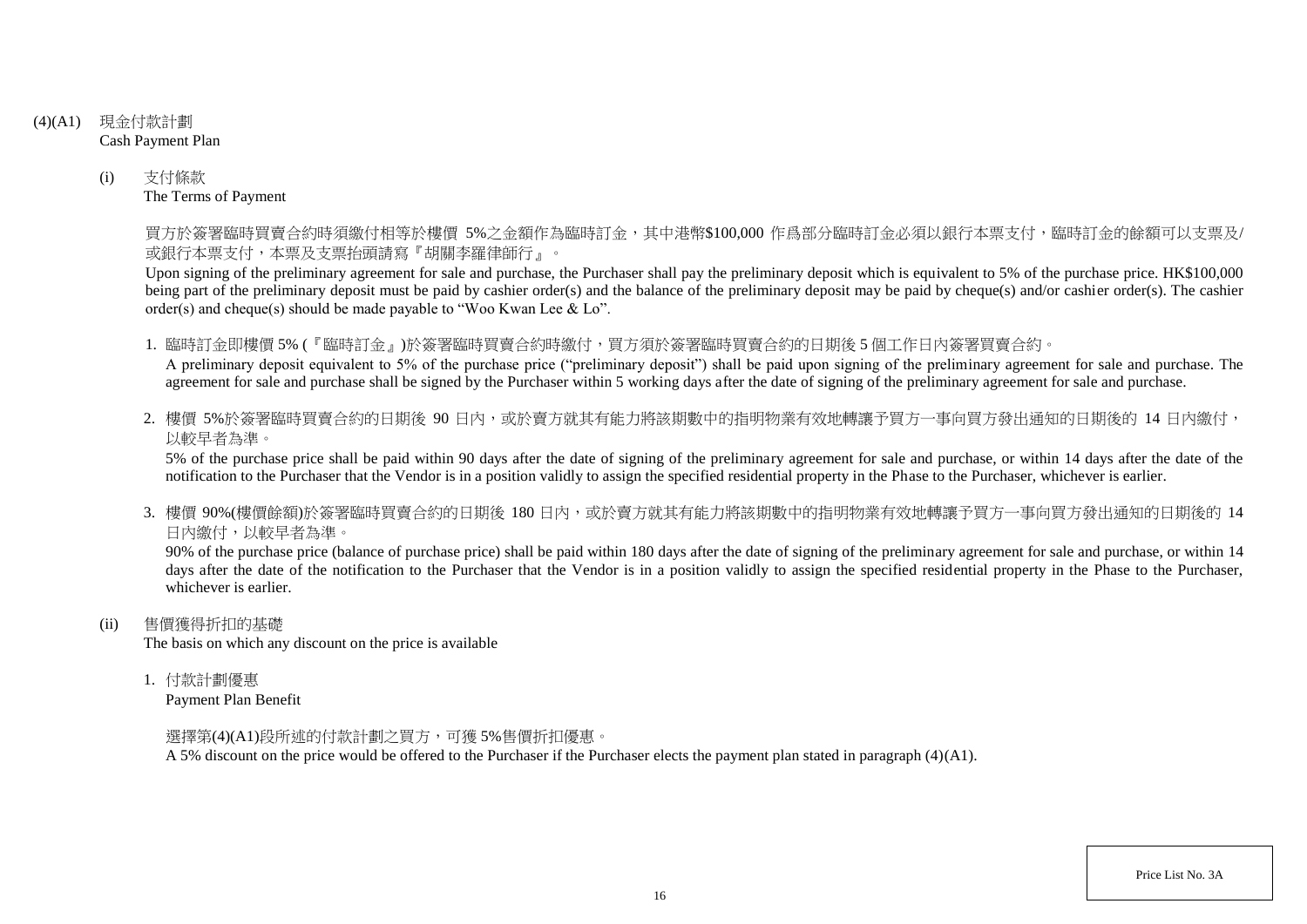## 2. 置業售價折扣

Home Purchase Price Discount

如買方於2018年6月30日或之前簽署臨時買賣合約,買方可獲8%售價折扣優惠。

If the Purchaser signs the preliminary agreement for sale and purchase on or before 30 June 2018, the Purchaser will be offered 8% discount on the price.

## 3. 特別折扣

Special Discount

- (a) 如買方於簽署臨時買賣合約時選擇特別折扣,買方可獲7%售價折扣優惠。 If the Purchaser chooses the Special Discount upon the signing of preliminary agreement for sale and purchase, the Purchaser will be offered 7% discount on the price.
- (b) 如買方為個人及於簽署臨時買賣合約時不選擇特別折扣,買方可申請第(4)(A1)(iii)2(d)段所述之3年免息貸款計劃。為免疑問,就購買每個住宅物業,買方 只可享有:
	- 特別折扣;或
	- 申請 3 年免息貸款計劃的權利或(如買方沒有使用 3 年免息貸款計劃並符合相關要求)第(4)(A1)(iii)1 段所述之特別現金回贈的其中一項。

買方須為於同一份臨時買賣合約下購買的所有住宅物業選擇相同之優惠。

If the Purchaser is individual(s) and does not choose the Special Discount upon the signing of preliminary agreement for sale and purchase, the Purchaser may apply for 3 Years Interest-free Loan Plan as set out in paragraph (4)(A1)(iii)2(d). For the avoidance of doubt, for the purchase of each residential property, the Purchaser is only entitled to either:

- the Special Discount; or
- the right to apply for 3 Years Interest-free Loan Plan or (if the Purchaser has not utilized 3 Years Interest-free Loan Plan and met the relevant requirement) a Special Cash Rebate as set out in paragraph (4)(A1)(iii)1.

The Purchaser must choose the same offer for all the residential properties purchased under the same preliminary agreement for sale and purchase.

# 4. 新地會會員售價折扣優惠

Price Discount Offer for SHKP Club Member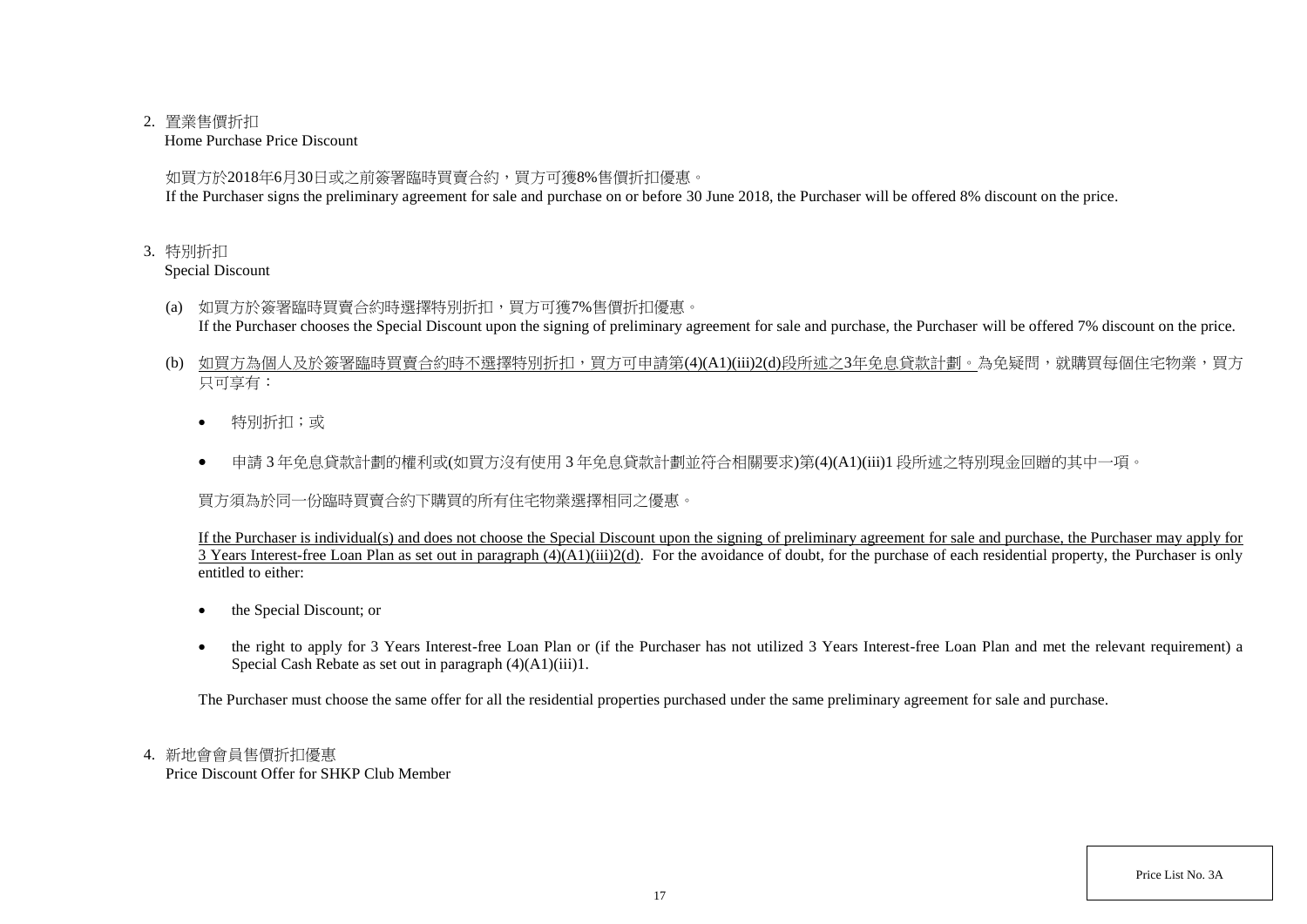凡於2018年6月30日或之前簽署臨時買賣合約,如買方為新地會會員 (即在簽署臨時買賣合約當日或之前,最少一位個人買方 (如買方是以個人名義) 或最少一位 買方之董事 (如買方是以公司名義) 須為新地會會員),買方可獲1%售價折扣優惠。

Where the preliminary agreement for sale and purchase is signed on or before 30 June 2018, if the Purchaser is a SHKP Club member (i.e. at least one individual Purchaser (if the Purchaser is an individual(s)) or at least one director of the Purchaser (if the Purchaser is a corporation) is a SHKP Club member on or before the date of signing the preliminary agreement for sale and purchase), the Purchaser will be offered 1% discount on the price.

## (iii) 可就購買該期數中的指明住宅物業而連帶獲得的任何贈品、財務優惠或利益

Any gift, or any financial advantage or benefit, to be made available in connection with the purchase of a specified residential property in the Phase

1. 特別現金回贈

Special Cash Rebate

如買方: Where the Purchaser:

- 於簽署臨時買賣合約時不選擇第(4)(A1)(ii)3段所述之特別折扣;及 does not choose the Special Discount as set out in paragraph (4)(A1)(ii)3 upon the signing of preliminary agreement for sale and purchase; and
- 沒有使用第(4)(A1)(iii)2(d)段所述的3年免息貸款計劃;及 has not utilized 3 Years Interest-free Loan Plan as set out in paragraph (4)(A1)(iii)2(d); and
- 按買賣合約付清樓價餘額, settles the balance of the purchase price in accordance with the agreement for sale and purchase,

### 買方可獲賣方送出特別現金回贈(『特別現金回贈』)。特別現金回贈的金額相等於樓價7%。

the Purchaser shall be entitled to a Special Cash Rebate ("Special Cash Rebate") offered by the Vendor. The amount of the Special Cash Rebate shall be equal to 7% of the purchase price.

買方須於付清樓價餘額之日或(如適用)買賣合約內訂明的該期數的預計關鍵日期(以較早者為準)前最少30日以書面向賣方申請特別現金回贈,賣方會於收到申請 並確認有關資料無誤後將特別現金回贈直接用於支付部份樓價餘額。

The Purchaser shall apply to the Vendor in writing for the Special Cash Rebate at least 30 days before the date of settlement of the balance of the purchase price or (if applicable) the estimated material date for the Phase as specified in the agreement for sale and purchase (whichever is earlier). After the Vendor has received the application and duly verified the information to be correct, the Vendor will apply the Special Cash Rebate for part payment of the balance of the purchase price directly.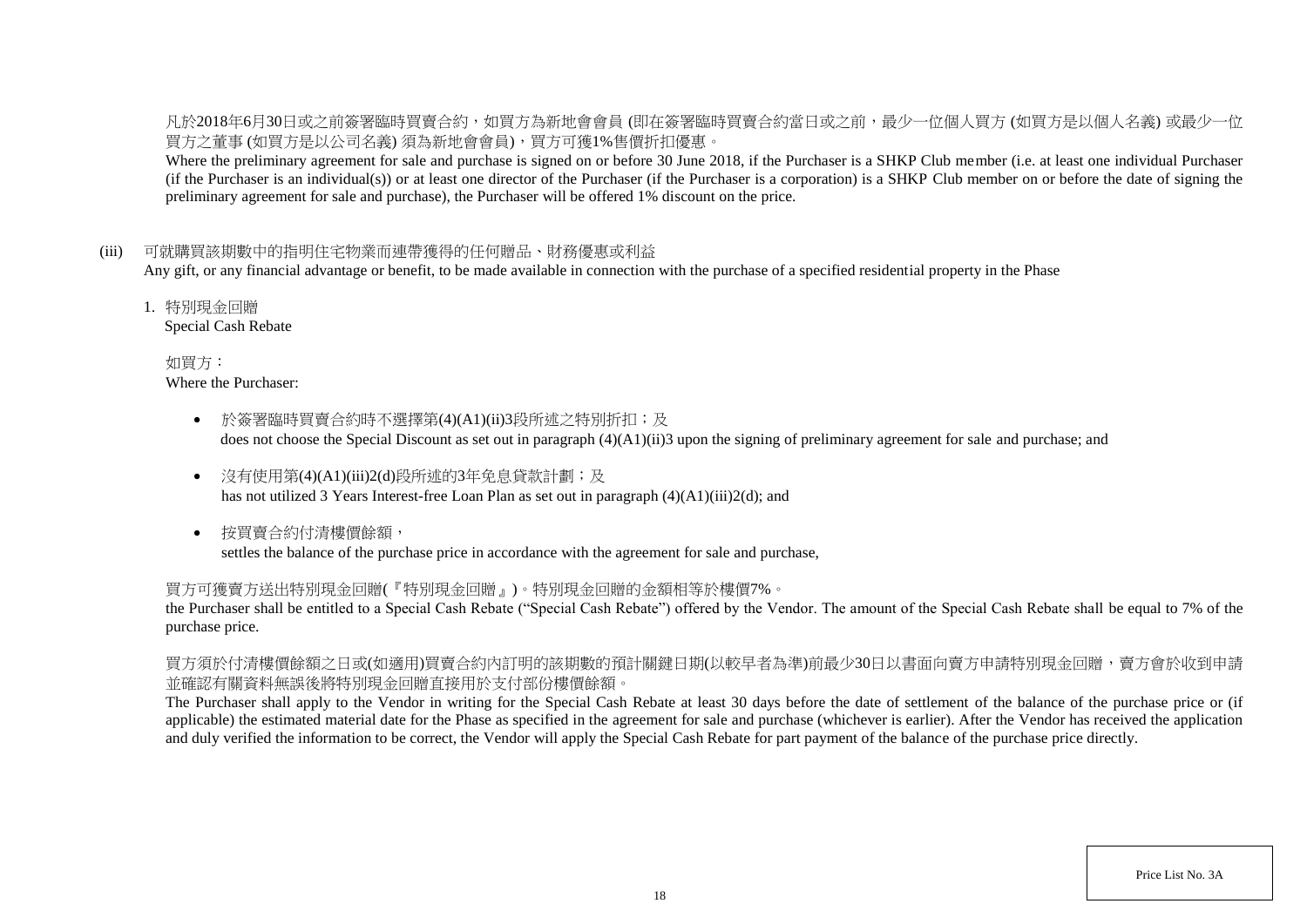# 2. 貸款優惠

Loan Benefit

### 買方可向賣方的指定財務機構申請以下其中一項貸款優惠:

The Purchaser may apply for ONLY ONE of the following loan benefits from the Vendor's designated financing company:

(a) 備用第一按揭貸款

Standby First Mortgage Loan

備用第一按揭貸款的最高金額為淨樓價的80%或(如買方屬特選客戶)90%,惟貸款金額不可超過應繳付之樓價餘額。詳情請參閱附錄2(a) 。

The maximum Standby First Mortgage Loan amount shall be 80% or (if the Purchaser is a designated customer) 90% of the net purchase price, provided that the loan amount shall not exceed the balance of purchase price payable. Please see Annex 2(a) for details.

上文『特選客戶』一詞指(i)個人名義買方;及(ii)至少一位買方或其擔保人為香港相關專業機構註冊之建築師、會計師、測量師、獸醫、牙醫、醫生、註冊 護士、精算師、律師、特許金融分析師、民航機師、香港醫院管理局之僱員(其薪金為醫院管理局一般職系薪級表34(33A)點或以上)或香港特別行政區政府 之公務員(其薪金為公務員總薪級表34(33A)點或以上) (統稱為『指定專業人士』)。指定財務機構保留對『特選客戶』及『指定專業人士』定義的最終解釋 權。

The term "designated customer" above means (i) the Purchaser(s) who is/are individual(s); and (ii) at least one of the Purchaser(s) or his/her guarantor(s) is/are registered with the relevant professional bodies in Hong Kong as architect, accountant, surveyor, veterinarian, dentist, doctor, registered nurse, actuary, lawyer, Chartered Financial Analyst, airline pilot, staff of Hospital Authority of Hong Kong (with salary at Hospital Authority General Pay Scale Point 34 (33A) or above) or civil servants of the government of HKSAR (with salary at Civil Services Master Pay Scale Point 34 (33A) or above) (collectively "designated professional person"). The designated financing company reserves the right of final interpretation of the definitions of "designated customer" and "designated professional person".

(b) 備用第二按揭貸款

Standby Second Mortgage Loan

備用第二按揭貸款的最高金額為淨樓價的30%,惟第一按揭貸款(由第一按揭銀行提供)及備用第二按揭貸款總金額不可超過淨樓價的80%,或應繳付之樓 價餘額,以較低者為準。詳情請參閱附錄2(b) 。

The maximum Standby Second Mortgage Loan amount shall be 30% of the net purchase price, provided that the total amount of first mortgage loan (offered by the first mortgagee bank) and the Standby Second Mortgage Loan shall not exceed 80% of the net purchase price, or the balance of purchase price payable, whichever is lower. Please see Annex 2(b) for details.

(c) Regency 120 Plus(只適用於個人名義買方)

Regency 120 Plus (applicable only to the Purchaser(s) who is/are individual(s))

Regency 120 Plus 的最高貸款金額為樓價 120%。詳情請參閱附錄 2(c) 。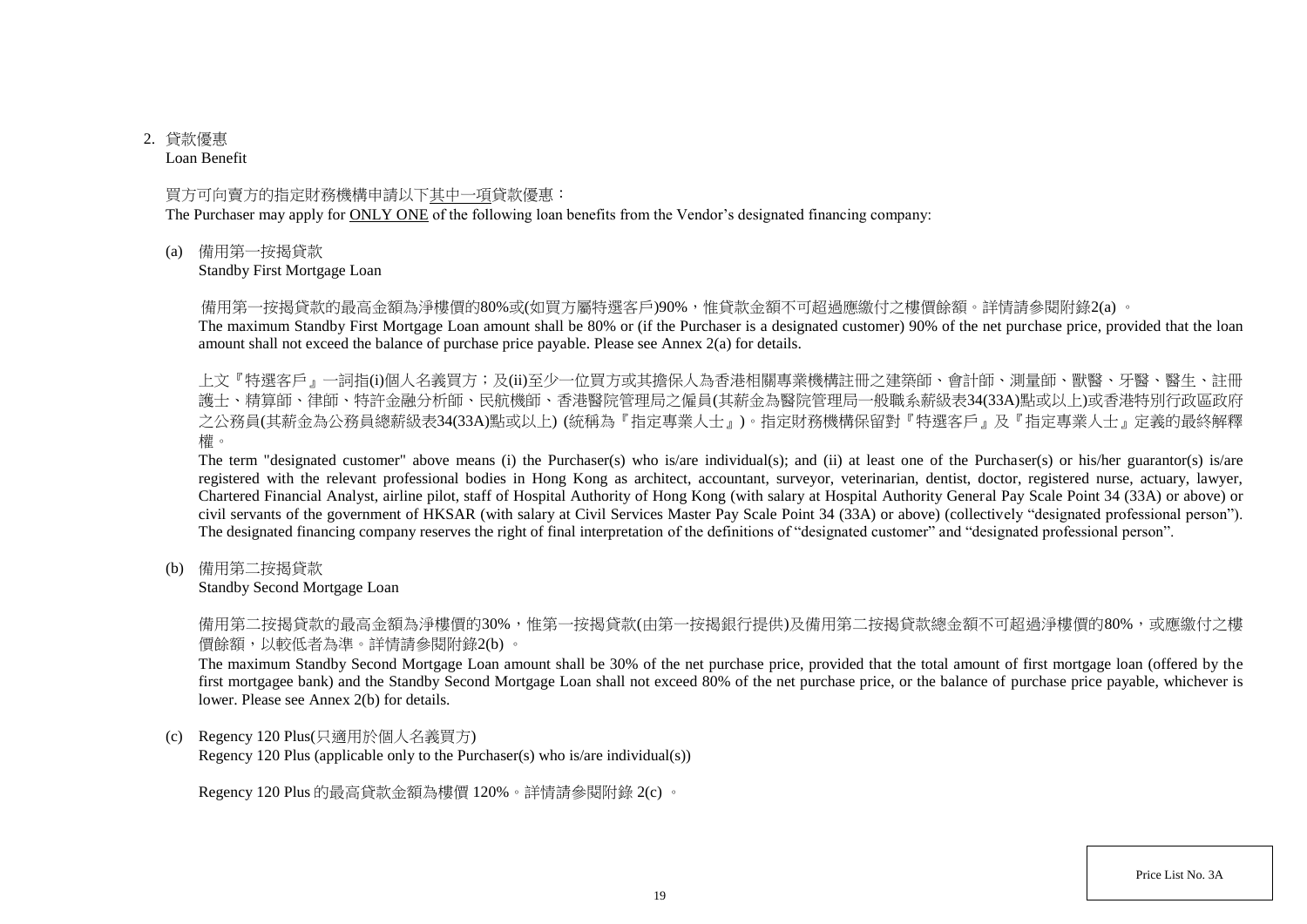The maximum loan amount of Regency 120 Plus shall be 120% of the purchase price. Please see Annex 2(c) for details.

## (d) 3年免息貸款計劃(只適用於個人名義買方)

3 Years Interest-free Loan Plan (applicable only to the Purchaser(s) who is/are individual(s))

如買方於簽署臨時買賣合約時不選擇第(4)(A1)(ii)3段所述之特別折扣,則買方可申請3年免息貸款計劃。3年免息貸款計劃的最高貸款金額為淨樓價的85%, 惟貸款金額不可超過應繳付之樓價餘額。如買方使用3年免息貸款計劃,買方將不會享有第(4)(A1)(iii)1段所述的特別現金回贈。如買方符合相關要求,將 獲**(i)**豁免貸款利息及**/**或**(ii)**提前償還現金回贈。相關要求及詳情請參閱附錄2(d) 。

If the Purchaser does not choose the Special Discount as set out in paragraph (4)(A1)(ii)3 upon the signing of preliminary agreement for sale and purchase, then the Purchaser may apply for 3 Years Interest-free Loan Plan. The maximum loan amount of 3 Years Interest-free Loan Plan shall be 85% of the net purchase price, provided that the loan amount shall not exceed the balance of purchase price payable. If the Purchaser has utilized the 3 Years Interest-free Loan Plan, then the Purchaser shall not be entitled to the Special Cash Rebate as set out in paragraph (4)(A1)(iii)1. **If the Purchaser complies with the relevant requirements, (i) the** interest on loan will be waived and/or (ii) the Purchaser shall be entitled to the Early Repayment Cash Rebate. Please see Annex 2(d) for the relevant requirements and details.

上文『淨樓價』一詞指扣除第(4)(A1)(iii)1段所述的特別現金回贈(如有)後的住宅物業之樓價。

The term "net purchase price" above means the amount of the purchase price of the residential property after deducting the Special Cash Rebate (if any) as set out in paragraph  $(4)(A1)(iii)1$ .

## 3. 首 3 年保修優惠

### First 3 Years Warranty Offer

在不影響買方於買賣合約下之權利的前提下,凡住宅物業(但不包括住宅物業的花園内的園景及盆栽(如有))有欠妥之處(正常損耗除外),而該欠妥之處並非由任 何人之行為或疏忽造成,買方可於該期數的滿意紙或轉讓同意書發出日(以較早者計)起計 3 年内向賣方發出書面通知,賣方須在收到書面通知後在合理地切實 可行的範圍內盡快自費作出修補。首 3 年保修優惠受其他條款及細則約束。

Without affecting the Purchaser's rights under the agreement for sale and purchase, the Vendor shall at its own cost and as soon as reasonably practicable after receipt of a written notice served by the Purchaser within 3 years from the date of issuance of the certificate of compliance or consent to assign in respect of the Phase (whichever is earlier) rectify any defects (fair wear and tear excepted) to the residential property (excluding the landscape area and potted plants in the garden of the residential property (if any)) caused otherwise than by the act or neglect of any person. The First 3 Years Warranty Offer is subject to other terms and conditions.

## 4. 住戶停車位優惠

Offer of Residential Car Parking Space(s)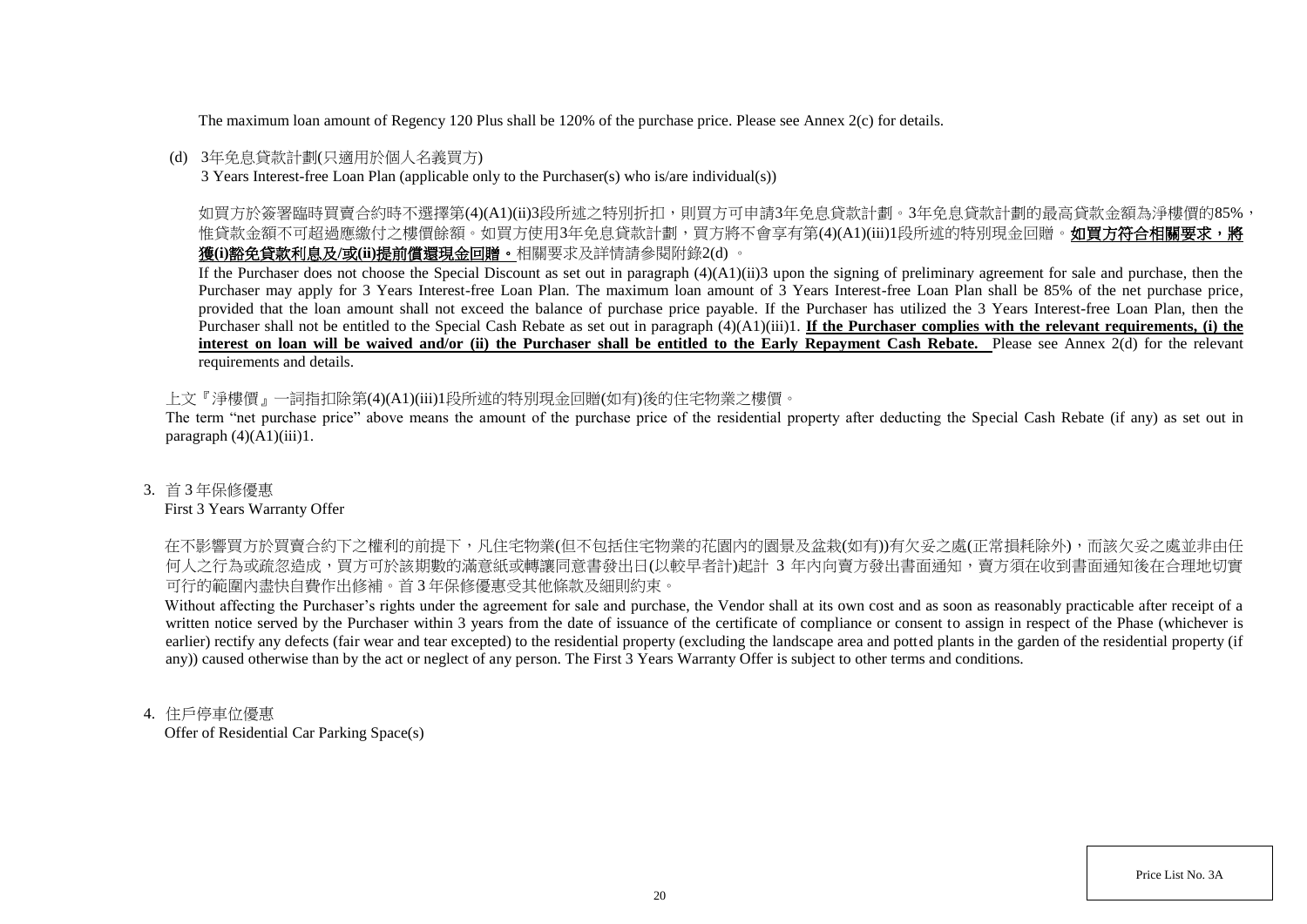(a) 選購於價單上設有符號"#"之住宅物業之買方,可享有認購該期數或其他地政總署署長屆時已發出預售樓花同意書或轉讓同意書的期數內的一個住戶停車 位的權利。買方可根據賣方日後公佈的住戶停車位之銷售安排所規定的時限及方法行使其認購住戶停車位的權利。賣方不作出任何陳述、承諾或保證買方 會獲認購與住宅物業相同期數內的住戶停車位。

The Purchaser of a residential property that is marked with a "#" in the price list is entitled to have an option to purchase one residential car parking space in the Phase or other Phase(s) in respect of which presale consent(s) or consent(s) to assign has/have been issued by the Director of Lands. The Purchaser can exercise his/her/its option to purchase a residential car parking space in accordance with time limit and manner as prescribed by the sales arrangement of the residential car parking spaces to be announced by the Vendor. The Vendor makes no representation, warranty or guarantee that the Purchaser will be offered a residential car parking space within the same Phase as the residential property.

- (b) 如買方不根據賣方日後公佈的住戶停車位之銷售安排行使其認購住戶停車位的權利,其認購住戶停車位的權利將會自動失效,買方不會為此獲得任何補償。 If the Purchaser does not exercise the option to purchase a residential car parking space in accordance with time limit and manner prescribed by the sales arrangement of the residential car parking spaces to be announced by the Vendor, the option to purchase a residential car parking space shall lapse automatically and the Purchaser shall not be entitled to any compensation therefor.
- (c) 住戶停車位的售價及銷售安排詳情將由賣方全權及絕對酌情決定,並容後公佈。 The price and sales arrangement details of residential car parking spaces will be determined by the Vendor at its sole and absolute discretion and will be announced later.
- (d) 住戶停車位優惠受其他條款及細則(包括但不限於土地批出的條款及細則) 約束。 Offer of Residential Car Parking Space(s) is subject to other terms and conditions (including but not limited to terms and conditions of land grant).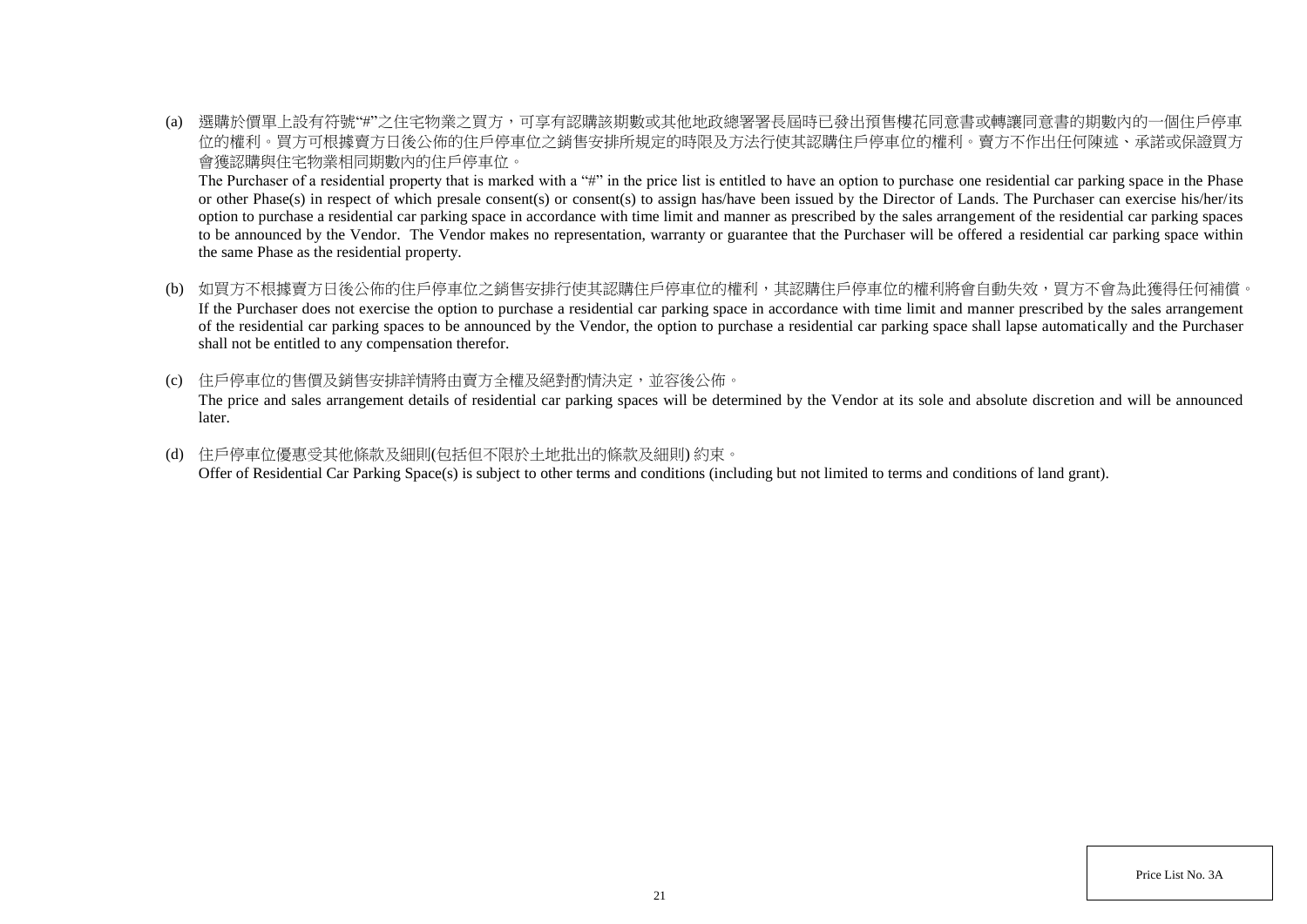- (4)(B1) 現金 Plus 付款計劃 Cash Plus Payment Plan
	- (i) 支付條款 The Terms of Payment

買方於簽署臨時買賣合約時須繳付相等於樓價 5%之金額作為臨時訂金,其中港幣\$100,000 作爲部分臨時訂金必須以銀行本票支付,臨時訂金的餘額可以支票及/ 或銀行本票支付,本票及支票抬頭請寫『胡關李羅律師行』。

Upon signing of the preliminary agreement for sale and purchase, the Purchaser shall pay the preliminary deposit which is equivalent to 5% of the purchase price. HK\$100,000 being part of the preliminary deposit must be paid by cashier order(s) and the balance of the preliminary deposit may be paid by cheque(s) and/or cashier order(s). The cashier order(s) and cheque(s) should be made payable to "Woo Kwan Lee & Lo".

1. 臨時訂金即樓價 5% (『臨時訂金』)於簽署臨時買賣合約時繳付,買方須於簽署臨時買賣合約的日期後 5 個工作日內簽署買賣合約。

A preliminary deposit equivalent to 5% of the purchase price ("preliminary deposit") shall be paid upon signing of the preliminary agreement for sale and purchase. The agreement for sale and purchase shall be signed by the Purchaser within 5 working days after the date of signing of the preliminary agreement for sale and purchase.

2. 加付訂金即樓價 5%於簽署臨時買賣合約的日期後 90 日内,或於賣方就其有能力將該期數中的指明物業有效地轉讓予買方一事向買方發出通知的日期後的 14 日內繳付,以較早者為準。

A further deposit equivalent to 5% of the purchase price shall be paid within 90 days after the date of signing of the preliminary agreement for sale and purchase, or within 14 days after the date of the notification to the Purchaser that the Vendor is in a position validly to assign the specified residential property in the Phase to the Purchaser, whichever is earlier.

3. 樓價 90%(樓價餘額)於簽署臨時買賣合約的日期後 360 日內,或於賣方就其有能力將該期數中的指明物業有效地轉讓予買方一事向買方發出通知的日期後的 14 日內繳付,以較早者為準。

90% of the purchase price (balance of purchase price) shall be paid within 360 days after the date of signing of the preliminary agreement for sale and purchase, or within 14 days after the date of the notification to the Purchaser that the Vendor is in a position validly to assign the specified residential property in the Phase to the Purchaser, whichever is earlier.

(ii) 售價獲得折扣的基礎

The basis on which any discount on the price is available

1. 付款計劃優惠

Payment Plan Benefit

選擇第(4)(B1)段所述的付款計劃之買方,可獲 4%售價折扣優惠。

A 4% discount on the price would be offered to the Purchaser if the Purchaser elects the payment plan stated in paragraph (4)(B1).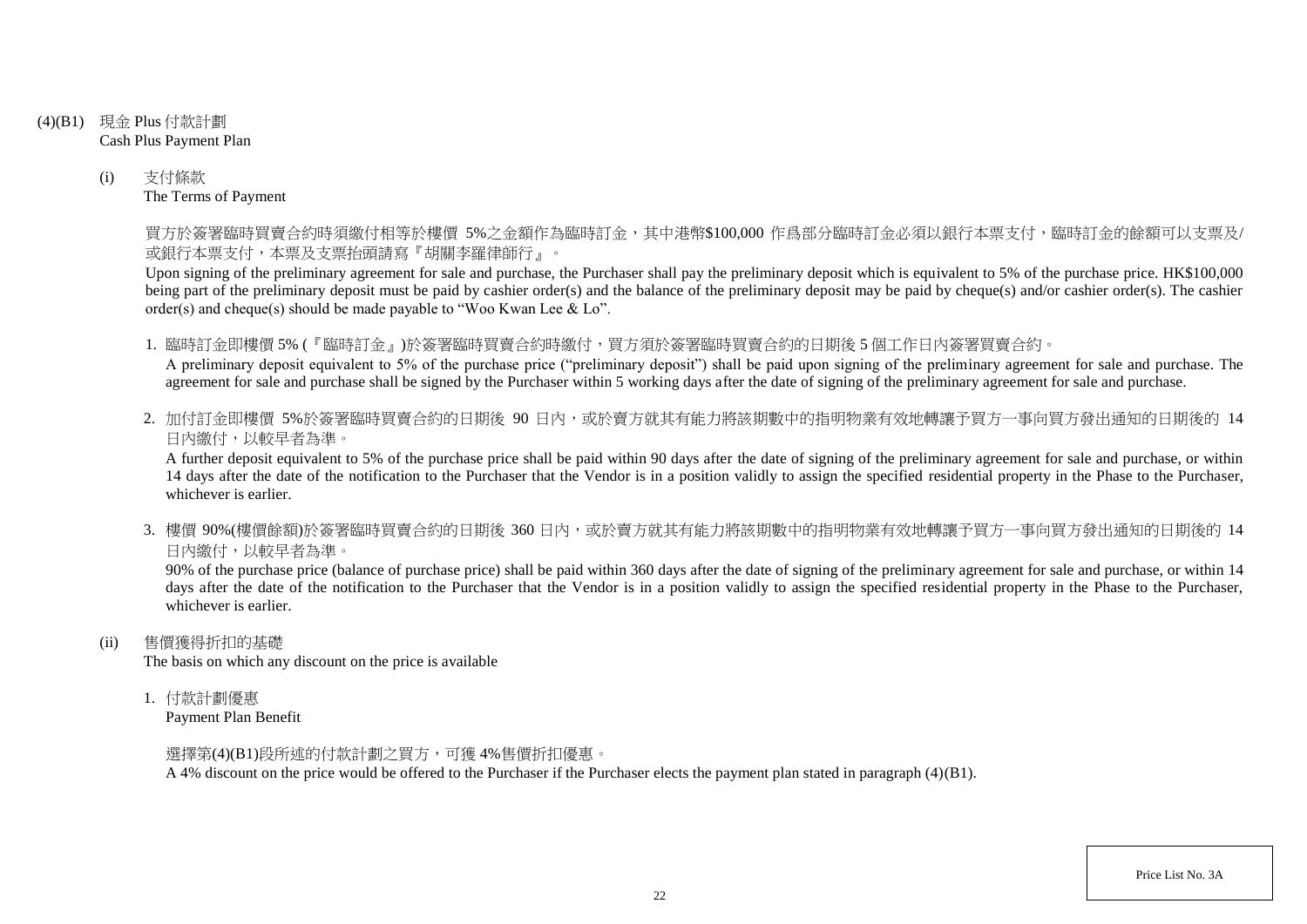# 2. 特別折扣

Special Discount

- (a) 如買方於簽署臨時買賣合約時選擇特別折扣,買方可獲7%售價折扣優惠。 If the Purchaser chooses the Special Discount upon the signing of preliminary agreement for sale and purchase, the Purchaser will be offered 7% discount on the price.
- (b) 如買方為個人及於簽署臨時買賣合約時不選擇特別折扣,買方可申請第(4)(B1)(iii)3(d)段所述之3年免息貸款計劃。為免疑問,就購買每個住宅物業,買方 只可享有:
	- 特別折扣;或
	- 申請 3 年免息貸款計劃的權利或(如買方沒有使用 3 年免息貸款計劃並符合相關要求)第(4)(B1)(iii)2 段所述之特別現金回贈的其中一項。

買方須為於同一份臨時買賣合約下購買的所有住宅物業選擇相同之優惠。

If the Purchaser is individual(s) and does not choose the Special Discount upon the signing of preliminary agreement for sale and purchase, the Purchaser may apply for  $\overline{3}$  Years Interest-free Loan Plan as set out in paragraph  $(4)(B1)(iii)3(d)$ . For the avoidance of doubt, for the purchase of each residential property, the Purchaser is only entitled to either:

- the Special Discount; or
- the right to apply for 3 Years Interest-free Loan Plan or (if the Purchaser has not utilized 3 Years Interest-free Loan Plan and met the relevant requirement) a Special Cash Rebate as set out in paragraph (4)(B1)(iii)2.

The Purchaser must choose the same offer for all the residential properties purchased under the same preliminary agreement for sale and purchase.

# 3. 新地會會員售價折扣優惠

Price Discount Offer for SHKP Club Member

凡於2018年6月30日或之前簽署臨時買賣合約,如買方為新地會會員 (即在簽署臨時買賣合約當日或之前,最少一位個人買方 (如買方是以個人名義) 或最少一位 買方之董事 (如買方是以公司名義) 須為新地會會員),買方可獲1%售價折扣優惠。

Where the preliminary agreement for sale and purchase is signed on or before 30 June 2018, if the Purchaser is a SHKP Club member (i.e. at least one individual Purchaser (if the Purchaser is an individual(s)) or at least one director of the Purchaser (if the Purchaser is a corporation) is a SHKP Club member on or before the date of signing the preliminary agreement for sale and purchase), the Purchaser will be offered 1% discount on the price.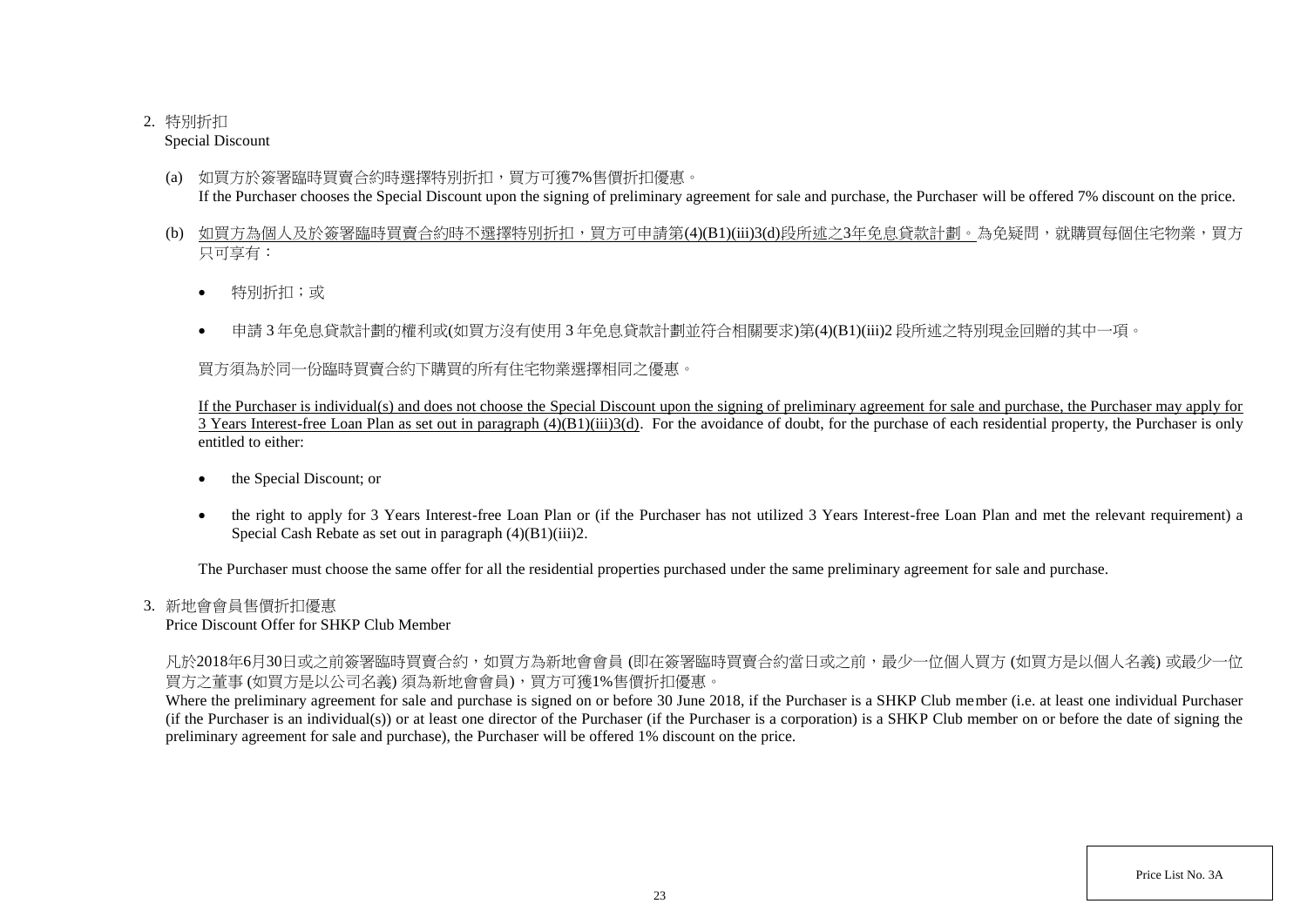(iii) 可就購買該期數中的指明住宅物業而連帶獲得的任何贈品、財務優惠或利益

Any gift, or any financial advantage or benefit, to be made available in connection with the purchase of a specified residential property in the Phase

### 1. 印花稅優惠

Stamp Duty Offer(s)

# 買方可獲下述印花稅優惠:

The Purchaser will be offered the following Stamp Duty Offer(s):

(a) 印花稅現金回贈

Stamp Duty Cash Rebate

## 買方在按買賣合約付清樓價餘額的情況下,可獲賣方提供印花稅現金回贈。印花稅現金回贈的金額相等於(視情況而定):

Subject to settlement of the balance of the purchase price in accordance with the agreement for sale and purchase, the Purchaser shall be entitled to a Stamp Duty Cash Rebate offered by the Vendor which amount shall be equal to (as the case may be):

- (i) (就從價印花稅以較高稅率(第1標準)計算)就買賣合約應付的從價印花稅的70%,上限為樓價的10.5%;或 (if ad valorem stamp duty at higher rates (Scale 1) applies) 70% of the ad valorem stamp duty chargeable on the agreement for sale and purchase, subject to a cap of 10.5% of the purchase price; or
- (ii) (就從價印花稅以較低稅率(第2標準)計算)就買賣合約應付的從價印花稅的100%加上樓價的4.25%,上限為樓價的8%。 (if ad valorem stamp duty at lower rates (Scale 2) applies) 100% of the ad valorem stamp duty chargeable on the agreement for sale and purchase plus 4.25% of the purchase price, subject to a cap of 8% of the purchase price.

詳情請參閱附錄1(a)。 Please see Annex 1(a) for details.

(b) 過渡性貸款(只適用於買方為個人或香港註冊成立的有限公司及其所有股東及董事均為個人)

Transitional Loan (only applicable to the Purchaser who is individual or limited company incorporated in Hong Kong with all its shareholder(s) and director(s) being individual(s))

買方可向賣方的指定財務機構申請過渡性貸款或(如買方沒有使用過渡性貸款)可獲港幣\$5,000現金回贈,過渡性貸款的最高金額相等於(視情況而定): The Purchaser may apply for a Transitional Loan from the Vendor's designated financing company or (if the Purchaser has not utilized the Transitional Loan) shall be entitled to a HK\$5,000 Cash Rebate. The maximum Transitional Loan amount shall be equal to (as the case may be):

(i) (就從價印花稅以較高稅率(第1標準)計算)就買賣合約應付的從價印花稅的70%,上限為樓價的10.5%;或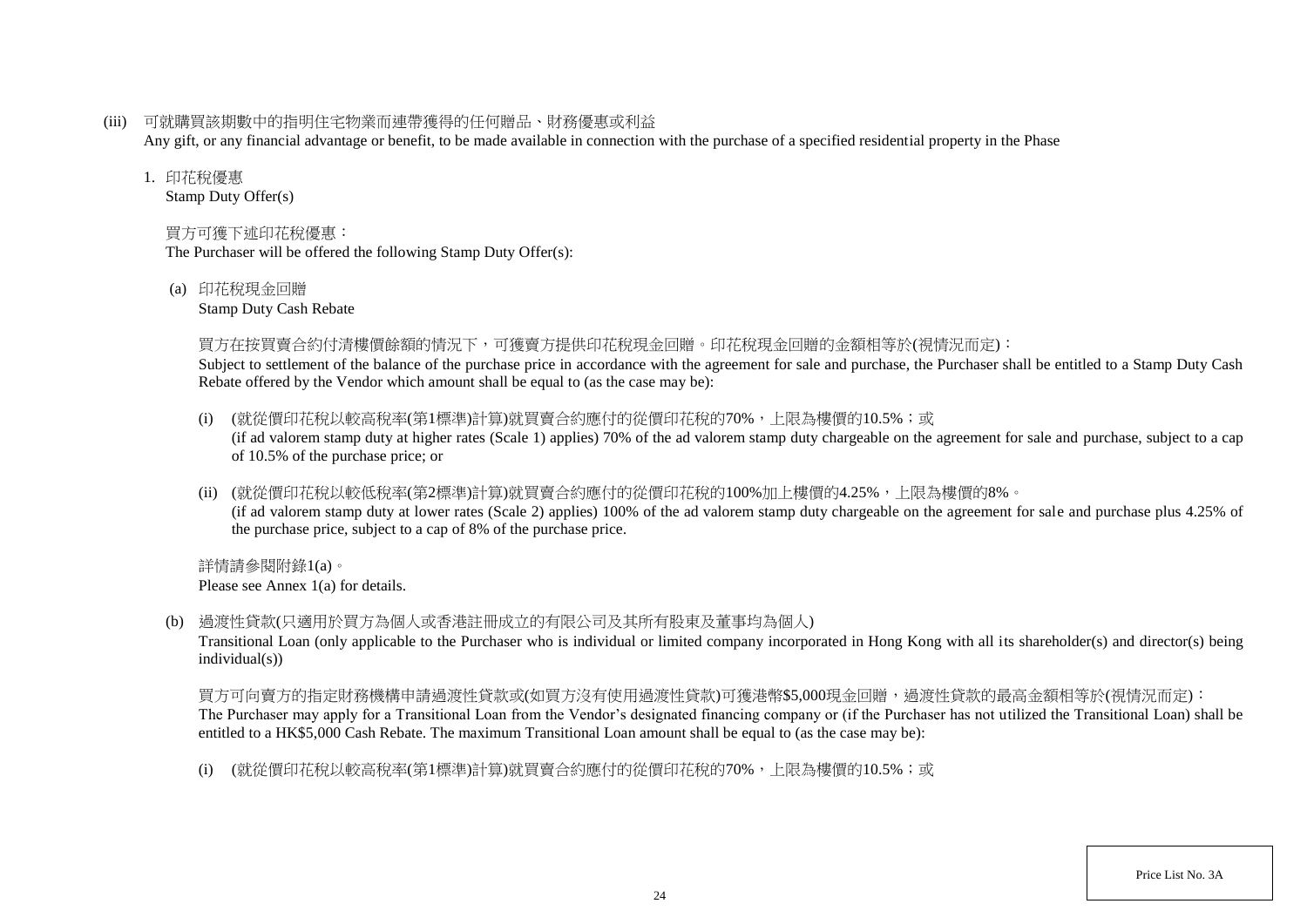(if ad valorem stamp duty at higher rates (Scale 1) applies) 70% of the ad valorem stamp duty chargeable on the agreement for sale and purchase, subject to a cap of 10.5% of the purchase price; or

(ii) (就從價印花稅以較低稅率(第2標準)計算)就買賣合約應付的從價印花稅的70%,上限為樓價的2.625%。

(if ad valorem stamp duty at lower rates (Scale 2) applies) 70% of the ad valorem stamp duty chargeable on the agreement for sale and purchase, subject to a cap of 2.625% of the purchase price.

詳情請參閱附錄1(b)。 Please see Annex 1(b) for details.

2. 特別現金回贈 Special Cash Rebate

> 如買方: Where the Purchaser:

- 於簽署臨時買賣合約時不選擇第(4)(B1)(ii)2段所述之特別折扣;及 does not choose the Special Discount as set out in paragraph (4)(B1)(ii)2 upon the signing of preliminary agreement for sale and purchase; and
- 沒有使用第(4)(B1)(iii)3(d)段所述的3年免息貸款計劃;及 has not utilized 3 Years Interest-free Loan Plan as set out in paragraph (4)(B1)(iii)3(d); and
- 按買賣合約付清樓價餘額, settles the balance of the purchase price in accordance with the agreement for sale and purchase,

買方可獲賣方送出特別現金回贈(『特別現金回贈』)。特別現金回贈的金額相等於樓價7%。

the Purchaser shall be entitled to a Special Cash Rebate ("Special Cash Rebate") offered by the Vendor. The amount of the Special Cash Rebate shall be equal to 7% of the purchase price.

買方須於付清樓價餘額之日或(如適用)買賣合約內訂明的該期數的預計關鍵日期(以較早者為準)前最少30日以書面向賣方申請特別現金回贈,賣方會於收到申請 並確認有關資料無誤後將特別現金回贈直接用於支付部份樓價餘額。

The Purchaser shall apply to the Vendor in writing for the Special Cash Rebate at least 30 days before the date of settlement of the balance of the purchase price or (if applicable) the estimated material date for the Phase as specified in the agreement for sale and purchase (whichever is earlier). After the Vendor has received the application and duly verified the information to be correct, the Vendor will apply the Special Cash Rebate for part payment of the balance of the purchase price directly.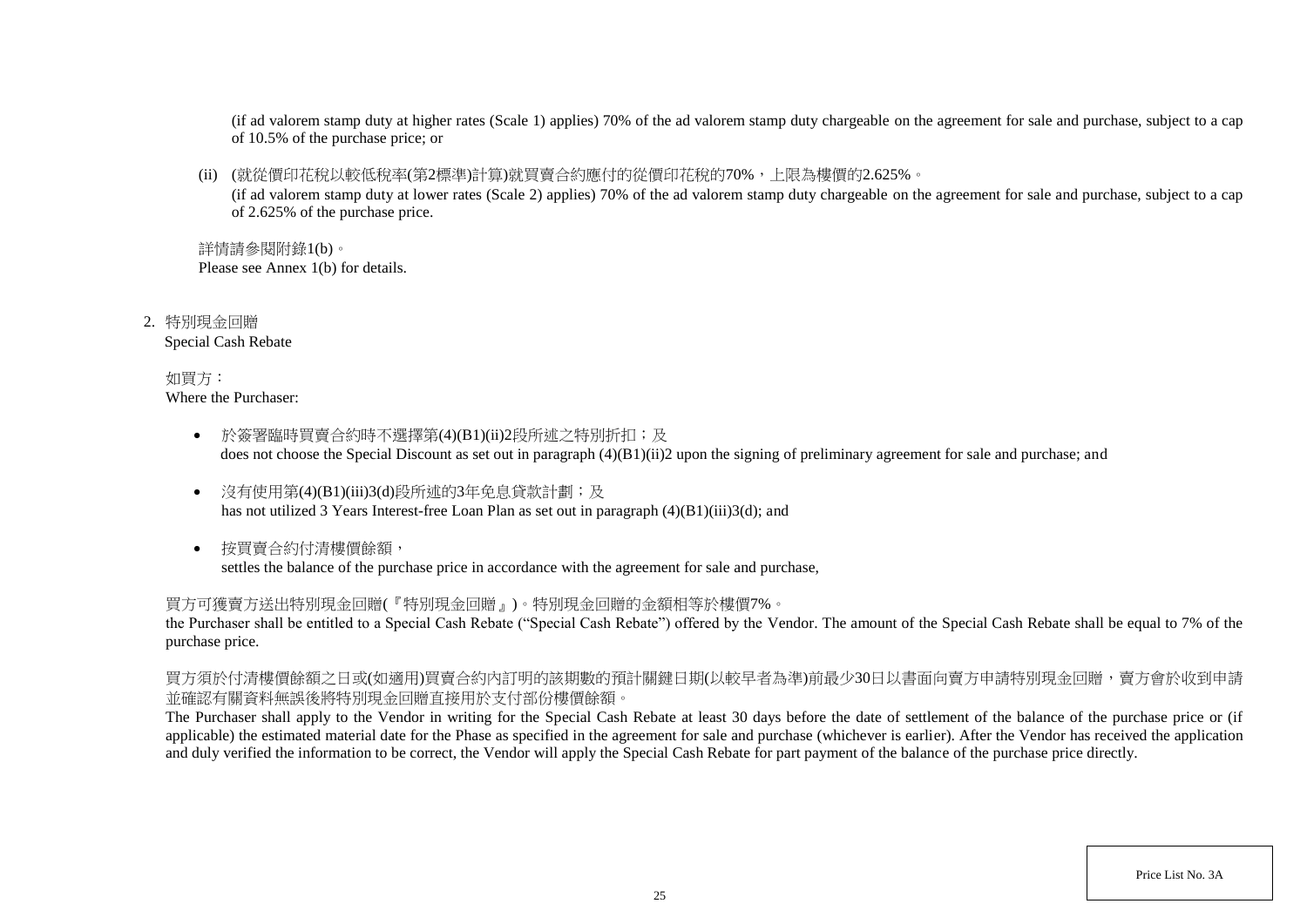# 3. 貸款優惠

Loan Benefit

## 買方可向賣方的指定財務機構申請以下其中一項貸款優惠:

The Purchaser may apply for ONLY ONE of the following loan benefits from the Vendor's designated financing company:

(a) 備用第一按揭貸款

Standby First Mortgage Loan

備用第一按揭貸款的最高金額為淨樓價的80%或(如買方屬特選客戶)90%,惟貸款金額不可超過應繳付之樓價餘額。詳情請參閱附錄2(a) 。

The maximum Standby First Mortgage Loan amount shall be 80% or (if the Purchaser is a designated customer) 90% of the net purchase price, provided that the loan amount shall not exceed the balance of purchase price payable. Please see Annex 2(a) for details.

上文『特選客戶』一詞指(i)個人名義買方;及(ii)至少一位買方或其擔保人為香港相關專業機構註冊之建築師、會計師、測量師、獸醫、牙醫、醫生、註冊 護士、精算師、律師、特許金融分析師、民航機師、香港醫院管理局之僱員(其薪金為醫院管理局一般職系薪級表34(33A)點或以上)或香港特別行政區政府 之公務員(其薪金為公務員總薪級表34(33A)點或以上) (統稱為『指定專業人士』)。指定財務機構保留對『特選客戶』及『指定專業人士』定義的最終解釋 權。

The term "designated customer" above means (i) the Purchaser(s) who is/are individual(s); and (ii) at least one of the Purchaser(s) or his/her guarantor(s) is/are registered with the relevant professional bodies in Hong Kong as architect, accountant, surveyor, veterinarian, dentist, doctor, registered nurse, actuary, lawyer, Chartered Financial Analyst, airline pilot, staff of Hospital Authority of Hong Kong (with salary at Hospital Authority General Pay Scale Point 34 (33A) or above) or civil servants of the government of HKSAR (with salary at Civil Services Master Pay Scale Point 34 (33A) or above) (collectively "designated professional person"). The designated financing company reserves the right of final interpretation of the definitions of "designated customer" and "designated professional person".

(b) 備用第二按揭貸款

Standby Second Mortgage Loan

備用第二按揭貸款的最高金額為淨樓價的30%,惟第一按揭貸款(由第一按揭銀行提供)及備用第二按揭貸款總金額不可超過淨樓價的80%,或應繳付之樓 價餘額,以較低者為準。詳情請參閱附錄2(b) 。

The maximum Standby Second Mortgage Loan amount shall be 30% of the net purchase price, provided that the total amount of first mortgage loan (offered by the first mortgagee bank) and the Standby Second Mortgage Loan shall not exceed 80% of the net purchase price, or the balance of purchase price payable, whichever is lower. Please see Annex 2(b) for details.

(c) Regency 120 Plus(只適用於個人名義買方)

Regency 120 Plus (applicable only to the Purchaser(s) who is/are individual(s))

Regency 120 Plus 的最高貸款金額為樓價 120%。詳情請參閱附錄 2(c) 。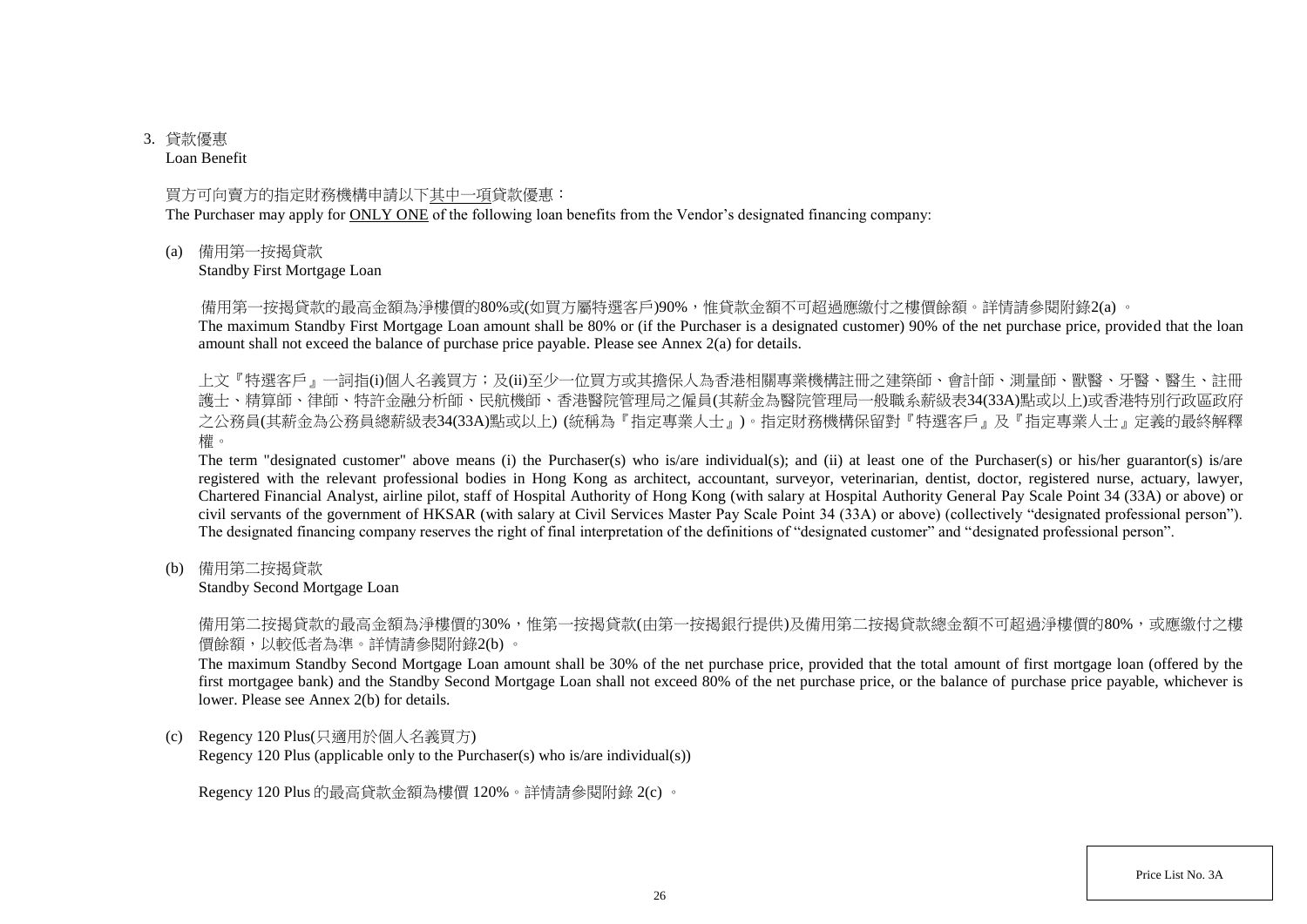The maximum loan amount of Regency 120 Plus shall be 120% of the purchase price. Please see Annex 2(c) for details.

### (d) 3年免息貸款計劃(只適用於個人名義買方)

3 Years Interest-free Loan Plan (applicable only to the Purchaser(s) who is/are individual(s))

如買方於簽署臨時買賣合約時不選擇第(4)(B1)(ii)2段所述之特別折扣,則買方可申請3年免息貸款計劃。3年免息貸款計劃的最高貸款金額為淨樓價的85%, 惟貸款金額不可超過應繳付之樓價餘額。如買方使用3年免息貸款計劃,買方將不會享有第(4)(B1)(iii)2段所述的特別現金回贈。**如買方符合相關要求,將** 獲**(i)**豁免貸款利息及**/**或**(ii)**提前償還現金回贈。相關要求及詳情請參閱附錄2(d) 。

If the Purchaser does not choose the Special Discount as set out in paragraph  $(4)(B1)(ii)2$  upon the signing of preliminary agreement for sale and purchase, then the Purchaser may apply for 3 Years Interest-free Loan Plan. The maximum loan amount of 3 Years Interest-free Loan Plan shall be 85% of the net purchase price, provided that the loan amount shall not exceed the balance of purchase price payable. If the Purchaser has utilized the 3 Years Interest-free Loan Plan, then the Purchaser shall not be entitled to the Special Cash Rebate as set out in paragraph (4)(B1)(iii)2. **If the Purchaser complies with the relevant requirements, (i) the interest on loan will be waived and/or (ii) the Purchaser shall be entitled to the Early Repayment Cash Rebate.** Please see Annex 2(d) for the relevant requirements and details.

上文『淨樓價』一詞指扣除第(4)(B1)(iii)1(a)段所述的印花稅現金回贈、第(4)(B1)(iii)1(b)段所述的港幣\$5,000現金回贈(如有)及第(4)(B1)(iii)2段所述的特別現金 回贈(如有)後的住宅物業之樓價。

The term "net purchase price" above means the amount of the purchase price of the residential property after deducting the Stamp Duty Cash Rebate (if any) as set out in paragraph  $(4)(B1)(iii)1(a)$ , the HK\$5,000 Cash Rebate (if any) as set out in paragraph  $(4)(B1)(iii)1(b)$  and the Special Cash Rebate (if any) as set out in paragraph  $(4)(B1)(iii)2.$ 

4. 首 3 年保修優惠

First 3 Years Warranty Offer

在不影響買方於買賣合約下之權利的前提下,凡住宅物業(但不包括住宅物業的花園內的園景及盆栽(如有))有欠妥之處(正常損耗除外),而該欠妥之處並非由任 何人之行為或疏忽造成,買方可於該期數的滿意紙或轉讓同意書發出日(以較早者計)起計 3 年内向賣方發出書面通知,賣方須在收到書面通知後在合理地切實 可行的範圍內盡快自費作出修補。首 3 年保修優惠受其他條款及細則約束。

Without affecting the Purchaser's rights under the agreement for sale and purchase, the Vendor shall at its own cost and as soon as reasonably practicable after receipt of a written notice served by the Purchaser within 3 years from the date of issuance of the certificate of compliance or consent to assign in respect of the Phase (whichever is earlier) rectify any defects (fair wear and tear excepted) to the residential property (excluding the landscape area and potted plants in the garden of the residential property (if any)) caused otherwise than by the act or neglect of any person. The First 3 Years Warranty Offer is subject to other terms and conditions.

5. 住戶停車位優惠

Offer of Residential Car Parking Space(s)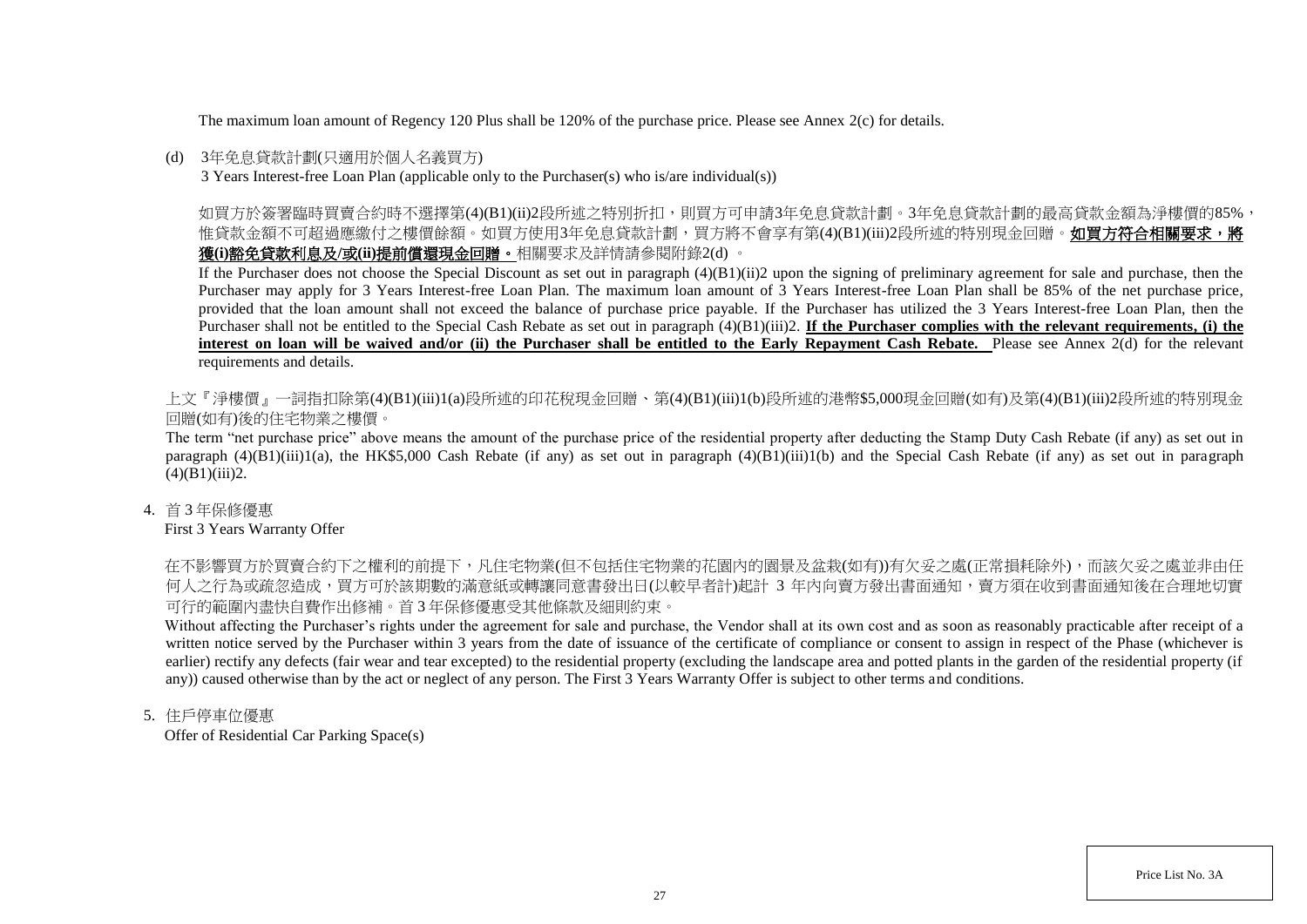(a) 選購於價單上設有符號"#"之住宅物業之買方,可享有認購該期數或其他地政總署署長屆時已發出預售樓花同意書或轉讓同意書的期數內的一個住戶停車 位的權利。買方可根據賣方日後公佈的住戶停車位之銷售安排所規定的時限及方法行使其認購住戶停車位的權利。賣方不作出任何陳述、承諾或保證買方 會獲認購與住宅物業相同期數內的住戶停車位。

The Purchaser of a residential property that is marked with a "#" in the price list is entitled to have an option to purchase one residential car parking space in the Phase or other Phase(s) in respect of which presale consent(s) or consent(s) to assign has/have been issued by the Director of Lands. The Purchaser can exercise his/her/its option to purchase a residential car parking space in accordance with time limit and manner as prescribed by the sales arrangement of the residential car parking spaces to be announced by the Vendor. The Vendor makes no representation, warranty or guarantee that the Purchaser will be offered a residential car parking space within the same Phase as the residential property.

- (b) 如買方不根據賣方日後公佈的住戶停車位之銷售安排行使其認購住戶停車位的權利,其認購住戶停車位的權利將會自動失效,買方不會為此獲得任何補償。 If the Purchaser does not exercise the option to purchase a residential car parking space in accordance with time limit and manner prescribed by the sales arrangement of the residential car parking spaces to be announced by the Vendor, the option to purchase a residential car parking space shall lapse automatically and the Purchaser shall not be entitled to any compensation therefor.
- (c) 住戶停車位的售價及銷售安排詳情將由賣方全權及絕對酌情決定,並容後公佈。 The price and sales arrangement details of residential car parking spaces will be determined by the Vendor at its sole and absolute discretion and will be announced later.
- (d) 住戶停車位優惠受其他條款及細則(包括但不限於土地批出的條款及細則) 約束。 Offer of Residential Car Parking Space(s) is subject to other terms and conditions (including but not limited to terms and conditions of land grant).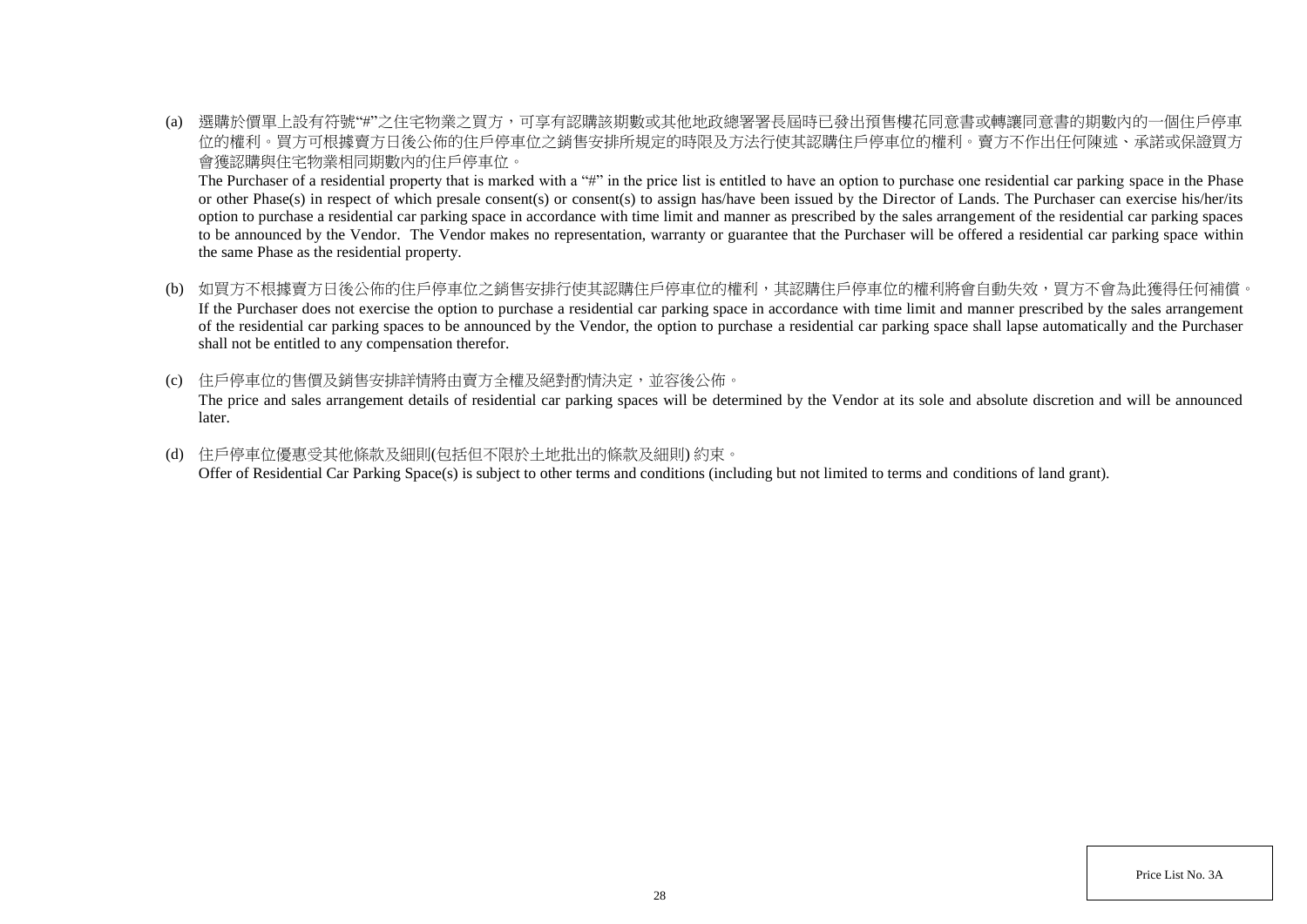- (4)(C1) 靈活 Easy 付款計劃 Flexible Easy Payment Plan
	- (i) 支付條款 The Terms of Payment

買方於簽署臨時買賣合約時須繳付相等於樓價 5%之金額作為臨時訂金,其中港幣\$100,000 作爲部分臨時訂金必須以銀行本票支付,臨時訂金的餘額可以支票及/ 或銀行本票支付,本票及支票抬頭請寫『胡關李羅律師行』。

Upon signing of the preliminary agreement for sale and purchase, the Purchaser shall pay the preliminary deposit which is equivalent to 5% of the purchase price. HK\$100,000 being part of the preliminary deposit must be paid by cashier order(s) and the balance of the preliminary deposit may be paid by cheque(s) and/or cashier order(s). The cashier order(s) and cheque(s) should be made payable to "Woo Kwan Lee & Lo".

1. 臨時訂金即樓價 5% (『臨時訂金』)於簽署臨時買賣合約時繳付,買方須於簽署臨時買賣合約的日期後 5 個工作日內簽署買賣合約。 A preliminary deposit equivalent to 5% of the purchase price ("preliminary deposit") shall be paid upon signing of the preliminary agreement for sale and purchase. The agreement for sale and purchase shall be signed by the Purchaser within 5 working days after the date of signing of the preliminary agreement for sale and purchase.

2. 加付訂金即樓價 5%分五期 (於簽署臨時買賣合約的日期後 150、180、210、240及 270日內) 繳付, 每期為樓價 1%; 或於賣方就其有能力將該期數中的指明物 業有效地轉讓予買方一事向買方發出通知的日期後的14日內繳付,以較早者為準。

A further deposit equivalent to 5% of the purchase price shall be paid by 5 instalments (within 150, 180, 210, 240 and 270 days after the date of signing of the preliminary agreement for sale and purchase) at 1% of the purchase price for each instalment; or within 14 days after the date of the notification to the Purchaser that the Vendor is in a position validly to assign the specified residential property in the Phase to the Purchaser, whichever is earlier.

3. 樓價 5%於簽署臨時買賣合約的日期後 360 日内,或於賣方就其有能力將該期數中的指明物業有效地轉讓予買方一事向買方發出通知的日期後的 14 日內繳付, 以較早者為準。

5% of the purchase price shall be paid within 360 days after the date of signing of the preliminary agreement for sale and purchase, or within 14 days after the date of the notification to the Purchaser that the Vendor is in a position validly to assign the specified residential property in the Phase to the Purchaser, whichever is earlier.

4. 樓價 85%(樓價餘額)於賣方就其有能力將該期數中的指明物業有效地轉讓予買方一事向買方發出通知的日期後的 14 日內繳付。

85% of the purchase price (balance of purchase price) shall be paid within 14 days after the date of the notification to the Purchaser that the Vendor is in a position validly to assign the specified residential property in the Phase to the Purchaser.

- (ii) 售價獲得折扣的基礎 The basis on which any discount on the price is available
	- 1. 置業售價折扣 Home Purchase Price Discount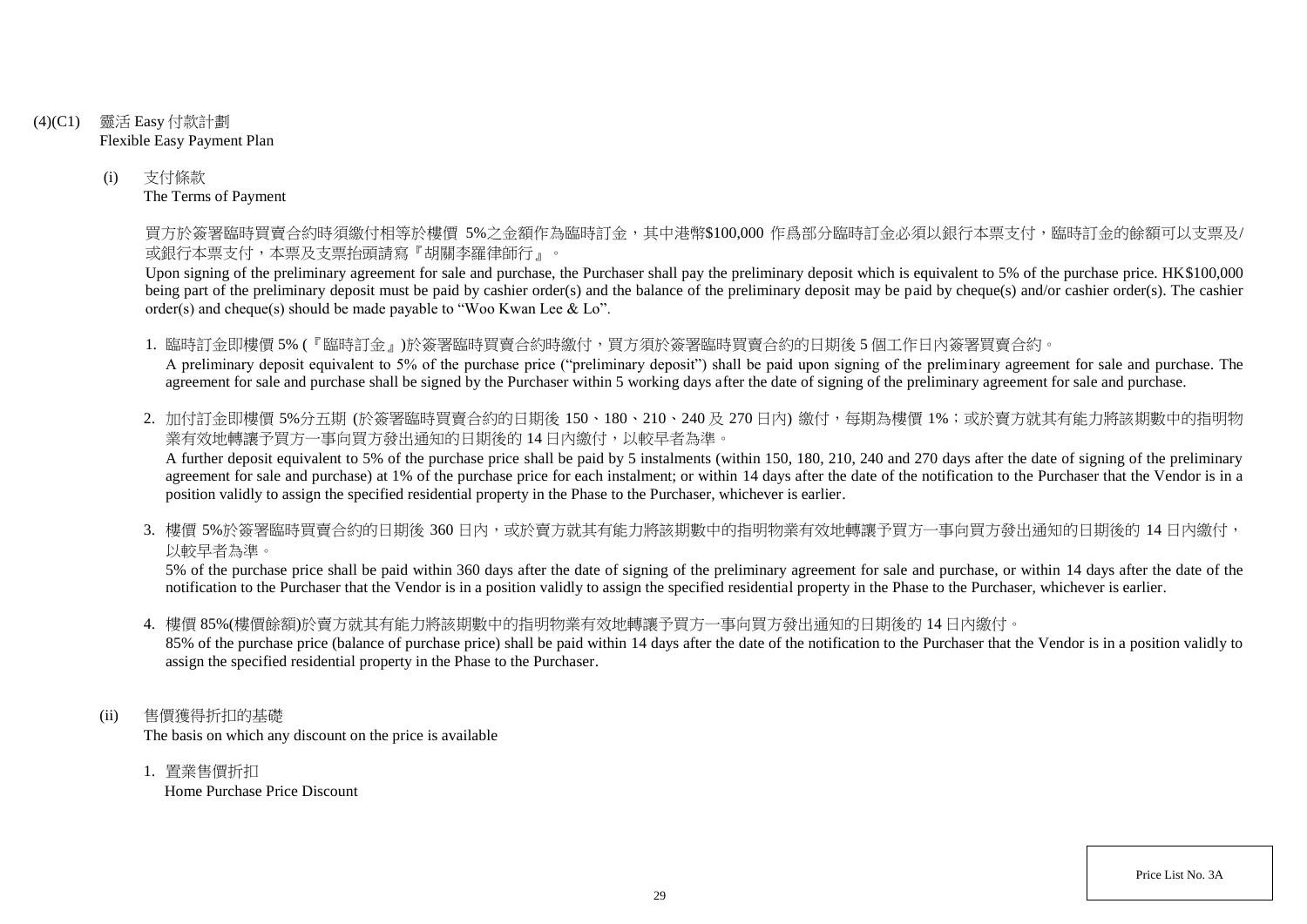# 如買方於2018年6月30日或之前簽署臨時買賣合約,買方可獲8%售價折扣優惠。

If the Purchaser signs the preliminary agreement for sale and purchase on or before 30 June 2018, the Purchaser will be offered 8% discount on the price.

## 2. 特別折扣

Special Discount

- (a) 如買方於簽署臨時買賣合約時選擇特別折扣,買方可獲7%售價折扣優惠。 If the Purchaser chooses the Special Discount upon the signing of preliminary agreement for sale and purchase, the Purchaser will be offered 7% discount on the price.
- (b) 如買方為個人及於簽署臨時買賣合約時不選擇特別折扣,買方可申請第(4)(C1)(iii)3(d)段所述之3年免息貸款計劃。為免疑問,就購買每個住宅物業,買方 只可享有:
	- 特別折扣;或
	- 申請 3 年免息貸款計劃的權利或(如買方沒有使用 3 年免息貸款計劃並符合相關要求)第(4)(C1)(iii)2 段所述之特別現金回贈的其中一項。

買方須為於同一份臨時買賣合約下購買的所有住宅物業選擇相同之優惠。

If the Purchaser is individual(s) and does not choose the Special Discount upon the signing of preliminary agreement for sale and purchase, the Purchaser may apply for 3 Years Interest-free Loan Plan as set out in paragraph  $(4)(C1)(iii)3(d)$ . For the avoidance of doubt, for the purchase of each residential property, the Purchaser is only entitled to either:

- the Special Discount; or
- the right to apply for 3 Years Interest-free Loan Plan or (if the Purchaser has not utilized 3 Years Interest-free Loan Plan and met the relevant requirement) a Special Cash Rebate as set out in paragraph (4)(C1)(iii)2.

The Purchaser must choose the same offer for all the residential properties purchased under the same preliminary agreement for sale and purchase.

## 3. 新地會會員售價折扣優惠

Price Discount Offer for SHKP Club Member

凡於2018年6月30日或之前簽署臨時買賣合約,如買方為新地會會員 (即在簽署臨時買賣合約當日或之前,最少一位個人買方 (如買方是以個人名義) 或最少一位 買方之董事 (如買方是以公司名義) 須為新地會會員),買方可獲1%售價折扣優惠。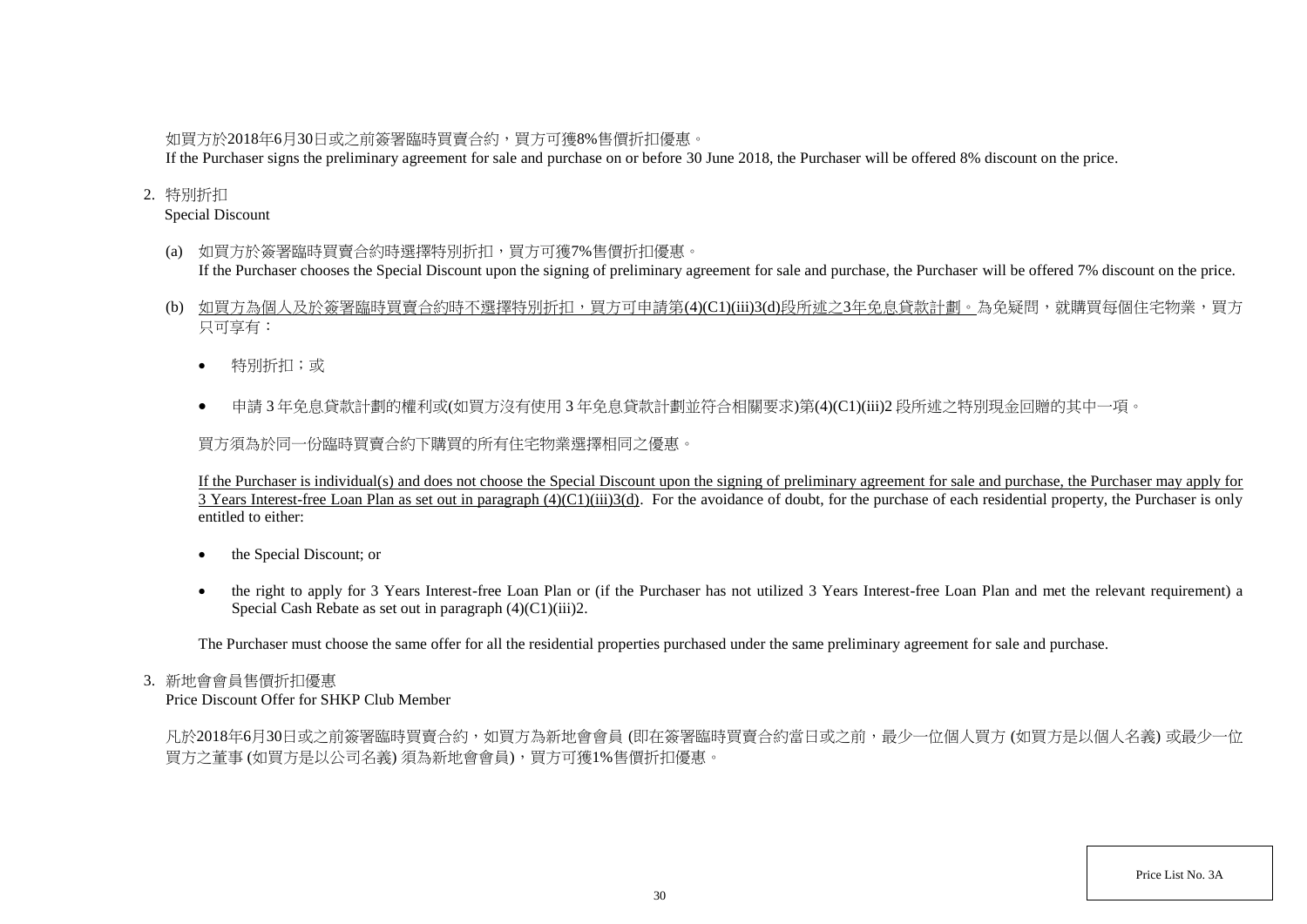Where the preliminary agreement for sale and purchase is signed on or before 30 June 2018, if the Purchaser is a SHKP Club member (i.e. at least one individual Purchaser (if the Purchaser is an individual(s)) or at least one director of the Purchaser (if the Purchaser is a corporation) is a SHKP Club member on or before the date of signing the preliminary agreement for sale and purchase), the Purchaser will be offered 1% discount on the price.

### (iii) 可就購買該期數中的指明住宅物業而連帶獲得的任何贈品、財務優惠或利益

Any gift, or any financial advantage or benefit, to be made available in connection with the purchase of a specified residential property in the Phase

1. 提前付清樓價現金回贈

Early Settlement Cash Rebate

如買方於以下列表指明的期間内付清樓價餘額(早於買賣合約訂明的付款限期日),可根據以下列表獲賣方送出提前付清樓價現金回贈(『提前付清樓價現金回 贈」)。付清樓價日期以賣方代表律師收到所有樓價款項日期為準。如訂明的期限的最後一日不是工作日(按《一手住宅物業銷售條例》第2(1)條所定義),則該 日定為下一個工作日。

Where the Purchaser settles the balance of the purchase price within the period(s) specified in the table below (which is earlier than the due date of payment specified in the agreement for sale and purchase), the Purchaser shall be entitled to an Early Settlement Cash Rebate ("Early Settlement Cash Rebate") offered by the Vendor according to the table below. The date of settlement of the purchase price shall be the date on which all the purchase price is received by the Vendor's solicitors. If the last day of the period is not a working day (as defined in section 2(1) of the Residential Properties (First-hand Sales) Ordinance), the said day shall fall on the next working day.

## 提前付清樓價現金回贈列表

Early Settlement Cash Rebate Table

| 付清樓價餘額日期                                                                                     | 提前付清樓價現金回贈金額                        |
|----------------------------------------------------------------------------------------------|-------------------------------------|
| Date of settlement of the balance of the purchase price                                      | Early Settlement Cash Rebate amount |
| 簽署臨時買賣合約的日期後180日內                                                                            | 樓價 5%                               |
| Within 180 days after the date of signing of the preliminary agreement for sale and purchase | 5% of the purchase price            |
| 簽署臨時買賣合約的日期後 181日至 360日期間內                                                                   | 樓價 4%                               |
| Within the period from 181 days to 360 days after the date of signing of the preliminary     | 4% of the purchase price            |
| agreement for sale and purchase                                                              |                                     |
| 簽署臨時買賣合約的日期後 361日至 420日期間內                                                                   | 樓價 2%                               |
| Within the period from 361 days to 420 days after the date of signing of the preliminary     | 2% of the purchase price            |
| agreement for sale and purchase                                                              |                                     |
| 簽署臨時買賣合約的日期後 421日至 480日期間內                                                                   | 樓價 1%                               |
| Within the period from 421 days to 480 days after the date of signing of the preliminary     | 1% of the purchase price            |
| agreement for sale and purchase                                                              |                                     |

買方須於付清樓價餘額之日或(如適用)買賣合約內訂明的該期數的預計關鍵日期(以較早者為準)前最少30日以書面向賣方申請提前付清樓價現金回贈,賣方會於 收到申請並確認有關資料無誤後將提前付清樓價現金回贈直接用於支付部份樓價餘額。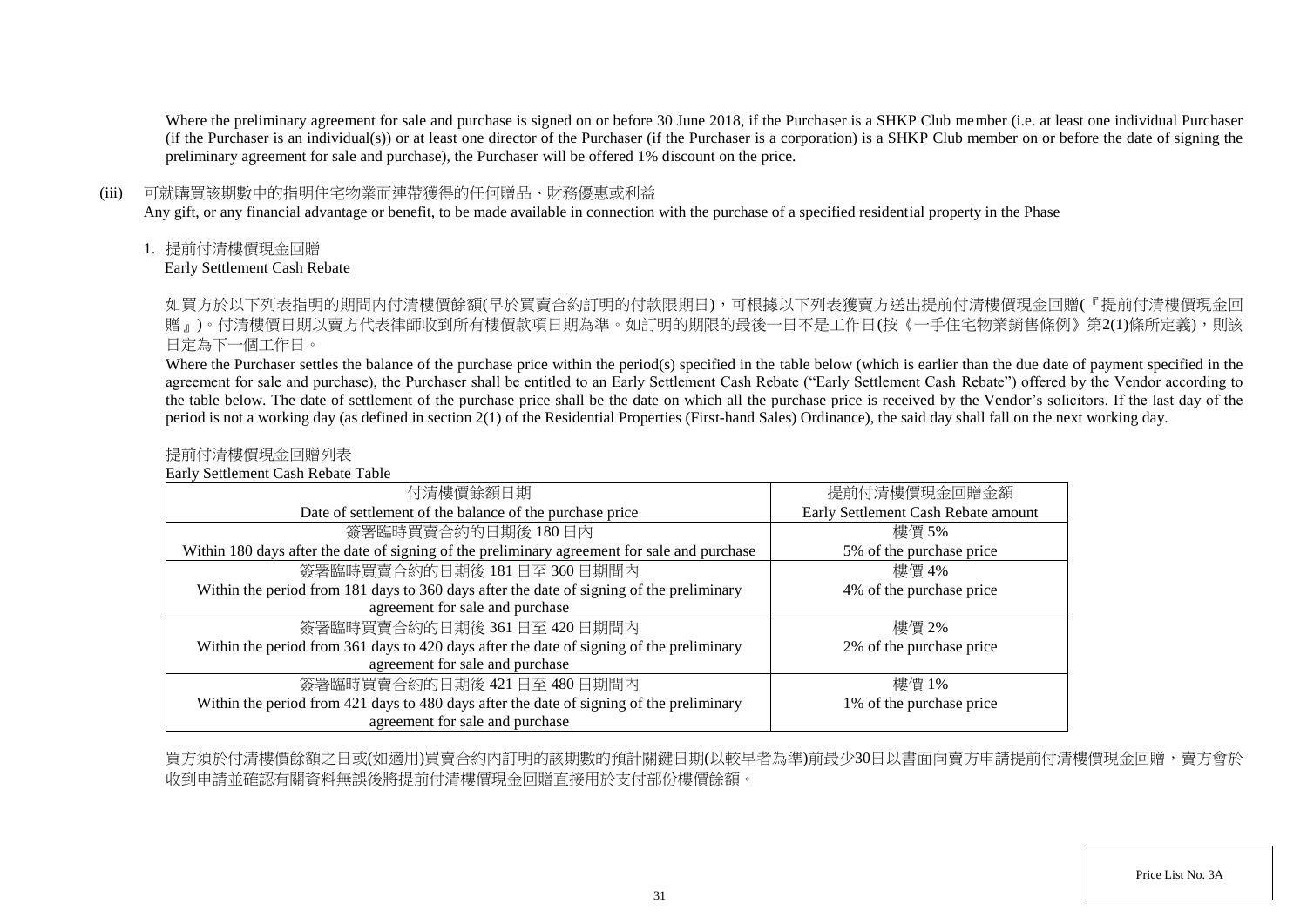The Purchaser shall apply to the Vendor in writing for the Early Settlement Cash Rebate at least 30 days before the date of settlement of the balance of the purchase price or (if applicable) the estimated material date for the Phase as specified in the agreement for sale and purchase (whichever is earlier). After the Vendor has received the application and duly verified the information, the Vendor will apply the Early Settlement Cash Rebate for part payment of the balance of the purchase price directly.

### 2. 特別現金回贈

Special Cash Rebate

## 如買方:

Where the Purchaser:

- 於簽署臨時買賣合約時不選擇第(4)(C1)(ii)2段所述之特別折扣;及 does not choose the Special Discount as set out in paragraph (4)(C1)(ii)2 upon the signing of preliminary agreement for sale and purchase; and
- 沒有使用第(4)(C1)(iii)3(d)段所述的3年免息貸款計劃;及 has not utilized 3 Years Interest-free Loan Plan as set out in paragraph (4)(C1)(iii)3(d); and
- 按買賣合約付清樓價餘額, settles the balance of the purchase price in accordance with the agreement for sale and purchase,

# 買方可獲賣方送出特別現金回贈(『特別現金回贈』)。特別現金回贈的金額相等於樓價7%。

the Purchaser shall be entitled to a Special Cash Rebate ("Special Cash Rebate") offered by the Vendor. The amount of the Special Cash Rebate shall be equal to 7% of the purchase price.

買方須於付清樓價餘額之日或(如適用)買賣合約內訂明的該期數的預計關鍵日期(以較早者為準)前最少30日以書面向賣方申請特別現金回贈,賣方會於收到申請 並確認有關資料無誤後將特別現金回贈直接用於支付部份樓價餘額。

The Purchaser shall apply to the Vendor in writing for the Special Cash Rebate at least 30 days before the date of settlement of the balance of the purchase price or (if applicable) the estimated material date for the Phase as specified in the agreement for sale and purchase (whichever is earlier). After the Vendor has received the application and duly verified the information to be correct, the Vendor will apply the Special Cash Rebate for part payment of the balance of the purchase price directly.

3. 貸款優惠

Loan Benefit

# 買方可向賣方的指定財務機構申請以下其中一項貸款優惠:

The Purchaser may apply for ONLY ONE of the following loan benefits from the Vendor's designated financing company:

(a) 備用第一按揭貸款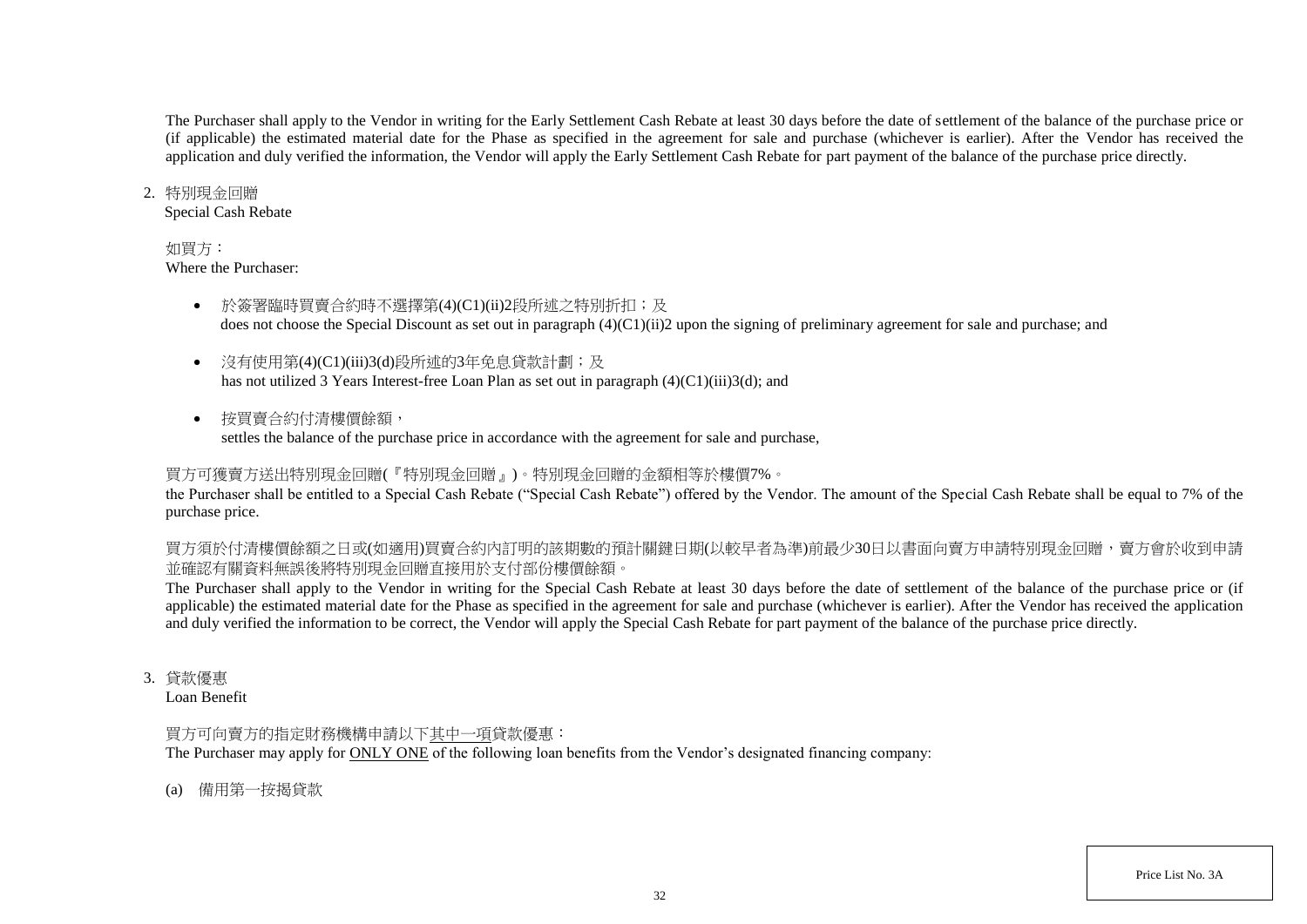### Standby First Mortgage Loan

備用第一按揭貸款的最高金額為淨樓價的80%或(如買方屬特選客戶)90%,惟貸款金額不可超過應繳付之樓價餘額。詳情請參閱附錄2(a) 。

The maximum Standby First Mortgage Loan amount shall be 80% or (if the Purchaser is a designated customer) 90% of the net purchase price, provided that the loan amount shall not exceed the balance of purchase price payable. Please see Annex 2(a) for details.

上文『特選客戶』一詞指(i)個人名義買方;及(ii)至少一位買方或其擔保人為香港相關專業機構註冊之建築師、會計師、測量師、獸醫、牙醫、醫生、 護士、精算師、律師、特許金融分析師、民航機師、香港醫院管理局之僱員(其薪金為醫院管理局一般職系薪級表34(33A)點或以上)或香港特別行政區政府 之公務員(其薪金為公務員總薪級表34(33A)點或以上) (統稱為『指定專業人士』)。指定財務機構保留對『特選客戶』及『指定專業人士』定義的最終解釋 權。

The term "designated customer" above means (i) the Purchaser(s) who is/are individual(s); and (ii) at least one of the Purchaser(s) or his/her guarantor(s) is/are registered with the relevant professional bodies in Hong Kong as architect, accountant, surveyor, veterinarian, dentist, doctor, registered nurse, actuary, lawyer, Chartered Financial Analyst, airline pilot, staff of Hospital Authority of Hong Kong (with salary at Hospital Authority General Pay Scale Point 34 (33A) or above) or civil servants of the government of HKSAR (with salary at Civil Services Master Pay Scale Point 34 (33A) or above) (collectively "designated professional person"). The designated financing company reserves the right of final interpretation of the definitions of "designated customer" and "designated professional person".

(b) 備用第二按揭貸款

Standby Second Mortgage Loan

備用第二按揭貸款的最高金額為淨樓價的30%,惟第一按揭貸款(由第一按揭銀行提供)及備用第二按揭貸款總金額不可超過淨樓價的80%,或應繳付之樓 價餘額,以較低者為準。詳情請參閱附錄2(b) 。

The maximum Standby Second Mortgage Loan amount shall be 30% of the net purchase price, provided that the total amount of first mortgage loan (offered by the first mortgagee bank) and the Standby Second Mortgage Loan shall not exceed 80% of the net purchase price, or the balance of purchase price payable, whichever is lower. Please see Annex 2(b) for details.

(c) Regency 120 Plus(只適用於個人名義買方)

Regency 120 Plus (applicable only to the Purchaser(s) who is/are individual(s))

Regency 120 Plus 的最高貸款金額為樓價 120%。詳情請參閱附錄 2(c) 。 The maximum loan amount of Regency 120 Plus shall be 120% of the purchase price. Please see Annex 2(c) for details.

(d) 3年免息貸款計劃(只適用於個人名義買方)

3 Years Interest-free Loan Plan (applicable only to the Purchaser(s) who is/are individual(s))

如買方於簽署臨時買賣合約時不選擇第(4)(C1)(ii)2段所述之特別折扣,則買方可申請3年免息貸款計劃。3年免息貸款計劃的最高貸款金額為淨樓價的80%, 惟貸款金額不可超過應繳付之樓價餘額。如買方使用3年免息貸款計劃,買方將不會享有第(4)(C1)(iii)2段所述的特別現金回贈。**如買方符合相關要求,將** 獲**(i)**豁免貸款利息及**/**或**(ii)**提前償還現金回贈。相關要求及詳情請參閱附錄2(d) 。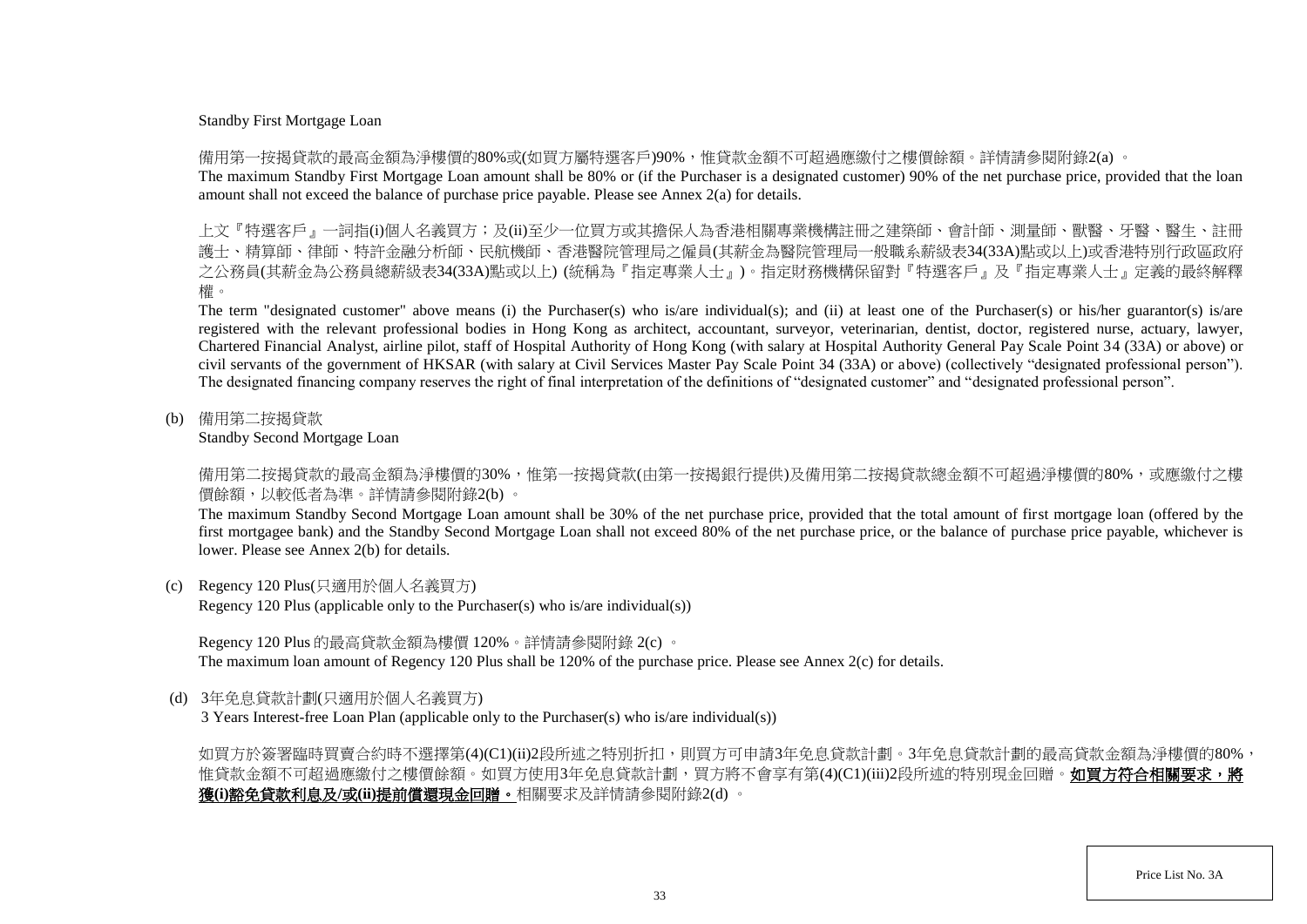If the Purchaser does not choose the Special Discount as set out in paragraph  $(4)(C1)(ii)$  upon the signing of preliminary agreement for sale and purchase, then the Purchaser may apply for 3 Years Interest-free Loan Plan. The maximum loan amount of 3 Years Interest-free Loan Plan shall be 80% of the net purchase price, provided that the loan amount shall not exceed the balance of purchase price payable. If the Purchaser has utilized the 3 Years Interest-free Loan Plan, then the Purchaser shall not be entitled to the Special Cash Rebate as set out in paragraph (4)(C1)(iii)2. **If the Purchaser complies with the relevant requirements, (i) the** interest on loan will be waived and/or (ii) the Purchaser shall be entitled to the Early Repayment Cash Rebate. Please see Annex 2(d) for the relevant requirements and details.

上文『淨樓價』一詞指扣除第(4)(C1)(iii)1段所述的提前付清樓價現金回贈(如有) 及第(4)(C1)(iii)2段所述的特別現金回贈(如有)後的住宅物業之樓價。

The term "net purchase price" above means the amount of the purchase price of the residential property after deducting the Early Settlement Cash Rebate (if any) as set out in paragraph  $(4)(C1)(iii)1$  and the Special Cash Rebate (if any) as set out in paragraph  $(4)(C1)(iii)2$ .

4. 首 3 年保修優惠

First 3 Years Warranty Offer

在不影響買方於買賣合約下之權利的前提下,凡住宅物業(但不包括住宅物業的花園内的園景及盆栽(如有))有欠妥之處(正常損耗除外),而該欠妥之處並非由任 何人之行為或疏忽造成,買方可於該期數的滿意紙或轉讓同意書發出日(以較早者計)起計 3 年内向賣方發出書面通知,賣方須在收到書面通知後在合理地切實 可行的範圍內盡快自費作出修補。首 3 年保修優惠受其他條款及細則約束。

Without affecting the Purchaser's rights under the agreement for sale and purchase, the Vendor shall at its own cost and as soon as reasonably practicable after receipt of a written notice served by the Purchaser within 3 years from the date of issuance of the certificate of compliance or consent to assign in respect of the Phase (whichever is earlier) rectify any defects (fair wear and tear excepted) to the residential property (excluding the landscape area and potted plants in the garden of the residential property (if any)) caused otherwise than by the act or neglect of any person. The First 3 Years Warranty Offer is subject to other terms and conditions.

# 5 住戶停車位優惠

# Offer of Residential Car Parking Space(s)

(a) 選購於價單上設有符號"#"之住宅物業之買方,可享有認購該期數或其他地政總署署長屆時已發出預售樓花同意書或轉讓同意書的期數內的一個住戶停車 位的權利。買方可根據賣方日後公佈的住戶停車位之銷售安排所規定的時限及方法行使其認購住戶停車位的權利。賣方不作出任何陳述、承諾或保證買方 會獲認購與住宅物業相同期數內的住戶停車位。

The Purchaser of a residential property that is marked with a "#" in the price list is entitled to have an option to purchase one residential car parking space in the Phase or other Phase(s) in respect of which presale consent(s) or consent(s) to assign has/have been issued by the Director of Lands. The Purchaser can exercise his/her/its option to purchase a residential car parking space in accordance with time limit and manner as prescribed by the sales arrangement of the residential car parking spaces to be announced by the Vendor. The Vendor makes no representation, warranty or guarantee that the Purchaser will be offered a residential car parking space within the same Phase as the residential property.

(b) 如買方不根據賣方日後公佈的住戶停車位之銷售安排行使其認購住戶停車位的權利,其認購住戶停車位的權利將會自動失效,買方不會為此獲得任何補償。 If the Purchaser does not exercise the option to purchase a residential car parking space in accordance with time limit and manner prescribed by the sales arrangement of the residential car parking spaces to be announced by the Vendor, the option to purchase a residential car parking space shall lapse automatically and the Purchaser shall not be entitled to any compensation therefor.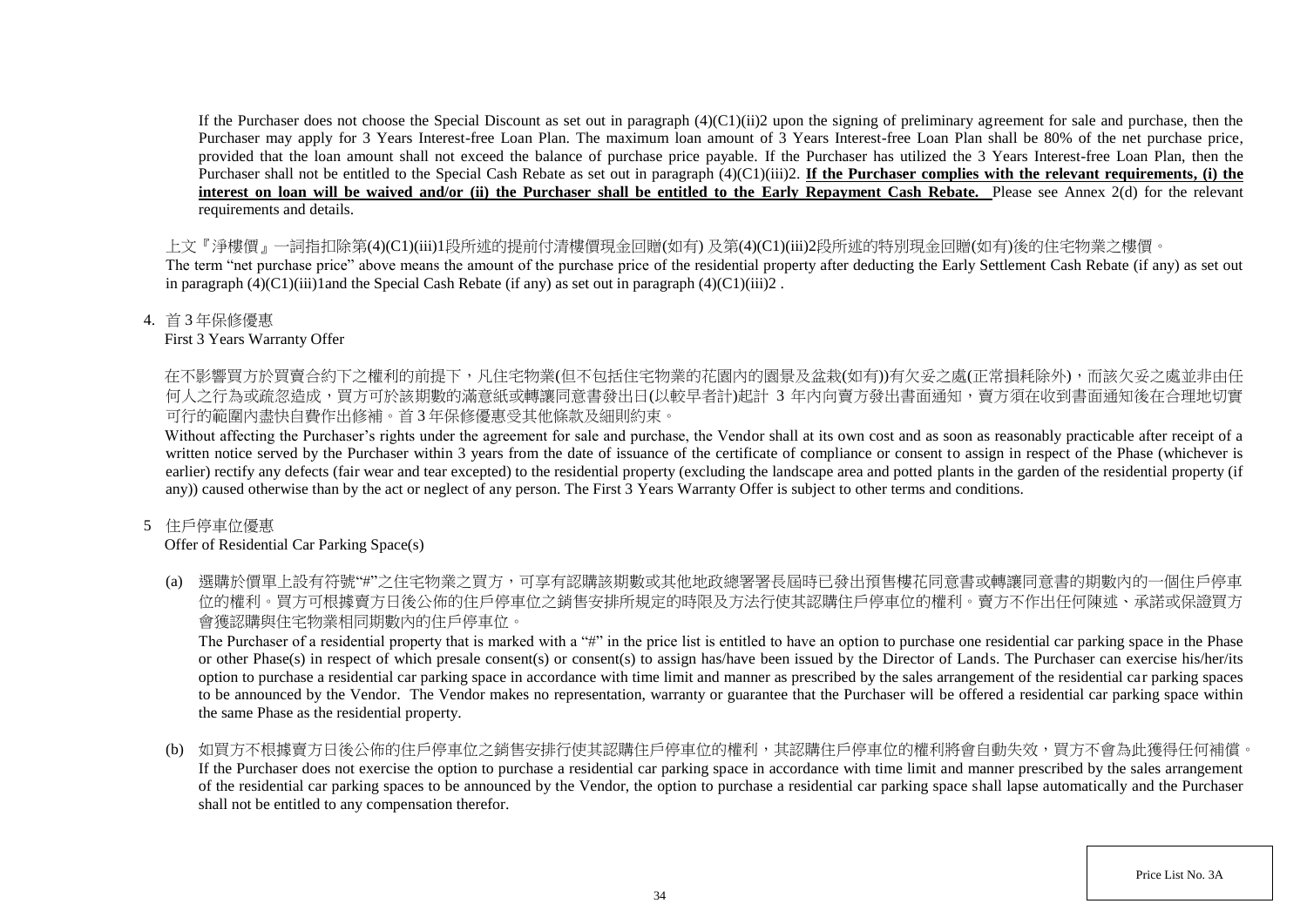- (c) 住戶停車位的售價及銷售安排詳情將由賣方全權及絕對酌情決定,並容後公佈。 The price and sales arrangement details of residential car parking spaces will be determined by the Vendor at its sole and absolute discretion and will be announced later.
- (d) 住戶停車位優惠受其他條款及細則(包括但不限於土地批出的條款及細則) 約束。 Offer of Residential Car Parking Space(s) is subject to other terms and conditions (including but not limited to terms and conditions of land grant).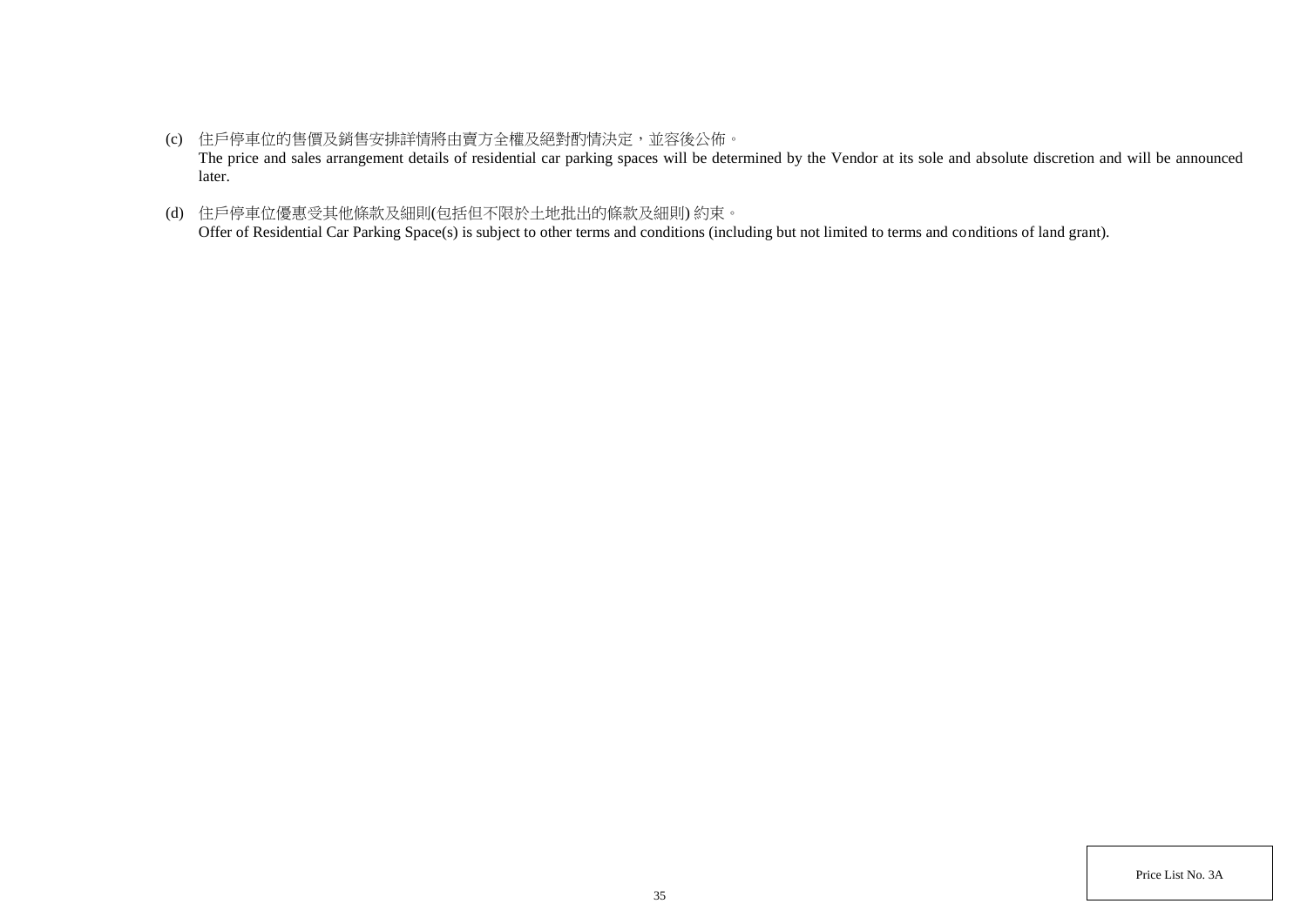- (4)(D1) 靈活付款計劃 Flexible Payment Plan
	- (i) 支付條款 The Terms of Payment

買方於簽署臨時買賣合約時須繳付相等於樓價 5%之金額作為臨時訂金,其中港幣\$100,000 作爲部分臨時訂金必須以銀行本票支付,臨時訂金的餘額可以支票及/ 或銀行本票支付,本票及支票抬頭請寫『胡關李羅律師行』。

Upon signing of the preliminary agreement for sale and purchase, the Purchaser shall pay the preliminary deposit which is equivalent to 5% of the purchase price. HK\$100,000 being part of the preliminary deposit must be paid by cashier order(s) and the balance of the preliminary deposit may be paid by cheque(s) and/or cashier order(s). The cashier order(s) and cheque(s) should be made payable to "Woo Kwan Lee & Lo".

1. 臨時訂金即樓價 5% (『臨時訂金』)於簽署臨時買賣合約時繳付,買方須於簽署臨時買賣合約的日期後 5 個工作日內簽署買賣合約。

A preliminary deposit equivalent to 5% of the purchase price ("preliminary deposit") shall be paid upon signing of the preliminary agreement for sale and purchase. The agreement for sale and purchase shall be signed by the Purchaser within 5 working days after the date of signing of the preliminary agreement for sale and purchase.

2. 加付訂金即樓價 5%於簽署臨時買賣合約的日期後 90 日内,或於賣方就其有能力將該期數中的指明物業有效地轉讓予買方一事向買方發出通知的日期後的 14 日內繳付,以較早者為準。

A further deposit equivalent to 5% of the purchase price shall be paid within 90 days after the date of signing of the preliminary agreement for sale and purchase, or within 14 days after the date of the notification to the Purchaser that the Vendor is in a position validly to assign the specified residential property in the Phase to the Purchaser, whichever is earlier.

3. 樓價 5%於簽署臨時買賣合約的日期後 360 日内,或於賣方就其有能力將該期數中的指明物業有效地轉讓予買方一事向買方發出通知的日期後的 14 日內繳付, 以較早者為準。

5% of the purchase price shall be paid within 360 days after the date of signing of the preliminary agreement for sale and purchase, or within 14 days after the date of the notification to the Purchaser that the Vendor is in a position validly to assign the specified residential property in the Phase to the Purchaser, whichever is earlier.

4. 樓價 85%(樓價餘額)於賣方就其有能力將該期數中的指明物業有效地轉讓予買方一事向買方發出通知的日期後的 14 日內繳付。

85% of the purchase price (balance of purchase price) shall be paid within 14 days after the date of the notification to the Purchaser that the Vendor is in a position validly to assign the specified residential property in the Phase to the Purchaser.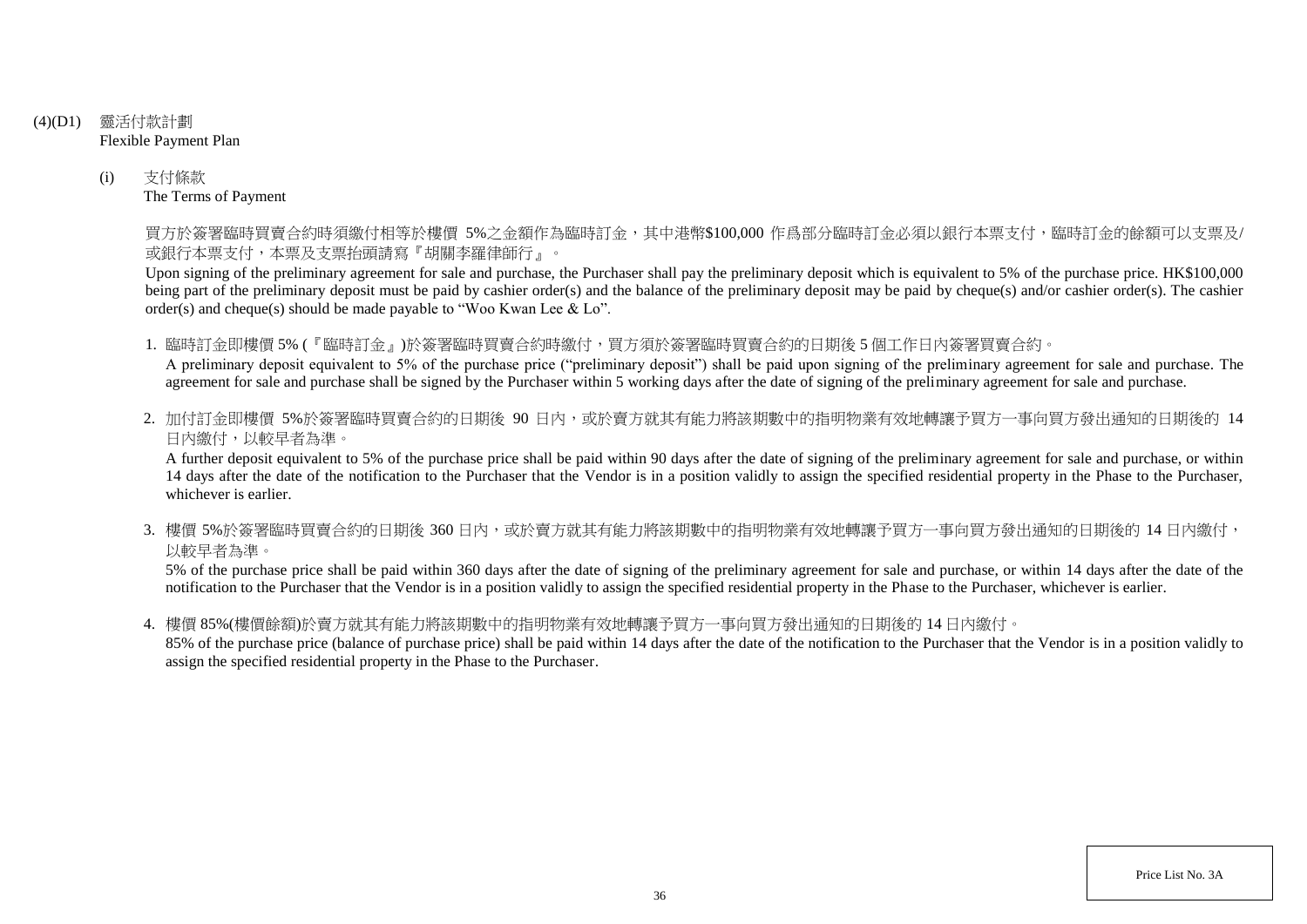(ii) 售價獲得折扣的基礎

The basis on which any discount on the price is available

1. 特別折扣 Special Discount

- (a) 如買方於簽署臨時買賣合約時選擇特別折扣,買方可獲7%售價折扣優惠。 If the Purchaser chooses the Special Discount upon the signing of preliminary agreement for sale and purchase, the Purchaser will be offered 7% discount on the price.
- (b) 如買方為個人及於簽署臨時買賣合約時不選擇特別折扣,買方可申請第(4)(D1)(iii)4(d)段所述之3年免息貸款計劃。為免疑問,就購買每個住宅物業,買方 只可享有:
	- 特別折扣;或
	- 申請 3 年免息貸款計劃的權利或(如買方沒有使用 3 年免息貸款計劃並符合相關要求)第(4)(D1)(iii)3 段所述之特別現金回贈的其中一項。

買方須為於同一份臨時買賣合約下購買的所有住宅物業選擇相同之優惠。

If the Purchaser is individual(s) and does not choose the Special Discount upon the signing of preliminary agreement for sale and purchase, the Purchaser may apply for  $\overline{3}$  Years Interest-free Loan Plan as set out in paragraph  $(4)(D1)(iii)4(d)$ . For the avoidance of doubt, for the purchase of each residential property, the Purchaser is only entitled to either:

- the Special Discount; or
- the right to apply for 3 Years Interest-free Loan Plan or (if the Purchaser has not utilized 3 Years Interest-free Loan Plan and met the relevant requirement) a Special Cash Rebate as set out in paragraph  $(4)(D1)(iii)3$ .

The Purchaser must choose the same offer for all the residential properties purchased under the same preliminary agreement for sale and purchase.

#### 2. 新地會會員售價折扣優惠

Price Discount Offer for SHKP Club Member

凡於2018年6月30日或之前簽署臨時買賣合約,如買方為新地會會員 (即在簽署臨時買賣合約當日或之前,最少一位個人買方 (如買方是以個人名義) 或最少一位 買方之董事 (如買方是以公司名義) 須為新地會會員),買方可獲1%售價折扣優惠。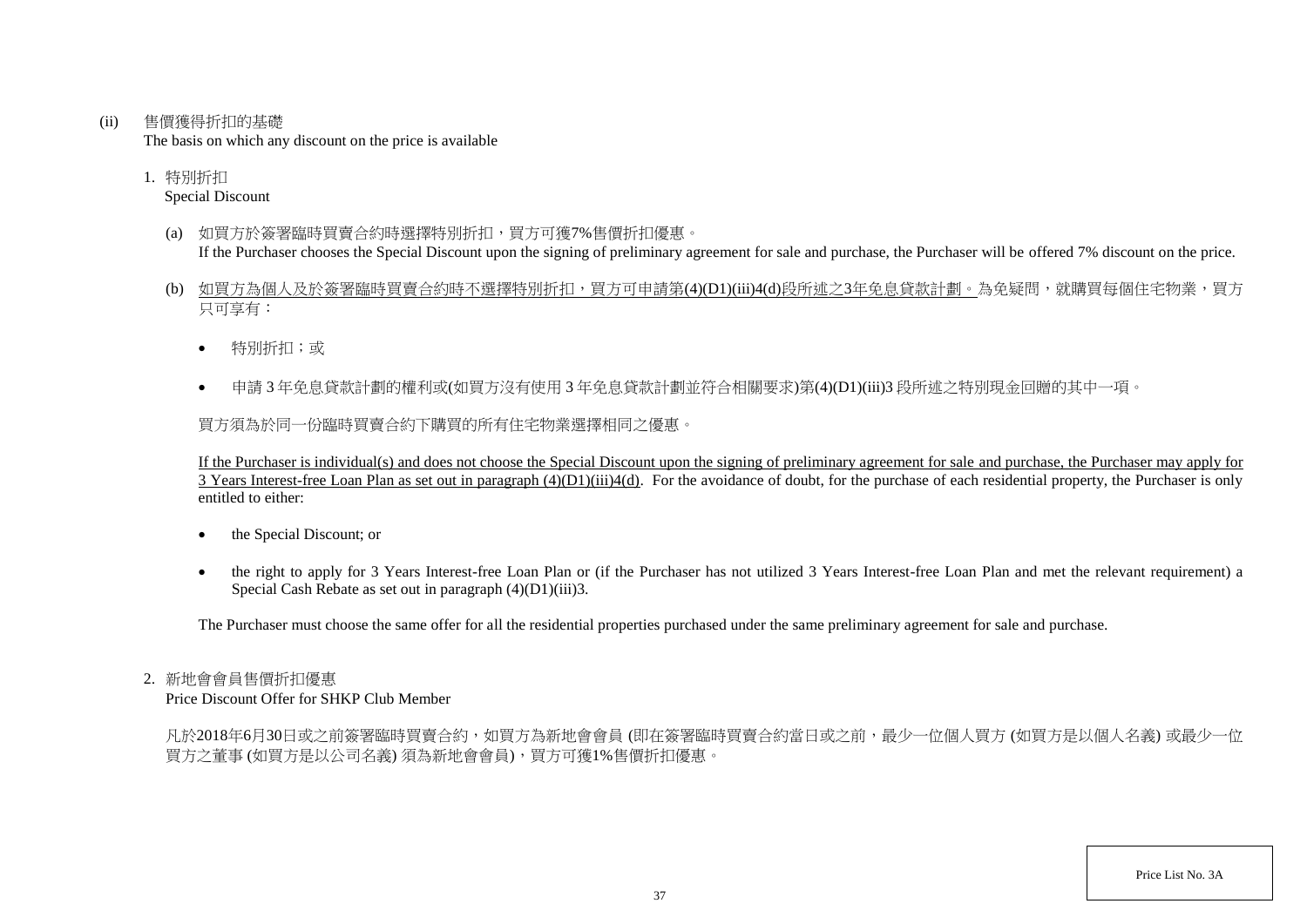Where the preliminary agreement for sale and purchase is signed on or before 30 June 2018, if the Purchaser is a SHKP Club member (i.e. at least one individual Purchaser (if the Purchaser is an individual(s)) or at least one director of the Purchaser (if the Purchaser is a corporation) is a SHKP Club member on or before the date of signing the preliminary agreement for sale and purchase), the Purchaser will be offered 1% discount on the price.

## (iii) 可就購買該期數中的指明住宅物業而連帶獲得的任何贈品、財務優惠或利益

Any gift, or any financial advantage or benefit, to be made available in connection with the purchase of a specified residential property in the Phase

1. 印花稅優惠

Stamp Duty Offer(s)

## 買方可獲下述印花稅優惠:

The Purchaser will be offered the following Stamp Duty Offer(s):

(a) 印花稅現金回贈

Stamp Duty Cash Rebate

買方在按買賣合約付清樓價餘額的情況下,可獲賣方提供印花稅現金回贈。印花稅現金回贈的金額相等於(視情況而定):

Subject to settlement of the balance of the purchase price in accordance with the agreement for sale and purchase, the Purchaser shall be entitled to a Stamp Duty Cash Rebate offered by the Vendor which amount shall be equal to (as the case may be):

(i) (就從價印花稅以較高稅率(第1標準)計算)就買賣合約應付的從價印花稅的70%,上限為樓價的10.5%;或

(if ad valorem stamp duty at higher rates (Scale 1) applies) 70% of the ad valorem stamp duty chargeable on the agreement for sale and purchase, subject to a cap of 10.5% of the purchase price; or

(ii) (就從價印花稅以較低稅率(第2標準)計算)就買賣合約應付的從價印花稅的100%加上樓價的4.25%,上限為樓價的8%。

(if ad valorem stamp duty at lower rates (Scale 2) applies) 100% of the ad valorem stamp duty chargeable on the agreement for sale and purchase plus 4.25% of the purchase price, subject to a cap of 8% of the purchase price.

詳情請參閱附錄1(a)。 Please see Annex 1(a) for details.

(b) 過渡性貸款(只適用於買方為個人或香港註冊成立的有限公司及其所有股東及董事均為個人)

Transitional Loan (only applicable to the Purchaser who is individual or limited company incorporated in Hong Kong with all its shareholder(s) and director(s) being individual(s))

買方可向賣方的指定財務機構申請過渡性貸款或(如買方沒有使用過渡性貸款)可獲港幣\$5,000現金回贈,過渡性貸款的最高金額相等於(視情況而定): The Purchaser may apply for a Transitional Loan from the Vendor's designated financing company or (if the Purchaser has not utilized the Transitional Loan) shall be entitled to a HK\$5,000 Cash Rebate. The maximum Transitional Loan amount shall be equal to (as the case may be):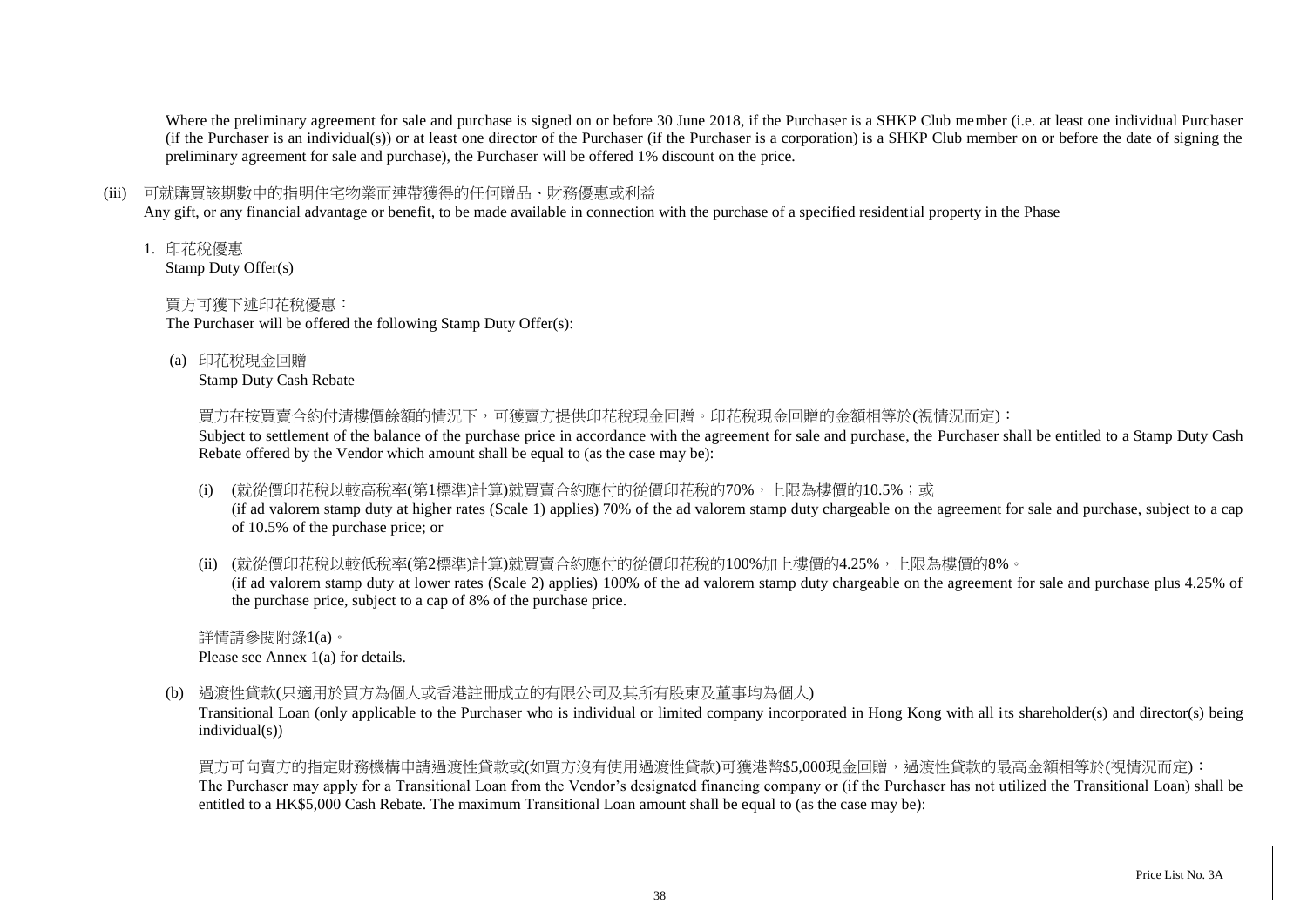- (i) (就從價印花稅以較高稅率(第1標準)計算)就買賣合約應付的從價印花稅的70%,上限為樓價的10.5%;或 (if ad valorem stamp duty at higher rates (Scale 1) applies) 70% of the ad valorem stamp duty chargeable on the agreement for sale and purchase, subject to a cap of 10.5% of the purchase price; or
- (ii) (就從價印花稅以較低稅率(第2標準)計算)就買賣合約應付的從價印花稅的70%,上限為樓價的2.625%。

(if ad valorem stamp duty at lower rates (Scale 2) applies) 70% of the ad valorem stamp duty chargeable on the agreement for sale and purchase, subject to a cap of 2.625% of the purchase price.

詳情請參閱附錄1(b)。 Please see Annex 1(b) for details.

2. 提前付清樓價現金回贈

## Early Settlement Cash Rebate

如買方於以下列表指明的期間内付清樓價餘額(早於買賣合約訂明的付款限期日),可根據以下列表獲賣方送出提前付清樓價現金回贈(『提前付清樓價現金回 贈」)。付清樓價日期以賣方代表律師收到所有樓價款項日期為準。如訂明的期限的最後一日不是工作日(按《一手住宅物業銷售條例》第2(1)條所定義),則該 日定為下一個工作日。

Where the Purchaser settles the balance of the purchase price within the period(s) specified in the table below (which is earlier than the due date of payment specified in the agreement for sale and purchase), the Purchaser shall be entitled to an Early Settlement Cash Rebate ("Early Settlement Cash Rebate") offered by the Vendor according to the table below. The date of settlement of the purchase price shall be the date on which all the purchase price is received by the Vendor's solicitors. If the last day of the period is not a working day (as defined in section 2(1) of the Residential Properties (First-hand Sales) Ordinance), the said day shall fall on the next working day. 提前付清樓價現金回贈列表

Early Settlement Cash Rebate Table

| 付清樓價餘額日期                                                                                     | 提前付清樓價現金回贈金額                        |
|----------------------------------------------------------------------------------------------|-------------------------------------|
| Date of settlement of the balance of the purchase price                                      | Early Settlement Cash Rebate amount |
| 簽署臨時買賣合約的日期後360日內                                                                            | 樓價 4%                               |
| Within 360 days after the date of signing of the preliminary agreement for sale and purchase | 4% of the purchase price            |
| 簽署臨時買賣合約的日期後 361日至 420日期間內                                                                   | 樓價 2%                               |
| Within the period from 361 days to 420 days after the date of signing of the preliminary     | 2% of the purchase price            |
| agreement for sale and purchase                                                              |                                     |
| 簽署臨時買賣合約的日期後 421日至 480日期間内                                                                   | 樓價 1%                               |
| Within the period from 421 days to 480 days after the date of signing of the preliminary     | 1% of the purchase price            |
| agreement for sale and purchase                                                              |                                     |

買方須於付清樓價餘額之日或(如適用)買賣合約內訂明的該期數的預計關鍵日期(以較早者為準)前最少30日以書面向賣方申請提前付清樓價現金回贈,賣方會於 收到申請並確認有關資料無誤後將提前付清樓價現金回贈直接用於支付部份樓價餘額。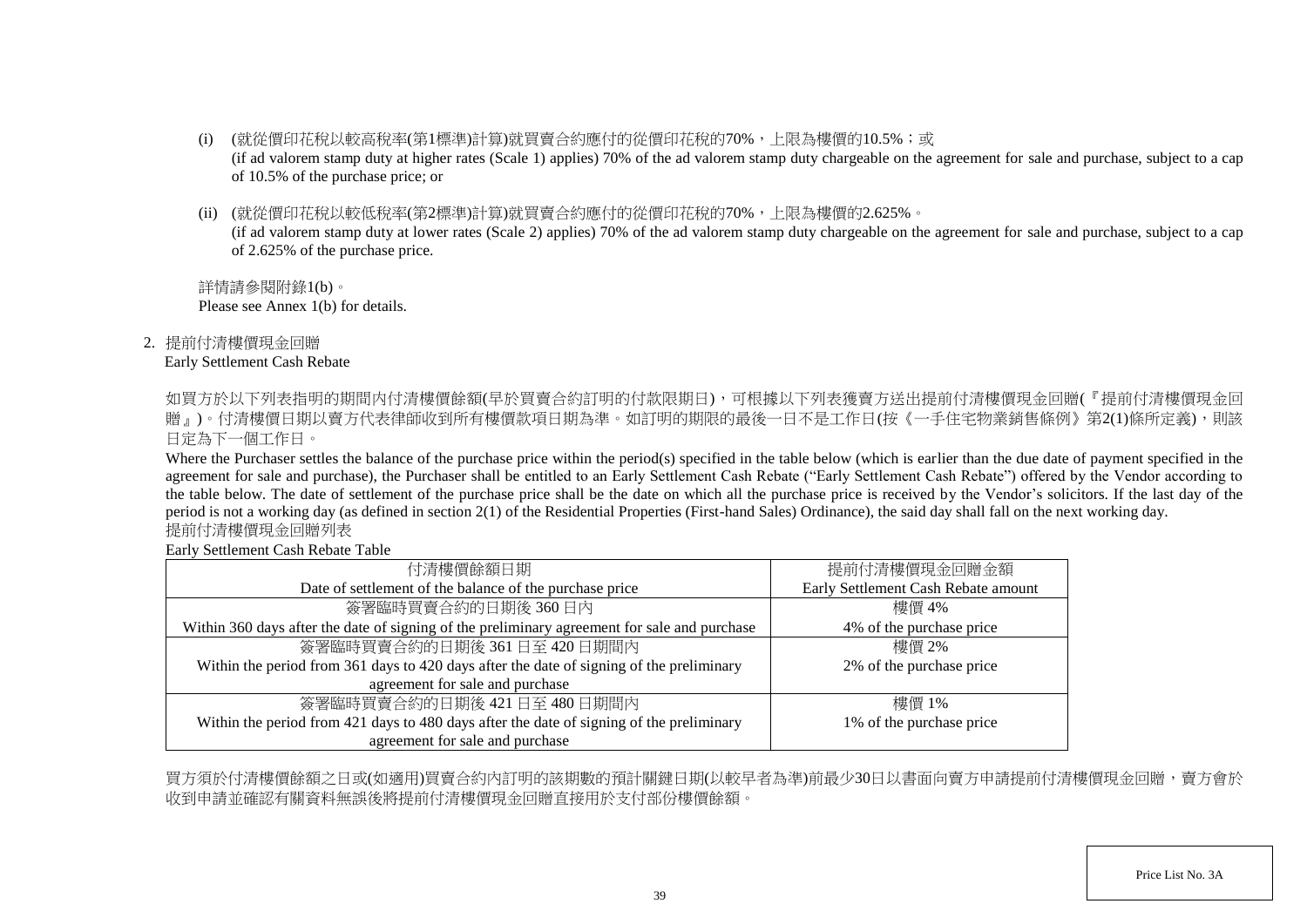The Purchaser shall apply to the Vendor in writing for the Early Settlement Cash Rebate at least 30 days before the date of settlement of the balance of the purchase price or (if applicable) the estimated material date for the Phase as specified in the agreement for sale and purchase (whichever is earlier). After the Vendor has received the application and duly verified the information, the Vendor will apply the Early Settlement Cash Rebate for part payment of the balance of the purchase price directly.

#### 3. 特別現金回贈

Special Cash Rebate

### 如買方:

Where the Purchaser:

- 於簽署臨時買賣合約時不選擇第(4)(D1)(ii)1段所述之特別折扣;及 does not choose the Special Discount as set out in paragraph (4)(D1)(ii)1 upon the signing of preliminary agreement for sale and purchase; and
- 沒有使用第(4)(D1)(iii)4(d)段所述的3年免息貸款計劃;及 has not utilized 3 Years Interest-free Loan Plan as set out in paragraph (4)(D1)(iii)4(d); and
- 按買賣合約付清樓價餘額, settles the balance of the purchase price in accordance with the agreement for sale and purchase,

# 買方可獲賣方送出特別現金回贈(『特別現金回贈』)。特別現金回贈的金額相等於樓價7%。

the Purchaser shall be entitled to a Special Cash Rebate ("Special Cash Rebate") offered by the Vendor. The amount of the Special Cash Rebate shall be equal to 7% of the purchase price.

買方須於付清樓價餘額之日或(如適用)買賣合約內訂明的該期數的預計關鍵日期(以較早者為準)前最少30日以書面向賣方申請特別現金回贈,賣方會於收到申請 並確認有關資料無誤後將特別現金回贈直接用於支付部份樓價餘額。

The Purchaser shall apply to the Vendor in writing for the Special Cash Rebate at least 30 days before the date of settlement of the balance of the purchase price or (if applicable) the estimated material date for the Phase as specified in the agreement for sale and purchase (whichever is earlier). After the Vendor has received the application and duly verified the information to be correct, the Vendor will apply the Special Cash Rebate for part payment of the balance of the purchase price directly.

4. 貸款優惠

Loan Benefit

## 買方可向賣方的指定財務機構申請以下其中一項貸款優惠:

The Purchaser may apply for ONLY ONE of the following loan benefits from the Vendor's designated financing company:

(a) 備用第一按揭貸款

Standby First Mortgage Loan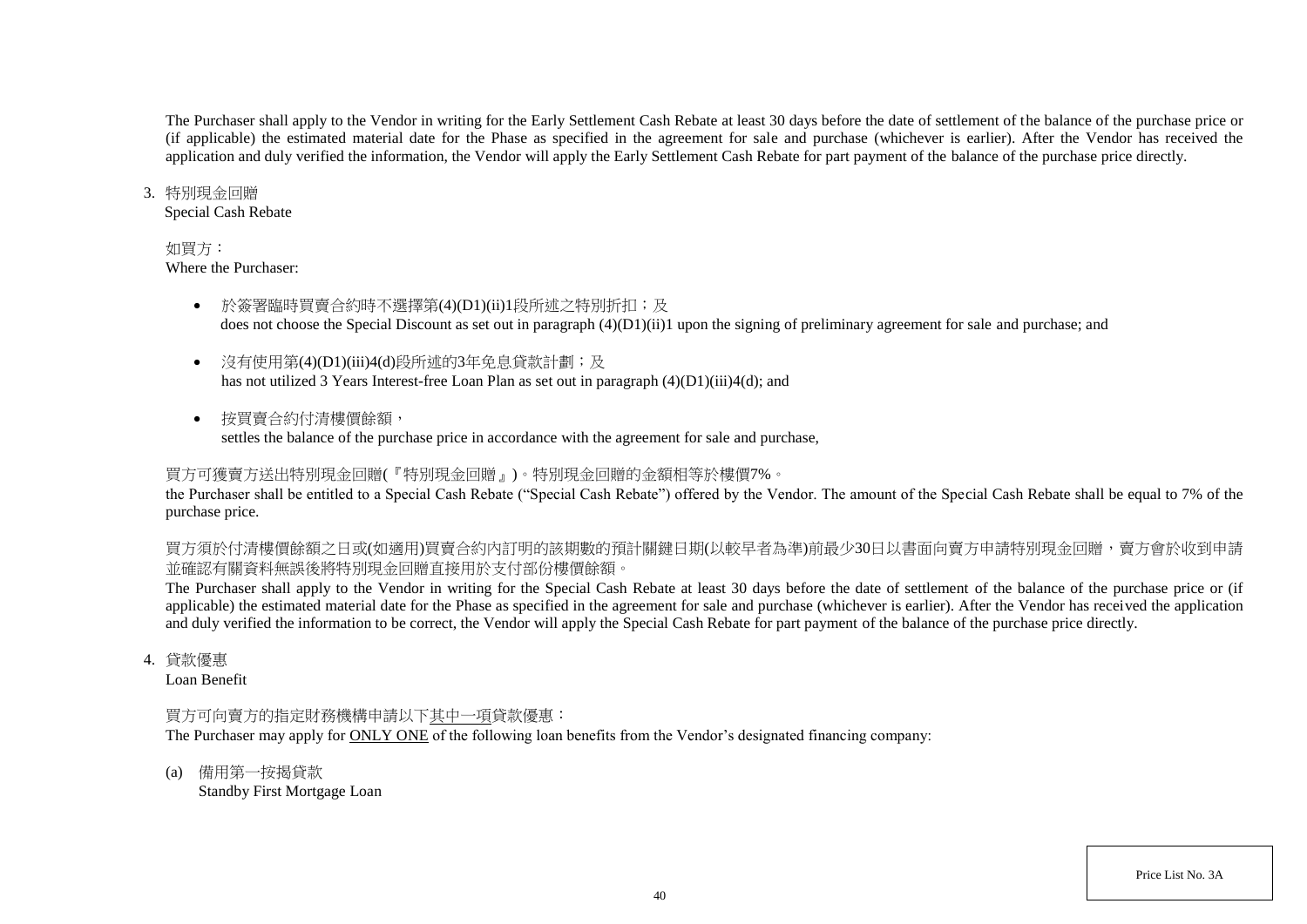備用第一按揭貸款的最高金額為淨樓價的80%或(如買方屬特選客戶)90%,惟貸款金額不可超過應繳付之樓價餘額。詳情請參閱附錄2(a) 。

The maximum Standby First Mortgage Loan amount shall be 80% or (if the Purchaser is a designated customer) 90% of the net purchase price, provided that the loan amount shall not exceed the balance of purchase price payable. Please see Annex 2(a) for details.

上文『特選客戶』一詞指(i)個人名義買方;及(ii)至少一位買方或其擔保人為香港相關專業機構註冊之建築師、會計師、測量師、獸醫、牙醫、醫生、註冊 護士、精算師、律師、特許金融分析師、民航機師、香港醫院管理局之僱員(其薪金為醫院管理局一般職系薪級表34(33A)點或以上)或香港特別行政區政府 之公務員(其薪金為公務員總薪級表34(33A)點或以上) (統稱為『指定專業人士』)。指定財務機構保留對『特選客戶』及『指定專業人士』定義的最終解釋 權。

The term "designated customer" above means (i) the Purchaser(s) who is/are individual(s); and (ii) at least one of the Purchaser(s) or his/her guarantor(s) is/are registered with the relevant professional bodies in Hong Kong as architect, accountant, surveyor, veterinarian, dentist, doctor, registered nurse, actuary, lawyer, Chartered Financial Analyst, airline pilot, staff of Hospital Authority of Hong Kong (with salary at Hospital Authority General Pay Scale Point 34 (33A) or above) or civil servants of the government of HKSAR (with salary at Civil Services Master Pay Scale Point 34 (33A) or above) (collectively "designated professional person"). The designated financing company reserves the right of final interpretation of the definitions of "designated customer" and "designated professional person".

(b) 備用第二按揭貸款

Standby Second Mortgage Loan

備用第二按揭貸款的最高金額為淨樓價的30%,惟第一按揭貸款(由第一按揭銀行提供)及備用第二按揭貸款總金額不可超過淨樓價的80%,或應繳付之樓 價餘額,以較低者為準。詳情請參閱附錄2(b) 。

The maximum Standby Second Mortgage Loan amount shall be 30% of the net purchase price, provided that the total amount of first mortgage loan (offered by the first mortgagee bank) and the Standby Second Mortgage Loan shall not exceed 80% of the net purchase price, or the balance of purchase price payable, whichever is lower. Please see Annex 2(b) for details.

(c) Regency 120 Plus(只適用於個人名義買方)

Regency 120 Plus (applicable only to the Purchaser(s) who is/are individual(s))

Regency 120 Plus 的最高貸款金額為樓價 120%。詳情請參閱附錄 2(c) 。

The maximum loan amount of Regency 120 Plus shall be 120% of the purchase price. Please see Annex 2(c) for details.

(d) 3年免息貸款計劃(只適用於個人名義買方)

3 Years Interest-free Loan Plan (applicable only to the Purchaser(s) who is/are individual(s))

如買方於簽署臨時買賣合約時不選擇第(4)(D1)(ii)1段所述之特別折扣,則買方可申請3年免息貸款計劃。3年免息貸款計劃的最高貸款金額為淨樓價的80%, 惟貸款金額不可超過應繳付之樓價餘額。如買方使用3年免息貸款計劃,買方將不會享有第(4)(D1)(iii)3段所述的特別現金回贈。**如買方符合相關要求,將** 獲**(i)**豁免貸款利息及**/**或**(ii)**提前償還現金回贈。相關要求及詳情請參閱附錄2(d) 。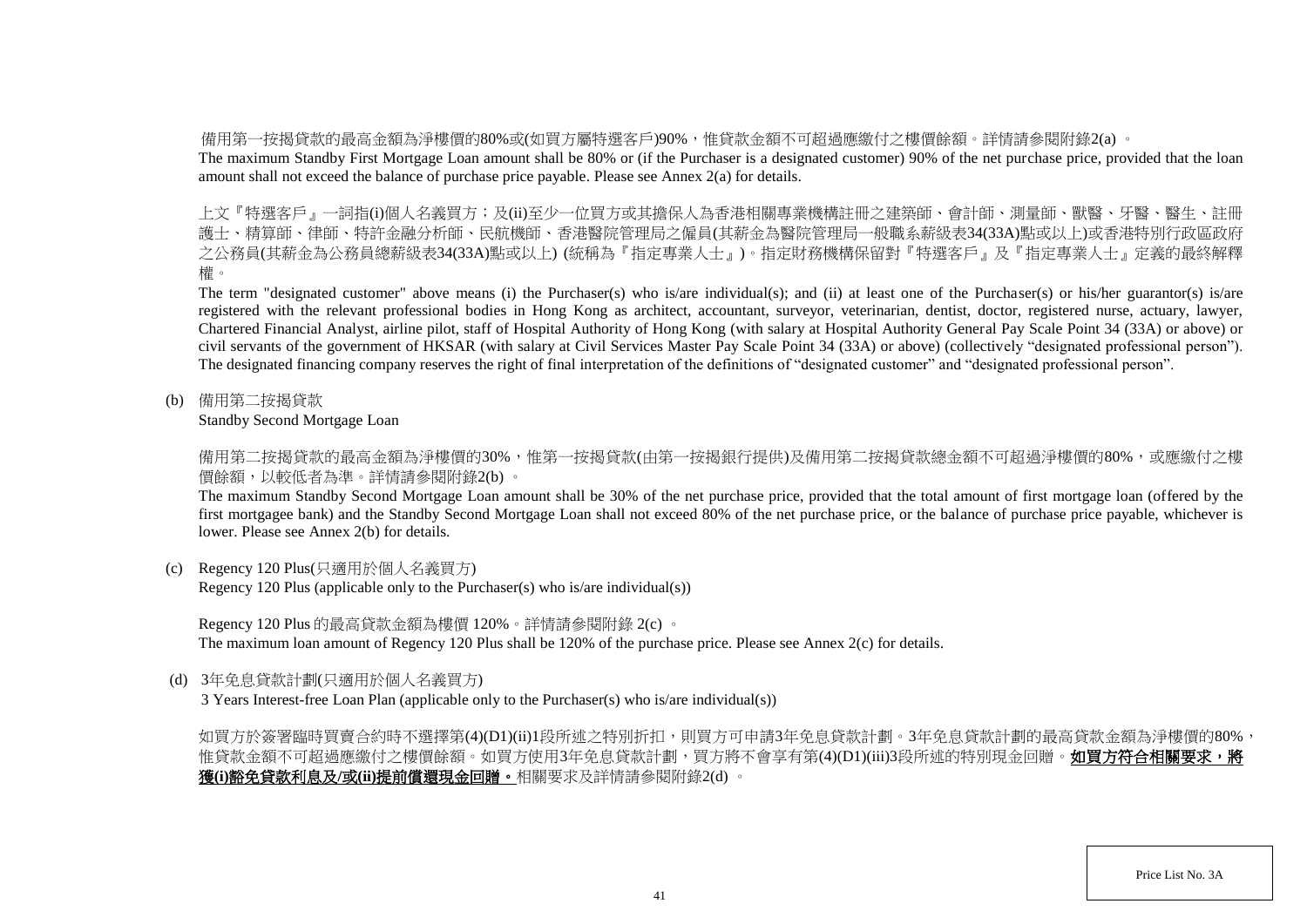If the Purchaser does not choose the Special Discount as set out in paragraph  $(4)(D1)(ii)1$  upon the signing of preliminary agreement for sale and purchase, then the Purchaser may apply for 3 Years Interest-free Loan Plan. The maximum loan amount of 3 Years Interest-free Loan Plan shall be 80% of the net purchase price, provided that the loan amount shall not exceed the balance of purchase price payable. If the Purchaser has utilized the 3 Years Interest-free Loan Plan, then the Purchaser shall not be entitled to the Special Cash Rebate as set out in paragraph (4)(D1)(iii)3. **If the Purchaser complies with the relevant requirements, (i) the** interest on loan will be waived and/or (ii) the Purchaser shall be entitled to the Early Repayment Cash Rebate. Please see Annex 2(d) for the relevant requirements and details.

上文『淨樓價』一詞指扣除第(4)(D1)(iii)1(a)段所述的印花稅現金回贈、第(4)(D1)(iii)1(b)段所述的港幣\$5,000現金回贈(如有)、第(4)(D1)(iii)2段所述的提前付清 樓價現金回贈(如有) 及第(4)(D1)(iii)3段所述的特別現金回贈(如有)後的住宅物業之樓價。

The term "net purchase price" above means the amount of the purchase price of the residential property after deducting the Stamp Duty Cash Rebate (if any) as set out in paragraph  $(4)(D1)(iii)1(a)$ , the HK\$5,000 Cash Rebate (if any) as set out in paragraph  $(4)(D1)(iii)1(b)$ , the Early Settlement Cash Rebate (if any) as set out in paragraph  $(4)(D1)(iii)2$  and the Special Cash Rebate (if any) as set out in paragraph  $(4)(D1)(iii)3$ .

5. 首 3 年保修優惠

## First 3 Years Warranty Offer

在不影響買方於買賣合約下之權利的前提下,凡住宅物業(但不包括住宅物業的花園内的園景及盆栽(如有))有欠妥之處(正常損耗除外),而該欠妥之處並非由任 何人之行為或疏忽造成,買方可於該期數的滿意紙或轉讓同意書發出日(以較早者計)起計 3 年内向賣方發出書面通知,賣方須在收到書面通知後在合理地切實 可行的範圍內盡快自費作出修補。首 3 年保修優惠受其他條款及細則約束。

Without affecting the Purchaser's rights under the agreement for sale and purchase, the Vendor shall at its own cost and as soon as reasonably practicable after receipt of a written notice served by the Purchaser within 3 years from the date of issuance of the certificate of compliance or consent to assign in respect of the Phase (whichever is earlier) rectify any defects (fair wear and tear excepted) to the residential property (excluding the landscape area and potted plants in the garden of the residential property (if any)) caused otherwise than by the act or neglect of any person. The First 3 Years Warranty Offer is subject to other terms and conditions.

# 6. 住戶停車位優惠

# Offer of Residential Car Parking Space(s)

(a) 選購於價單上設有符號"#"之住宅物業之買方,可享有認購該期數或其他地政總署署長屆時已發出預售樓花同意書或轉讓同意書的期數內的一個住戶停車 位的權利。買方可根據賣方日後公佈的住戶停車位之銷售安排所規定的時限及方法行使其認購住戶停車位的權利。賣方不作出任何陳述、承諾或保證買方 會獲認購與住宅物業相同期數內的住戶停車位。

The Purchaser of a residential property that is marked with a "#" in the price list is entitled to have an option to purchase one residential car parking space in the Phase or other Phase(s) in respect of which presale consent(s) or consent(s) to assign has/have been issued by the Director of Lands. The Purchaser can exercise his/her/its option to purchase a residential car parking space in accordance with time limit and manner as prescribed by the sales arrangement of the residential car parking spaces to be announced by the Vendor. The Vendor makes no representation, warranty or guarantee that the Purchaser will be offered a residential car parking space within the same Phase as the residential property.

(b) 如買方不根據賣方日後公佈的住戶停車位之銷售安排行使其認購住戶停車位的權利,其認購住戶停車位的權利將會自動失效,買方不會為此獲得任何補償。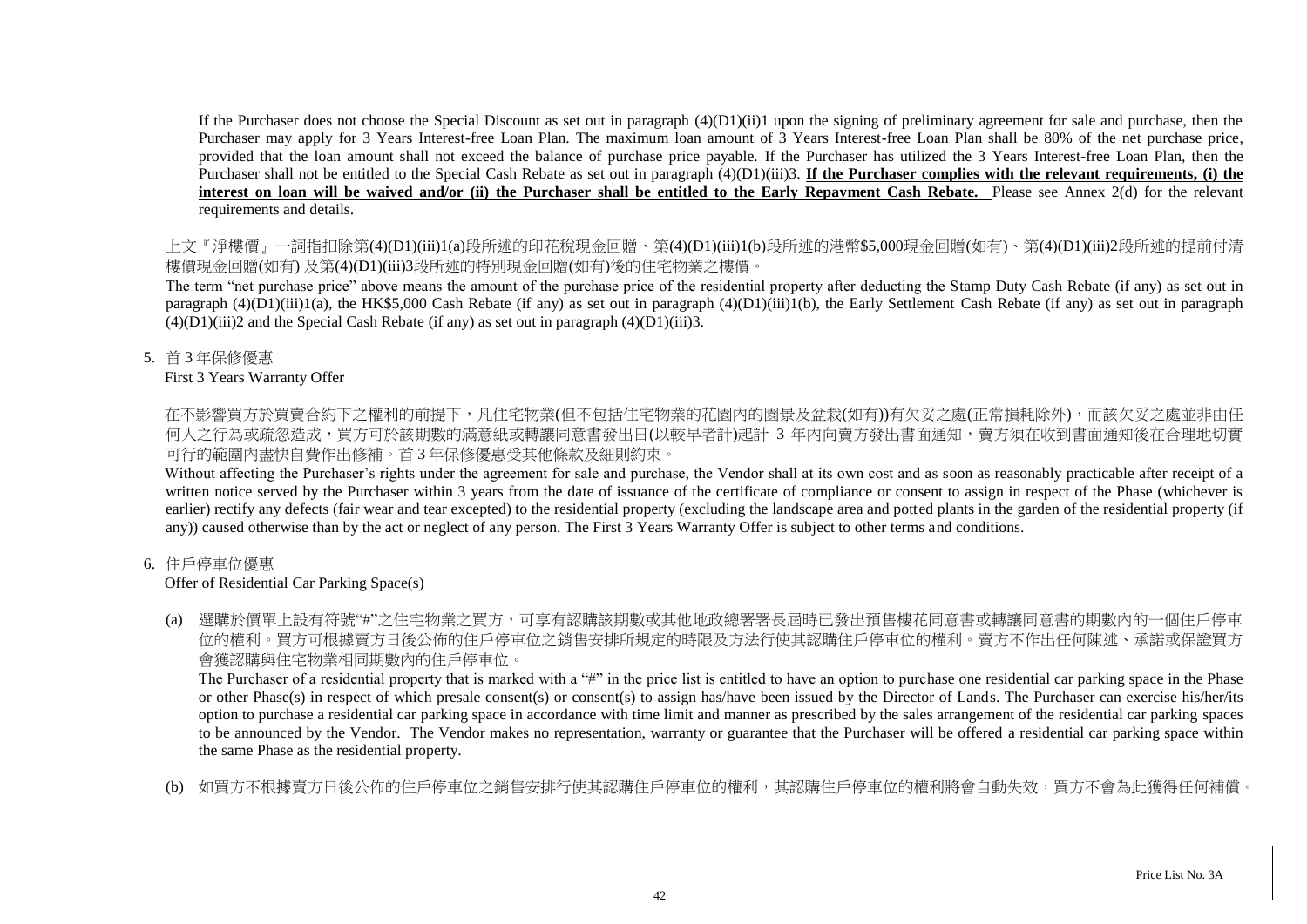If the Purchaser does not exercise the option to purchase a residential car parking space in accordance with time limit and manner prescribed by the sales arrangement of the residential car parking spaces to be announced by the Vendor, the option to purchase a residential car parking space shall lapse automatically and the Purchaser shall not be entitled to any compensation therefor.

(c) 住戶停車位的售價及銷售安排詳情將由賣方全權及絕對酌情決定,並容後公佈。

The price and sales arrangement details of residential car parking spaces will be determined by the Vendor at its sole and absolute discretion and will be announced later.

(d) 住戶停車位優惠受其他條款及細則(包括但不限於土地批出的條款及細則) 約束。

Offer of Residential Car Parking Space(s) is subject to other terms and conditions (including but not limited to terms and conditions of land grant).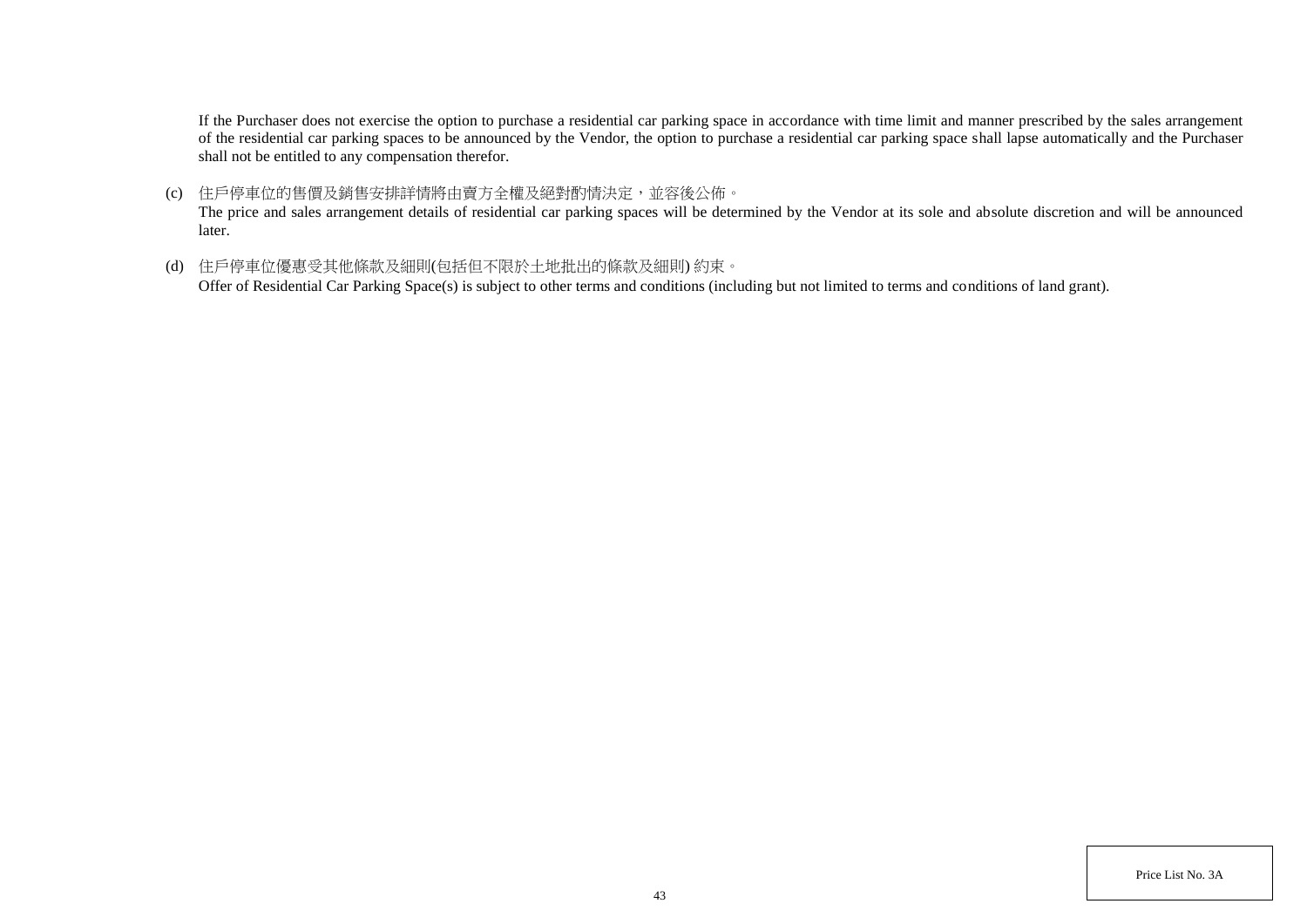## (4)(E1) 卓越靈活付款計劃 Premier Flexible Payment Plan

此付款計劃只適用於同一份臨時買賣合約下購買最少一間指定住宅物業(指價單上設有符號"\*"之住宅物業)之買方,及為免疑問,買方亦可選擇第(4)(A1)段、第(4)(B1)段、 第(4)(C1)段、第(4)(D1)段及第(4)(F1)段所述的任何一種付款計劃。

This payment plan is only applicable to the Purchaser who purchases at least one designated residential property (refer to a residential property that is marked a "\*" in the price list) under the same preliminary agreement for sale and purchase, and for the avoidance of doubt, the Purchaser may also choose any one of the payment plans stated in paragraph (4)(A1), paragraph $(4)(B1)$ , paragraph  $(4)(C1)$ ), paragraph  $(4)(D1)$  and paragraph  $(4)(F1)$ .

### (i) 支付條款

The Terms of Payment

買方於簽署臨時買賣合約時須繳付相等於樓價 5%之金額作為臨時訂金,其中港幣\$100,000 作爲部分臨時訂金必須以銀行本票支付,臨時訂金的餘額可以支票及/ 或銀行本票支付,本票及支票抬頭請寫『胡關李羅律師行』。

Upon signing of the preliminary agreement for sale and purchase, the Purchaser shall pay the preliminary deposit which is equivalent to 5% of the purchase price. HK\$100,000 being part of the preliminary deposit must be paid by cashier order(s) and the balance of the preliminary deposit may be paid by cheque(s) and/or cashier order(s). The cashier order(s) and cheque(s) should be made payable to "Woo Kwan Lee & Lo".

1. 臨時訂金即樓價 5% (『臨時訂金』)於簽署臨時買賣合約時繳付,買方須於簽署臨時買賣合約的日期後 5 個工作日内簽署買賣合約。

A preliminary deposit equivalent to 5% of the purchase price ("preliminary deposit") shall be paid upon signing of the preliminary agreement for sale and purchase. The agreement for sale and purchase shall be signed by the Purchaser within 5 working days after the date of signing of the preliminary agreement for sale and purchase.

2. 加付訂金即樓價 5%分五期 (於簽署臨時買賣合約的日期後 150、180、210、240 及 270 日内) 繳付,每期為樓價 1%;或於賣方就其有能力將該期數中的指明物 業有效地轉讓予買方一事向買方發出通知的日期後的 14 日内繳付,以較早者為準。

A further deposit equivalent to 5% of the purchase price shall be paid by 5 instalments (within 150, 180, 210, 240 and 270 days after the date of signing of the preliminary agreement for sale and purchase) at 1% of the purchase price for each instalment; or within 14 days after the date of the notification to the Purchaser that the Vendor is in a position validly to assign the specified residential property in the Phase to the Purchaser, whichever is earlier.

3. 樓價 5%分五期 (於簽署臨時買賣合約的日期後 600、630、660、690 及 720 日內) 繳付,每期為樓價 1%;或於賣方就其有能力將該期數中的指明物業有效地轉 讓予買方一事向買方發出通知的日期後的 14 日內繳付,以較早者為準。

5% of the purchase price shall be paid by 5 instalments (within 600, 630, 660, 690 and 720 days after the date of signing of the preliminary agreement for sale and purchase) at 1% of the purchase price for each instalment; or within 14 days after the date of the notification to the Purchaser that the Vendor is in a position validly to assign the specified residential property in the Phase to the Purchaser, whichever is earlier.

4. 樓價 85%(樓價餘額)於賣方就其有能力將該期數中的指明物業有效地轉讓予買方一事向買方發出通知的日期後的 14 日內繳付。

85% of the purchase price (balance of purchase price) shall be paid within 14 days after the date of the notification to the Purchaser that the Vendor is in a position validly to assign the specified residential property in the Phase to the Purchaser.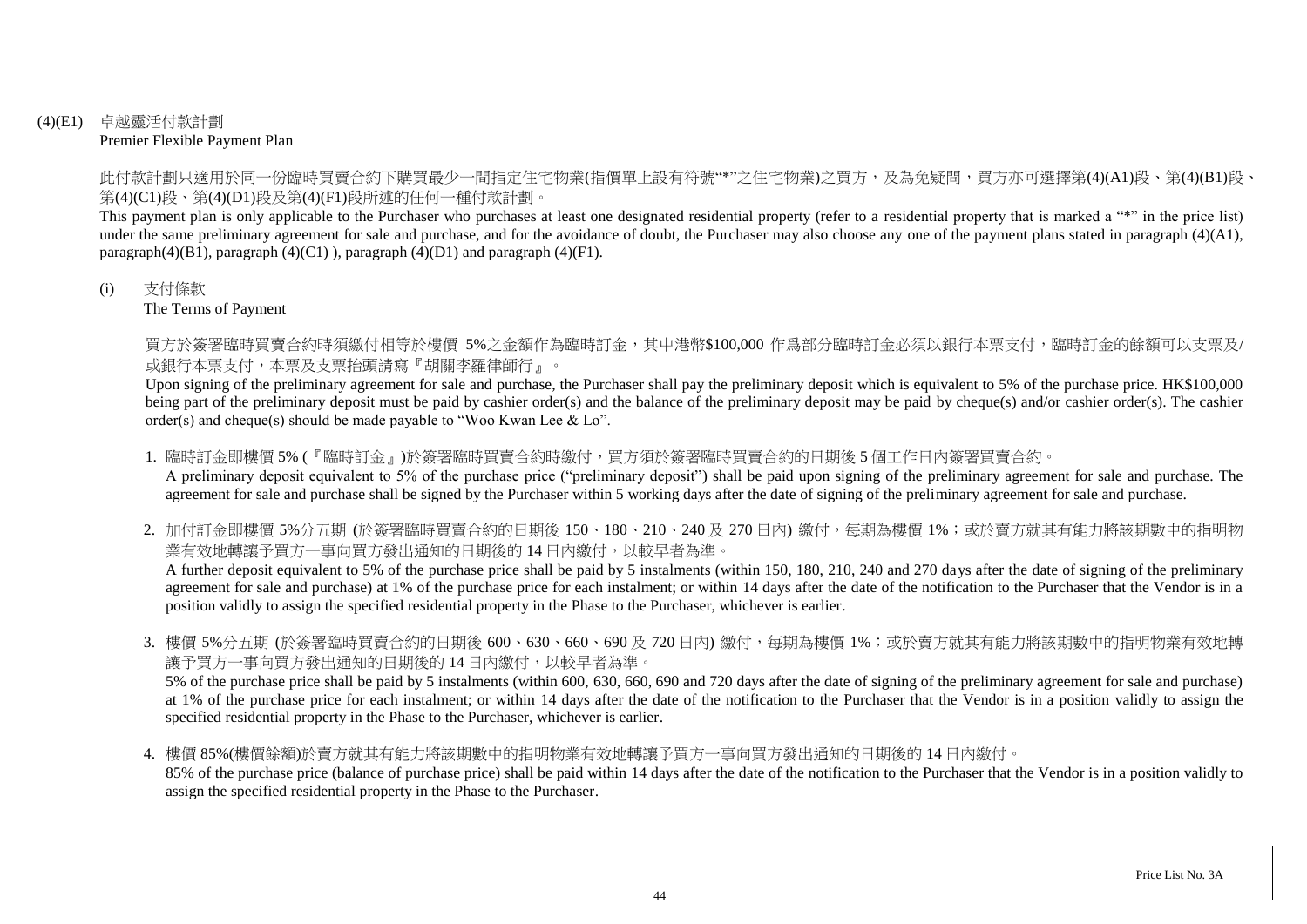#### (ii) 售價獲得折扣的基礎

The basis on which any discount on the price is available

1. 置業售價折扣

Home Purchase Price Discount

# 如買方於2018年6月30日或之前簽署臨時買賣合約,買方可獲8%售價折扣優惠。

If the Purchaser signs the preliminary agreement for sale and purchase on or before 30 June 2018, the Purchaser will be offered 8% discount on the price.

2. 特別折扣

Special Discount

- (a) 如買方於簽署臨時買賣合約時選擇特別折扣,買方可獲7%售價折扣優惠。 If the Purchaser chooses the Special Discount upon the signing of preliminary agreement for sale and purchase, the Purchaser will be offered 7% discount on the price.
- (b) 如買方為個人及於簽署臨時買賣合約時不選擇特別折扣,買方可申請第(4)(E1)(iii)3(d)段所述之3年免息貸款計劃。為免疑問,就購買每個住宅物業,買方 只可享有:
	- 特別折扣;或
	- 申請 3 年免息貸款計劃的權利或(如買方沒有使用 3 年免息貸款計劃並符合相關要求)第(4)(E1)(iii)2 段所述之特別現金回贈的其中一項。

# 買方須為於同一份臨時買賣合約下購買的所有住宅物業選擇相同之優惠。

If the Purchaser is individual(s) and does not choose the Special Discount upon the signing of preliminary agreement for sale and purchase, the Purchaser may apply for  $\overline{3}$  Years Interest-free Loan Plan as set out in paragraph (4)(E1)(iii)3(d). For the avoidance of doubt, for the purchase of each residential property, the Purchaser is only entitled to either:

- the Special Discount: or
- the right to apply for 3 Years Interest-free Loan Plan or (if the Purchaser has not utilized 3 Years Interest-free Loan Plan and met the relevant requirement) a Special Cash Rebate as set out in paragraph (4)(E1)(iii)2.

The Purchaser must choose the same offer for all the residential properties purchased under the same preliminary agreement for sale and purchase.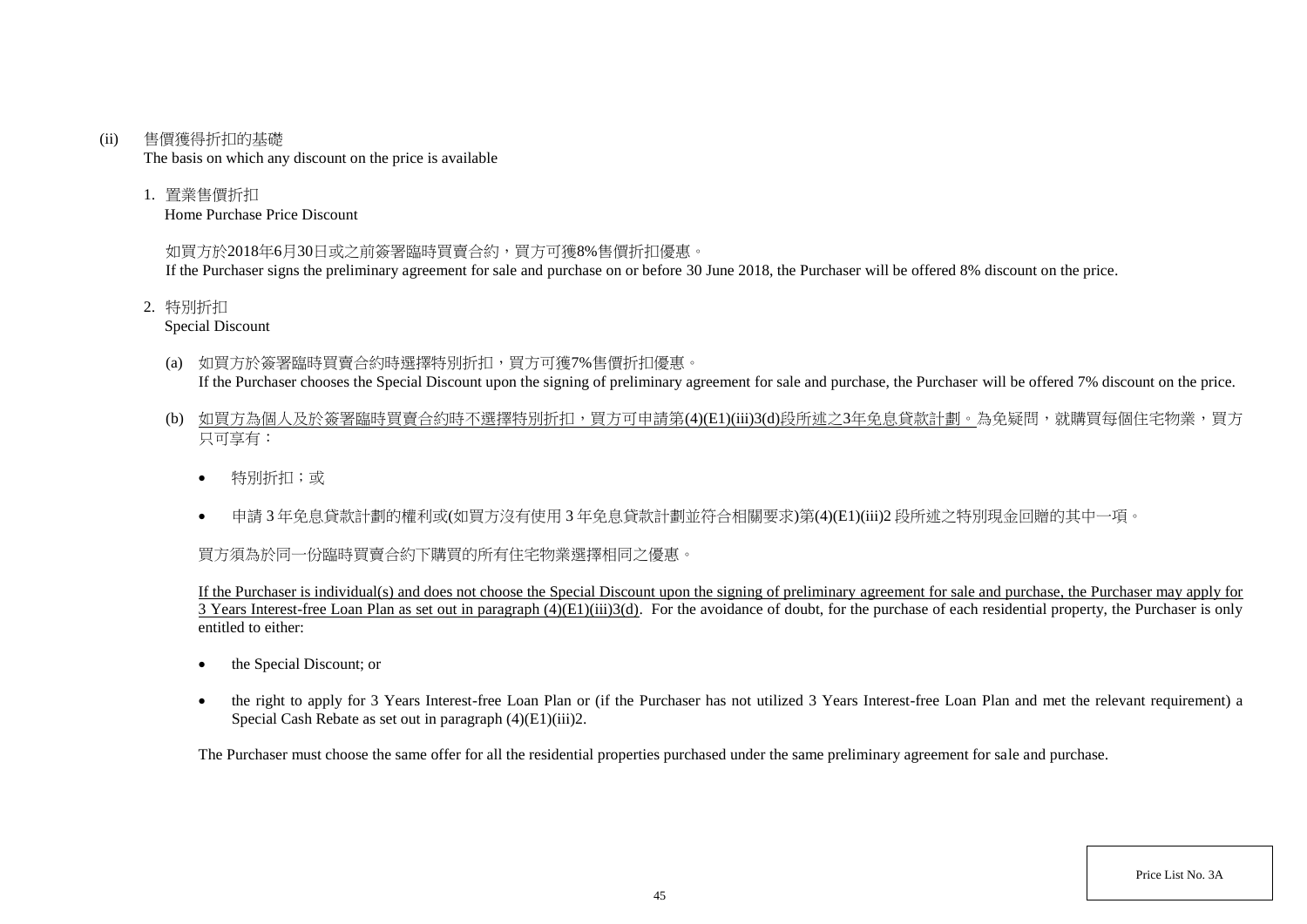### 3. 新地會會員售價折扣優惠

#### Price Discount Offer for SHKP Club Member

凡於 2018 年 6 月 30 日或之前簽署臨時買賣合約,如買方為新地會會員 (即在簽署臨時買賣合約當日或之前,最少一位個人買方 (如買方是以個人名義) 或最少 一位 買方之董事 (如買方是以公司名義) 須為新地會會員),買方可獲 1%售價折扣優惠。

Where the preliminary agreement for sale and purchase is signed on or before 30 June 2018, if the Purchaser is a SHKP Club member (i.e. at least one individual Purchaser (if the Purchaser is an individual(s)) or at least one director of the Purchaser (if the Purchaser is a corporation) is a SHKP Club member on or before the date of signing the preliminary agreement for sale and purchase), the Purchaser will be offered 1% discount on the price.

### (iii) 可就購買該期數中的指明住宅物業而連帶獲得的任何贈品、財務優惠或利益

Any gift, or any financial advantage or benefit, to be made available in connection with the purchase of a specified residential property in the Phase

1. 提前付清樓價現金回贈

Early Settlement Cash Rebate

如買方於以下列表指明的期間内付清樓價餘額(早於買賣合約訂明的付款限期日),可根據以下列表獲賣方送出提前付清樓價現金回贈(『提前付清樓價現金回 贈』)。付清樓價日期以賣方代表律師收到所有樓價款項日期為準。如訂明的期限的最後一日不是工作日(按《一手住宅物業銷售條例》第2(1)條所定義),則該 日定為下一個工作日。

Where the Purchaser settles the balance of the purchase price within the period(s) specified in the table below (which is earlier than the due date of payment specified in the agreement for sale and purchase), the Purchaser shall be entitled to an Early Settlement Cash Rebate ("Early Settlement Cash Rebate") offered by the Vendor according to the table below. The date of settlement of the purchase price shall be the date on which all the purchase price is received by the Vendor's solicitors. If the last day of the period is not a working day (as defined in section 2(1) of the Residential Properties (First-hand Sales) Ordinance), the said day shall fall on the next working day.

#### 提前付清樓價現金回贈列表

Early Settlement Cash Rebate Table

| 付清樓價餘額日期                                                                                     | 提前付清樓價現金回贈金額                        |
|----------------------------------------------------------------------------------------------|-------------------------------------|
| Date of settlement of the balance of the purchase price                                      | Early Settlement Cash Rebate amount |
| 簽署臨時買賣合約的日期後150日內                                                                            | 樓價 6.5%                             |
| Within 150 days after the date of signing of the preliminary agreement for sale and purchase | 6.5% of the purchase price          |
| 簽署臨時買賣合約的日期後 151日至 180日期間內                                                                   | 樓價 5%                               |
| Within the period from 151 days to 180 days after the date of signing of the preliminary     | 5% of the purchase price            |
| agreement for sale and purchase                                                              |                                     |
| 簽署臨時買賣合約的日期後 181日至 360日期間內                                                                   | 樓價 4%                               |
| Within the period from 181 days to 360 days after the date of signing of the preliminary     | 4% of the purchase price            |
| agreement for sale and purchase                                                              |                                     |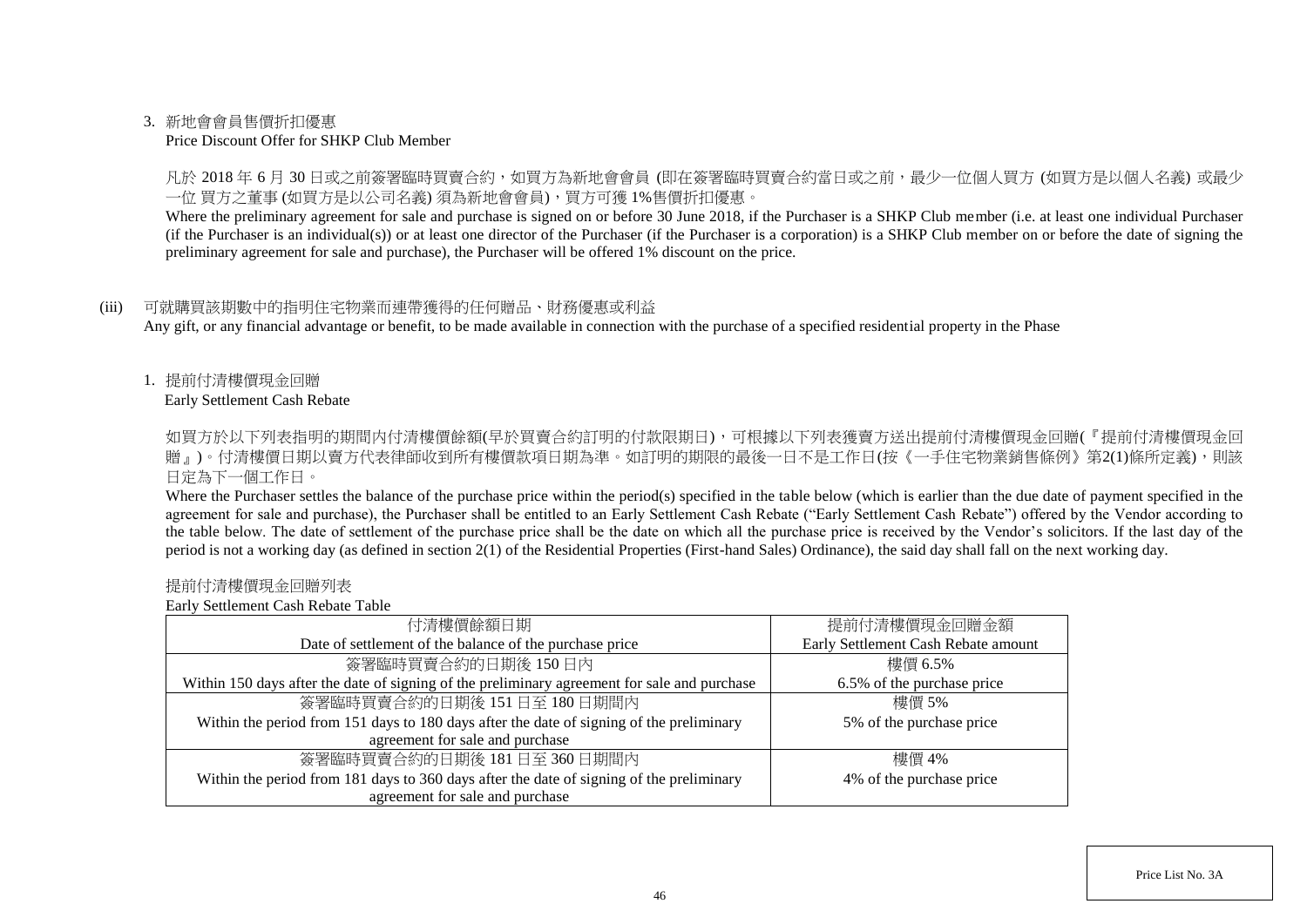| 簽署臨時買賣合約的日期後 361 日至 420 日期間內                                                             | 樓價 2%                    |
|------------------------------------------------------------------------------------------|--------------------------|
| Within the period from 361 days to 420 days after the date of signing of the preliminary | 2% of the purchase price |
| agreement for sale and purchase                                                          |                          |
| 簽署臨時買賣合約的日期後 421日至 480日期間内                                                               | 樓價 1%                    |
| Within the period from 421 days to 480 days after the date of signing of the preliminary | 1% of the purchase price |
| agreement for sale and purchase                                                          |                          |

# 買方須於付清樓價餘額之日或(如適用)買賣合約內訂明的該期數的預計關鍵日期(以較早者為進)前最少30日以書面向賣方申請提前付清樓價現金回贈,賣方會於 收到申請並確認有關資料無誤後將提前付清樓價現金回贈直接用於支付部份樓價餘額。

The Purchaser shall apply to the Vendor in writing for the Early Settlement Cash Rebate at least 30 days before the date of settlement of the balance of the purchase price or (if applicable) the estimated material date for the Phase as specified in the agreement for sale and purchase (whichever is earlier). After the Vendor has received the application and duly verified the information, the Vendor will apply the Early Settlement Cash Rebate for part payment of the balance of the purchase price directly.

## 2. 特別現金回贈

Special Cash Rebate

#### 如買方: Where the Purchaser:

- 於簽署臨時買賣合約時不選擇第(4)(E1)(ii)2段所述之特別折扣;及 does not choose the Special Discount as set out in paragraph (4)(E1)(ii)2 upon the signing of preliminary agreement for sale and purchase; and
- 沒有使用第(4)(E1)(iii)3(d)段所述的3年免息貸款計劃;及 has not utilized 3 Years Interest-free Loan Plan as set out in paragraph (4)(E1)(iii)3(d); and
- 按買賣合約付清樓價餘額,

settles the balance of the purchase price in accordance with the agreement for sale and purchase,

# 買方可獲賣方送出特別現金回贈(『特別現金回贈』)。特別現金回贈的金額相等於樓價7%。

the Purchaser shall be entitled to a Special Cash Rebate ("Special Cash Rebate") offered by the Vendor. The amount of the Special Cash Rebate shall be equal to 7% of the purchase price.

# 買方須於付清樓價餘額之日或(如適用)買賣合約內訂明的該期數的預計關鍵日期(以較早者為準)前最少30日以書面向賣方申請特別現金回贈,賣方會於收到申請 並確認有關資料無誤後將特別現金回贈直接用於支付部份樓價餘額。

The Purchaser shall apply to the Vendor in writing for the Special Cash Rebate at least 30 days before the date of settlement of the balance of the purchase price or (if applicable) the estimated material date for the Phase as specified in the agreement for sale and purchase (whichever is earlier). After the Vendor has received the application and duly verified the information to be correct, the Vendor will apply the Special Cash Rebate for part payment of the balance of the purchase price directly.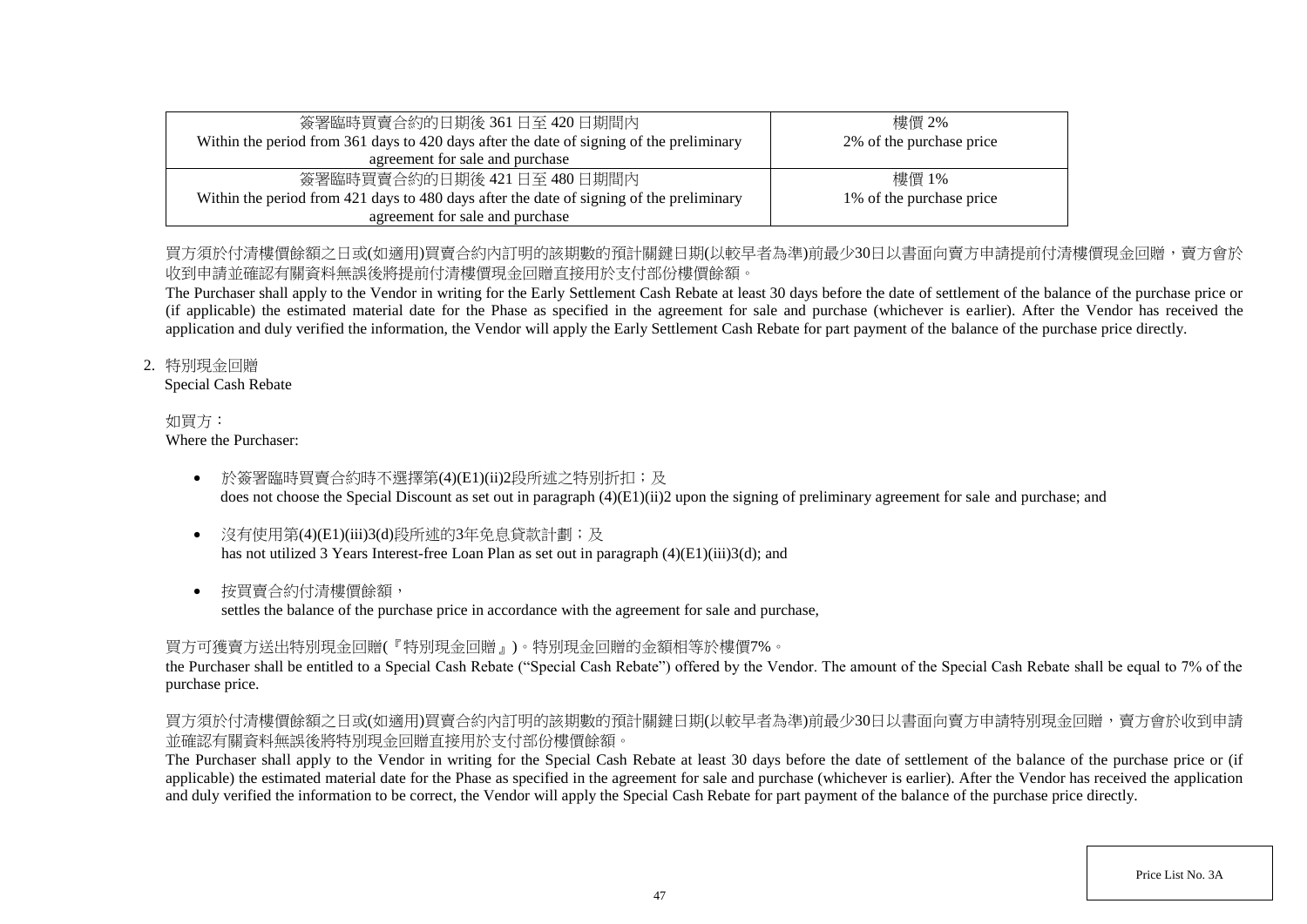3. 貸款優惠 Loan Benefit

#### 買方可向賣方的指定財務機構申請以下其中一項貸款優惠:

The Purchaser may apply for ONLY ONE of the following loan benefits from the Vendor's designated financing company:

#### (a) 備用第一按揭貸款

Standby First Mortgage Loan

備用第一按揭貸款的最高金額為淨樓價的80%或(如買方屬特選客戶)90%,惟貸款金額不可超過應繳付之樓價餘額。詳情請參閱附錄2(a) 。

The maximum Standby First Mortgage Loan amount shall be 80% or (if the Purchaser is a designated customer) 90% of the net purchase price, provided that the loan amount shall not exceed the balance of purchase price payable. Please see Annex 2(a) for details.

上文『特選客戶』一詞指(i)個人名義買方;及(ii)至少一位買方或其擔保人為香港相關專業機構註冊之建築師、會計師、測量師、獸醫、牙醫、醫生、註冊 護士、精算師、律師、特許金融分析師、民航機師、香港醫院管理局之僱員(其薪金為醫院管理局一般職系薪級表34(33A)點或以上)或香港特別行政區政府 之公務員(其薪金為公務員總薪級表34(33A)點或以上) (統稱為『指定專業人士』)。指定財務機構保留對『特選客戶』及『指定專業人士』定義的最終解釋 權。

The term "designated customer" above means (i) the Purchaser(s) who is/are individual(s); and (ii) at least one of the Purchaser(s) or his/her guarantor(s) is/are registered with the relevant professional bodies in Hong Kong as architect, accountant, surveyor, veterinarian, dentist, doctor, registered nurse, actuary, lawyer, Chartered Financial Analyst, airline pilot, staff of Hospital Authority of Hong Kong (with salary at Hospital Authority General Pay Scale Point 34 (33A) or above) or civil servants of the government of HKSAR (with salary at Civil Services Master Pay Scale Point 34 (33A) or above) (collectively "designated professional person"). The designated financing company reserves the right of final interpretation of the definitions of "designated customer" and "designated professional person".

(b) 備用第二按揭貸款

Standby Second Mortgage Loan

備用第二按揭貸款的最高金額為淨樓價的30%,惟第一按揭貸款(由第一按揭銀行提供)及備用第二按揭貸款總金額不可超過淨樓價的80%,或應繳付之樓 價餘額,以較低者為準。詳情請參閱附錄2(b) 。

The maximum Standby Second Mortgage Loan amount shall be 30% of the net purchase price, provided that the total amount of first mortgage loan (offered by the first mortgagee bank) and the Standby Second Mortgage Loan shall not exceed 80% of the net purchase price, or the balance of purchase price payable, whichever is lower. Please see Annex 2(b) for details.

#### (c) Regency 120 Plus(只適用於個人名義買方)

Regency 120 Plus (applicable only to the Purchaser(s) who is/are individual(s))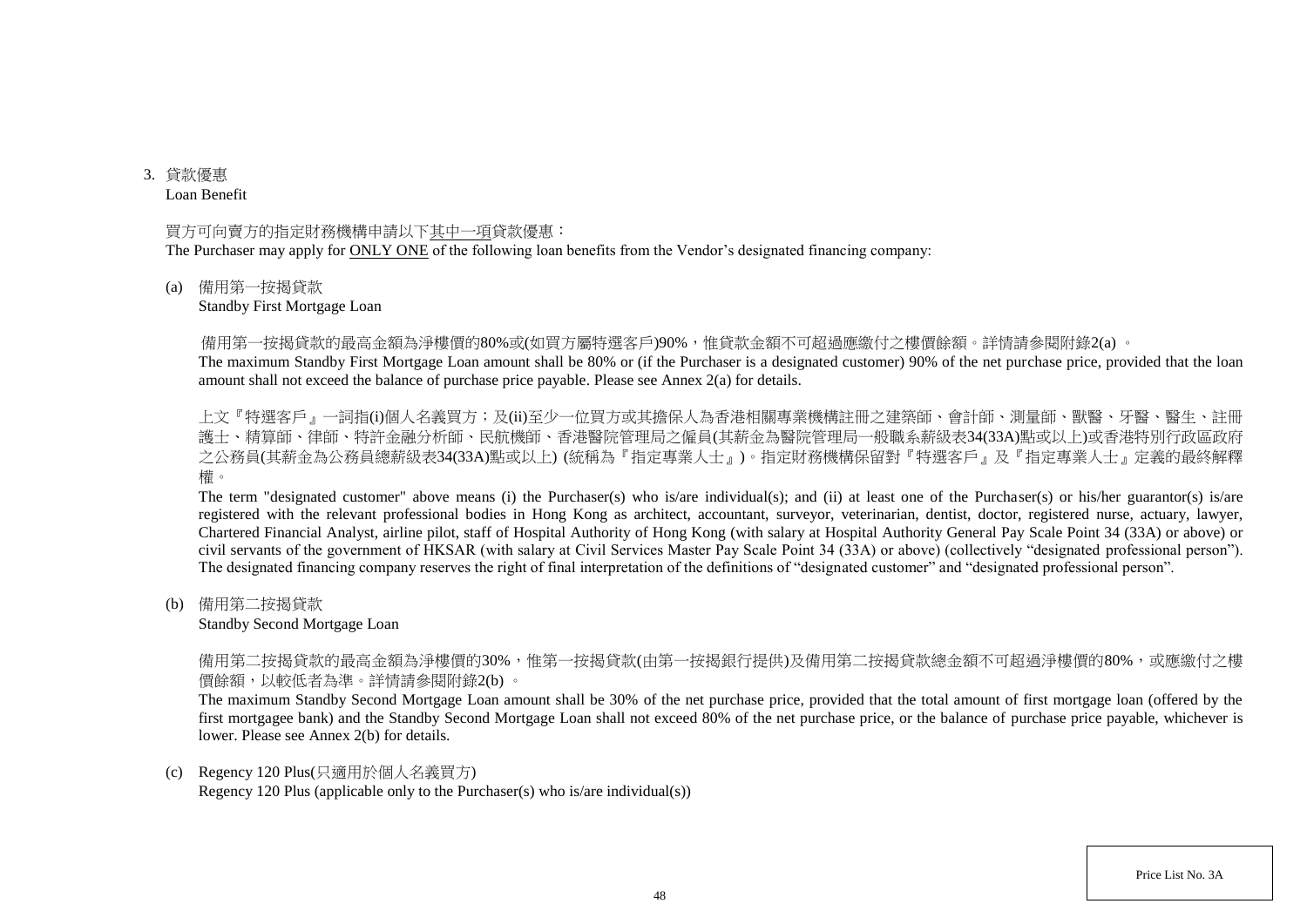Regency 120 Plus 的最高貸款金額為樓價 120%。詳情請參閱附錄 2(c) 。

The maximum loan amount of Regency 120 Plus shall be 120% of the purchase price. Please see Annex 2(c) for details.

## (d) 3年免息貸款計劃(只適用於個人名義買方)

3 Years Interest-free Loan Plan (applicable only to the Purchaser(s) who is/are individual(s))

# 如買方於簽署臨時買賣合約時不選擇第(4)(E1)(ii)2段所述之特別折扣,則買方可申請3年免息貸款計劃。3年免息貸款計劃的最高貸款金額為淨樓價的80%, 惟貸款金額不可超過應繳付之樓價餘額。如買方使用3年免息貸款計劃,買方將不會享有第(4)(E1)(iii)2段所述的特別現金回贈。**如買方符合相關要求,將** 獲**(i)**豁免貸款利息及**/**或**(ii)**提前償還現金回贈。相關要求及詳情請參閱附錄2(d) 。

If the Purchaser does not choose the Special Discount as set out in paragraph (4)(E1)(ii)2 upon the signing of preliminary agreement for sale and purchase, then the Purchaser may apply for 3 Years Interest-free Loan Plan. The maximum loan amount of 3 Years Interest-free Loan Plan shall be 80% of the net purchase price, provided that the loan amount shall not exceed the balance of purchase price payable. If the Purchaser has utilized the 3 Years Interest-free Loan Plan, then the Purchaser shall not be entitled to the Special Cash Rebate as set out in paragraph  $(4)(E1)(iii)2$ . **If the Purchaser complies with the relevant requirements, (i) the interest on loan will be waived and/or (ii) the Purchaser shall be entitled to the Early Repayment Cash Rebate.** Please see Annex 2(d) for the relevant requirements and details.

上文『淨樓價』一詞指扣除第(4)(E1)(iii)1段所述的提前付清樓價現金回贈(如有) 及第(4)(E1)(iii)2段所述的特別現金回贈(如有)後的住宅物業之樓價。 The term "net purchase price" above means the amount of the purchase price of the residential property after deducting the Early Settlement Cash Rebate (if any) as set out in paragraph  $(4)(E1)(iii)1$  and the Special Cash Rebate (if any) as set out in paragraph  $(4)(E1)(iii)2$ .

## 4. 首 3 年保修優惠

First 3 Years Warranty Offer

在不影響買方於買賣合約下之權利的前提下,凡住宅物業(但不包括住宅物業的花園內的園景及盆栽(如有))有欠妥之處(正常損耗除外),而該欠妥之處並非由任 何人之行為或疏忽造成,買方可於該期數的滿意紙或轉讓同意書發出日(以較早者計)起計 3 年内向賣方發出書面通知,賣方須在收到書面通知後在合理地切實 可行的範圍內盡快自費作出修補。首 3 年保修優惠受其他條款及細則約束。

Without affecting the Purchaser's rights under the agreement for sale and purchase, the Vendor shall at its own cost and as soon as reasonably practicable after receipt of a written notice served by the Purchaser within 3 years from the date of issuance of the certificate of compliance or consent to assign in respect of the Phase (whichever is earlier) rectify any defects (fair wear and tear excepted) to the residential property (excluding the landscape area and potted plants in the garden of the residential property (if any)) caused otherwise than by the act or neglect of any person. The First 3 Years Warranty Offer is subject to other terms and conditions.

## 5. 住戶停車位優惠

Offer of Residential Car Parking Space(s)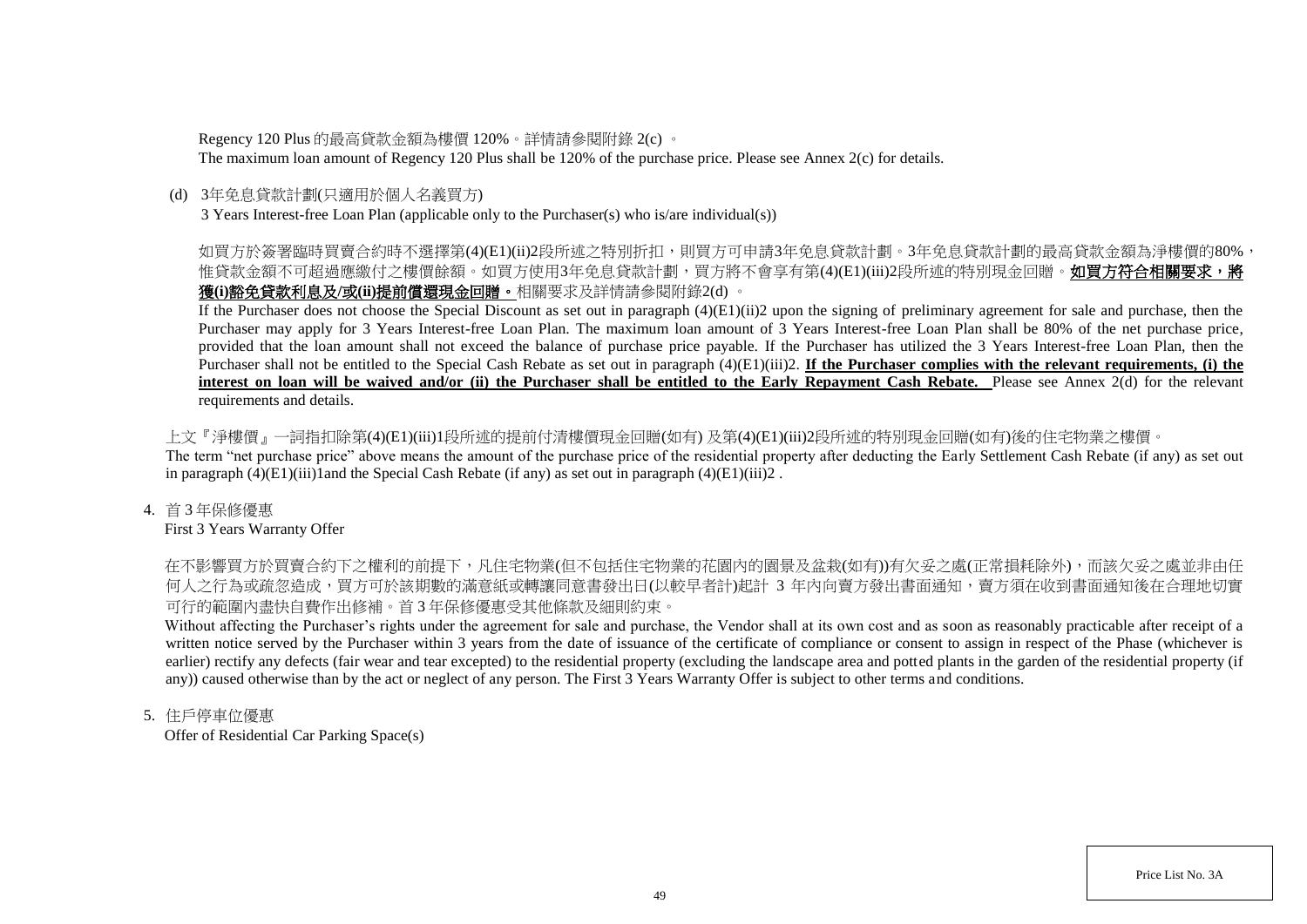(a) 選購於價單上設有符號"#"之住宅物業之買方,可享有認購該期數或其他地政總署署長屆時已發出預售樓花同意書或轉讓同意書的期數內的一個住戶停車 位的權利。買方可根據賣方日後公佈的住戶停車位之銷售安排所規定的時限及方法行使其認購住戶停車位的權利。賣方不作出任何陳述、承諾或保證買方 會獲認購與住宅物業相同期數內的住戶停車位。

The Purchaser of a residential property that is marked with a "#" in the price list is entitled to have an option to purchase one residential car parking space in the Phase or other Phase(s) in respect of which presale consent(s) or consent(s) to assign has/have been issued by the Director of Lands. The Purchaser can exercise his/her/its option to purchase a residential car parking space in accordance with time limit and manner as prescribed by the sales arrangement of the residential car parking spaces to be announced by the Vendor. The Vendor makes no representation, warranty or guarantee that the Purchaser will be offered a residential car parking space within the same Phase as the residential property.

- (b) 如買方不根據賣方日後公佈的住戶停車位之銷售安排行使其認購住戶停車位的權利,其認購住戶停車位的權利將會自動失效,買方不會為此獲得任何補償。 If the Purchaser does not exercise the option to purchase a residential car parking space in accordance with time limit and manner prescribed by the sales arrangement of the residential car parking spaces to be announced by the Vendor, the option to purchase a residential car parking space shall lapse automatically and the Purchaser shall not be entitled to any compensation therefor.
- (c) 住戶停車位的售價及銷售安排詳情將由賣方全權及絕對酌情決定,並容後公佈。

The price and sales arrangement details of residential car parking spaces will be determined by the Vendor at its sole and absolute discretion and will be announced later.

(d) 住戶停車位優惠受其他條款及細則(包括但不限於土地批出的條款及細則) 約束。 Offer of Residential Car Parking Space(s) is subject to other terms and conditions (including but not limited to terms and conditions of land grant).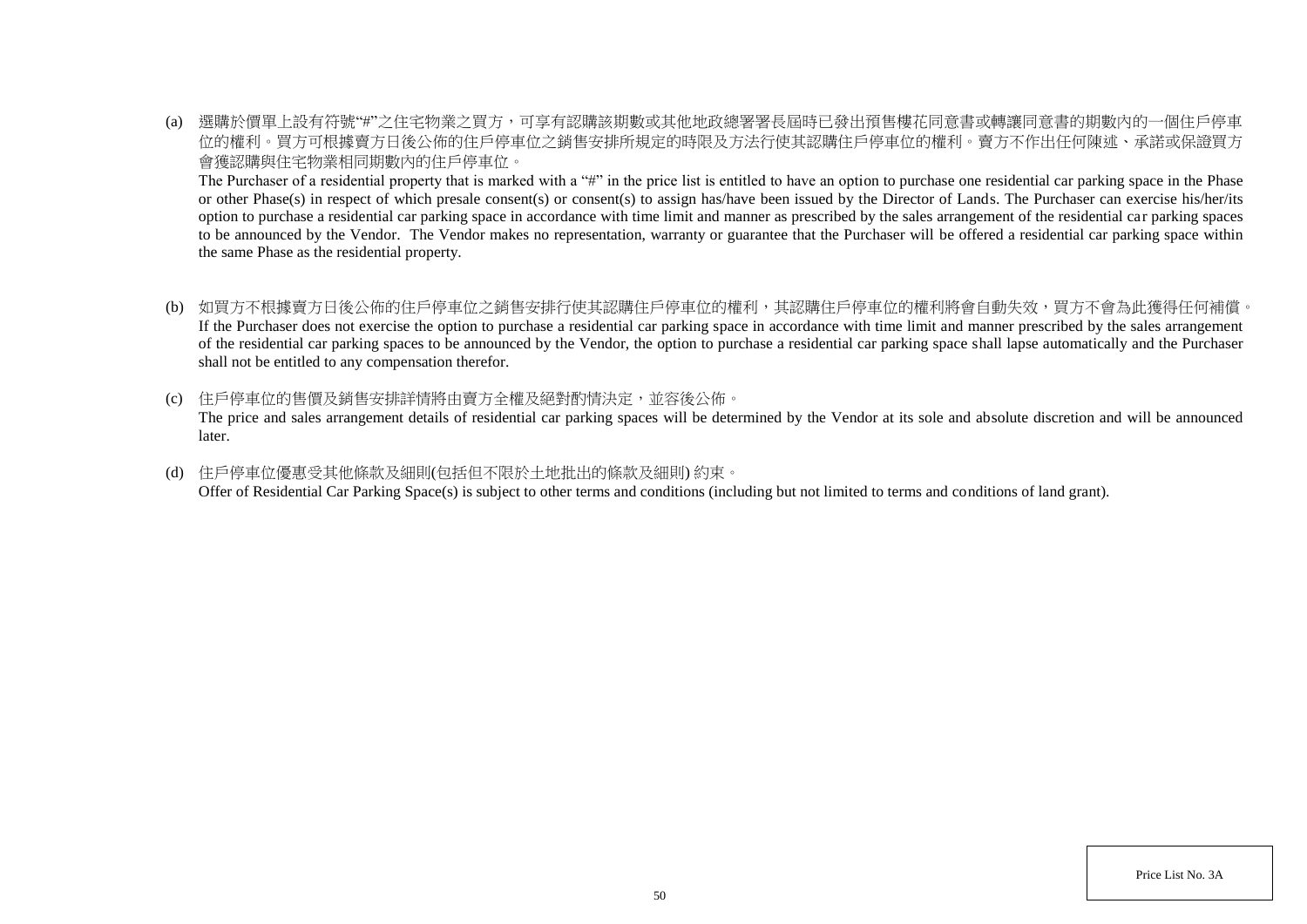- (4)(F1) AVD and BSD 靈活付款計劃 AVD and BSD Flexible Payment Plan
	- (i) 支付條款 The Terms of Payment

買方於簽署臨時買賣合約時須繳付相等於樓價 5%之金額作為臨時訂金,其中港幣\$100,000 作爲部分臨時訂金必須以銀行本票支付,臨時訂金的餘額可以支票及/ 或銀行本票支付,本票及支票抬頭請寫『胡關李羅律師行』。

Upon signing of the preliminary agreement for sale and purchase, the Purchaser shall pay the preliminary deposit which is equivalent to 5% of the purchase price. HK\$100,000 being part of the preliminary deposit must be paid by cashier order(s) and the balance of the preliminary deposit may be paid by cheque(s) and/or cashier order(s). The cashier order(s) and cheque(s) should be made payable to "Woo Kwan Lee & Lo".

1. 臨時訂金即樓價 5% (『臨時訂金』)於簽署臨時買賣合約時繳付,買方須於簽署臨時買賣合約的日期後 5 個工作日內簽署買賣合約。

A preliminary deposit equivalent to 5% of the purchase price ("preliminary deposit") shall be paid upon signing of the preliminary agreement for sale and purchase. The agreement for sale and purchase shall be signed by the Purchaser within 5 working days after the date of signing of the preliminary agreement for sale and purchase.

2. 加付訂金即樓價 5%於簽署臨時買賣合約的日期後 90 日内,或於賣方就其有能力將該期數中的指明物業有效地轉讓予買方一事向買方發出通知的日期後的 14 日內繳付,以較早者為準。

A further deposit equivalent to 5% of the purchase price shall be paid within 90 days after the date of signing of the preliminary agreement for sale and purchase, or within 14 days after the date of the notification to the Purchaser that the Vendor is in a position validly to assign the specified residential property in the Phase to the Purchaser, whichever is earlier.

3. 樓價 5%於簽署臨時買賣合約的日期後 360 日内,或於賣方就其有能力將該期數中的指明物業有效地轉讓予買方一事向買方發出通知的日期後的 14 日內繳付, 以較早者為準。

5% of the purchase price shall be paid within 360 days after the date of signing of the preliminary agreement for sale and purchase, or within 14 days after the date of the notification to the Purchaser that the Vendor is in a position validly to assign the specified residential property in the Phase to the Purchaser, whichever is earlier.

4. 樓價 85%(樓價餘額)於賣方就其有能力將該期數中的指明物業有效地轉讓予買方一事向買方發出通知的日期後的 14 日內繳付。

85% of the purchase price (balance of purchase price) shall be paid within 14 days after the date of the notification to the Purchaser that the Vendor is in a position validly to assign the specified residential property in the Phase to the Purchaser.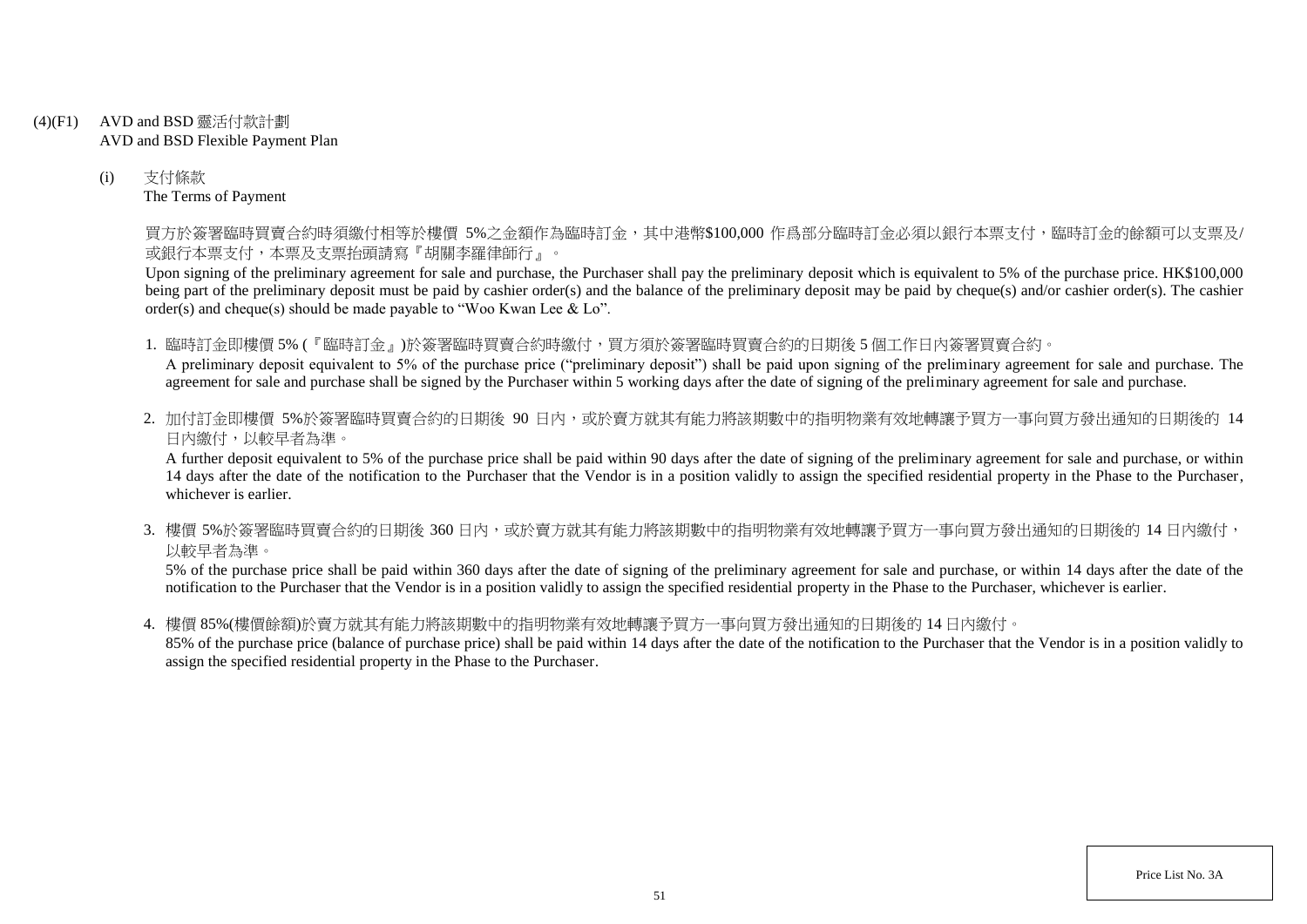(ii) 售價獲得折扣的基礎

The basis on which any discount on the price is available

## 1. 新地會會員售價折扣優惠

Price Discount Offer for SHKP Club Member

凡於2018年6月30日或之前簽署臨時買賣合約,如買方為新地會會員 (即在簽署臨時買賣合約當日或之前,最少一位個人買方 (如買方是以個人名義) 或最少一位 買方之董事 (如買方是以公司名義) 須為新地會會員),買方可獲1%售價折扣優惠。

Where the preliminary agreement for sale and purchase is signed on or before 30 June 2018, if the Purchaser is a SHKP Club member (i.e. at least one individual Purchaser (if the Purchaser is an individual(s)) or at least one director of the Purchaser (if the Purchaser is a corporation) is a SHKP Club member on or before the date of signing the preliminary agreement for sale and purchase), the Purchaser will be offered 1% discount on the price.

# (iii) 可就購買該期數中的指明住宅物業而連帶獲得的任何贈品、財務優惠或利益

Any gift, or any financial advantage or benefit, to be made available in connection with the purchase of a specified residential property in the Phase

1. 印花稅優惠 Stamp Duty Offer(s)

買方可獲下述印花稅優惠:

The Purchaser will be offered the following Stamp Duty Offer(s):

(a) 印花稅現金回贈

Stamp Duty Cash Rebate

買方在按買賣合約付清樓價餘額的情況下,可獲賣方提供印花稅現金回贈。印花稅現金回贈的金額相等於就買賣合約應付的從價印花稅的70%及(如有)買 家印花稅的70%的總和,上限為樓價的21%。詳情請參閱附錄1(a)。

Subject to settlement of the balance of the purchase price in accordance with the agreement for sale and purchase, the Purchaser shall be entitled to a Stamp Duty Cash Rebate offered by the Vendor. The amount of the Stamp Duty Cash Rebate shall be equal to the sum of 70% of the ad valorem stamp duty and (if any) 70% of the buyer's stamp duty chargeable on the agreement for sale and purchase, subject to a cap of 21% of the purchase price. Please see Annex 1(a) for details.

# (b) 過渡性貸款(只適用於買方為個人或香港註冊成立的有限公司及其所有股東及董事均為個人)

Transitional Loan (only applicable to the Purchaser who is individual or limited company incorporated in Hong Kong with all its shareholder(s) and director(s) being individual(s))

買方可向賣方的指定財務機構申請過渡性貸款或(如買方沒有使用過渡性貸款)可獲港幣\$5,000現金回贈,過渡性貸款的最高金額相等於就買賣合約應付的 從價印花稅的70%及(如有)買家印花稅的70%的總和,上限為樓價的15%。詳情請參閱附錄1(b)。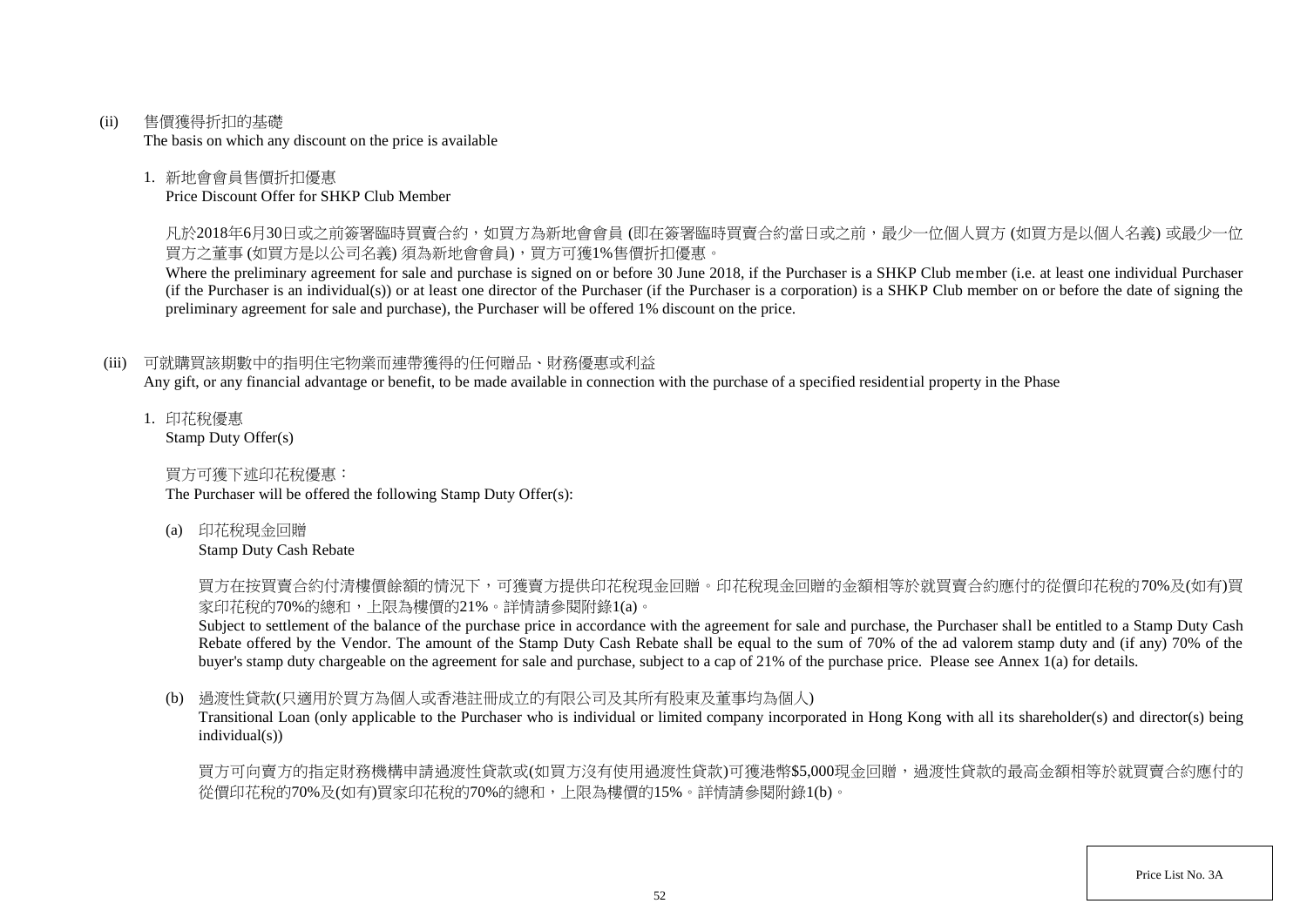The Purchaser may apply for a Transitional Loan from the Vendor's designated financing company or (if the Purchaser has not utilized the Transitional Loan) shall be entitled to a HK\$5,000 Cash Rebate. The maximum Transitional Loan amount shall be equal to the sum of 70% of the ad valorem stamp duty and (if any) 70% of the buyer's stamp duty chargeable on the agreement for sale and purchase, subject to a cap of 15% of the purchase price. Please see Annex 1(b) for details.

## 2. 提前付清樓價現金回贈

### Early Settlement Cash Rebate

如買方於以下列表指明的期間内付清樓價餘額(早於買賣合約訂明的付款限期日),可根據以下列表獲賣方送出提前付清樓價現金回贈(『提前付清樓價現金回 贈』)。付清樓價日期以賣方代表律師收到所有樓價款項日期為進。如訂明的期限的最後一日不是工作日(按《一手住宅物業銷售條例》第2(1)條所定義),則該 日定為下一個工作日。

Where the Purchaser settles the balance of the purchase price within the period(s) specified in the table below (which is earlier than the due date of payment specified in the agreement for sale and purchase), the Purchaser shall be entitled to an Early Settlement Cash Rebate ("Early Settlement Cash Rebate") offered by the Vendor according to the table below. The date of settlement of the purchase price shall be the date on which all the purchase price is received by the Vendor's solicitors. If the last day of the period is not a working day (as defined in section 2(1) of the Residential Properties (First-hand Sales) Ordinance), the said day shall fall on the next working day.

### 提前付清樓價現金回贈列表

### Early Settlement Cash Rebate Table

| 付清樓價餘額日期                                                                                     | 提前付清樓價現金回贈金額                        |
|----------------------------------------------------------------------------------------------|-------------------------------------|
| Date of settlement of the balance of the purchase price                                      | Early Settlement Cash Rebate amount |
| 簽署臨時買賣合約的日期後 480日內                                                                           | 樓價 1%                               |
| Within 480 days after the date of signing of the preliminary agreement for sale and purchase | 1\% of the purchase price           |

買方須於付清樓價餘額之日或(如適用)買賣合約内訂明的該期數的預計關鍵日期(以較早者為準)前最少30日以書面向賣方申請提前付清樓價現金回贈,賣方會於 收到申請並確認有關資料無誤後將提前付清樓價現金回贈直接用於支付部份樓價餘額。

The Purchaser shall apply to the Vendor in writing for the Early Settlement Cash Rebate at least 30 days before the date of settlement of the balance of the purchase price or (if applicable) the estimated material date for the Phase as specified in the agreement for sale and purchase (whichever is earlier). After the Vendor has received the application and duly verified the information, the Vendor will apply the Early Settlement Cash Rebate for part payment of the balance of the purchase price directly.

#### 3. 貸款優惠

Loan Benefit

# 買方可向賣方的指定財務機構申請以下其中一項貸款優惠:

The Purchaser may apply for ONLY ONE of the following loan benefits from the Vendor's designated financing company:

(a) 備用第一按揭貸款 Standby First Mortgage Loan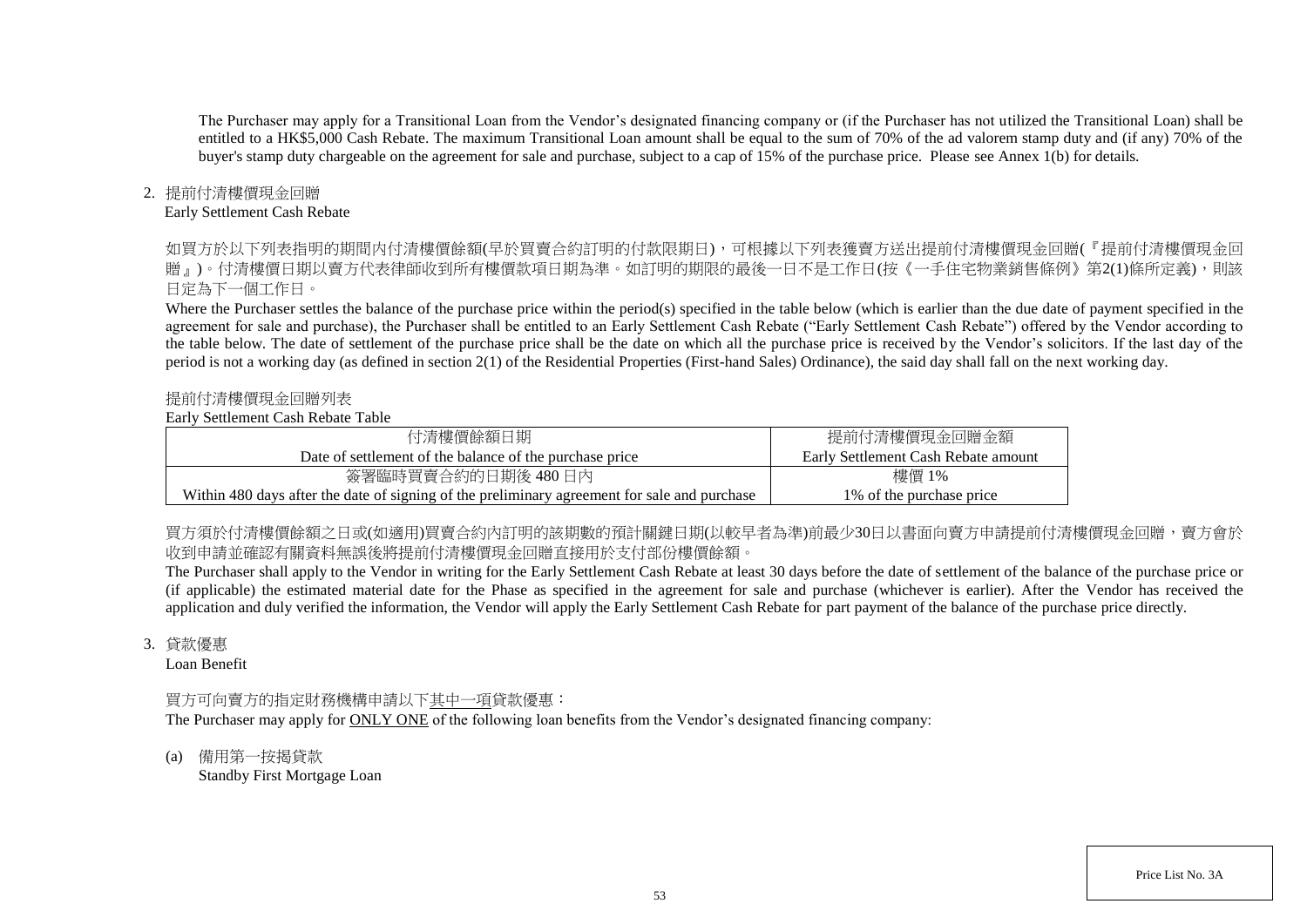備用第一按揭貸款的最高金額為淨樓價的80%,惟貸款金額不可超過應繳付之樓價餘額。詳情請參閱附錄2(a) 。

The maximum Standby First Mortgage Loan amount shall be 80% of the net purchase price, provided that the loan amount shall not exceed the balance of purchase price payable. Please see Annex 2(a) for details.

## (b) 備用第二按揭貸款

Standby Second Mortgage Loan

備用第二按揭貸款的最高金額為淨樓價的30%,惟第一按揭貸款(由第一按揭銀行提供)及備用第二按揭貸款總金額不可超過淨樓價的80%,或應繳付之樓 價餘額,以較低者為準。詳情請參閱附錄2(b) 。

The maximum Standby Second Mortgage Loan amount shall be 30% of the net purchase price, provided that the total amount of first mortgage loan (offered by the first mortgagee bank) and the Standby Second Mortgage Loan shall not exceed 80% of the net purchase price, or the balance of purchase price payable, whichever is lower. Please see Annex 2(b) for details.

上文『淨樓價』一詞指扣除第(4)(F1)(iii)1(a)段所述的印花稅現金回贈、第(4)(F1)(iii)1(b)段所述的港幣\$5,000現金回贈(如有)及第(4)(F1)(iii)2段所述的提前付清樓 價現金回贈(如有)後的住宅物業之樓價。

The term "net purchase price" above means the amount of the purchase price of the residential property after deducting the Stamp Duty Cash Rebate as set out in paragraph  $(4)(F1)(iii)1(a)$ , the HK\$5,000 Cash Rebate (if any) as set out in paragraph  $(4)(F1)(iii)1(b)$  and the Early Settlement Cash Rebate (if any) as set out in paragraph  $(4)(F1)(iii)2$ .

## 4. 首 3 年保修優惠

First 3 Years Warranty Offer

在不影響買方於買賣合約下之權利的前提下,凡住宅物業(但不包括住宅物業的花園內的園景及盆栽(如有))有欠妥之處(正常損耗除外),而該欠妥之處並非由任 何人之行為或疏忽造成,買方可於該期數的滿意紙或轉讓同意書發出日(以較早者計)起計 3 年内向賣方發出書面通知,賣方須在收到書面通知後在合理地切實 可行的範圍內盡快自費作出修補。首 3 年保修優惠受其他條款及細則約束。

Without affecting the Purchaser's rights under the agreement for sale and purchase, the Vendor shall at its own cost and as soon as reasonably practicable after receipt of a written notice served by the Purchaser within 3 years from the date of issuance of the certificate of compliance or consent to assign in respect of the Phase (whichever is earlier) rectify any defects (fair wear and tear excepted) to the residential property (excluding the landscape area and potted plants in the garden of the residential property (if any)) caused otherwise than by the act or neglect of any person. The First 3 Years Warranty Offer is subject to other terms and conditions.

# 5. 住戶停車位優惠

Offer of Residential Car Parking Space(s)

(a) 選購於價單上設有符號"#"之住宅物業之買方,可享有認購該期數或其他地政總署署長屆時已發出預售樓花同意書或轉讓同意書的期數內的一個住戶停車 位的權利。買方可根據賣方日後公佈的住戶停車位之銷售安排所規定的時限及方法行使其認購住戶停車位的權利。賣方不作出任何陳述、承諾或保證買方 會獲認購與住宅物業相同期數內的住戶停車位。

The Purchaser of a residential property that is marked with a "#" in the price list is entitled to have an option to purchase one residential car parking space in the Phase or other Phase(s) in respect of which presale consent(s) or consent(s) to assign has/have been issued by the Director of Lands. The Purchaser can exercise his/her/its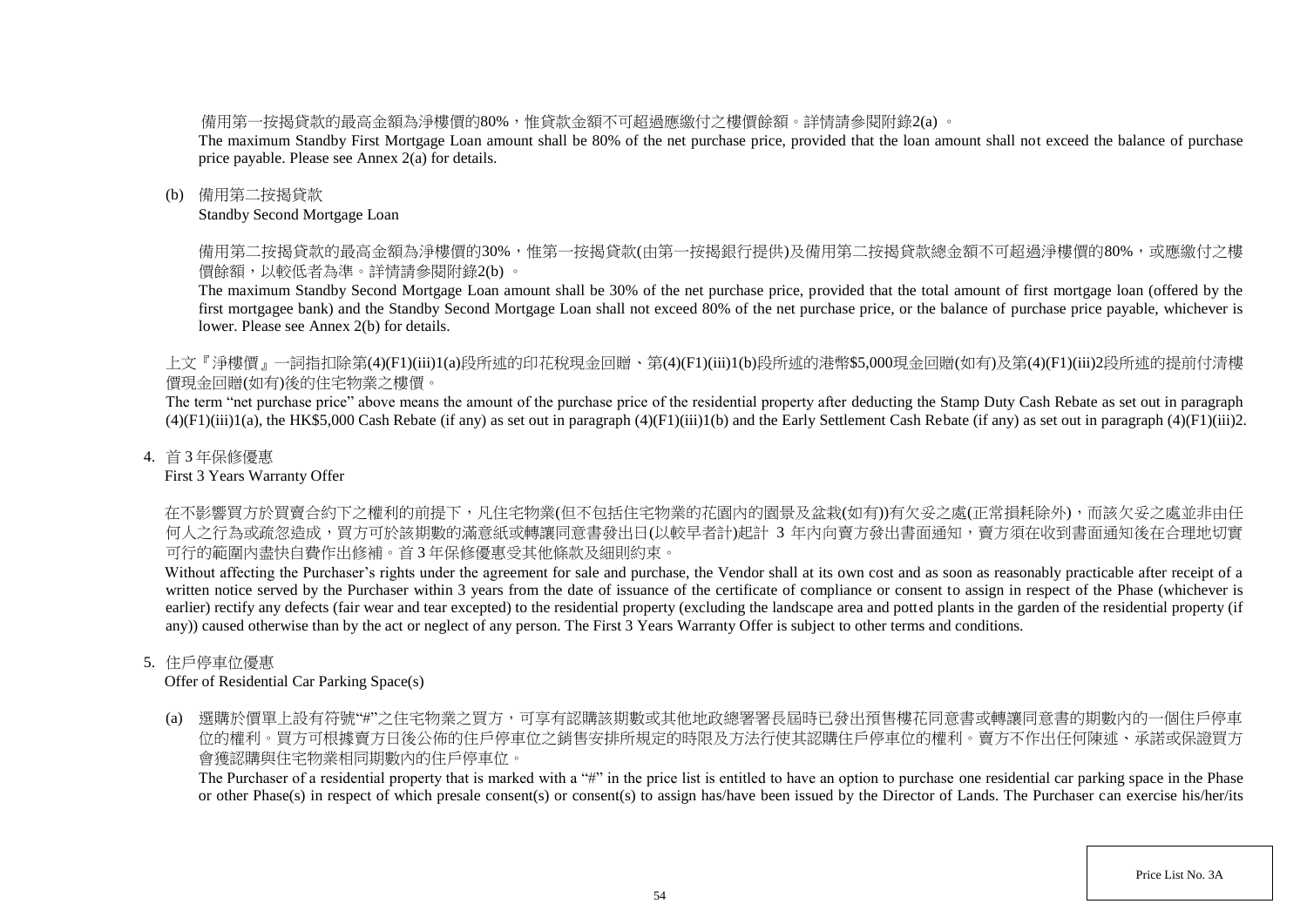option to purchase a residential car parking space in accordance with time limit and manner as prescribed by the sales arrangement of the residential car parking spaces to be announced by the Vendor. The Vendor makes no representation, warranty or guarantee that the Purchaser will be offered a residential car parking space within the same Phase as the residential property.

- (b) 如買方不根據賣方日後公佈的住戶停車位之銷售安排行使其認購住戶停車位的權利,其認購住戶停車位的權利將會自動失效,買方不會為此獲得任何補償。 If the Purchaser does not exercise the option to purchase a residential car parking space in accordance with time limit and manner prescribed by the sales arrangement of the residential car parking spaces to be announced by the Vendor, the option to purchase a residential car parking space shall lapse automatically and the Purchaser shall not be entitled to any compensation therefor.
- (c) 住戶停車位的售價及銷售安排詳情將由賣方全權及絕對酌情決定,並容後公佈。 The price and sales arrangement details of residential car parking spaces will be determined by the Vendor at its sole and absolute discretion and will be announced later.
- (d) 住戶停車位優惠受其他條款及細則(包括但不限於土地批出的條款及細則) 約束。

Offer of Residential Car Parking Space(s) is subject to other terms and conditions (including but not limited to terms and conditions of land grant).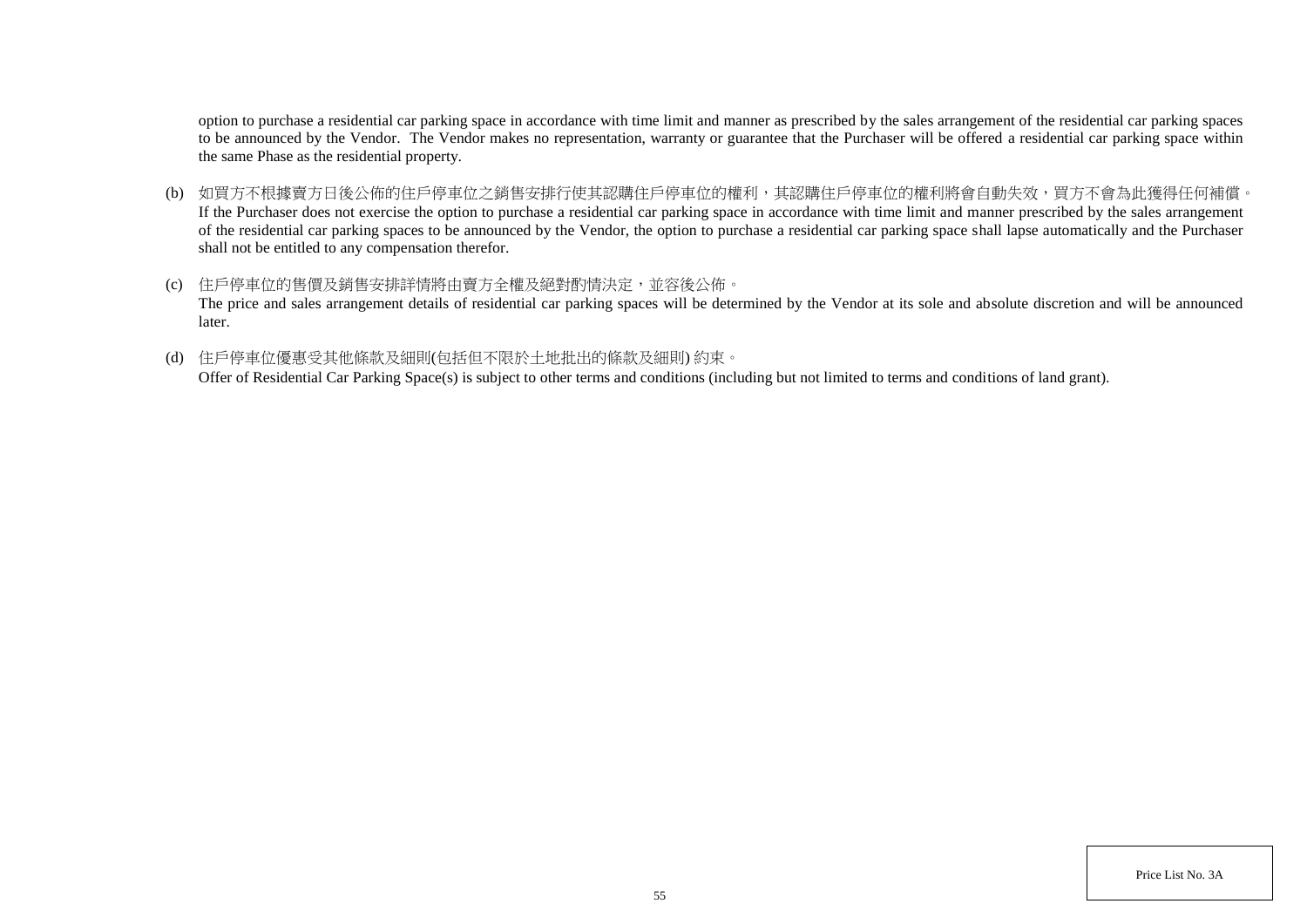- (4)(iv) 誰人負責支付買賣該期數中的指明住宅物業的有關律師費及印花稅 Who is liable to pay the solicitors' fees and stamp duty in connection with the sale and purchase of a specified residential property in the Phase
	- 1. 如買方選用賣方指定之代表律師作為買方之代表律師處理其買賣合約及轉讓契,買方原須支付買賣合約及轉讓契兩項法律文件之律師費用(不包括雜費, 雜費須由買方支付)將獲豁免。

If the Purchaser appoints the Vendor's solicitors to act on his/her behalf in the agreement for sale and purchase and the assignment in relation to the purchase, the legal cost (excluding disbursements, which shall be paid by the Purchaser) of the agreement for sale and purchase and the assignment to be borne by the Purchaser shall be waived.

- 2. 如買方選擇另聘代表律師為買方之代表律師處理其買賣合約及轉讓契,買賣雙方須各自負責有關買賣合約及轉讓契兩項法律文件之律師費用。 If the Purchaser chooses to instruct his/her/its own solicitors to act for him/her/it in relation to the agreement for sale and purchase and the assignment, each of the Vendor and the Purchaser shall pay his/her/its own solicitors' legal fees in respect of the agreement for sale and purchase and the assignment.
- 3. 買方須支付一概有關臨時買賣合約、買賣合約及轉讓契之印花稅(包括但不限於任何買方提名書或轉售的印花稅、任何從價印花稅、額外印花稅、買家印 花稅及任何與過期繳付任何印花稅有關的罰款、利息及附加費用)。

All stamp duty on the preliminary agreement for sale and purchase, the agreement for sale and purchase and the assignment (including without limitation any stamp duty on any nomination or sub-sale, any ad valorem stamp duty, special stamp duty, buyer's stamp duty and any penalty, interest and surcharge, etc. for late payment of any stamp duty) shall be borne by the Purchaser.

## (4)(v) 買方須為就買賣該期數中的指明住宅物業簽立任何文件而支付的費用

Any charges that are payable by a Purchaser for execution of any document in relation to the sale and purchase of a specified residential property in the Phase.

製作、登記及完成公契及管理協議、副公契(如有)及管理協議及分副公契(如有)(統稱『公契』)之費用及附於公契之圖則費用的適當分攤、所購物業的業權契據 及文件認證副本之費用、所購物業的買賣合約及轉讓契之圖則費、為申請豁免買家印花稅及/或從價印花稅較高稅率而須作出的任何法定聲明的費用、所購住宅 的按揭(如有)之法律及其他費用及代墊付費用及其他有關所購物業的買賣的文件的所有法律及其他實際支出,均由買方負責。

The Purchaser shall bear and pay a due proportion of the costs for the preparation, registration and completion of the Deed of Mutual Covenant and Management Agreement and the Sub-Deed of Mutual Covenant and Management Agreement (if any) and the Sub-Sub-Deed of Mutual Covenant (if any) (collectively the "DMC") and the plans attached to the DMC, all costs for preparing certified copies of title deeds and documents of the property purchased, all plan fees for plans to be annexed to the agreement for sale and purchase and the assignment of the property purchased, the costs of any statutory declaration required for application for exemption of buyer's stamp duty and/or higher rates of ad valorem stamp duty, all legal and other costs and disbursements in respect of any mortgage (if any) in respect of the property purchased and all legal costs and charges of any other documents relating to the sale and purchase of the property purchased.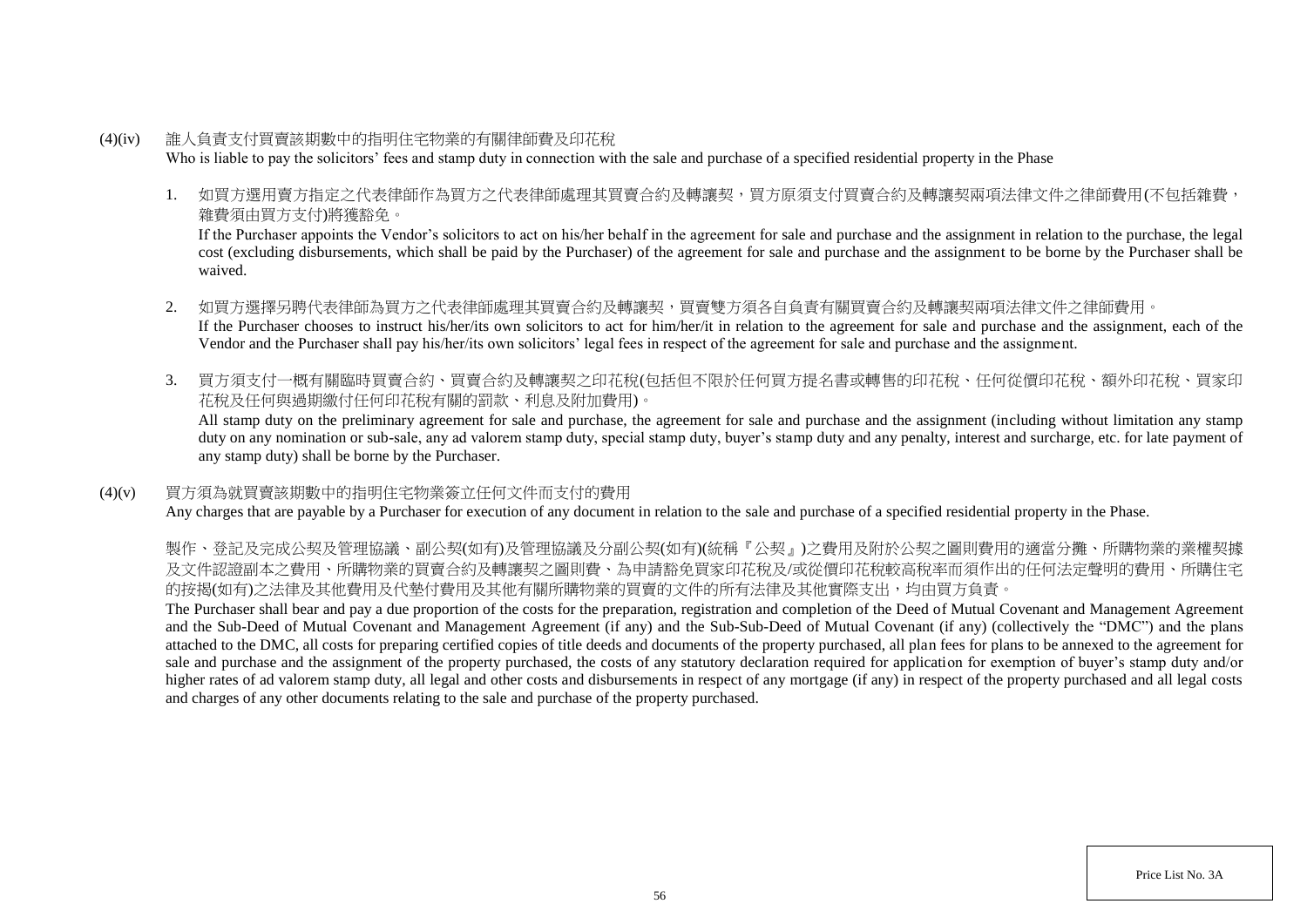# 備註:

Notes:

- 1. 根據香港金融管理局指引,銀行於計算按揭貸款成數時,必須先從樓價中扣除所有提供予買方就購買住宅物業而連帶獲得的全部現金回贈或其他形式的金錢獎賞或 優惠 (如有);而有關還款能力之要求(包括但不限於供款與入息比率之上限)將按個別銀行及香港金融管理局不時公佈之指引而變更。詳情請向有關銀行查詢。 According to Hong Kong Monetary Authority guidelines, the value of all cash rebates or other forms of monetary incentives or benefits (if any) made to the Purchaser in connection with the purchase of a residential property will be deducted from the purchase price when calculating the loan-to-value ratio by the bank; and the relevant repayment ability requirement (including but not limited to the cap of debt servicing ratio) may vary according to the banks themselves and the guidelines announced from time to time by Hong Kong Monetary Authority. For details, please enquire with the banks.
- 2. 所有就購買該期數中的指明住宅物業而連帶獲得的任何折扣、贈品、財務優惠或利益均只提供予臨時買賣合約中訂明的一手買方及不可轉讓。賣方有絕對酌情權決 定買方是否符合資格可獲得該等折扣、贈品、財務優惠或利益。賣方亦保留解釋該等折扣、贈品、財務優惠或利益的相關條款的權利。如有任何爭議,賣方之決定 為最終並對買方有約束力。

All of the discount, gift, financial advantage or benefit to be made available in connection with the purchase of a specified residential property in the Phase are offered to firsthand Purchaser as specified in the preliminary agreement for sale and purchase only and shall not be transferable. The Vendor has absolute discretion in deciding whether a Purchaser is entitled to those discount, gift, financial advantage or benefit. The Vendor also reserves the right to interpret the relevant terms and conditions of those discount, gift, financial advantage or benefit. In case of dispute, the Vendor's decision shall be final and binding on the Purchasers.

3. 如買方希望更改付款計劃或更改任何已選擇之折扣、贈品、財務優惠或利益而須更新成交記錄冊內的記錄,可於不早於簽署臨時買賣合約後30日但不遲於付清樓價 餘額之日或(如適用)買賣合約內訂明的該期數的預計關鍵日期 (以較早者為準)前30日向賣方提出申請,並須向賣方繳付手續費\$5,000及承擔有關律師費用及雜費(如 有)。對前述更改之申請及申請條件的批准與否,視乎有關付款計劃、折扣、贈品、財務優惠或利益的有效性和賣方的最終決定。

If the Purchaser wishes to change the payment plan or change any of the selected discount(s), gift(s), financial advantage(s) or benefit(s) which requires update to the entry(ies) in the Register of Transactions , the Purchaser can apply to the Vendor for such change not earlier than 30 days after the date of signing of the preliminary agreement for sale and purchase but not later than 30 days before the date of settlement of the balance of the purchase price or (if applicable) the estimated material date for the Phase as specified in the agreement for sale and purchase (whichever is earlier), and pay a handling fee of \$5,000 to the Vendor and bear all related solicitor's costs and disbursements (if any). The approval or disapproval of the aforesaid application for change and the application conditions are subject to the availability of the relevant payment plan(s), discount(s), gift(s), financial advantage(s) or benefit(s) and the final decision of the Vendor.

4. 所有由賣方將提供用以支付樓價餘額部份的現金回贈(以向上捨入方式換算至整數),在符合提供現金回贈的相關先決條件的情況下,賣方保留權利以其他方法及形 式將現金回贈支付予買方。

For all cash rebate(s) (rounded up to the nearest integer) that will be offered by the Vendor for part payment of the balance of purchase price, subject to the relevant prerequisite for provision the cash rebate(s) being satisfied, the Vendor reserves the right to pay the cash rebate(s) to the Purchaser by other method(s) and in other manner.

5. 賣方的指定財務機構沒有亦將不會委任任何人士(第三方)處理就向任何擬借款人或任何指明類別的擬借款人批出貸款,無論是促致、洽商、取得或申請貸款,或是 擔保或保證該筆貸款的償還或有關事宜。

The Vendor's designated financing company has not and will not appoint any person (third party) for or in relation to granting a loan to any intending borrower or any specified class of intending borrower, whether as to the procuring, negotiation, obtaining, application, guaranteeing or securing the repayment of such a loan.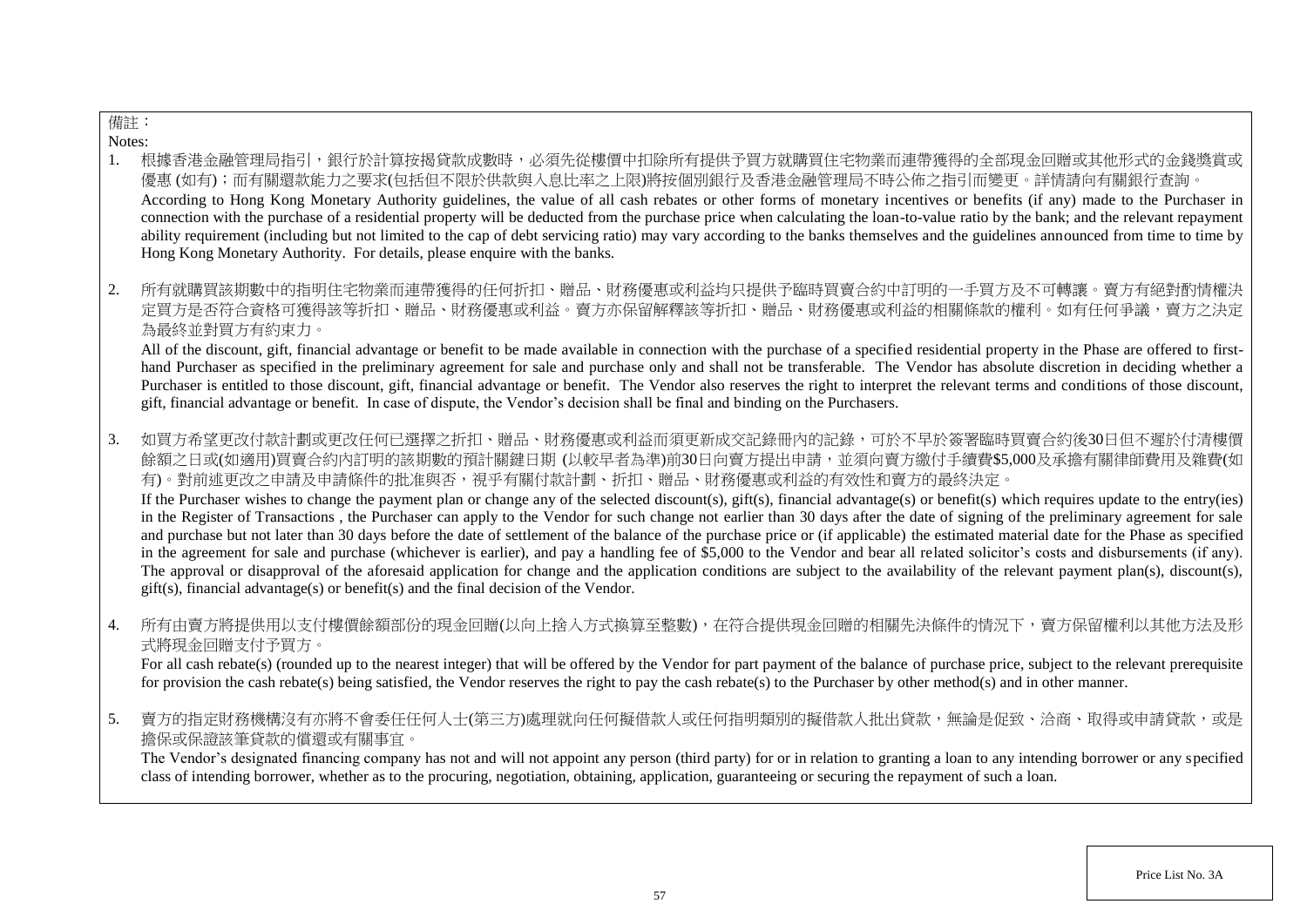6. 由賣方之指定財務機構提供的任何貸款,其最高貸款金額、息率及條款僅供參考,買方實際可獲得的貸款金額、息率及條款須視乎指定財務機構的獨立批核結果而 定,而且可能受法例及政府、香港金融管理局、銀行及相關監管機構不時發出之指引、公布、備忘等(不論是否對指定財務機構有約束力)影響。 The maximum loan amount, interest rate and terms of any loan to be offered by the Vendor's designated financing company are for reference only. The actual loan amount, interest rate and terms to be offered to the Purchaser shall be subject to the independent approval of the designated financing company, and may be affected by the laws and the guidelines, announcement, memorandum, etc. (whether the same is binding on the designated financing company) issued by the Government, Hong Kong Monetary Authority, banks and relevant regulatory authorities from time to time.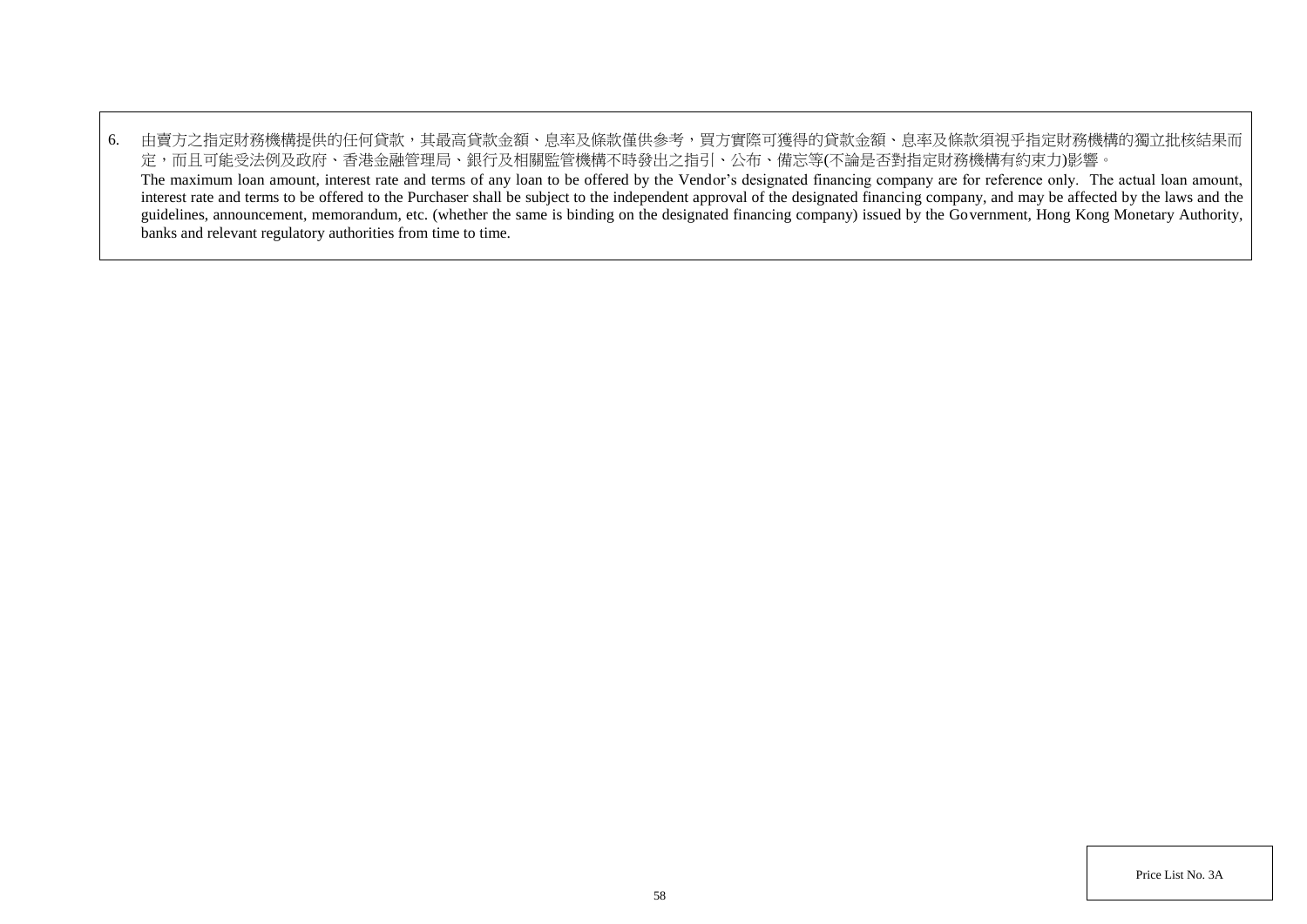附錄 1(a) 印花稅現金回贈

Annex 1(a) Stamp Duty Cash Rebate

(I) 買方須於付清樓價餘額之日或(如適用)買賣合約內訂明的該期數的預計關鍵日期(以較早者為準)前最少30日以書面(連同就買賣合約應付的所有印花稅的正式繳付收 據及(如賣方要求)賣方代表律師樓的相關收據)向賣方申請印花稅現金回贈,賣方會於收到申請並確認有關資料無誤後將印花稅現金回贈直接用於支付部份樓價餘 額。

The Purchaser shall apply to the Vendor in writing (accompanied with the official receipt(s) for payment of all stamp duty payable on the agreement for sale and purchase and (if the Vendor requests) the relevant receipt(s) of the Vendor's solicitors) for the Stamp Duty Cash Rebate at least 30 days before the date of settlement of the balance of the purchase price or (if applicable) the estimated material date for the Phase as specified in the agreement for sale and purchase (whichever is earlier). After the Vendor has received the application and duly verified the information, the Vendor will apply the Stamp Duty Cash Rebate for part payment of the balance of the purchase price directly.

(II) 如買方已從賣方的指定財務機構(『指定財務機構』)獲得過渡性貸款(詳情請參閱附錄1(b)),則印花稅現金回贈會首先支付予指定財務機構用作償還過渡性貸款的 未償還欠款,餘款(如有)才會用於支付部份樓價餘額。

If the Purchaser has obtained the Transitional Loan from the Vendor's designated financing company ("designated financing company") (please see Annex 1(b) for details), then the Stamp Duty Cash Rebate will first be paid to the designated financing company for repayment of any amount outstanding under the Transitional Loan and the balance (if any) will be applied for part payment of the balance of the purchase price.

(III) 在賣方支付印花稅現金回贈金額後,(如適用)即使實際就買賣合約應繳付的相關印花稅金額大於計算印花稅現金回贈所依據的金額,賣方亦無須再向買方支付任何 其他或額外印花稅現金回贈。若有爭議,賣方有權決定印花稅現金回贈的金額,有關決定為最終決定並對買方具有約束力。 After the Vendor has paid the amount of the Stamp Duty Cash Rebate, (if applicable) if the amount of the relevant stamp duty actually payable on the agreement for sale and purchase exceeds the amount based on which the Stamp Duty Cash Rebate is calculated, the Vendor is not required to pay any other or additional Stamp Duty Cash Rebate to the Purchaser. In case of dispute, the Vendor has the right to determine the amount of the Stamp Duty Cash Rebate, and such determination shall be final and binding on the Purchaser.

(IV) 印花稅現金回贈受其他條款及細則約束。

The Stamp Duty Cash Rebate is subject to other terms and conditions.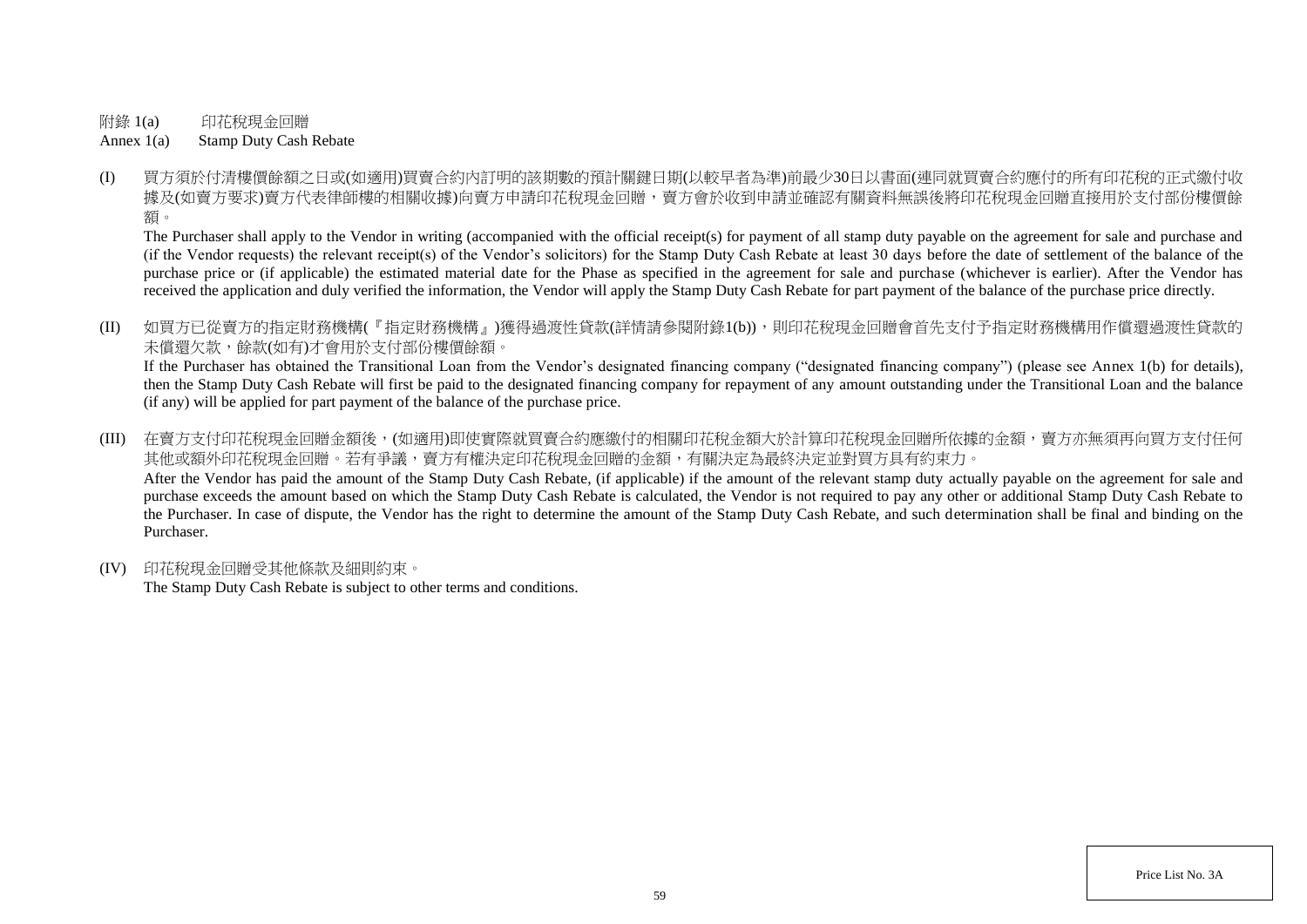### 附錄 1(b) 過渡性貸款(只適用於買方為個人或香港註冊成立的有限公司及其所有股東及董事均為個人)

Annex 1(b) Transitional Loan (only applicable to the Purchaser who is individual or limited company incorporated in Hong Kong with all its shareholder(s) and director(s) being individual(s))

# 買方可向賣方的指定財務機構(『指定財務機構』)申請過渡性貸款(『過渡性貸款』),主要條款如下:

The Purchaser can apply to the Vendor's designated financing company ("designated financing company") for a Transitional Loan ("Transitional Loan"). Key terms are as follows:

- (I) 買方須於簽署臨時買賣合約時同時申請過渡性貸款。 The Purchaser shall make the application for the Transitional Loan at the same time as the signing of the preliminary agreement for sale and purchase.
- (II) 過渡性貸款的到期日為按買賣合約付清樓價餘額的日期。 The maturity date of the Transitional Loan is the date of settlement of the balance of the purchase price in accordance with the agreement for sale and purchase.

# (III) 利率為5%p.a.。如買方在到期日或之前準時還清過渡性貸款,將獲豁免貸款利息。 Interest rate shall be 5%p.a.. **If the Purchaser shall duly repay the Transitional Loan on or before the maturity date, interest on the Transitional Loan will be waived.**

(IV) 所有過渡性貸款的法律文件須由賣方代表律師準備,並於賣方代表律師的辦事處簽署。買方無須支付任何申請貸款的手續費或法律費用。如買方就過渡性貸款另 行自聘律師作為其代表律師,買方須負責其代表律師有關費用及雜費。

All legal documents of the Transitional Loan shall be prepared by the Vendor's solicitors and signed at the office of the Vendor's solicitors. The Purchaser will not be charged any handling fee or legal fee for processing the loan application. If the Purchaser shall instruct his/her/its own solicitors to act for him/her/it for the Transitional Loan, the Purchaser shall bear his/her/its own solicitors' relevant costs and disbursements.

(V) 在簽署買賣合約之時,買方須向賣方代表律師存放一筆款項,以使賣方代表律師安排在印花稅條例訂明的時限內讓印花稅署署長為買賣合約及(如印花稅條例要求) 臨時買賣合約加蓋印花。該筆款項金額相等於買賣合約(包括加蓋買賣合約副本的定額費用)及(如印花稅條例要求)臨時買賣合約的從價印花稅及(如適用)買家印花 稅的總額,減過渡性貸款的金額。

Upon signing of the agreement for sale and purchase, the Purchaser shall deposit with the Vendor's solicitors a fund for the Vendor's solicitors to arrange for the agreement for sale and purchase and (where required by the Stamp Duty Ordinance) the preliminary agreement for sale and purchase to be stamped by the Collector of Stamp Revenue within the time limit prescribed by the Stamp Duty Ordinance. The amount of the fund is equal to the total amount of ad valorem stamp duty on the agreement for sale and purchase (including the fixed fee for stamping a counterpart of the agreement for sale and purchase) and (where required by the Stamp Duty Ordinance) the preliminary agreement for sale and purchase and (if applicable) the amount of buyer's stamp duty, less the Transitional Loan amount.

(VI) 買方敬請向指定財務機構查詢有關貸款用途及詳情。貸款批出與否及其條款,指定財務機構有最終決定權。不論貸款獲批與否,買方仍須按買賣合約完成住宅物 業的交易及繳付住宅物業的樓價全數。

The Purchaser is advised to enquire with the designated financing company about the purpose and details of the loan. The approval or disapproval of the loan and the terms thereof are subject to the final decision of the designated financing company. Irrespective of whether the loan is approved or not, the Purchaser shall complete the purchase of the residential property and shall pay the full purchase price of the residential property in accordance with the agreement for sale and purchase.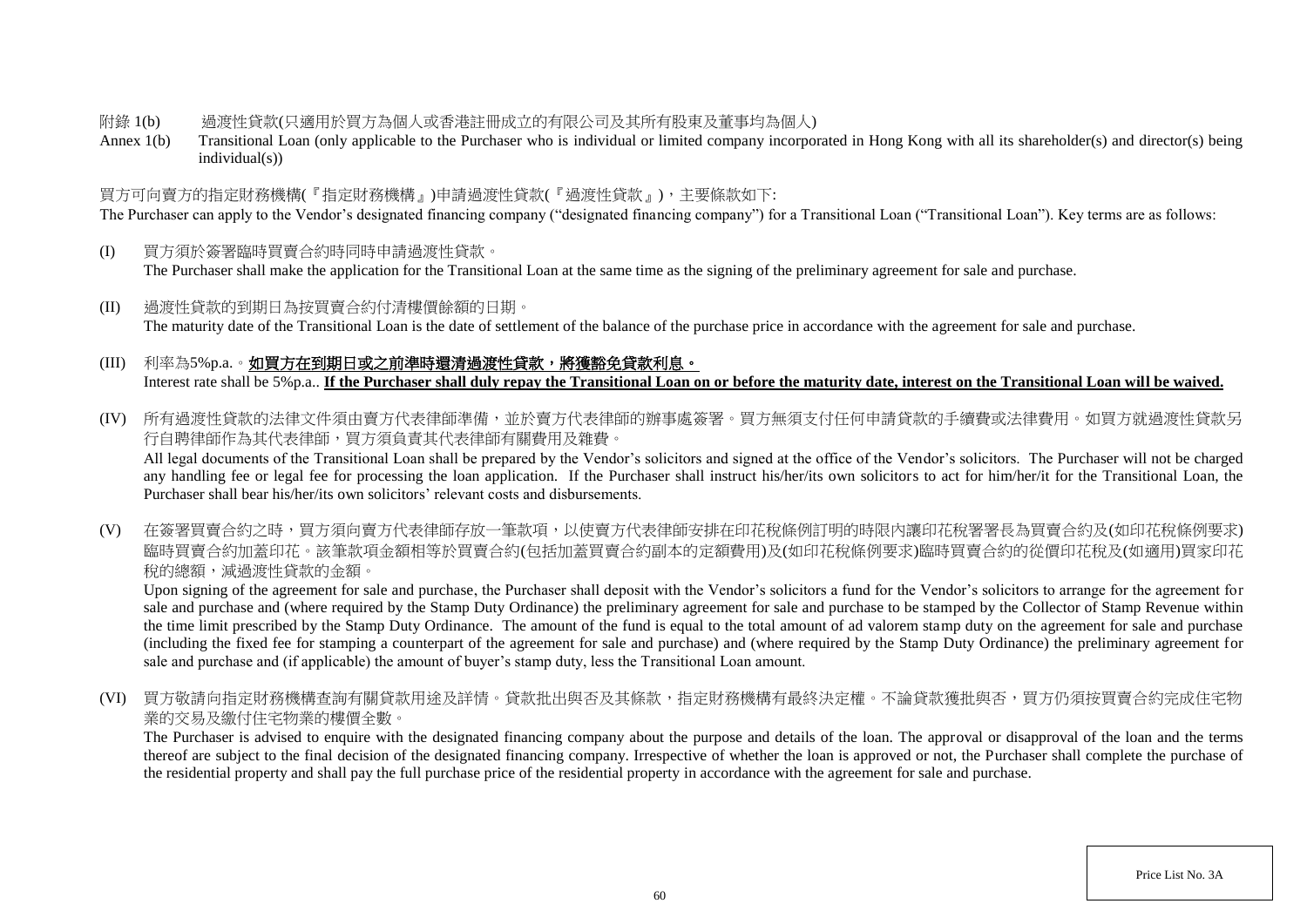(VII) 此貸款受其他條款及細則約束。

This loan is subject to other terms and conditions.

#### (VIII) 賣方無給予或視之為已給予任何就過渡性貸款之批核的陳述或保證。

No representation or warranty is given or shall be deemed to have been given by the Vendor as to the approval of the Transitional Loan.

1. 如買方享有印花稅現金回贈但沒有使用過渡性貸款,在買方按買賣合約付清樓價餘額的情況下,可就每個住宅物業獲港幣\$5,000現金回贈(『港幣\$5,000現金回 贈』)。

If the Purchaser is entitled to the Stamp Duty Cash Rebate but has not utilized the Transitional Loan, subject to settlement of the balance of the purchase price in accordance with the agreement for sale and purchase, a cash rebate of HK\$5,000 for each residential property ("HK\$5,000 Cash Rebate") would be offered to the Purchaser.

2. 買方須於付清樓價餘額之日或(如適用)買賣合約內訂明的該期數的預計關鍵日期(以較早者為準)前最少30日,以書面向賣方申請港幣\$5,000現金回贈,賣方會於收 到申請並確認有關資料無誤後將港幣\$5,000現金回贈直接用於支付部份樓價餘額。

The Purchaser shall apply to the Vendor in writing for the HK\$5,000 Cash Rebate at least 30 days before the date of settlement of balance of purchase price or (if applicable) the estimated material date for the Phase as specified in the agreement for sale and purchase (whichever is earlier). After the Vendor has received the application and duly verified the information to be correct, the Vendor will apply the HK\$5,000 Cash Rebate for part payment of the balance of the purchase price directly.

3. 為免疑問,就購買每個住宅物業,買方只可選擇使用過渡性貸款或獲得港幣\$5.000現金回贈的其中一項。買方須為於同一份臨時買賣合約下購買的所有住宅物業選 擇相同之優惠。

For the avoidance of doubt, for each purchase of a residential property, the Purchaser can only choose either to utilize the Transitional Loan or to obtain the HK\$5,000 Cash Rebate. The Purchaser must choose the same offer for all the residential properties purchased under the same preliminary agreement for sale and purchase.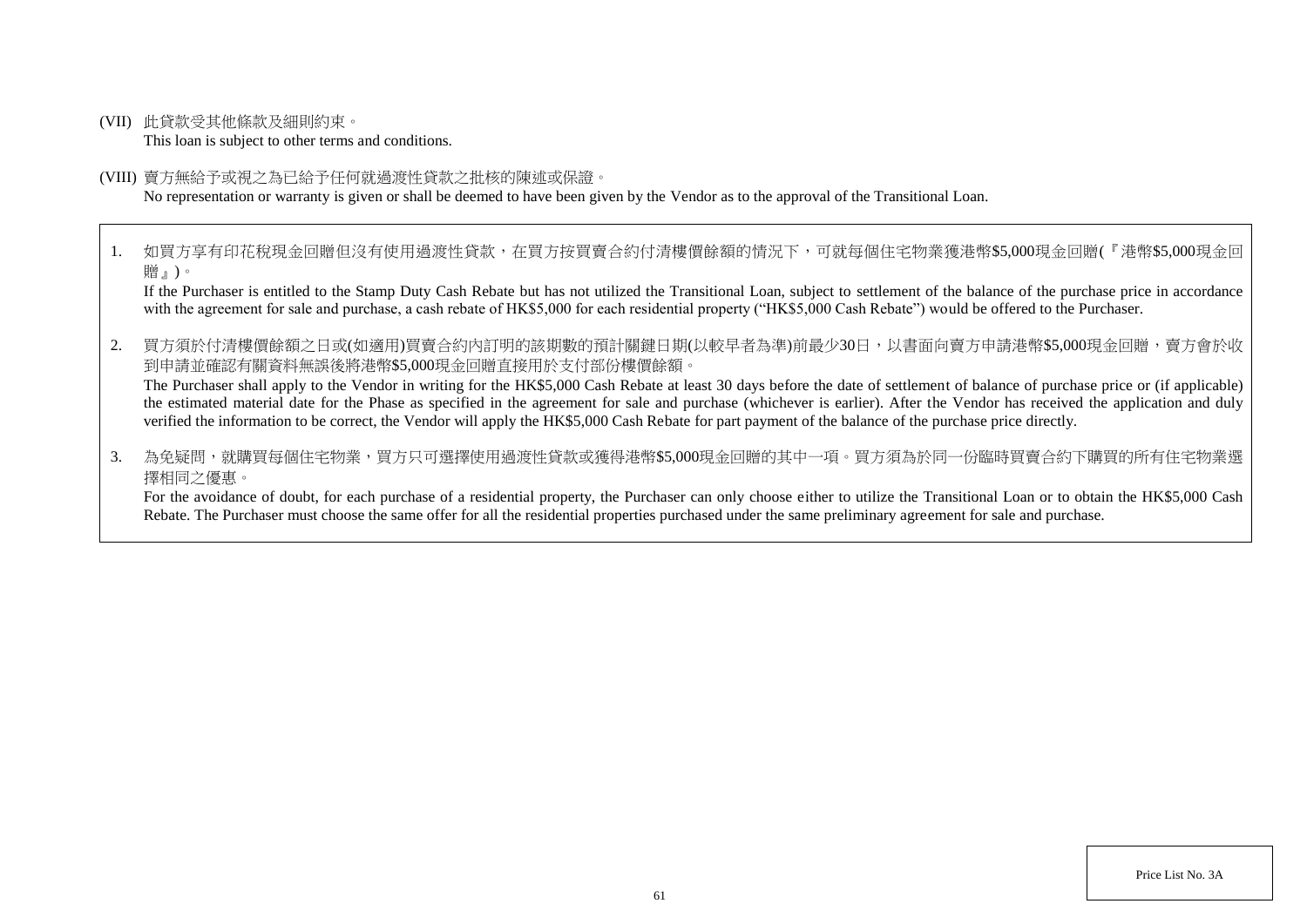# 附錄 2(a) 備用第一按揭貸款

Annex 2(a) Standby First Mortgage Loan

賣方的指定財務機構(『指定財務機構』)提供備用第一按揭貸款 (『第一按揭貸款』) 之主要條款如下: The key terms of a Standby First Mortgage Loan ("First Mortgage Loan") offered by the Vendor's designated financing company ("designated financing company") are as follows:

(I) 買方必須於付清樓價餘額之日或(如適用)買賣合約內訂明的該期數的預計關鍵日期(以較早者為準)前最少60日以書面向指定財務機構申請第一按揭貸款。 The Purchaser shall make a written application to the designated financing company for a First Mortgage Loan not less than 60 days before date of settlement of the balance of the purchase price or (if applicable) the estimated material date for the Phase as specified in the agreement for sale and purchase (whichever is earlier).

# (II) (適用於選擇AVD and BSD靈活付款計劃)

(Applicable to AVD and BSD Flexible Payment Plan)

第一按揭貸款的最高金額為有關付款計劃所述之淨樓價的80%,惟貸款金額不可超過應繳付之樓價餘額。指定財務機構會因應買方及其擔保人(如有)的信貸評估, 對貸款金額作出調整。因應不同付款計劃的支付條款,如買方意欲申請最高貸款金額,可能須提前支付樓價餘額。

The maximum First Mortgage Loan amount shall be 80% of the net purchase price as mentioned in the relevant payment plan, provided that the loan amount shall not exceed the balance of purchase price payable. The designated financing company will adjust the loan amount in accordance with the credit assessment of the Purchaser and his/her/its guarantor (if any). Depending on the different terms of payment of the payment plans, the Purchaser intending to apply for the maximum loan amount may have to early settle the balance of purchase price.

(適用於選擇現金付款計劃、現金Plus付款計劃、靈活Easy付款計劃、靈活付款計劃及卓越靈活付款計劃) (Applicable to Cash Payment Plan, Cash Plus Payment Plan, Flexible Easy Payment Plan, Flexible Payment Plan and Premier Flexible Payment Plan)

第一按揭貸款的最高金額為有關付款計劃所述之淨樓價的80%或(如買方屬特選客戶)90%,惟貸款金額不可超過應繳付之樓價餘額。指定財務機構會因應買方及其 擔保人(如有)的信貸評估,對貸款金額作出調整。因應不同付款計劃的支付條款,如買方意欲申請最高貸款金額,可能須提前支付樓價餘額。

The maximum First Mortgage Loan amount shall be 80% or (if the Purchaser is/are designated customer(s)) 90% of the net purchase price as mentioned in the relevant payment plan, provided that the loan amount shall not exceed the balance of purchase price payable. The designated financing company will adjust the loan amount in accordance with the credit assessment of the Purchaser and his/her/its guarantor (if any). Depending on the different terms of payment of the payment plans, the Purchaser intending to apply for the maximum loan amount may have to early settle the balance of purchase price.

上文『特選客戶』一詞指(i)個人名義買方;及(ii)至少一位買方或其擔保人為香港相關專業機構註冊之建築師、會計師、測量師、獸醫、牙醫、醫生、註冊護士、 精算師、律師、特許金融分析師、民航機師、香港醫院管理局之僱員(其薪金為醫院管理局一般職系薪級表34(33A)點或以上)或香港特別行政區政府之公務員(其薪 金為公務員總薪級表34(33A)點或以上) (統稱為『指定專業人士』)。指定財務機構保留對『特選客戶』及『指定專業人士』定義的最終解釋權。

The term "designated customer" above means (i) the Purchaser(s) who is/are individual(s); and (ii) at least one of the Purchaser(s) or his/her guarantor(s) is/are registered with the relevant professional bodies in Hong Kong as architect, accountant, surveyor, veterinarian, dentist, doctor, registered nurse, actuary, lawyer, Chartered Financial Analyst, airline pilot, staff of Hospital Authority of Hong Kong (with salary at Hospital Authority General Pay Scale Point 34 (33A) or above) or civil servants of the government of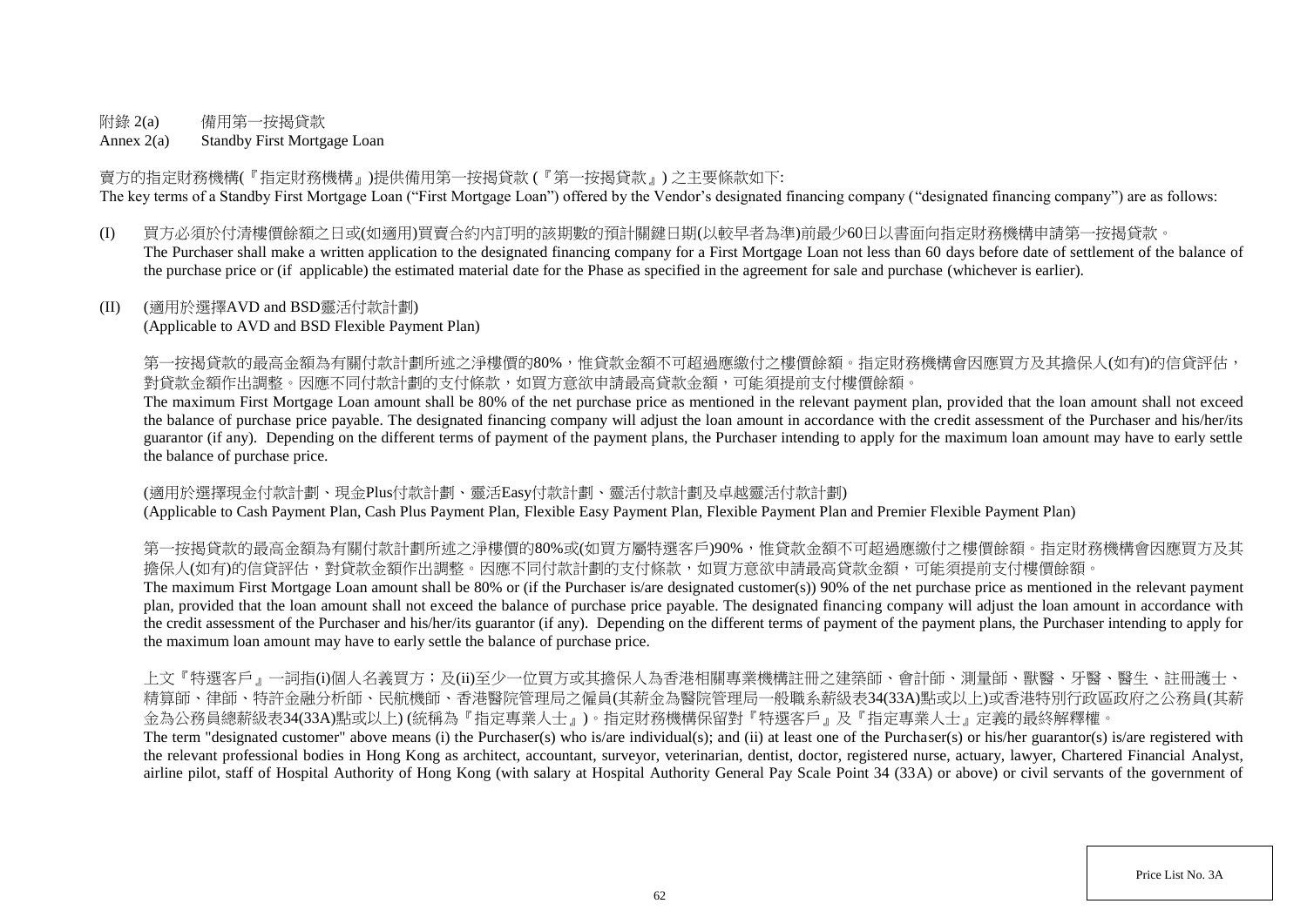HKSAR (with salary at Civil Services Master Pay Scale Point 34 (33A) or above) (collectively "designated professional person"). The designated financing company reserves the right of final interpretation of the definitions of "designated customer" and "designated professional person".

- (III) 第一按揭貸款以該住宅物業之第一法定按揭作抵押。 The First Mortgage Loan shall be secured by a first legal mortgage over the residential property.
- (IV) 該住宅物業只可供買方自住。 The residential property shall only be self-occupied by the Purchaser.
- (V) 第一按揭貸款年期最長為25年。 The maximum tenor of First Mortgage Loan shall be 25 years.
- (VI) 首24個月之按揭利率為香港上海匯豐銀行有限公司不時報價之港元最優惠利率(『港元最優惠利率』)減2.85% p.a.,其後之按揭利率為港元最優惠利率,利率浮動。 最終利率以指定財務機構審批結果而定。

Interest rate for the first 24 months shall be Hong Kong Dollar Best Lending Rate quoted from time to time by The Hongkong and Shanghai Banking Corporation Limited ("Hong Kong Dollar Best Lending Rate") minus 2.85% p.a., thereafter at Hong Kong Dollar Best Lending Rate, subject to fluctuation. The final interest rate will be subject to approval by the designated financing company.

(VII) 買方須以按月分期償還第一按揭貸款。

The Purchaser shall repay the First Mortgage Loan by monthly instalments.

(VIII) 買方及其擔保人(如有)須提供足夠文件證明其還款能力(如買方屬特選客戶,只考慮指定專業人士的還款能力),包括但不限於在指定財務機構要求下提供信貸報告、 稅單、其他收入證明及/或銀行紀錄。指定財務機構會對買方及其擔保人(如有)進行信貸審查及評估。 The Purchaser and his/her/its guarantor (if any) shall provide sufficient documents to prove his/her/its repayment ability (if the Purchaser is a designated customer, only the

repayment ability of the designated professional person(s) will be considered), including without limitation the provision of credit report, Tax Demand Note, other income proof and/or banking record upon request from the designated financing company. The designated financing company will conduct credit check and assessment on the Purchaser and his/her/its guarantor (if any).

(IX) 第一按揭貸款申請須由指定財務機構獨立審批。

The First Mortgage Loan shall be approved by the designated financing company independently.

- (X) 買方須就申請第一按揭貸款支付港幣\$5,000不可退還的申請手續費。 The Purchaser shall pay HK\$5,000 being the non-refundable application fee for the First Mortgage Loan.
- (XI) 所有第一按揭貸款法律文件須由賣方代表律師辦理,並由買方負責有關律師費用及雜費。買方可選擇另行自聘律師作為買方代表律師,在此情況下,買方亦須負 責其代表律師有關第一按揭貸款的律師費用及雜費。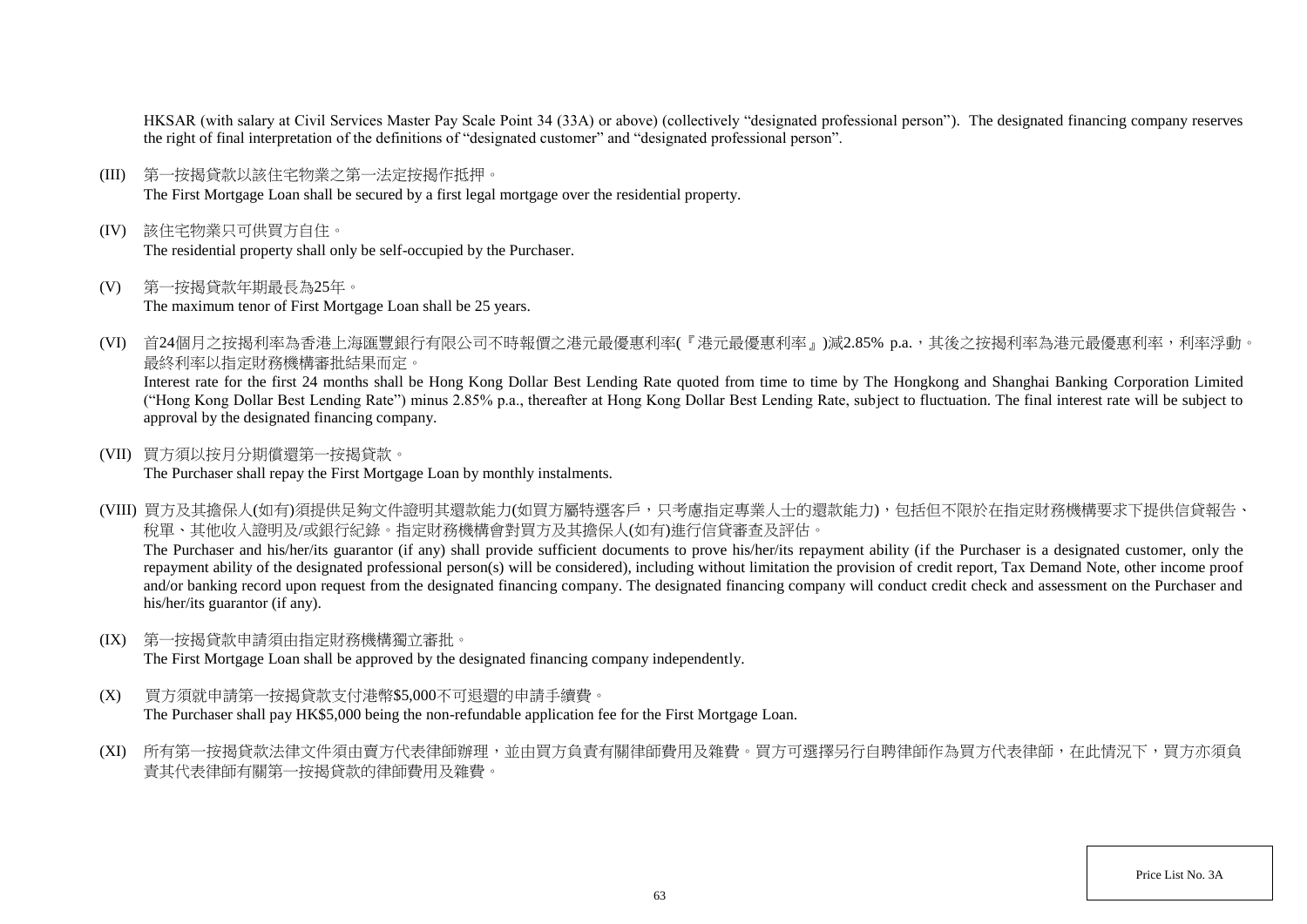All legal documents of First Mortgage Loan shall be handled by the Vendor's solicitors and all the costs and disbursements relating thereto shall be borne by the Purchaser. The Purchaser can choose to instruct his/her/its own solicitors to act for him/her/it, and in such event, the Purchaser shall also bear his/her/its own solicitors' costs and disbursements relating to the First Mortgage Loan.

(XII) 買方敬請向指定財務機構查詢有關第一按揭貸款用途及詳情。第一按揭貸款批出與否、批出貸款金額及其條款,指定財務機構有最終決定權。不論審批結果如何, 買方仍須按買賣合約完成住宅物業的交易及繳付住宅物業的樓價全數。

The Purchaser is advised to enquire with the designated financing company about the purpose and the details of the First Mortgage Loan. The approval, disapproval or the approved loan amount of the First Mortgage Loan and the terms thereof are subject to the final decision of the designated financing company. Irrespective of the assessment result, the Purchaser shall complete the purchase of the residential property and shall pay the full purchase price of the residential property in accordance with the agreement for sale and purchase.

## (XIII) 第一按揭貸款受其他條款及細則約束。

The First Mortgage Loan is subject to other terms and conditions.

### (XIV) 賣方無給予或視之為已給予任何就第一按揭貸款之安排及批核的陳述或保證。

No representation or warranty is given or shall be deemed to have been given by the Vendor as to the arrangement and the approval of the First Mortgage Loan.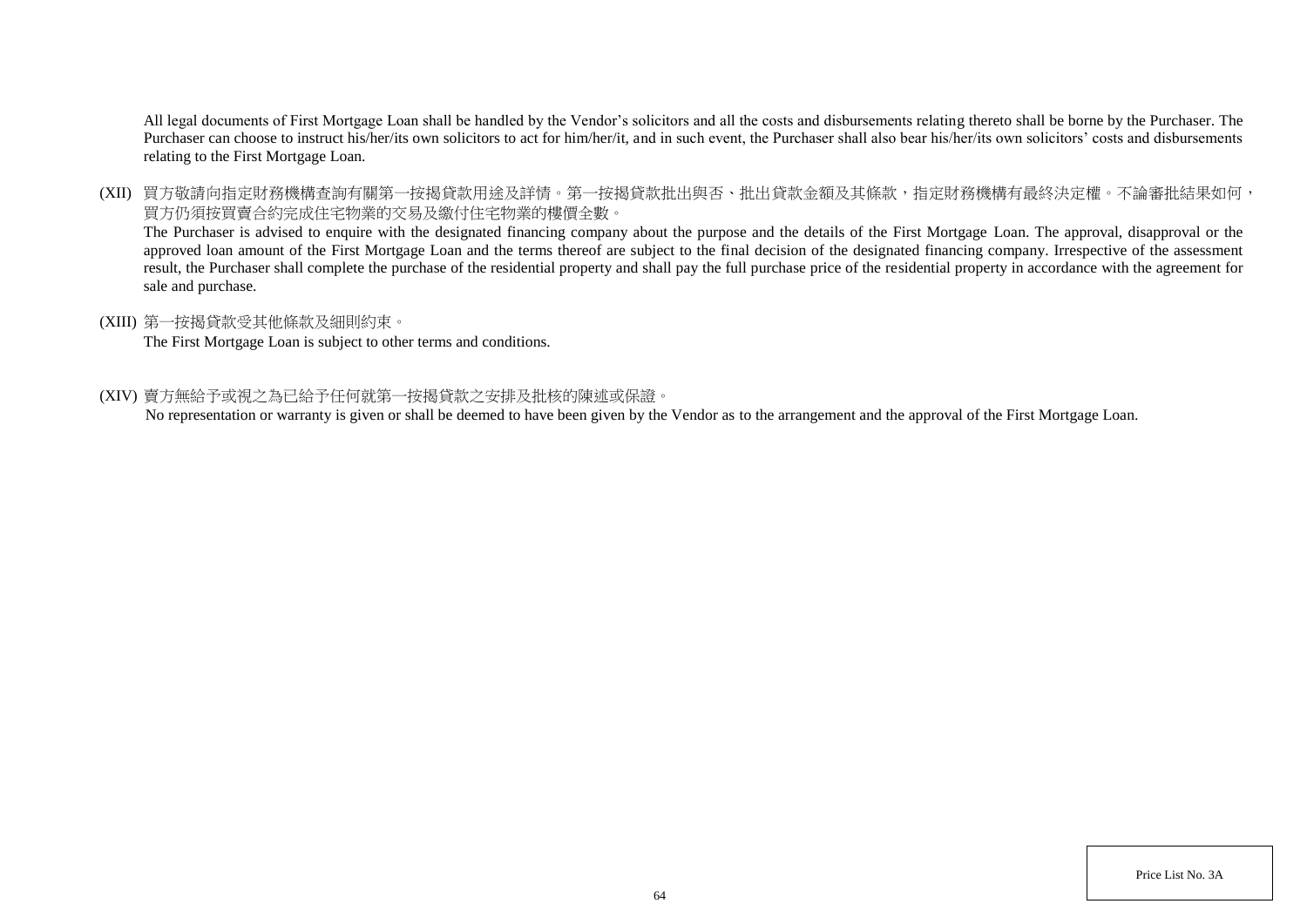附錄 2(b) 備用第二按揭貸款

Annex 2(b) Standby Second Mortgage Loan

賣方的指定財務機構(『指定財務機構』)提供備用第二按揭貸款 (『第二按揭貸款』) 之主要條款如下:

The key terms of a Standby Second Mortgage Loan ("Second Mortgage Loan") offered by the Vendor's designated financing company ("designated financing company") are as follows:

- (I) 買方必須於付清樓價餘額之日或(如適用)買賣合約內訂明的該期數的預計關鍵日期(以較早者為準)前最少60日以書面向指定財務機構申請第二按揭貸款。 The Purchaser shall make a written application to the designated financing company for a Second Mortgage Loan not less than 60 days before the date of settlement of the balance of the purchase price or (if applicable) the estimated material date for the Phase as specified in the agreement for sale and purchase (whichever is earlier).
- (II) 第二按揭貸款的最高金額為有關付款計劃所述之淨樓價的30%,惟第一按揭貸款(由第一按揭銀行提供)及第二按揭貸款總金額不可超過淨樓價的80%,或應繳付之 樓價餘額,以較低者為準。指定財務機構會因應買方及其擔保人(如有)的信貸評估,對貸款金額作出調整。 The maximum Second Mortgage Loan amount shall be 30% of the net purchase price as mentioned in the relevant payment plan, provided that the total amount of first

mortgage loan (offered by the first mortgagee bank) and the Second Mortgage Loan shall not exceed 80% of the net purchase price, or the balance of purchase price payable, whichever is lower. The designated financing company will adjust the loan amount in accordance with the credit assessment of the Purchaser and his/her/its guarantor (if any).

(III) 第二按揭貸款以該住宅物業之法定按揭作抵押。

The Second Mortgage Loan shall be secured by a legal mortgage over the residential property.

(IV) 該住宅物業只可供買方自住。

The residential property shall only be self-occupied by the Purchaser.

- (V) 第二按揭貸款年期最長為25年,或第一按揭貸款(由第一按揭銀行提供)之年期,以較短者為準。 The maximum tenor of Second Mortgage Loan shall be 25 years or the tenor of first mortgage loan (offered by the first mortgagee bank), whichever is shorter.
- (VI) 首24個月之按揭利率為:

Interest rate for the first 24 months shall be:

- (如第二按揭貸款的金額不超過淨樓價的25%)香港上海匯豐銀行有限公司不時報價之港元最優惠利率(『港元最優惠利率』)減2.85% p.a.;或 (If the amount of the Second Mortgage Loan does not exceed 25% of the net purchase price) Hong Kong Dollar Best Lending Rate quoted from time to time by The Hongkong and Shanghai Banking Corporation Limited ("Hong Kong Dollar Best Lending Rate") minus 2.85% p.a.; or
- (如第二按揭貸款的金額超過淨樓價的25%,但不超過淨樓價的30%)港元最優惠利率減2.35% p.a., (If the amount of the Second Mortgage Loan exceeds 25% of the net purchase price, but does not exceed 30% of the net purchase price) Hong Kong Dollar Best Lending Rate minus 2.35% p.a.,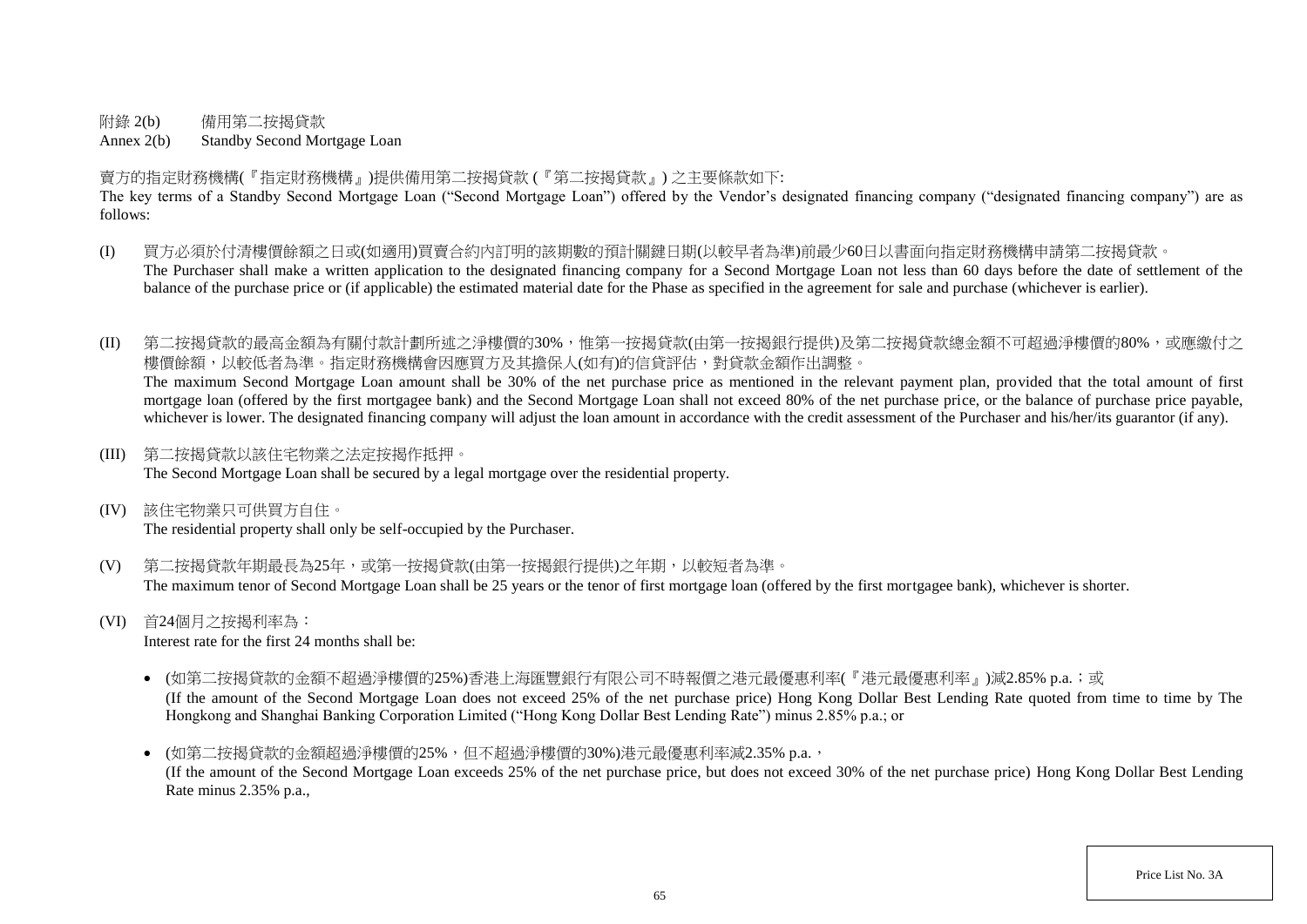# 其後之按揭利率為港元最優惠利率,利率浮動。最終利率以指定財務機構審批結果而定。

thereafter at Hong Kong Dollar Best Lending Rate, subject to fluctuation. The final interest rate will be subject to approval by the designated financing company.

(VII) 買方須以按月分期償還第二按揭貸款。

The Purchaser shall repay the Second Mortgage Loan by monthly instalments.

(VIII) 買方及其擔保人(如有)須提供足夠文件證明其還款能力,包括但不限於在指定財務機構要求下提供信貸報告、稅單、其他收入證明及/或銀行紀錄。指定財務機構 會對買方及其擔保人(如有)進行信貸審查及評估。

The Purchaser and his/her/its guarantor (if any) shall provide sufficient documents to prove his/her/its repayment ability, including without limitation the provision of credit report, Tax Demand Note, other income proof and/or banking record upon request from the designated financing company. The designated financing company will conduct credit check and assessment on the Purchaser and his/her/its guarantor (if any).

(IX) 第一按揭銀行須為指定財務機構所指定及轉介之銀行,買方並且須首先得到該銀行同意辦理第二按揭貸款。 The first mortgagee bank shall be nominated and referred by the designated financing company and the Purchaser shall obtain prior consent from the first mortgagee bank to apply for the Second Mortgage Loan.

- (X) 第一按揭貸款(由第一按揭銀行提供)及第二按揭貸款須由有關承按機構獨立審批。 The first mortgage loan (offered by the first mortgagee bank) and the Second Mortgage Loan shall be approved by the relevant mortgagees independently.
- (XI) 所有第二按揭貸款法律文件須由賣方代表律師辦理,並由買方負責有關律師費用及雜費。買方可選擇另行自聘律師作為買方代表律師,在此情況下,買方亦須負 責其代表律師有關第二按揭貸款的律師費用及雜費。

All legal documents of the Second Mortgage Loan shall be handled by the Vendor's solicitors and all the costs and disbursements relating thereto shall be borne by the Purchaser. The Purchaser can choose to instruct his/her/its own solicitors to act for him/her/it, and in such event, the Purchaser shall also bear his/her/its own solicitors' costs and disbursements relating to the Second Mortgage Loan.

- (XII) 買方須就申請第二按揭貸款支付港幣\$5,000不可退還的申請手續費。 The Purchaser shall pay HK\$5,000 being the non-refundable application fee for the Second Mortgage Loan.
- (XIII) 買方敬請向指定財務機構查詢有關第二按揭貸款用途及詳情。第二按揭貸款批出與否、批出貸款金額及其條款,指定財務機構有最終決定權。不論審批結果如何 ,買方仍須按買賣合約完成住宅物業的交易及繳付住宅物業的樓價全數。

The Purchaser is advised to enquire with the designated financing company about the purpose and the details of the Second Mortgage Loan. The approval, disapproval or the approved loan amount of the Second Mortgage Loan and the terms thereof are subject to the final decision of the designated financing company. Irrespective of the assessment result, the Purchaser shall complete the purchase of the residential property and shall pay the full purchase price of the residential property in accordance with the agreement for sale and purchase.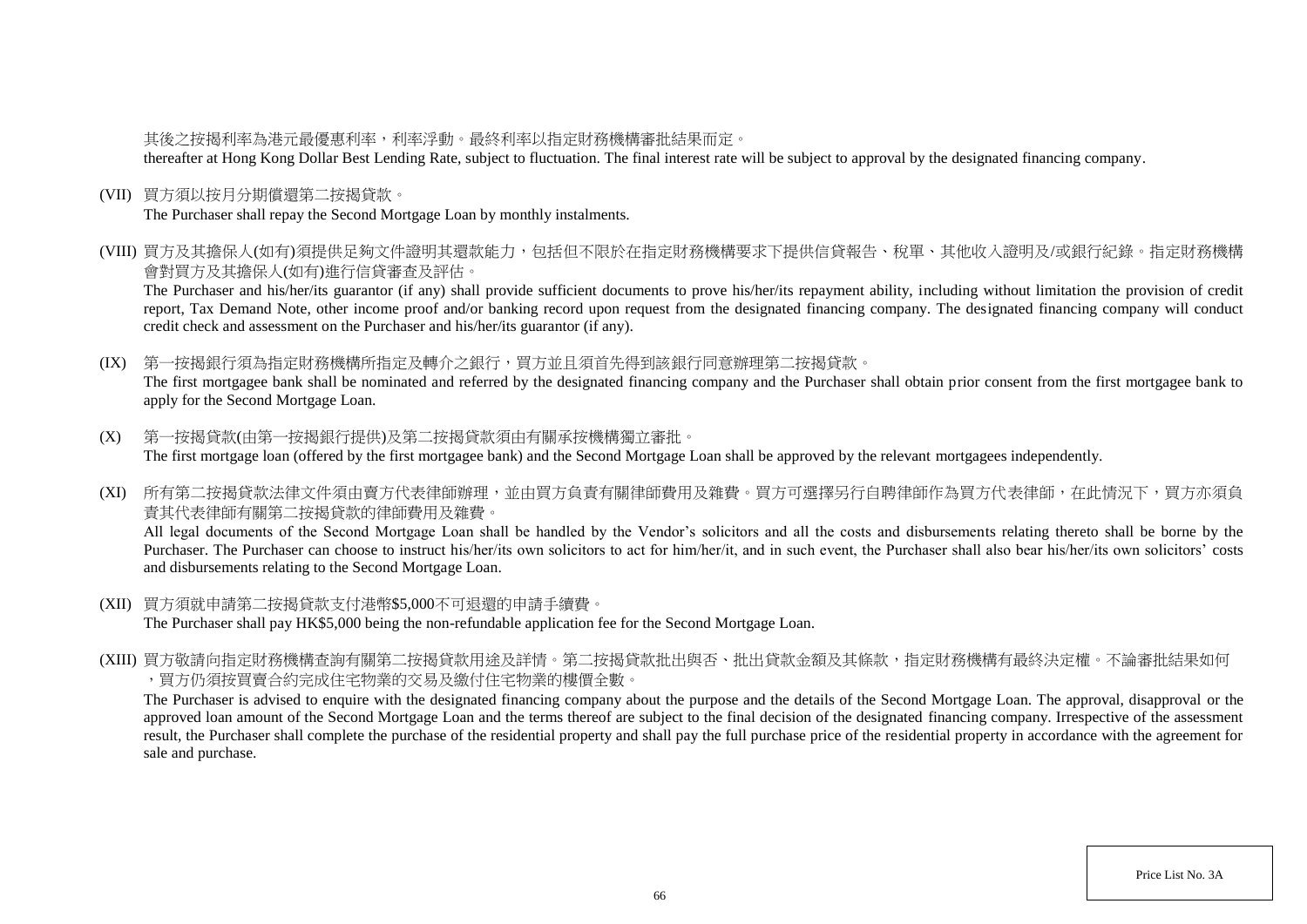(XIV) 此第二按揭貸款受其他條款及細則約束。

This Second Mortgage Loan is subject to other terms and conditions.

(XV) 賣方無給予或視之為已給予任何就第二按揭貸款之安排及批核的陳述或保證。

No representation or warranty is given or shall be deemed to have been given by the Vendor as to the arrangement and the approval of the Second Mortgage Loan.

# 備註:銀行會根據香港金融管理局的指引,將第二按揭貸款的條款納入銀行的按揭審批考慮。詳情請向有關銀行查詢。

Note: The bank will, in the course of approving any mortgage, take into account the terms and conditions of the Second Mortgage Loan in accordance with Hong Kong Monetary Authority guidelines. For details, please enquire with the banks.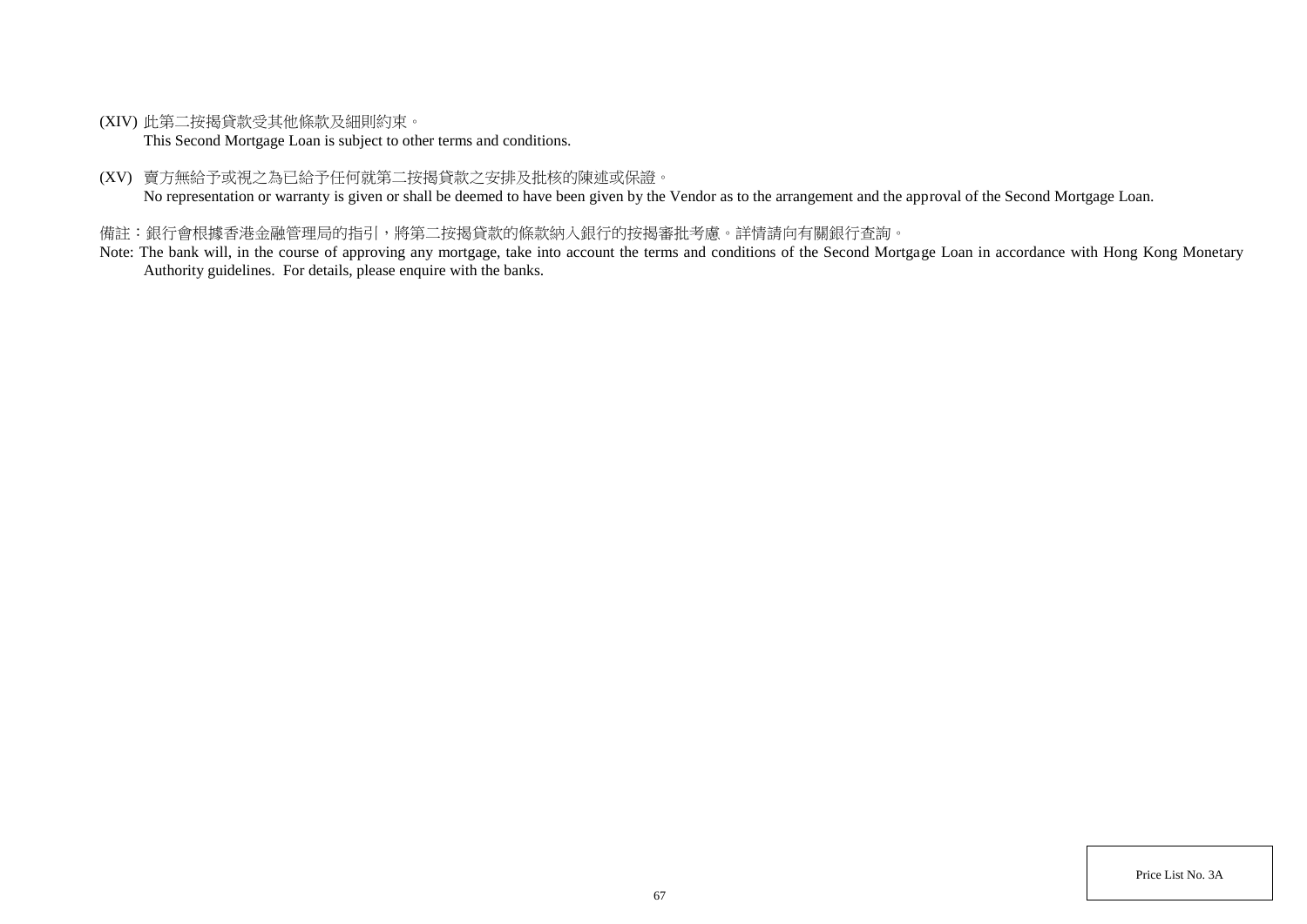附錄 2(c) Regency 120 Plus (只適用於個人名義買方)

Annex  $2(c)$  Regency 120 Plus (applicable only to the Purchaser(s) who is/are individual(s))

買方可向賣方的指定財務機構(『指定財務機構』)申請Regency 120 Plus (『樓價貸款』),主要條款如下: The Purchaser can apply to the Vendor's designated financing company ("designated financing company") for the Regency 120 Plus ("Payment Financing"). Key terms are as follows:

- (I) 買方必須於付清樓價餘額之日或(如適用)買賣合約內訂明的該期數的預計關鍵日期(以較早者為準)前最少60日以書面向指定財務機構申請樓價貸款。 The Purchaser shall make a written application to the designated financing company for a Payment Financing not less than 60 days before date of settlement of the balance of the purchase price or (if applicable) the estimated material date for the Phase as specified in the agreement for sale and purchase (whichever is earlier).
- (II) 樓價貸款必須以該住宅物業之第一法定按揭及一個香港住宅物業(『現有物業』)之第一法定按揭作為抵押。以下為現有物業的基本要求: The Payment Financing shall be secured by a first legal mortgage over the residential property and a first legal mortgage over a Hong Kong residential property ("Existing Property"). The following are the basic requirements of the Existing Property:
	- 現有物業的業主(或其中一位業主)必須為買方(或買方其中一位)或買方的近親(即配偶、父母、子女、兄弟、姊妹、祖父母、外祖父母、孫、孫女、外孫或外孫 女)或買方其中一位的近親;及

The registered owner of the Existing Property (or any one of the registered owners) must be the Purchaser (or any one of the Purchasers) or a close relative (i.e. spouse, parents, children, brothers, sisters, grandparents or grandchildren) of the Purchaser or a close relative of any one of the Purchasers; and

- 現有物業的業權良好;及 The title to the Existing Property is good; and
- 現有物業沒有銀行按揭以外的其他按揭或產權負擔;及 The Existing Property is not subject to any mortgage or incumbrance other than bank mortgage; and
- 現有物業不屬於村屋、1980年前發出入伙紙的單幢式住宅物業、有轉讓限制的物業或非屋苑式的離島物業等;及 The Existing Property is not a village-type house, residential property in a single block with an Occupation Permit issued before 1980, property which is subject to alienation restrictions and non-estate-type property situated on the outlying islands, etc.; and
- 現有物業的價值必須符合以下要求:

The value of the Existing Property must satisfy the following requirement: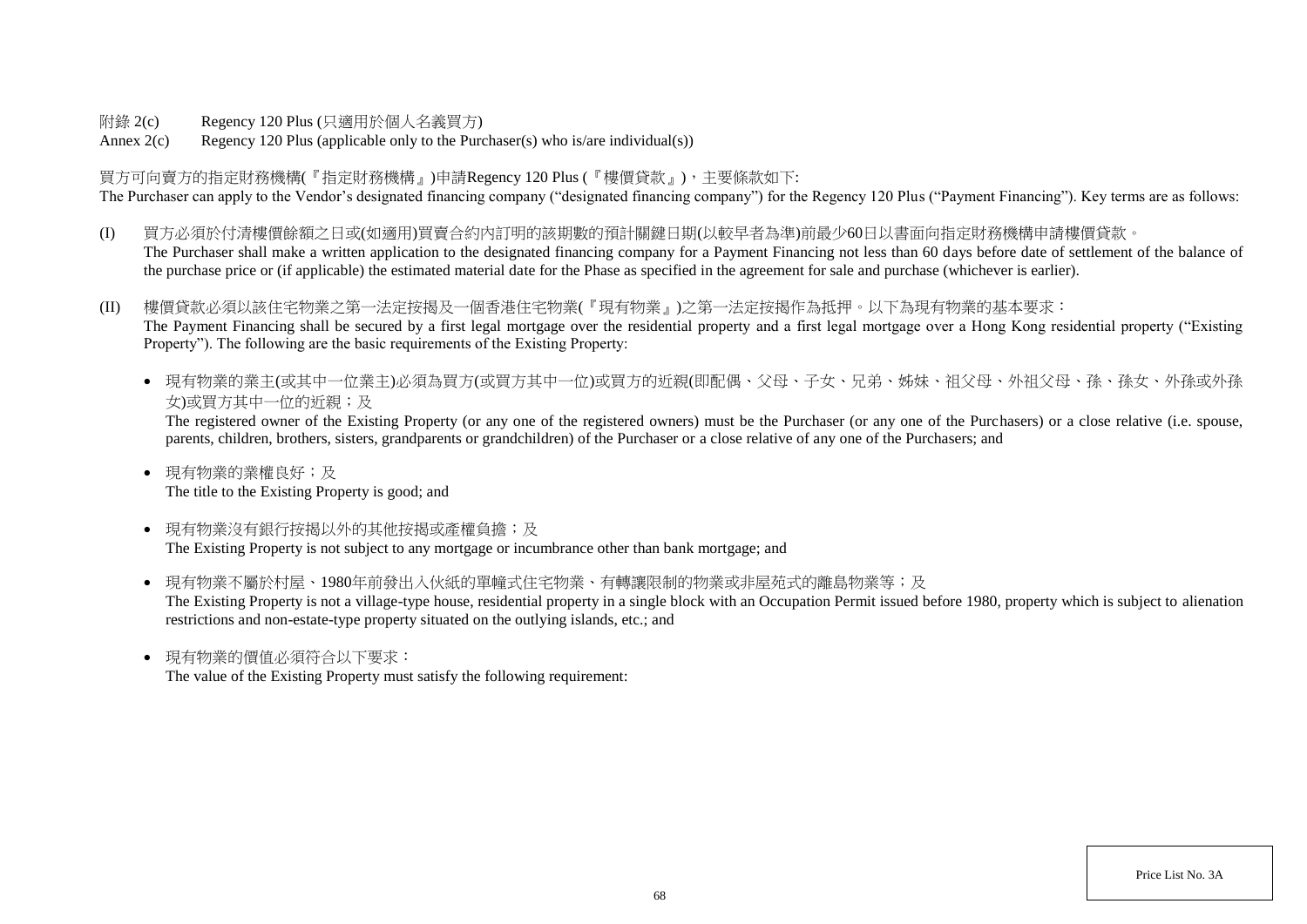| 於申請Regency 120 Plus時,現有物業的按揭                    | 指定財務機構估算現有物業的價值                                                                                                         |
|-------------------------------------------------|-------------------------------------------------------------------------------------------------------------------------|
| 情況:                                             | The designated financing company's valuation of the Existing Property                                                   |
| The mortgage status of the Existing Property at |                                                                                                                         |
| the time of application for Regency 120 Plus:   |                                                                                                                         |
| 沒有任何按揭                                          | 不低於住宅物業之樓價的30%(或總樓價的30%,如購買兩個或以上住宅物業)                                                                                   |
| does not have any mortgage                      | not less than 30% of the purchase price (or 30% of the total purchase price, if two or above residential properties are |
|                                                 | purchased) of the residential property.                                                                                 |
|                                                 |                                                                                                                         |
| 有銀行按揭                                           | 不低於住宅物業之樓價的60% (或總樓價的60%, 如購買兩個或以上住宅物業)                                                                                 |
| mortgaged to a bank                             | not less than 60% of the purchase price (or 60% of the total purchase price, if two or above residential properties are |
|                                                 | purchased) of the residential property.                                                                                 |
|                                                 |                                                                                                                         |

# 儘管符合上述要求,指定財務機構保留權利不接受現有物業作為抵押品。

Notwithstanding meeting the above requirements, the designated financing company reserves the right not to accept the Existing Property as security.

# (III) 樓價貸款的最高金額為:

The maximum amount of Payment Financing shall be:

| 於申請Regency 120 Plus時,現有物業的按揭                    | 樓價貸款的最高金額                                                                                                           |
|-------------------------------------------------|---------------------------------------------------------------------------------------------------------------------|
| 情況:                                             | The maximum amount of the Payment Financing                                                                         |
| The mortgage status of the Existing Property at |                                                                                                                     |
| the time of application for Regency 120 Plus:   |                                                                                                                     |
| 沒有任何按揭                                          | (如現有物業的估算價值為樓價30%或以上,但少於樓價40%)樓價的75%扣除所有賣方將提供用以支付樓<br>٠                                                             |
| does not have any mortgage                      | 價餘額部份的現金回贈(如有)後的金額,惟貸款金額不可超過應繳付之樓價餘額;或                                                                              |
|                                                 | (if the valuation of the Existing Property is 30% of the purchase price or above, but less than 40% of the purchase |
|                                                 | price) 75% of the purchase price less all cash rebate(s) (if any) that will be offered by the Vendor for part       |
|                                                 | payment of the balance of purchase price, provided that the loan amount shall not exceed the balance of purchase    |
|                                                 | price payable; or                                                                                                   |
|                                                 |                                                                                                                     |
|                                                 | (如現有物業的估算價值為樓價40%或以上,但少於樓價50%)樓價的85%扣除所有賣方將提供用以支付樓                                                                  |
|                                                 | 價餘額部份的現金回贈(如有)後的金額,惟貸款金額不可超過應繳付之樓價餘額;或                                                                              |
|                                                 | (if the valuation of the Existing Property is 40% of the purchase price or above, but less than 50% of the purchase |
|                                                 | price) 85% of the purchase price less all cash rebate(s) (if any) that will be offered by the Vendor for part       |
|                                                 | payment of the balance of purchase price, provided that the loan amount shall not exceed the balance of purchase    |
|                                                 | price payable; or                                                                                                   |
|                                                 |                                                                                                                     |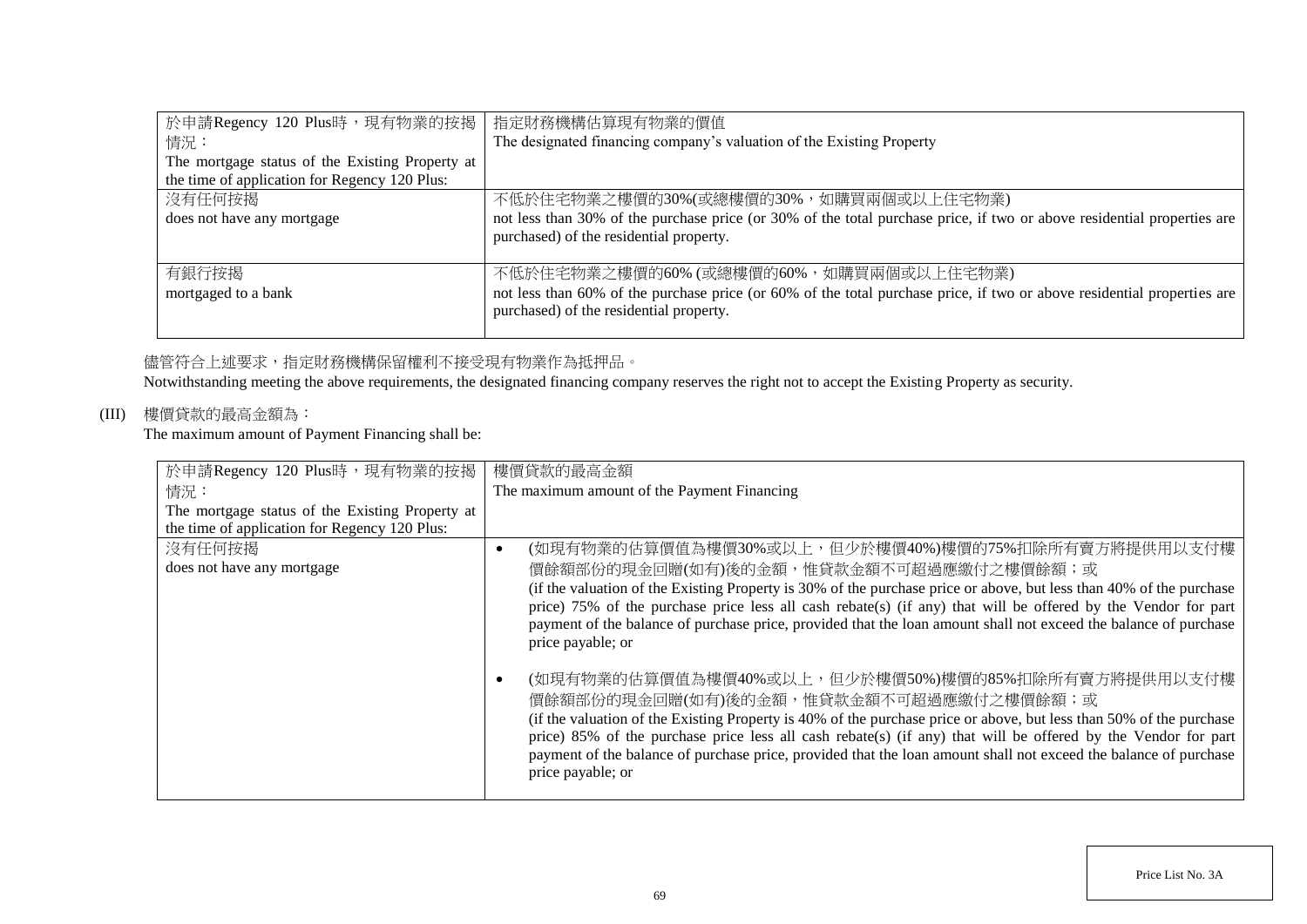|                     | (如現有物業的估算價值為樓價50%或以上)樓價的95%扣除所有賣方將提供用以支付樓價餘額部份的現<br>金回贈(如有)後的金額,惟貸款金額不可超過應繳付之樓價餘額。<br>(if the valuation of the Existing Property is 50% of the purchase price or above) 95% of the purchase price less<br>all cash rebate(s) (if any) that will be offered by the Vendor for part payment of the balance of purchase price,<br>provided that the loan amount shall not exceed the balance of purchase price payable. |
|---------------------|----------------------------------------------------------------------------------------------------------------------------------------------------------------------------------------------------------------------------------------------------------------------------------------------------------------------------------------------------------------------------------------------------------------------|
| 有銀行按揭               | (如現有物業的估算價值為樓價60%或以上,但少於樓價70%)樓價的100%;或                                                                                                                                                                                                                                                                                                                                                                              |
| mortgaged to a bank | (if the valuation of the Existing Property is 60% of the purchase price or above, but less than 70% of the purchase<br>price) 100% of the purchase price; or                                                                                                                                                                                                                                                         |
|                     | (如現有物業的估算價值為樓價70%或以上,但少於樓價80%)樓價的110%;或                                                                                                                                                                                                                                                                                                                                                                              |
|                     | (if the valuation of the Existing Property is 70% of the purchase price or above, but less than 80% of the purchase<br>price) 110% of the purchase price; or                                                                                                                                                                                                                                                         |
|                     | (如現有物業的估算價值為樓價80%或以上)樓價的120%。<br>(if the valuation of the Existing Property is 80% of the purchase price or above)120% of the purchase price.                                                                                                                                                                                                                                                                        |

因應不同付款計劃的支付條款,如買方意欲申請最高貸款金額,可能須提前支付樓價餘額。指定財務機構會因應買方及其擔保人(如有)的信貸評估結果,對貸款金 額作出調整。

Depending on the different terms of payment of the payment plans, the Purchaser intending to apply for the maximum loan amount may have to early settle the balance of purchase price. The designated financing company will adjust the loan amount in accordance with the credit assessment of the Purchaser and his/her/its guarantor (if any).

(IV) 該住宅物業只可供買方自住。

The residential property shall only be self-occupied by the Purchaser.

(V) 買方毋須提供收入證明,但須提供其他指定財務機構所需文件,包括但不限於在指定財務機構要求下提供信貸報告、還款紀錄及/或銀行紀錄。指定財務機構會對 買方及其擔保人(如有)進行信貸審查。

The Purchaser is not required to provide income proof, but is required to provide other necessary documents upon request from the designated financing company, including without limitation, credit report, repayment record and/or banking record. The designated financing company will conduct credit check on the Purchaser and his/her guarantor (if any).

(VI) 買方須提供於到期還款資金安排,並提供相關文件證明。

The Purchaser is required to provide the funding arrangement for repayment on maturity and provide the relevant documents.

(VII) 樓價貸款申請須由指定財務機構獨立審批。

The Payment Financing shall be approved by the designated financing company independently.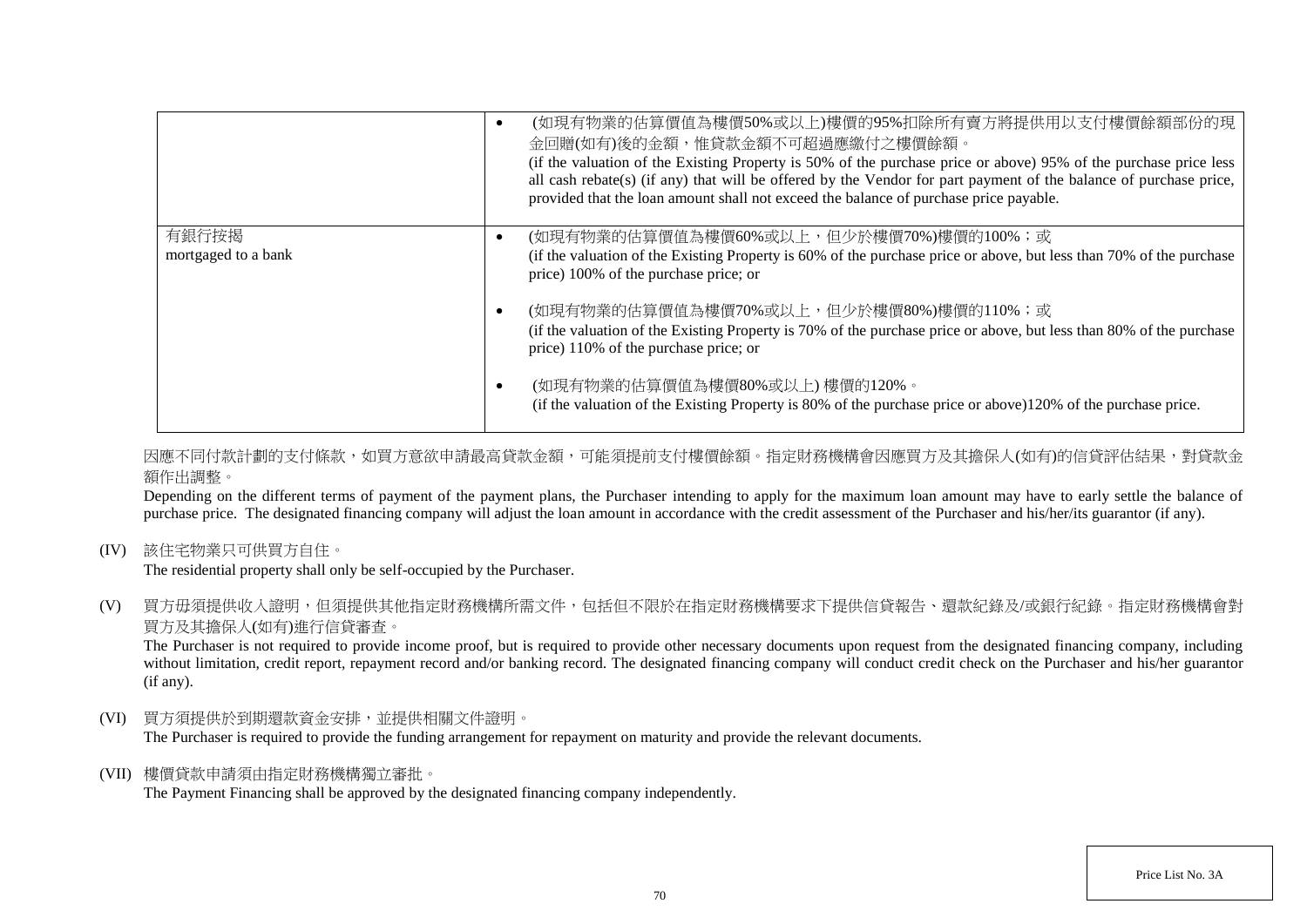(VIII) 樓價貸款必須一次過全部提取,並只可首先用於繳付樓價餘額(『貸款A部份』)及(如適用)然後用於償還現有物業的按揭貸款(『貸款B部份』)。如樓價貸款不足以 償清現有物業的按揭貸款,現有物業的業主須自行安排資金以償清現有物業的按揭貸款。

The Payment Financing shall be fully drawn in one lump sum and shall only be applied for firstly payment of the balance of purchase price ("Tranche A") and (if applicable) secondly repayment of the mortgage loan of the Existing Property ("Tranche B"). If the mortgage loan of the Existing Property cannot fully repaid by the Payment Financing, the registered owner of the Existing Property shall arrange his/her own funds to fully repay the mortgage loan of the Existing Property.

(IX) 樓價貸款的年期最長為 2 年。

The maximum tenor of the Payment Financing shall be 2 years.

- (X) 利率為2.15% p.a.。最終利率以指定財務機構審批結果而定。 Interest rate shall be 2.15%p.a.. The final interest rate will be subject to approval by the designated financing company.
- (XI) 買方須以以下方式償還樓價貸款:

The Purchaser shall repay the Payment Financing in the following manner:

- (i) 每月供款相當於樓價0.5%,先用於支付利息,餘款用於償還樓價貸款的貸款A部份;及 monthly installment amount equivalent to 0.5% of the purchase price shall be paid for interest firstly, and the balance shall be applied for repayment of the Tranche A of the Payment Financing; and
- (ii) 於到期日,全數償還樓價貸款餘款及利息。 fully repay the balance of the Payment Financing and interest on the maturity date.
- (XII) 買方可向指定財務機構申請附錄2(e)所述的延續貸款 (『延續貸款』),於樓價貸款到期日用以償還樓價貸款的貸款A部份。延續貸款的最高金額為: The Purchaser may apply to the designated financing company for the Extended Loan ("Extended Loan") as set out in Annex 2(e) for repayment of the Tranche A of the Payment Financing upon the maturity date of the Payment Financing. The maximum amount of the Extended Loan shall be:

| 於申請Regency 120 Plus時,現有物業的按揭情                       | 延續貸款的最高金額                                                                                                          |
|-----------------------------------------------------|--------------------------------------------------------------------------------------------------------------------|
| 況:                                                  | The maximum amount of the Extended Loan                                                                            |
| The mortgage status of the Existing Property at the |                                                                                                                    |
| time of application for Regency 120 Plus:           |                                                                                                                    |
| 沒有任何按揭                                              | 樓價貸款的到期日須償還的樓價貸款的貸款A部份的餘款減去樓價的10%。                                                                                 |
| does not have any mortgage                          | the balance of the Tranche A of the Payment Financing repayable on maturity date of the Payment Financing less 10% |
|                                                     | of the purchase price.                                                                                             |
| 有銀行按揭                                               | 樓價貸款的到期日須償還的樓價貸款的貸款A部份的餘款。                                                                                         |
| mortgaged to a bank                                 | the balance of the Tranche A of the Payment Financing repayable on maturity date of the Payment Financing.         |
|                                                     |                                                                                                                    |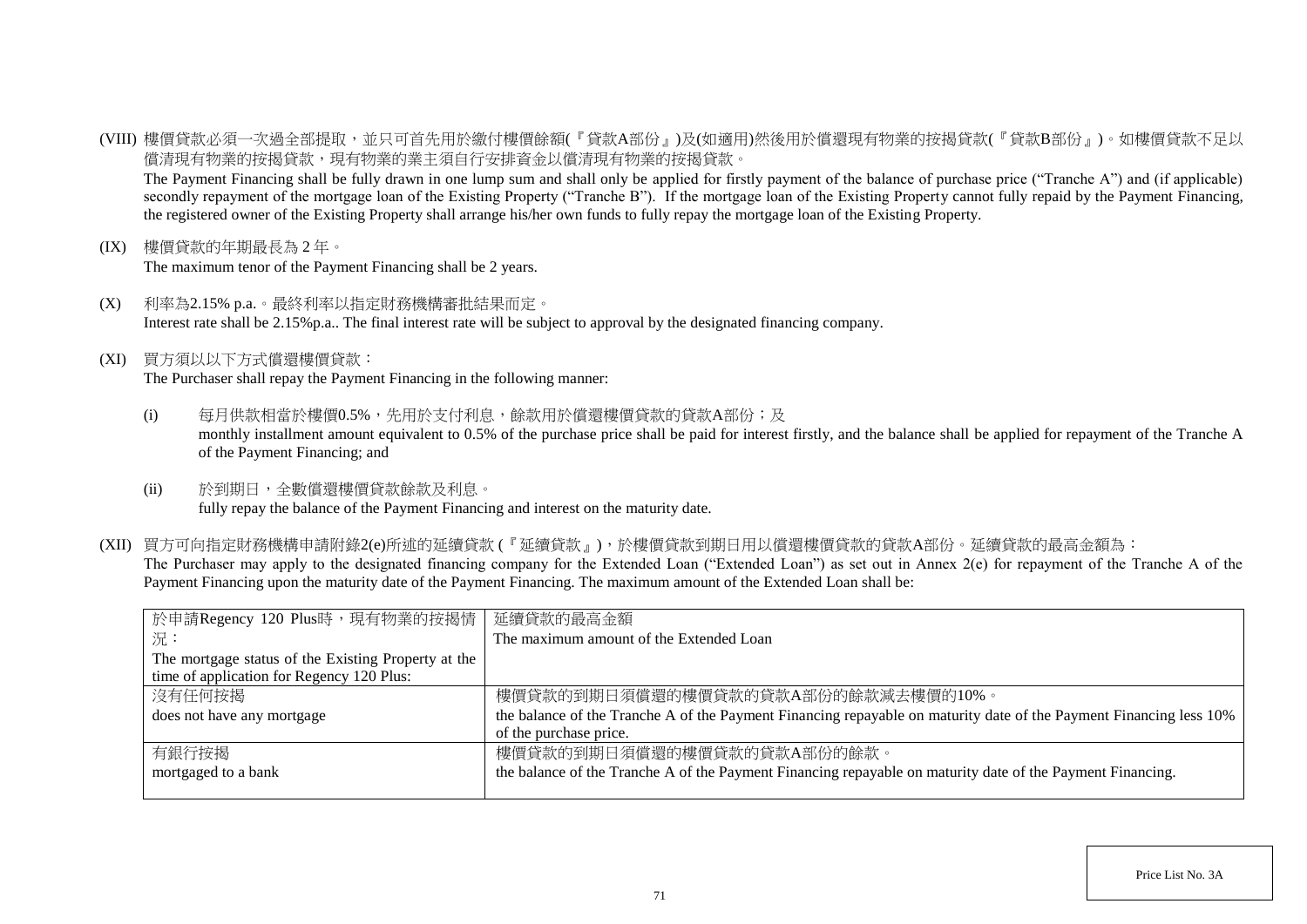# 指定財務機構會因應買方及其擔保人(如有)的信貸評估結果,對貸款金額作出調整。詳情請參閱附錄 2(d)。

The designated financing company will adjust the loan amount in accordance with the credit assessment of the Purchaser and his/her guarantor (if any). Please see Annex 2(d) for details.

(XIII) 所有樓價貸款的法律文件須由賣方代表律師準備,並於賣方代表律師的辦事處簽署。買方無須支付任何申請貸款的手續費或法律費用(惟買方須自行支付為證明其 現有物業良好業權之補契費用(如有))。如買方就樓價貸款另行自聘律師作為其代表律師,買方須負責其代表律師有關費用及雜費。如現有物業有按揭,買方須自 行聘請律師辦理解除按揭手續並支付相關律師費用及雜費。

All legal documents of the Payment Financing shall be prepared by the Vendor's solicitors and signed at the office of the Vendor's solicitors. The Purchaser will not be charged any handling fee or legal fee for processing the loan application (except that the expenses for obtaining any missing title deeds (if any) in order to prove good title of the Existing Property shall be borne by the Purchaser). If the Purchaser shall instruct his/her own solicitors to act for him/her for the Payment Financing, the Purchaser shall bear his/her own solicitors' relevant costs and disbursements. If the Existing Property is mortgaged, the Purchaser shall instruct his/her own solicitors to handle the release of the mortgage and bear his/her own solicitors' relevant costs and disbursements.

(XIV) 買方敬請向指定財務機構查詢有關貸款用途及詳情。貸款批出與否、批出貸款金額及其條款,指定財務機構有最終決定權。不論審批結果如何,買方仍須按買賣 合約完成住宅物業的交易及繳付住宅物業的樓價全數。

The Purchaser is advised to enquire with the designated financing company about the purpose and details of the loan. The approval, disapproval or the approved loan amount of the loan and the terms thereof are subject to the final decision of the designated financing company. Irrespective of the assessment result, the Purchaser shall complete the purchase of the residential property and shall pay the full purchase price of the residential property in accordance with the agreement for sale and purchase.

(XV) 此貸款受其他條款及細則約束。

This loan is subject to other terms and conditions.

(XVI) 賣方均無給予或視之為已給予任何就樓價貸款之批核的陳述或保證。

No representation or warranty is given or shall be deemed to have been given by the Vendor as to the approval of the Payment Financing.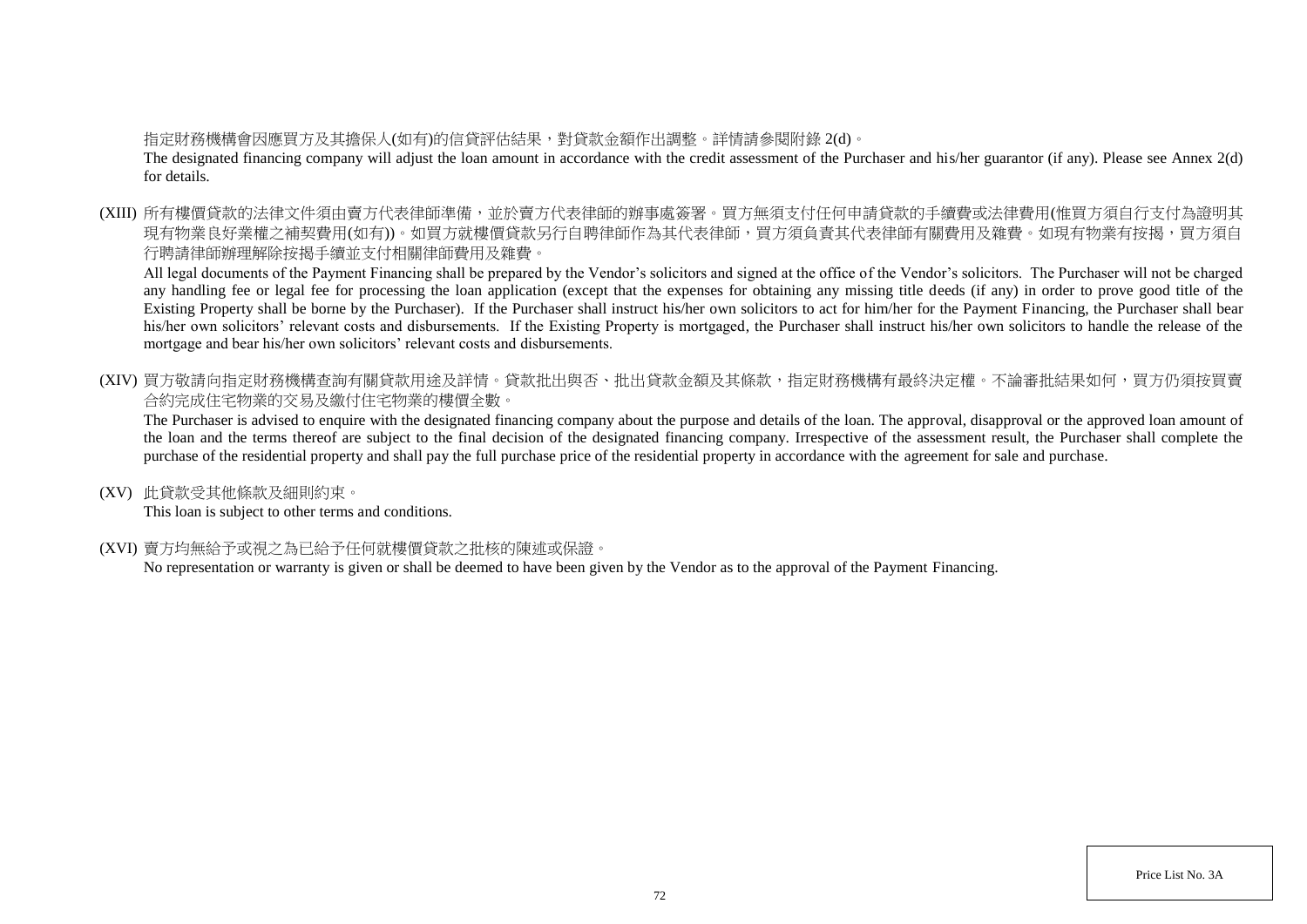## 附錄 2(d) 3 年免息貸款計劃 (只適用於個人名義買方)

Annex 2(d) 3 Years Interest-free Loan Plan (applicable only to the Purchaser(s) who is/are individual(s))

## 買方可向賣方的指定財務機構(『指定財務機構』)申請3年免息貸款計劃 (『特別貸款』),主要條款如下:

The Purchaser can apply to the Vendor's designated financing company ("designated financing company") for 3 Years Interest-free Loan Plan ("Special Loan"). Key terms are as follows:

- (I) 買方必須於付清樓價餘額之日或(如適用)買賣合約內訂明的該期數的預計關鍵日期(以較早者為準)前最少60日以書面向指定財務機構申請特別貸款。 The Purchaser shall make a written application to the designated financing company for the Special Loan not less than 60 days before date of settlement of the balance of the purchase price or (if applicable) the estimated material date for the Phase as specified in the agreement for sale and purchase (whichever is earlier).
- (II) 特別貸款必須以該住宅物業之第一法定按揭作為抵押。 The Special Loan shall be secured by a first legal mortgage over the residential property.
- (III) 該住宅物業供買方自住。 The residential property shall be self-occupied by the Purchaser.
- (VI) 擔保人(如有)必須為買方(或買方其中一位)或買方的指定親屬(即配偶、父母、子女、兄弟或姊妹)或買方其中一位的指定親屬或指定財務機構所接受的其他人士。 The guarantor (if any) must be the Purchaser (or any one of the Purchasers) or a designated relative (i.e. spouse, parents, children, brothers or sisters) of the Purchaser or a designated relative of any one of the Purchasers, or other person accepted by the designated financing company.
- (V) 特別貸款的最高金額為有關付款計劃所述之最高金額。如特別貸款金額為以下列表指明的金額,買方可根據以下列表獲賣方送出特別貸款現金回贈(『特別貸款 現金回贈』)。

The maximum amount of Special Loan shall be the maximum amount as mentioned in the relevant payment plan. If the amount of the Special Loan is equal to the amount specified in the table below, the Purchaser shall be entitled to a Special Loan Cash Rebate ("Special Loan Cash Rebate") offered by the Vendor according to the table below.

| 特別貸款金額                                                                                      | 特別貸款現金回贈金額                      |
|---------------------------------------------------------------------------------------------|---------------------------------|
| The Amount of Special Loan                                                                  | Special Loan Cash Rebate amount |
| 高於淨樓價的70%但不高於淨樓價的75%                                                                        | 樓價1%                            |
| Higher than 70% of the net purchase price but not higher than 75% of the net purchase price | 1\% of the purchase price       |
| 不高於淨樓價的70%                                                                                  | 樓價1.5%                          |
| Not higher than 70% of the net purchase price                                               | 1.5% of the purchase price      |

賣方會於提取特別貸款日後120日內,將特別貸款現金回贈直接存入償還特別貸款的自動轉帳戶口。

The Vendor will directly deposit the Special Loan Cash Rebate to the autopay account of repayment for the Special Loan within 120 days from the drawdown date of the Special Loan.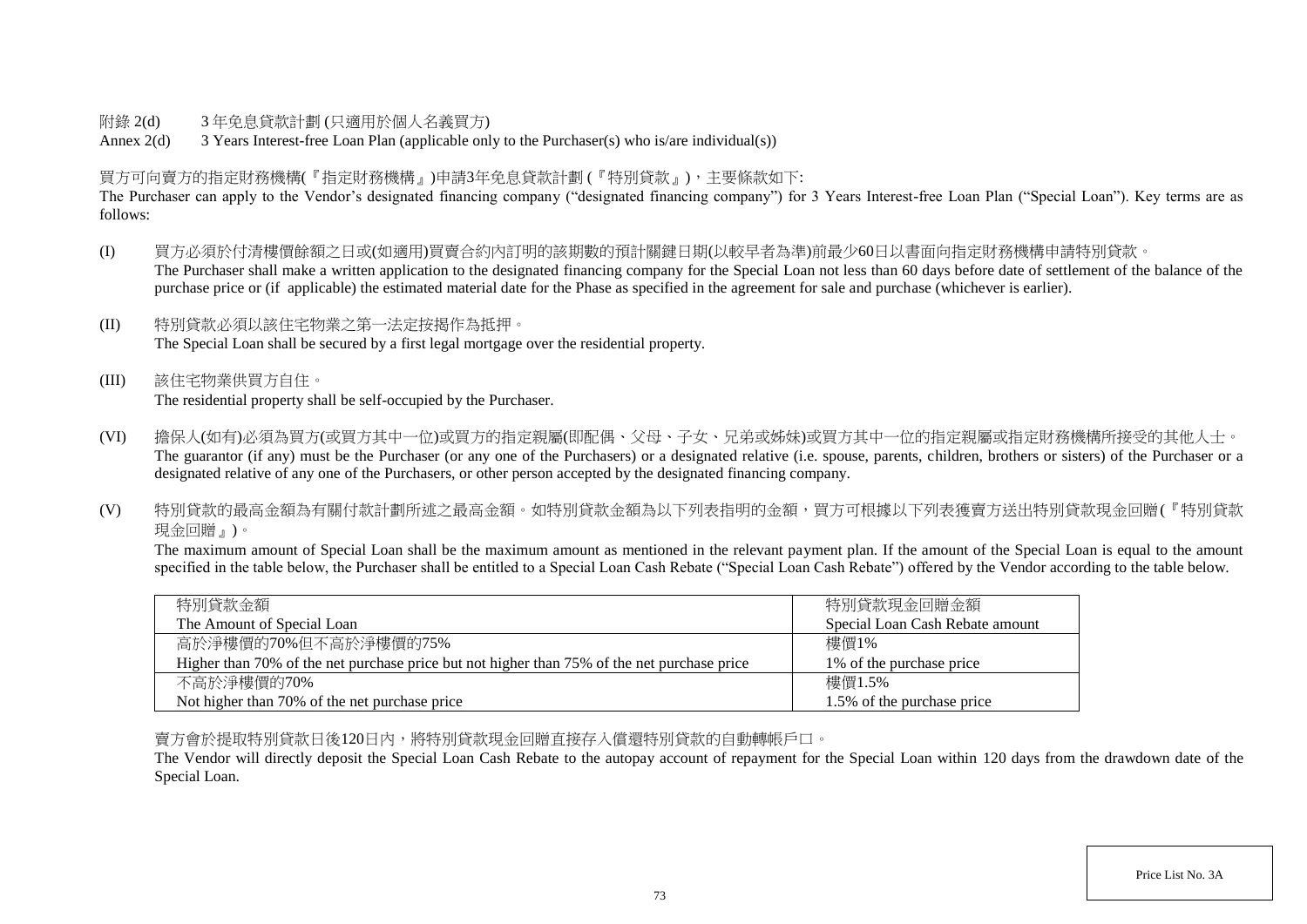(VI) 買方及其擔保人(如有)須提供足夠文件(包括但不限於工作證明、金融資產證明及資金來源證明)證明買方及(如有)其擔保人的金融資產價值 (見以下備註)不少於樓 價的30%,及其他指定財務機構所需文件,包括但不限於在指定財務機構要求下提供信貸報告及/或銀行紀錄。指定財務機構會對買方及其擔保人(如有)進行信貸 審查及評估,及會因應買方及其擔保人(如有)的信貸審查及評估結果,對貸款金額作出調整。

The Purchaser and his/her guarantor (if any) shall provide sufficient documents (including without limitation, proof of employment, proof of financial assets and proof of source of funds) to prove that the financial assets value (see note below) of the Purchaser and (if any) his/her guarantor(s) shall be at least 30% of the purchase price, and other necessary documents upon request from the designated financing company, including without limitation, credit report and/or banking record. The designated financing company will conduct credit check and assessment on the Purchaser and his/her guarantor (if any), and adjust the loan amount in accordance with the result of credit check and assessment of the Purchaser and his/her guarantor (if any).

- 備註: 『金融資產價值』指在申請特別貸款前 2 個月及簽署臨時買賣合約日前 2 個月的平均金融資產價值,及只計算以下類別金融資產(按個別金融資產情況, 指定財務機構可能會調整其計算價值),不包括已抵押或用作支持任何信貸安排的金融資產:
- Note: "The financial assets value" refers to the average financial assets value of the previous 2 months before the application of the Special Loan and the previous 2 months before the date of signing of the preliminary agreement for sale and purchase, and only counts in the following types of financial assets (subject to the status of each financial assets, the designated financing company may adjust the calculated value), excluding the financial assets which have been pledged or applied to support any credit facility:
	- 存放於香港特牌銀行的港幣及外幣存款、債券及單位信託基金;及 Hong Kong dollar and foreign currency deposit, bond and unit trust placed in Hong Kong licensed banks; and
	- 於香港交易所買賣之證券。 Securities which are traded on Hong Kong Exchange.

儘管符合上述要求,指定財務機構保留權利(i)不接受全部或部份有關金融資產;及(ii)要求買方及(如有)其擔保人提供更多的金融資產證明及資金來源證明。 Notwithstanding satisfaction of the above requirements, the designated financing company reserves the right (i) not to accept all or a part of the relevant financial assets; and (ii) request the Purchaser and (if any) his/her guarantor(s) to provide more proof of financial assets and proof of source of funds.

(VII) 買方須提供於到期還款資金安排,並提供相關文件證明。

The Purchaser is required to provide the funding arrangement for repayment on maturity and provide the relevant documents.

(VIII) 特別貸款申請須由指定財務機構獨立審批。

The Special Loan shall be approved by the designated financing company independently.

- (IX) 特別貸款必須一次過全部提取,並只可用於繳付樓價餘額。 The Special Loan shall be fully drawn in one lump sum and shall only be applied for payment of the balance of purchase price.
- (X) 特別貸款的年期最長為3年。

The maximum tenor of the Special Loan shall be 3 years.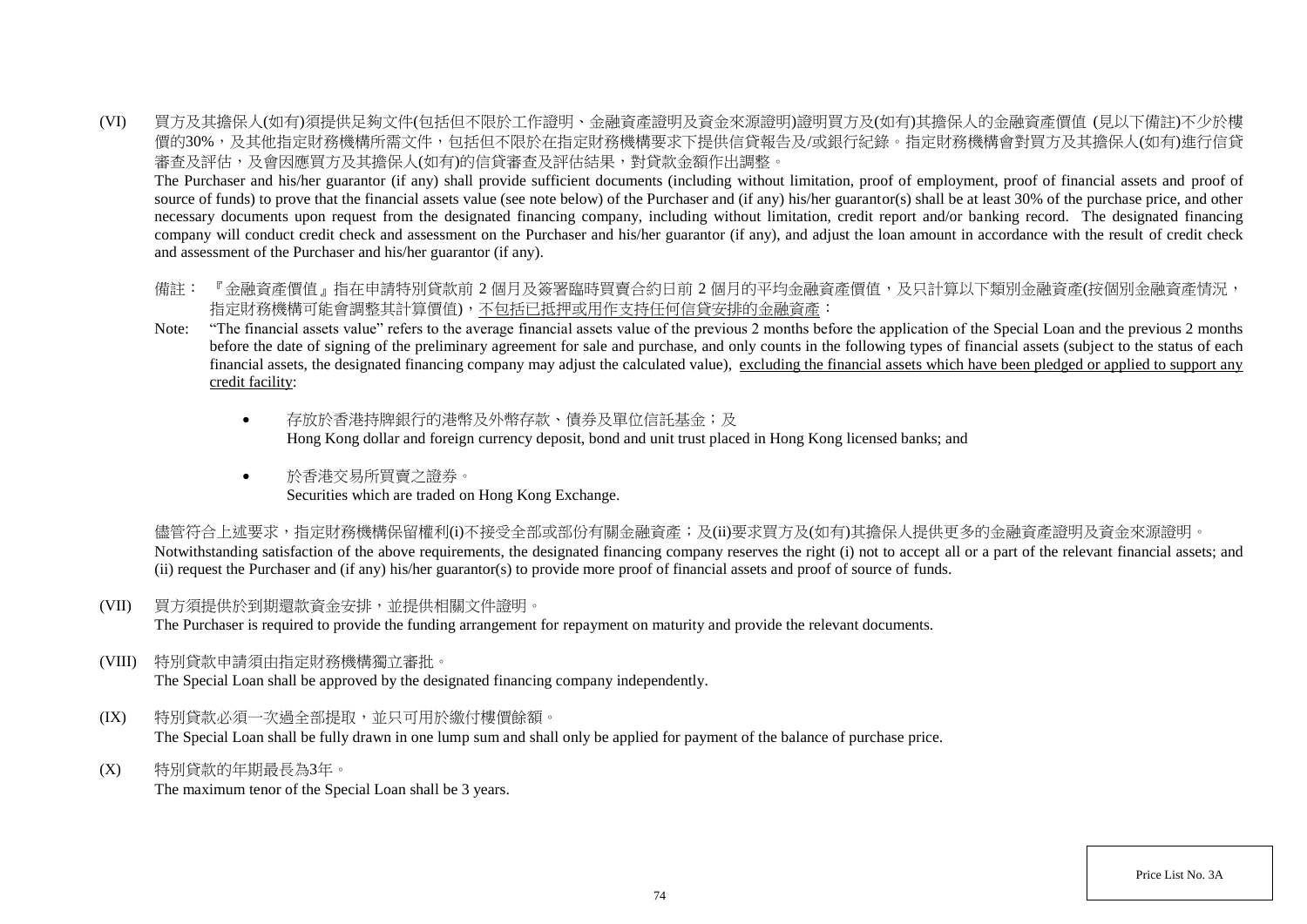(XI) 利率以香港上海匯豐銀行有限公司不時報價之港元最優惠利率計算,利率浮動,最終利率以指定財務機構審批結果而定。在買方遵守第**(III)**段所述的要求的前提 下,如買方按第(XII)段所述的方式準時償還特別貸款或提前全數償還特別貸款餘款而且已準時償還之前的每期供款,將獲豁免貸款利息。

Interest rate shall be Hong Kong Dollar Best Lending Rate quoted from time to time by The Hongkong and Shanghai Banking Corporation Limited, subject to fluctuation. The final interest rate will be subject to approval by the designated financing company. **Subject to the Purchaser complying with the requirement as mentioned in paragraph (III), if the Purchaser duly repays the Special Loan according to the manner as mentioned in paragraph (XII) or early fully repays the balance of the Special Loan and having paid each prior instalment on time, then interest on the Special Loan will be waived.**

- (XII) 買方須以以下方式償還特別貸款: The Purchaser shall repay the Special Loan in the following manner:
	- (i) 每月償還相當於樓價0.5%的本金金額;及 monthly repay the principal of an amount equivalent to 0.5% of the purchase price; and
	- (ii) 於到期日,全數償還特別貸款餘款及(如有)利息。 fully repay the balance of the Special Loan and (if any) interest on the maturity date.
- (XIII) 買方可向指定財務機構申請附錄 2(e)所述的延續貸款,於特別貸款到期日用以償還特別貸款。延續貸款的最高金額為特別貸款的到期日須償還的餘款減去樓價的 10%。指定財務機構會因應買方及其擔保人(如有)的信貸評估結果,對貸款金額作出調整。詳情請參閱附錄 2(e)。 The Purchaser may apply to the designated financing company for the Extended Loan as set out in Annex 2(e) for repayment of the Special Loan upon the maturity date of the Special Loan. The maximum amount of the Extended Loan shall be the balance of the Special Loan repayable on the maturity date of the Special Loan less 10% of the purchase price. The designated financing company will adjust the loan amount in accordance with the credit assessment of the Purchaser and his/her guarantor (if any). Please see Annex 2(e) for details.
- (XIV) 如買方提前全數償還特別貸款餘款,而且準時償還每期供款,買方可獲賣方送出以下列表指明的提前償還現金回贈(『提前償還現金回贈』)。 If the Purchaser early and fully repays the balance of the Special Loan and repays each instalment on time, the Purchaser shall be entitled to the Early Repayment Cash Rebate ("Early Repayment Cash Rebate") offered by the Vendor according to the table below.

| 全數償還特別貸款餘款日期                               | 提前償還現金回贈金額                         |
|--------------------------------------------|------------------------------------|
| Date of Full Repayment of the Special Loan | Early Repayment Cash Rebate amount |
| 首 12個月內                                    | 樓價 3%                              |
| Within the first 12 months                 | 3\% of the purchase price          |
| 第13至24個月內                                  | 樓價 1.5%                            |
| Within the 13th to 24th month              | 1.5% of the purchase price         |

## 賣方會將提前償還現金回贈直接用於償還特別貸款餘款。

The Early Repayment Cash Rebate will be applied by the Vendor for settlement of the balance of the Special Loan directly.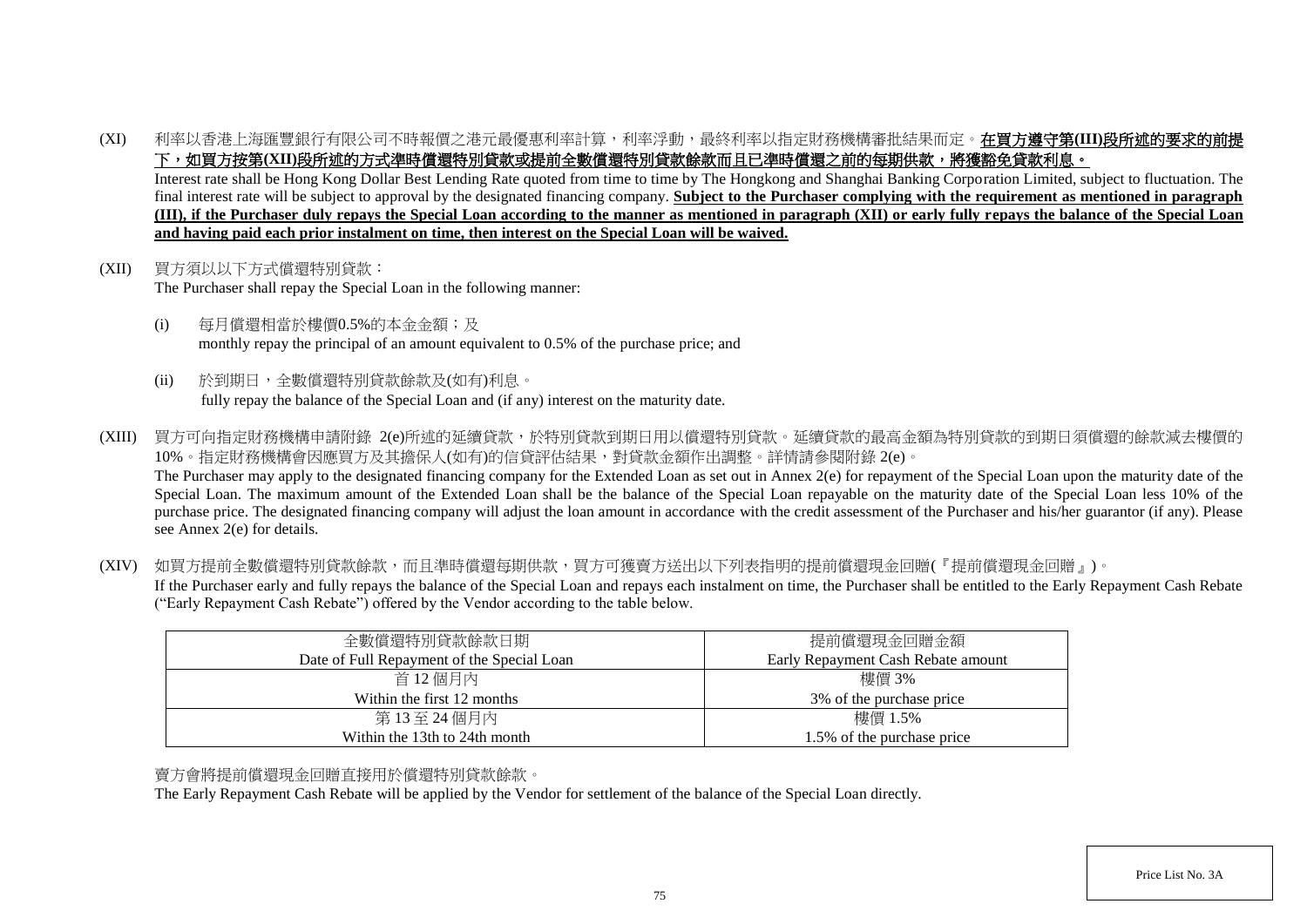(XV) 所有特別貸款的法律文件須由賣方代表律師辦理,並由買方負責有關律師費用及雜費。買方可選擇另行自聘律師作為買方代表律師,在此情況下,買方亦須負責 其代表律師有關特別貸款的律師費用及雜費。

All legal documents of the Special Loan shall be handled by the Vendor's solicitors and all the costs and disbursements relating thereto shall be borne by the Purchaser. The Purchaser can choose to instruct his/her own solicitors to act for him/her, and in such event, the Purchaser shall also bear his/her own solicitors' costs and disbursements relating to the Special Loan.

- (XVI) 買方須就申請特別貸款支付港幣\$10,000不可退還的申請手續費。 The Purchaser shall pay HK\$10,000 being the non-refundable application fee for the Special Loan.
- (XVII) 買方敬請向指定財務機構查詢有關貸款用途及詳情。貸款批出與否、批出貸款金額及其條款,指定財務機構有最終決定權。不論審批結果如何,買方仍須按買賣 合約完成住宅物業的交易及繳付住宅物業的樓價全數。

The Purchaser is advised to enquire with the designated financing company about the purpose and details of the loan. The approval, disapproval or the approved loan amount of the loan and the terms thereof are subject to the final decision of the designated financing company. Irrespective of the assessment result, the Purchaser shall complete the purchase of the residential property and shall pay the full purchase price of the residential property in accordance with the agreement for sale and purchase.

(XVIII) 此貸款受其他條款及細則約束。

This loan is subject to other terms and conditions.

(XIX) 賣方無給予或視之為已給予任何就特別貸款之安排及批核的陳述或保證。

No representation or warranty is given or shall be deemed to have been given by the Vendor as to the arrangement and the approval of the Special Loan.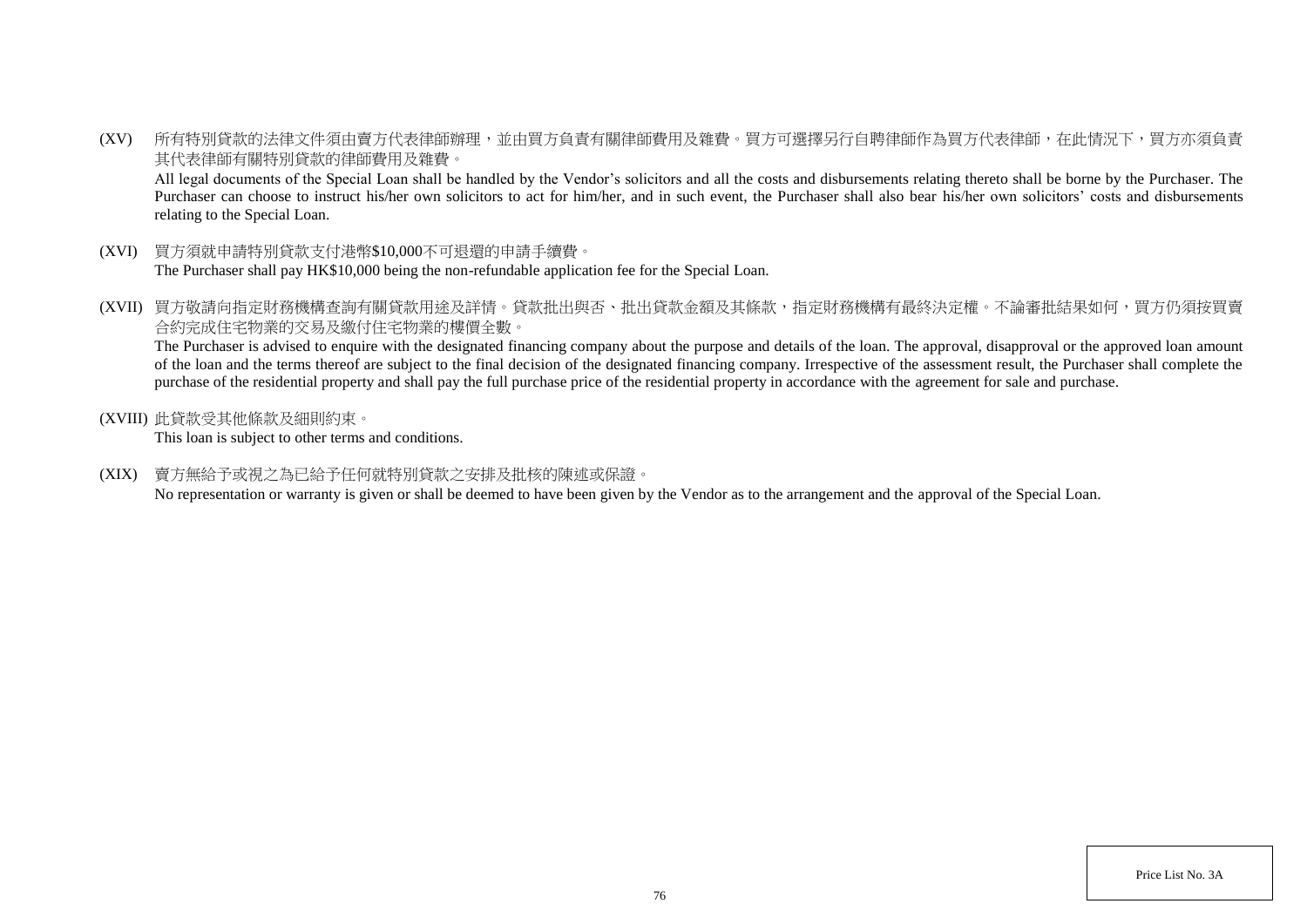- 附錄 2(e) 延續貸款 (只適用於個人名義買方)
- Annex 2(e) Extended Loan (applicable only to the Purchaser(s) who is/are individual(s))
- (I) 買方必須於有關貸款(指附錄 2(c)所述之 Regency 120 Plus 或附錄 2(d)所述之 3 年免息貸款計劃)的到期日前最少 60 日以書面方式向指定財務機構申請延續貸款 (『延續貸款』)。

The Purchaser shall make a written application to the designated financing company for the Extended Loan ("Extended Loan") not less than 60 days before the maturity date of the relevant loan (refer to Regency 120 Plus as set out in Annex 2(c) or the 3 Years Interest-free Loan Plan as set out in Annex 2(d)).

- (II) 延續貸款的最高金額請參閱有關貸款的附錄。 The maximum amount of the Extended Loan shall be as mentioned in the Annex of the relevant loan.
- (III) 延續貸款必須以有關貸款申請時所要求的第一法定按揭作為抵押。 The Extended Loan shall be secured by the first legal mortgage(s) as per the requirement at the time of application for the relevant loan.
- (IV) 該住宅物業只可供買方自住。 The residential property shall only be self-occupied by the Purchaser.
- (V) 買方及其擔保人(如有)須提供足夠文件證明其還款能力,包括但不限於在指定財務機構要求下提供信貸報告、稅單、其他收入證明及/或銀行紀錄。指定財務機構 會對買方及其擔保人(如有)進行信貸審查及評估。

The Purchaser and his/her guarantor (if any) shall provide sufficient documents to prove his/her repayment ability, including without limitation the provision of credit report, Tax Demand Note, other income proof and/or banking record upon request from the designated financing company. The designated financing company will conduct credit check and assessment on the Purchaser and his/her guarantor (if any).

(VI) 延續貸款申請須由指定財務機構獨立審批。

The Extended Loan shall be approved by the designated financing company independently.

- (VII) 延續貸款必須一次過全部提取,並只可用於償還有關貸款餘款。 The Extended Loan shall be fully drawn in one lump sum and shall only be applied for repayment of the balance of the relevant loan.
- (VIII) 延續貸款年期最長為 20 年。

The maximum tenor of the Extended Loan shall be 20 years.

(IX) 利率為香港上海匯豐銀行有限公司不時報價之港元最優惠利率,利率浮動。最終利率以指定財務機構審批結果而定。

Interest rate shall be Hong Kong Dollar Best Lending Rate quoted from time to time by The Hongkong and Shanghai Banking Corporation Limited, subject to fluctuation. The final interest rate will be subject to approval by the designated financing company.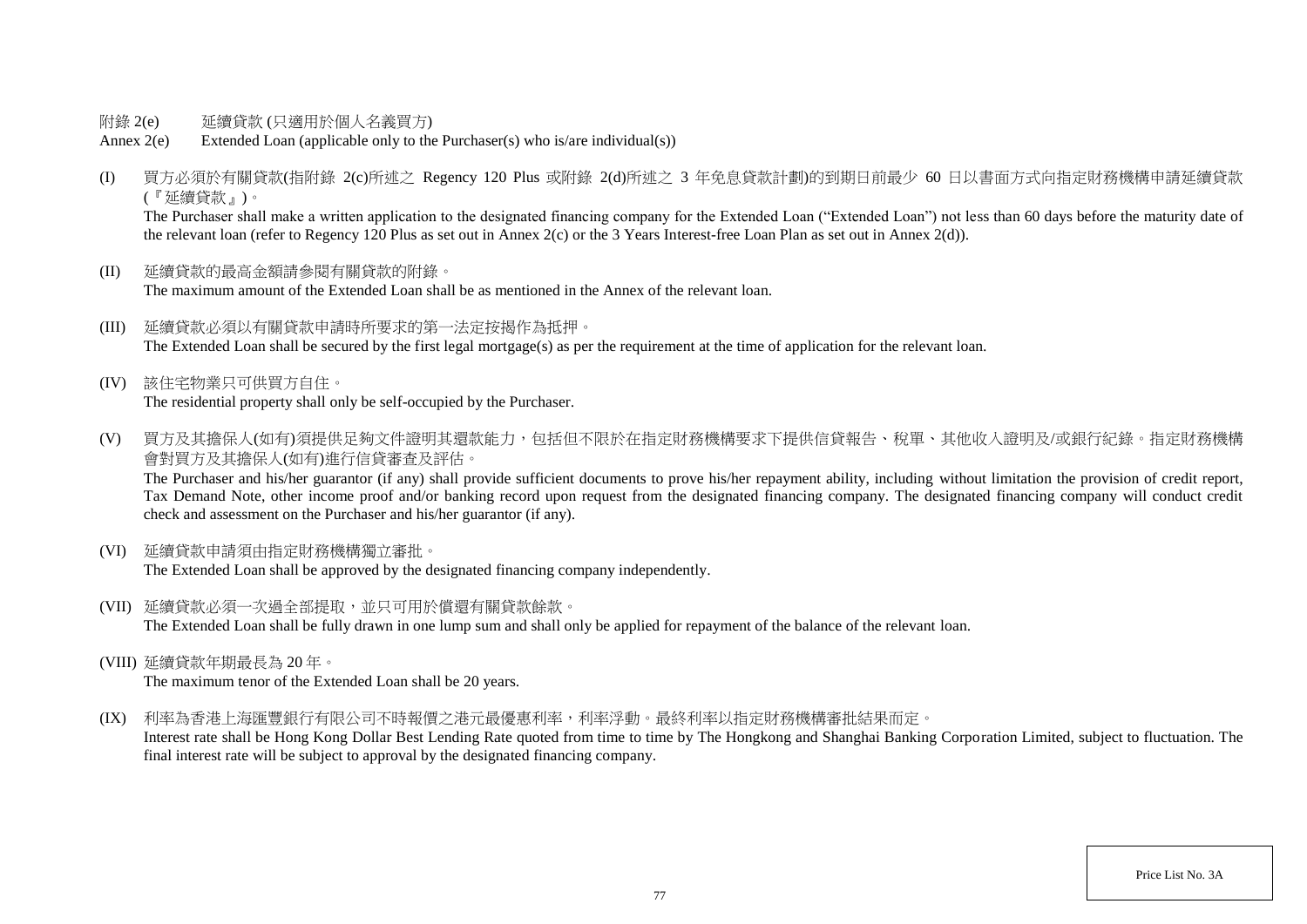(X) 買方須以按月分期償還延續貸款。

The Purchaser shall repay the Extended Loan by monthly instalments.

(XI) 所有延續貸款的法律文件須由賣方代表律師辦理,並由買方負責有關律師費用及雜費。買方可選擇另行自聘律師作為買方代表律師,在此情況下,買方亦須負責 其代表律師有關延續貸款的律師費用及雜費。

All legal documents of the Extended Loan shall be handled by the Vendor's solicitors and all the costs and disbursements relating thereto shall be borne by the Purchaser. The Purchaser can choose to instruct his/her own solicitors to act for him/her, and in such event, the Purchaser shall also bear his/her own solicitors' costs and disbursements relating to the Extended Loan.

- (XII) 買方須就申請延續貸款支付港幣\$5,000不可退還的申請手續費。 The Purchaser shall pay HK\$5,000 being the non-refundable application fee for the Extended Loan.
- (XIII) 買方敬請向指定財務機構查詢有關延續貸款用途及詳情。延續貸款批出與否、批出貸款金額及其條款,指定財務機構有最終決定權。 The Purchaser is advised to enquire with the designated financing company about the purpose and the details of the Extended Loan. The approval, disapproval or the approved loan amount of the Extended Loan and the terms thereof are subject to the final decision of the designated financing company.
- (XIV) 延續貸款受其他條款及細則約束。

The Extended Loan is subject to other terms and conditions.

(XV) 賣方無給予或視之為已給予任何就延續貸款之安排及批核的陳述或保證。

No representation or warranty is given or shall be deemed to have been given by the Vendor as to the arrangement and the approval of the Extended Loan.